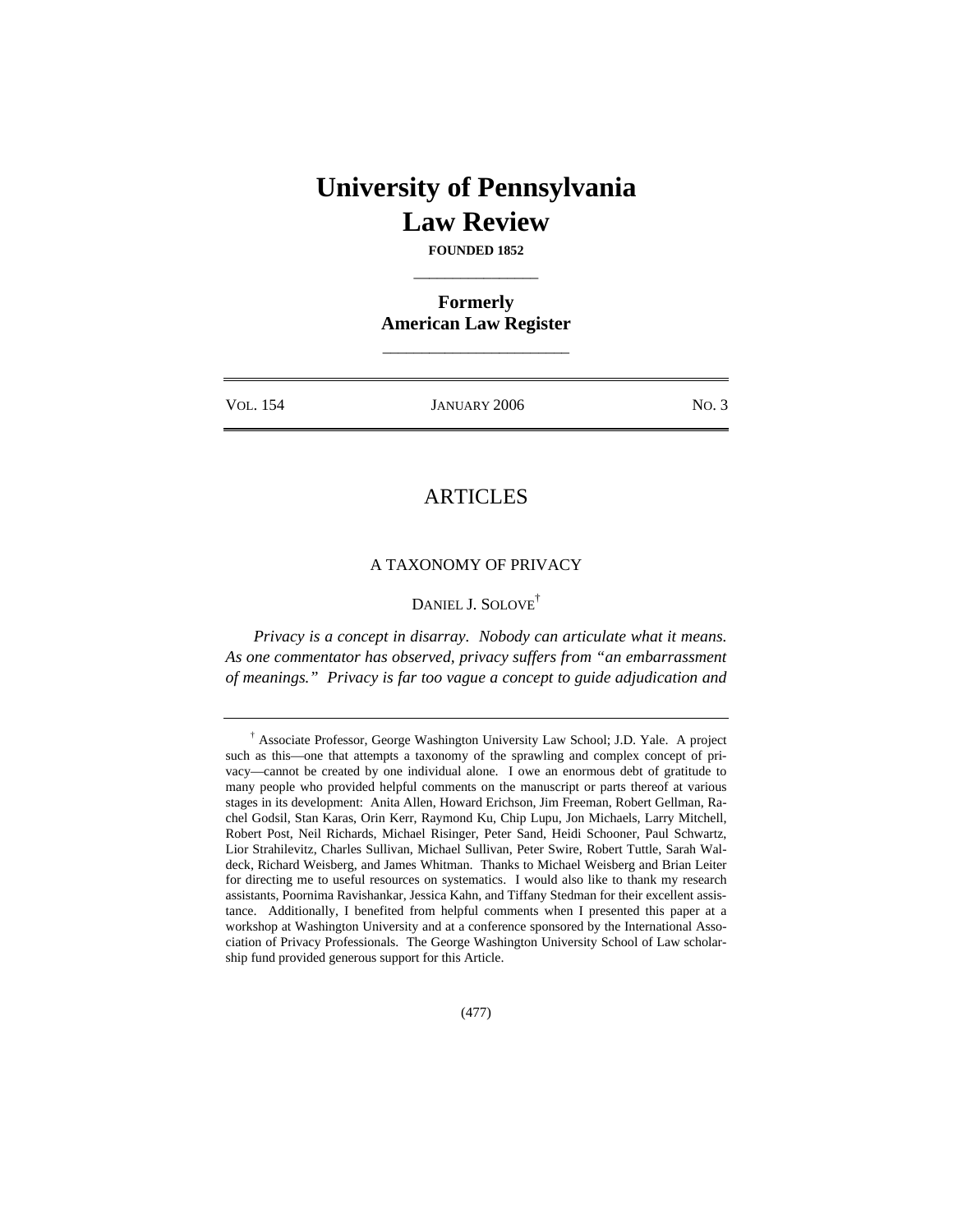*lawmaking, as abstract incantations of the importance of "privacy" do not fare well when pitted against more concretely stated countervailing interests.* 

*In 1960, the famous torts scholar William Prosser attempted to make sense of the landscape of privacy law by identifying four different interests. But Prosser focused only on tort law, and the law of information privacy is significantly more vast and complex, extending to Fourth Amendment law, the constitutional right to information privacy, evidentiary privileges, dozens of federal privacy statutes, and hundreds of state statutes. Moreover, Prosser wrote over 40 years ago, and new technologies have given rise to a panoply of new privacy harms.* 

*A new taxonomy to understand privacy violations is thus sorely needed. This Article develops a taxonomy to identify privacy problems in a comprehensive and concrete manner. It endeavors to guide the law toward a more coherent understanding of privacy and to serve as a framework for the future development of the field of privacy law.*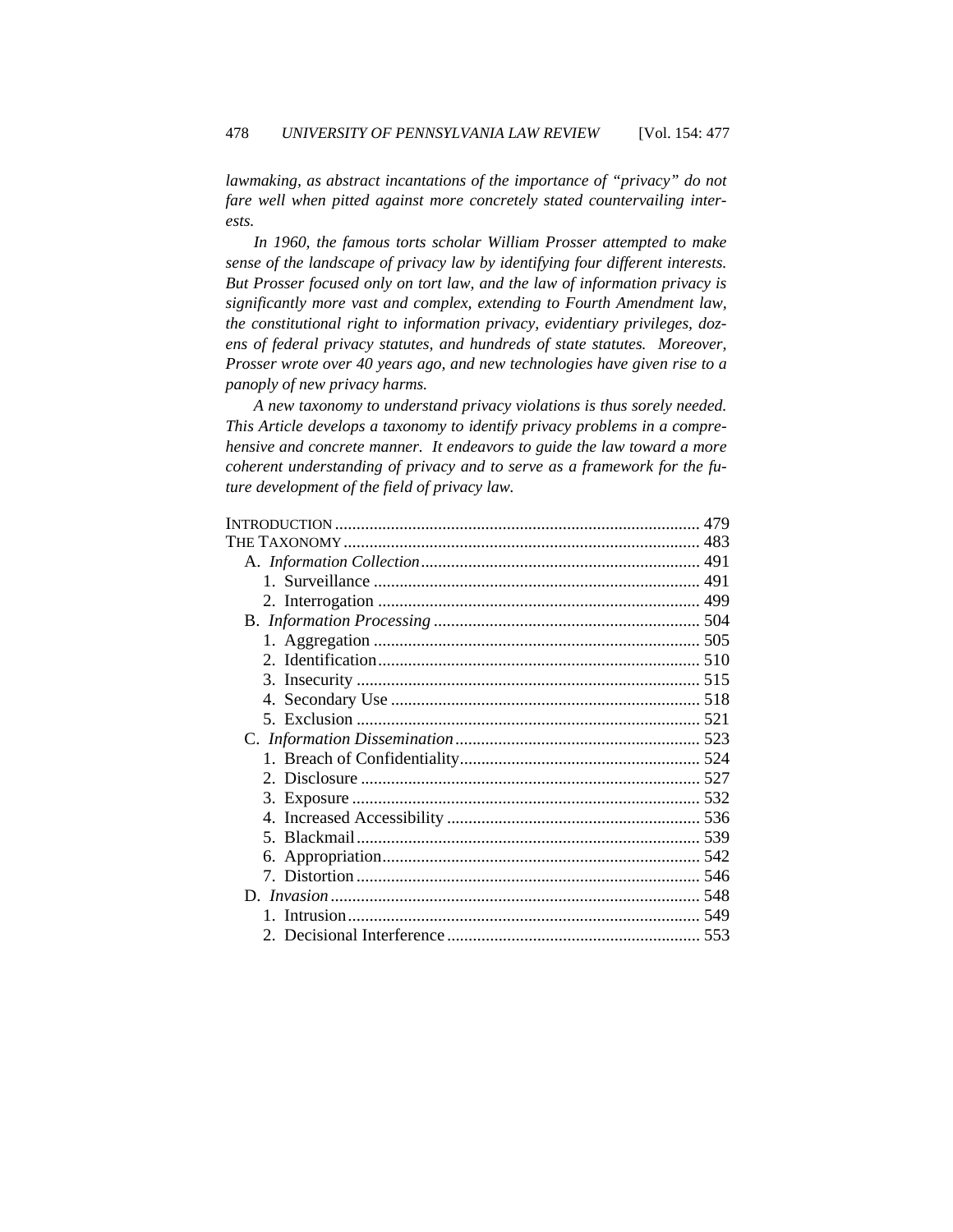#### <span id="page-2-0"></span>2006] *A TAXONOMY OF PRIVACY* 479

CONCLUSION ........................................................................................ 558

#### **INTRODUCTION**

In Jorge Luis Borges's illuminating parable, *Everything and Nothing*, a gifted playwright creates breathtaking works of literature, populated with an unforgettable legion of characters, one after the other imbued with a unique, unforgettable personality.<sup>1</sup> Despite his spectacular feats of imagination, the playwright lives a life of despair. He can dream up a multitude of characters—become them, think like them, understand the depths of their souls yet he himself has no core, no way to understand himself, no way to define who he is. At the end of the parable, before he dies, the playwright communicates his despair to God:

"I who have been so many men in vain want to be one and myself." The voice of the Lord answered from a whirlwind: "Neither am I anyone; I have dreamt the world as you dreamt your work, my Shakespeare, and among the forms in my dream are you, who like myself are many and no one."<sup>2</sup>

Privacy seems to be about everything, and therefore it appears to be nothing. As one commentator observed:

It is apparent that the word "privacy" has proven to be a powerful rhetorical battle cry in a plethora of unrelated contexts. . . . Like the emotive word "freedom," "privacy" means so many different things to so many different people that it has lost any precise legal connotation that it might once have had.<sup>3</sup>

Lillian BeVier writes: "Privacy is a chameleon-like word, used denotatively to designate a wide range of wildly disparate interests—from confidentiality of personal information to reproductive autonomy—and connotatively to generate goodwill on behalf of whatever interest is being asserted in its name."[4](#page-2-4) Other commentators have lamented that privacy is "vague and evanescent,"<sup>[5](#page-2-5)</sup> "protean,"<sup>[6](#page-2-6)</sup> and suffering from "an embarrassment of meanings."<sup>7</sup> "Perhaps the most striking thing about the right to privacy,"

<span id="page-2-1"></span><sup>1</sup> JORGE LUIS BORGES, *Everything and Nothing*, *in* LABYRINTHS 248 (Donald A. Yates & James E. Irby eds., J.E.I. trans., 1964).

<span id="page-2-2"></span>

<span id="page-2-3"></span> $^2$  *Id.* at 249. 3 1 J. THOMAS MCCARTHY, THE RIGHTS OF PUBLICITY AND PRIVACY § 5.59 (2d ed. 2005).

<span id="page-2-4"></span>Lillian R. BeVier, *Information About Individuals in the Hands of Government: Some Reflections on Mechanisms for Privacy Protection*, 4 WM. & MARY BILL RTS. J. 455, 458

<span id="page-2-5"></span>ARTHUR R. MILLER, THE ASSAULT ON PRIVACY: COMPUTERS, DATA BANKS, AND DOSSIERS 25 (1971) (citation omitted). 6 Tom Gerety, *Redefining Privacy*, 12 HARV. C.R.-C.L. L. REV. 233, 234 (1977). 7 KIM LANE SCHEPPELE, LEGAL SECRETS 184-85 (1988).

<span id="page-2-7"></span><span id="page-2-6"></span>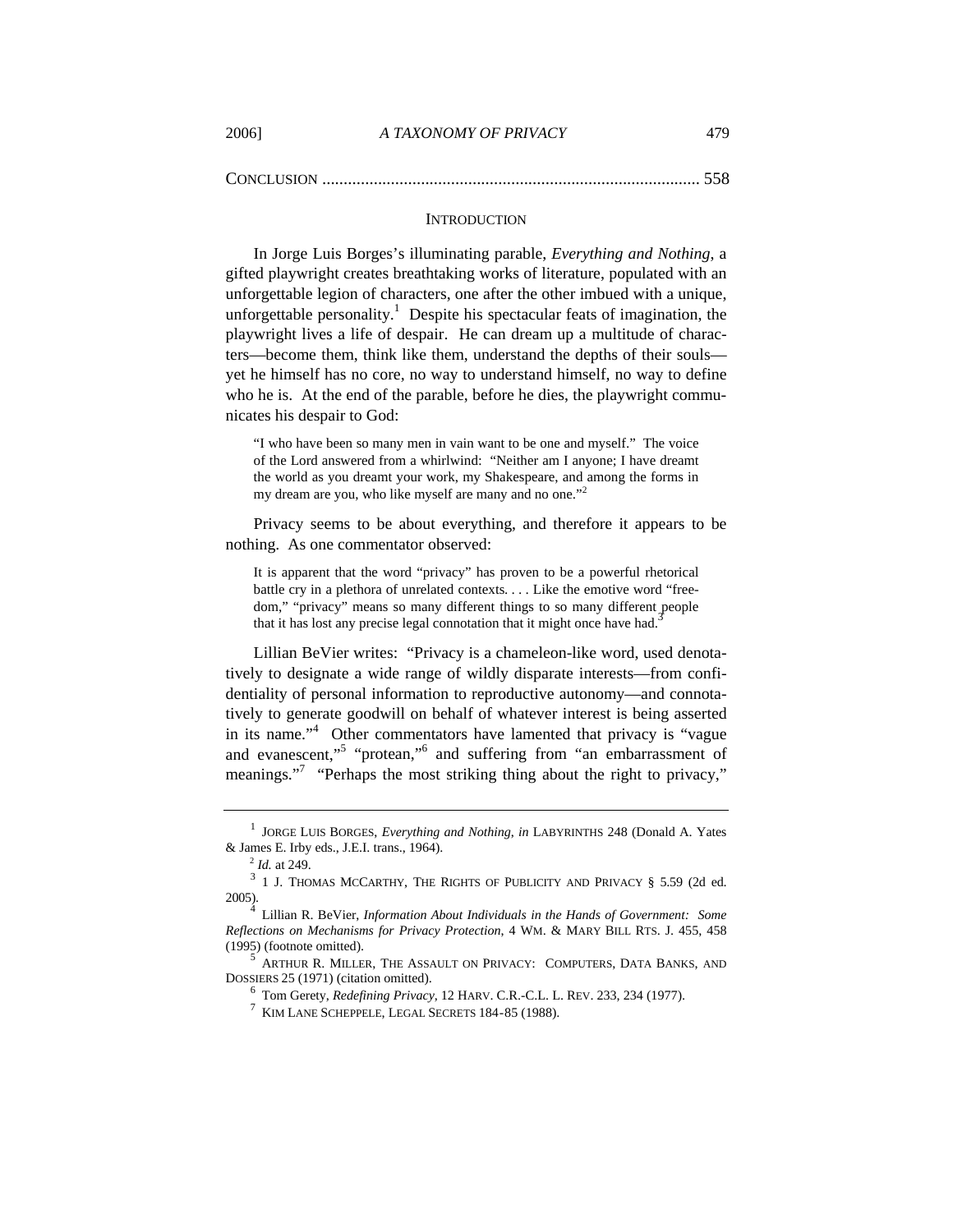philosopher Judith Jarvis Thomson has observed, "is that nobody seems to have any very clear idea what it is."<sup>8</sup>

Often, privacy problems are merely stated in knee-jerk form: "That violates my privacy!" When we contemplate an invasion of privacy–-such as having our personal information gathered by companies in databases–-we instinctively recoil. Many discussions of privacy appeal to people's fears and anxieties.<sup>9</sup> What commentators often fail to do, however, is translate those instincts into a reasoned, well-articulated account of why privacy problems are harmful. When people claim that privacy should be protected, it is unclear precisely what they mean. This lack of clarity creates a difficulty when making policy or resolving a case because lawmakers and judges cannot easily articulate the privacy harm. The interests on the other side-–free speech, efficient consumer transactions, and security-–are often much more readily articulated. Courts and policymakers frequently struggle in recognizing privacy interests, and when this occurs, cases are dismissed or laws are not passed. The result is that privacy is not balanced against countervailing interests.

Abstract incantations of "privacy" are not nuanced enough to capture the problems involved. The *9/11 Commission Report*, for example, recommends that, as government agencies engage in greater information sharing with each other and with businesses, they should "safeguard the privacy of individuals about whom information is shared.["10](#page-3-2) But what does safeguarding "privacy" mean? Without an understanding of what the privacy problems are, how can privacy be addressed in a meaningful way?

Many commentators have spoken of privacy as a unitary concept with a uniform value, which is unvarying across different situations. In contrast, I have argued that privacy violations involve a variety of types of harmful or problematic activities.<sup>11</sup> Consider the following examples of activities typically referred to as privacy violations:

<span id="page-3-0"></span><sup>&</sup>lt;sup>8</sup> Judith Jarvis Thomson, *The Right to Privacy*, *in* PHILOSOPHICAL DIMENSIONS OF PRIVACY: AN ANTHOLOGY 272, 272 (Ferdinand David Schoeman ed., 1984).

<span id="page-3-1"></span>VACY: AN ANTHOLOGY 272, 272 (Ferdinand David Schoeman ed., 1984). 9 *See* James Q. Whitman, *The Two Western Cultures of Privacy: Dignity Versus Liberty*, 113 YALE L.J. 1151, 1154 (2004) ("[T]he typical privacy article rests its case precisely on an

<span id="page-3-2"></span>appeal to its reader's intuitions and anxieties about the evils of privacy violations.").<br><sup>10</sup> NAT'L COMM'N ON TERRORIST ATTACKS UPON THE U.S., THE 9/11 COMMISSION RE-PORT 394 (2004).

<span id="page-3-3"></span><sup>&</sup>lt;sup>11</sup> Daniel J. Solove, *Conceptualizing Privacy*, 90 CAL. L. REV. 1087, 1130 (2002) [hereinafter Solove, *Conceptualizing Privacy*]. In contrast to attempts to conceptualize privacy by isolating one or more common "essential" or "core" characteristics, I concluded that there is no singular essence found in all "privacy" violations. *See id.* at 1095-99 (concluding that "the quest for a common denominator or essence . . . can sometimes lead to confusion").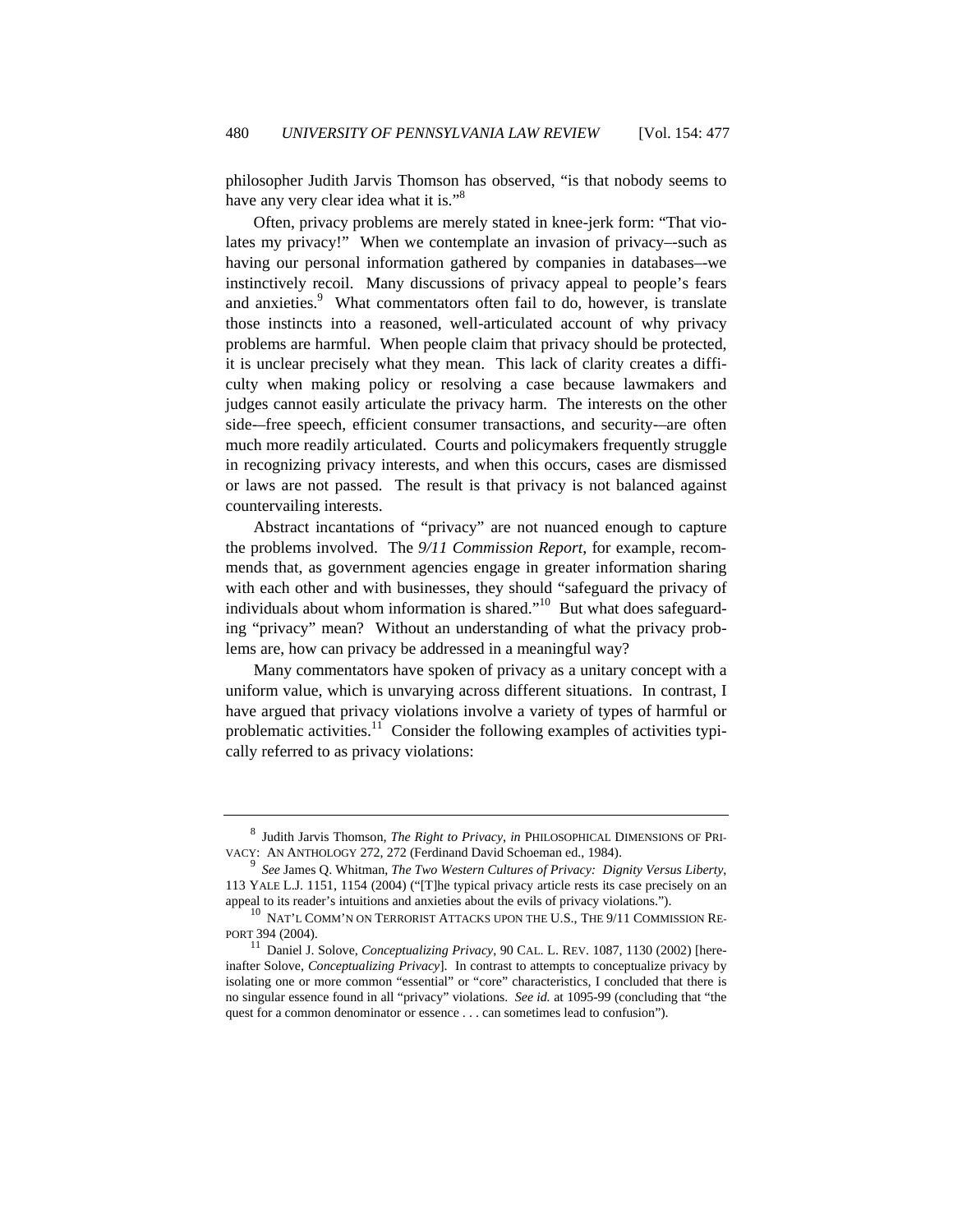- A newspaper reports the name of a rape victim.<sup>[12](#page-4-0)</sup>
- Reporters deceitfully gain entry to a person's home and secretly photograph and record the person.<sup>13</sup>
- New X-ray devices can see through people's clothing, amounting to what some call a "virtual strip-search."<sup>[14](#page-4-2)</sup>
- The government uses a thermal sensor device to detect heat patterns in a person's home.<sup>[15](#page-4-3)</sup>
- A company markets a list of five million elderly incontinent women.<sup>[16](#page-4-4)</sup>
- Despite promising not to sell its members' personal information to others, a company does so anyway.[17](#page-4-5)

These violations are clearly not the same. Despite the wide-ranging body of law addressing privacy issues today, commentators often lament the law's inability to adequately protect privacy.<sup>18</sup> Courts and policymakers frequently have a singular view of privacy in mind when they assess whether or not an activity violates privacy. As a result, they either conflate distinct privacy problems despite significant differences or fail to recognize a problem entirely. Privacy problems are frequently misconstrued or inconsistently recognized in the law. The concept of "privacy" is far too vague to guide adjudication and lawmaking. How can privacy be addressed in a manner that is non-reductive and contextual, yet simultaneously useful in deciding cases and making sense of the multitude of privacy problems we face?

In this Article, I provide a framework for how the legal system can come to a better understanding of privacy. I aim to develop a taxonomy that focuses more specifically on the different kinds of activities that impinge upon privacy. I endeavor to shift focus away from the vague term "privacy"

<span id="page-4-2"></span>

<span id="page-4-1"></span><span id="page-4-0"></span><sup>&</sup>lt;sup>12</sup> See Florida Star v. B.J.F., 491 U.S. 524, 527 (1989).<br><sup>13</sup> See Dietemann v. Time, Inc., 449 F.2d 245, 246 (9th Cir. 1971).<br><sup>14</sup> See Beyond X-ray Vision: Can Big Brother See Right Through Your Clothes?, DIS-COVER, July 2002, at 24; Guy Gugliotta, *Tech Companies See Market for Detection: Security* 

<span id="page-4-4"></span>

<span id="page-4-3"></span>*Techniques Offer New Precision*, WASH. POST, Sept. 28, 2001, at A8.<br><sup>15</sup> See Kyllo v. United States, 533 U.S. 27, 29 (2001).<br><sup>16</sup> See Standards for Privacy of Individually Identifiable Health Information, 65 Fed.<br>Reg. 82

<span id="page-4-6"></span><span id="page-4-5"></span><sup>&</sup>lt;sup>17</sup> See In re GeoCities, 127 F.T.C. 94, 97-98 (1999).<br><sup>18</sup> See, e.g., Joel R. Reidenberg, *Privacy in the Information Economy:* A Fortress or *Frontier for Individual Rights?*, 44 FED. COMM. L.J. 195, 208 (1992) ("The American legal system does not contain a comprehensive set of privacy rights or principles that collectively address the acquisition, storage, transmission, use and disclosure of personal information within the business community."); Paul M. Schwartz, *Privacy and Democracy in Cyberspace*, 52 VAND. L. REV. 1609, 1611 (1999) ("At present, however, no successful standards, legal or otherwise, exist for limiting the collection and utilization of personal data in cyberspace.").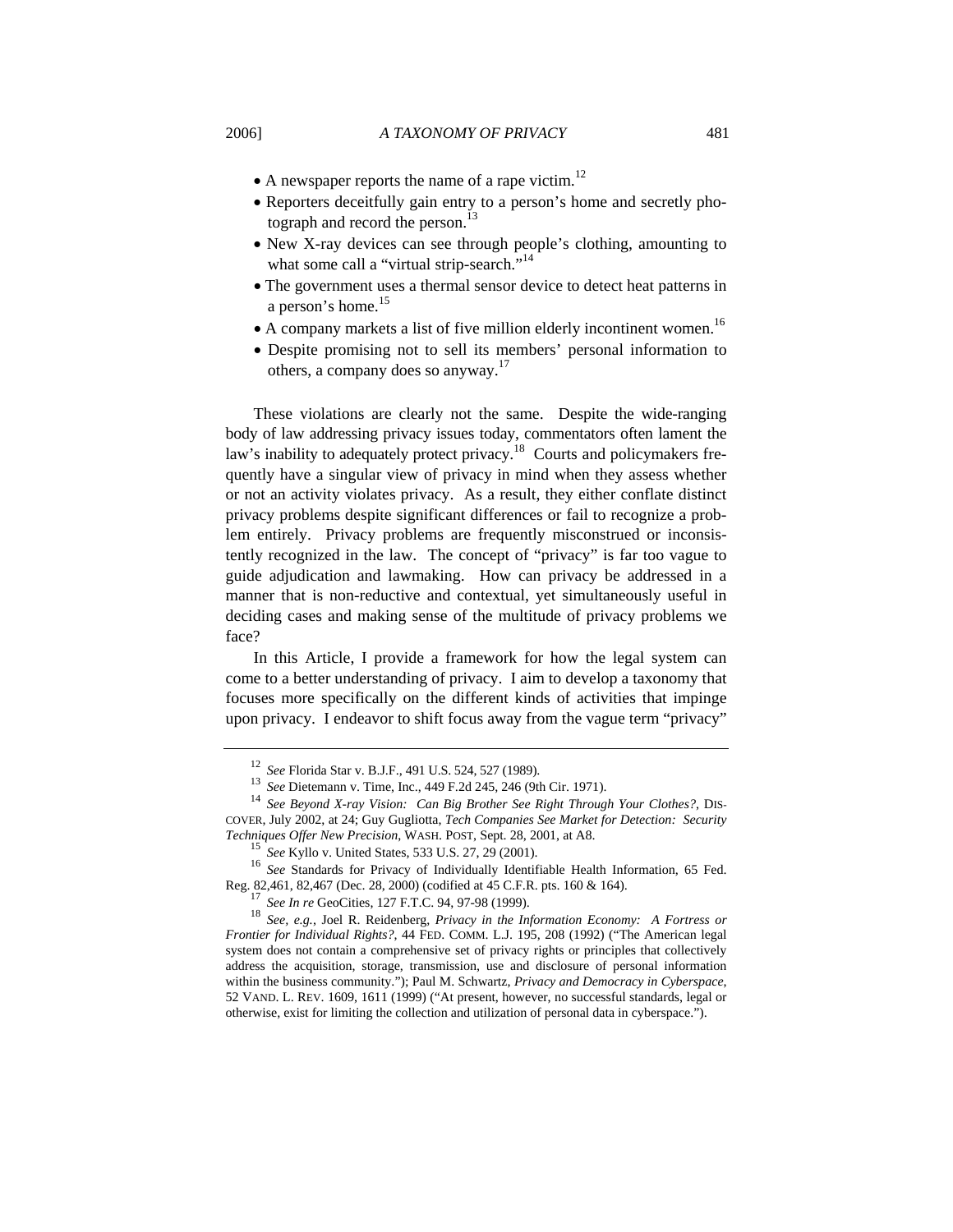<span id="page-5-3"></span>and toward the specific activities that pose privacy problems. Although various attempts at explicating the meaning of "privacy" have been made, few have attempted to identify privacy problems in a comprehensive and concrete manner.<sup>19</sup> The most famous attempt was undertaken in 1960 by the legendary torts scholar William Prosser. He discerned four types of harmful activities redressed under the rubric of privacy:

1. Intrusion upon the plaintiff's seclusion or solitude, or into his private affairs.

2. Public disclosure of embarrassing private facts about the plaintiff.

3. Publicity which places the plaintiff in a false light in the public eye.

4. Appropriation, for the defendant's advantage, of the plaintiff's name or likeness.

Prosser's great contribution was to synthesize the cases that emerged from Samuel Warren and Louis Brandeis's famous law review article, *The Right to Privacy*. [21](#page-5-2)

However, Prosser focused only on tort law. American privacy law is significantly more vast and complex, extending beyond torts to the constitutional "right to privacy," Fourth Amendment law, evidentiary privileges, dozens of federal privacy statutes, and hundreds of state privacy statutes.<sup>22</sup>

<span id="page-5-0"></span><sup>&</sup>lt;sup>19</sup> In 1967, Alan Westin identified four "basic states of individual privacy": (1) solitude; (2) intimacy; (3) anonymity; and (4) reserve ("the creation of a psychological barrier against unwanted intrusion"). ALAN F. WESTIN, PRIVACY AND FREEDOM 31-32 (1967). These categories focus mostly on spatial distance and separateness; they fail to capture the many different dimensions of informational privacy. In 1992, Ken Gormley surveyed the law of privacy. *See generally* Ken Gormley, *One Hundred Years of Privacy*, 1992 WIS. L. REV. 1335. His categories-–tort privacy, Fourth Amendment privacy, First Amendment privacy, fundamentaldecision privacy, and state constitutional privacy-–are based on different areas of law rather than on a more systemic conceptual account of privacy. *Id.* at 1340. In 1998, Jerry Kang defined privacy as a union of three overlapping clusters of ideas: (1) physical space ("the extent to which an individual's territorial solitude is shielded from invasion by unwanted objects or signals"); (2) choice ("an individual's ability to make certain significant decisions without interference"); and (3) flow of personal information ("an individual's control over the processing—i.e., the acquisition, disclosure, and use—of personal information"). Jerry Kang, *Information Privacy in Cyberspace Transactions*, 50 STAN. L. REV. 1193, 1202-03 (1998). Kang's understanding of privacy is quite rich, but the breadth of the categories limits their usefulness in law. The same is true of the three categories identified by philosopher Judith DeCew: (1) "informational privacy"; (2) "accessibility privacy"; and (3) "expressive privacy." JUDITH W. DECEW, IN PURSUIT OF PRIVACY: LAW, ETHICS, AND THE RISE OF TECHNOLOGY 75-77

<span id="page-5-1"></span><sup>(1997).</sup> <sup>20</sup> William L. Prosser, *Privacy*, 48 CAL. L. REV. 383, 389 (1960). 21 Samuel D. Warren & Louis D. Brandeis, *The Right to Privacy*, 4 HARV. L. REV. 193,

<span id="page-5-2"></span><sup>195-96 (1890).</sup> <sup>22</sup> *See* Anita L. Allen, *Privacy in American Law*, *in* PRIVACIES: PHILOSOPHICAL EVALUATIONS 19, 26 (Beate Rössler ed., 2004) ("American privacy law is impressive in its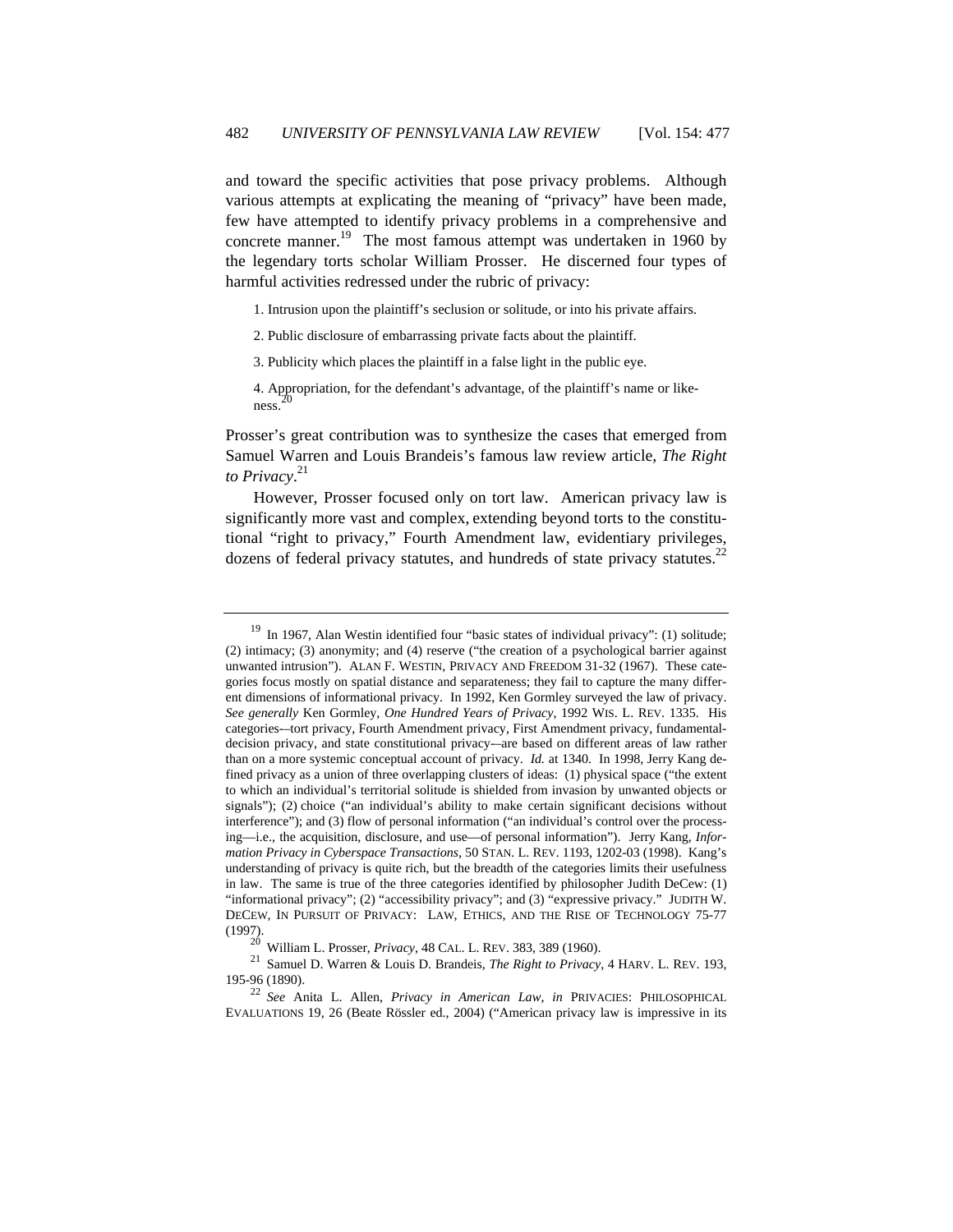<span id="page-6-0"></span>The Freedom of Information Act contains two exemptions to protect against an "unwarranted invasion of personal privacy."<sup>23</sup> Numerous state public records laws also contain privacy exemptions. $24$  Many state constitutions con-tain provisions explicitly providing for a right to privacy.<sup>[25](#page-6-3)</sup>

Moreover, Prosser wrote over forty years ago, before the breathtaking rise of the Information Age. New technologies have given rise to a panoply of different privacy problems, and many of them do not readily fit into Prosser's four categories. Therefore, a new taxonomy to address privacy violations for contemporary times is sorely needed.

The taxonomy I develop is an attempt to identify and understand the different kinds of socially recognized privacy violations, one that hopefully will enable courts and policymakers to better balance privacy against countervailing interests. The purpose of this taxonomy is to aid in the development of the law that addresses privacy. Although the primary focus will be on the law, this taxonomy is not simply an attempt to catalog existing laws, as was Prosser's purpose. Rather, it is an attempt to understand various privacy harms and problems that have achieved a significant degree of social recognition. I will frequently use the law as a source for determining what privacy violations society recognizes. However, my aim is not simply to take stock of where the law currently stands today, but to provide a useful framework for its future development.

#### THE TAXONOMY

Privacy cannot be understood independently from society. As sociologist Barrington Moore aptly observes, "the need for privacy is a socially

quantity and scope."). For a survey of the vast scope of the law of information privacy, see DANIEL J. SOLOVE & MARC ROTENBERG, INFORMATION PRIVACY LAW (2003).<br><sup>23</sup> 5 U.S.C. § 552(b)(6) (2000) (exempting "personnel and medical files and similar files

<span id="page-6-1"></span>the disclosure of which would constitute a clearly unwarranted invasion of personal privacy"); *id.* § 552b(c)(7) (exempting disclosure of "investigatory records compiled for law enforcement purposes that "constitute an unwarranted invasion of personal privacy" at open meetings). 24 *See* Daniel J. Solove, *Access and Aggregation: Public Records, Privacy and the Con-*

<span id="page-6-2"></span>*stitution*, 86 MINN. L. REV. 1137, 1160-64 (2002) (examining federal and state freedom of information acts and their exemptions). 25 *See, e.g.*, ALASKA CONST. art. I, § 22 ("The right of the people to privacy is recog-

<span id="page-6-3"></span>nized and shall not be infringed."); CAL. CONST. art. I, § 1 ("All people are by nature free and independent and have inalienable rights. Among these are enjoying and defending life and liberty, acquiring, possessing, and protecting property, and pursuing and obtaining safety, happiness, and privacy."); FLA. CONST. art. I, § 23 ("Every natural person has the right to be let alone and free from governmental intrusion into the person's private life except as otherwise provided herein.").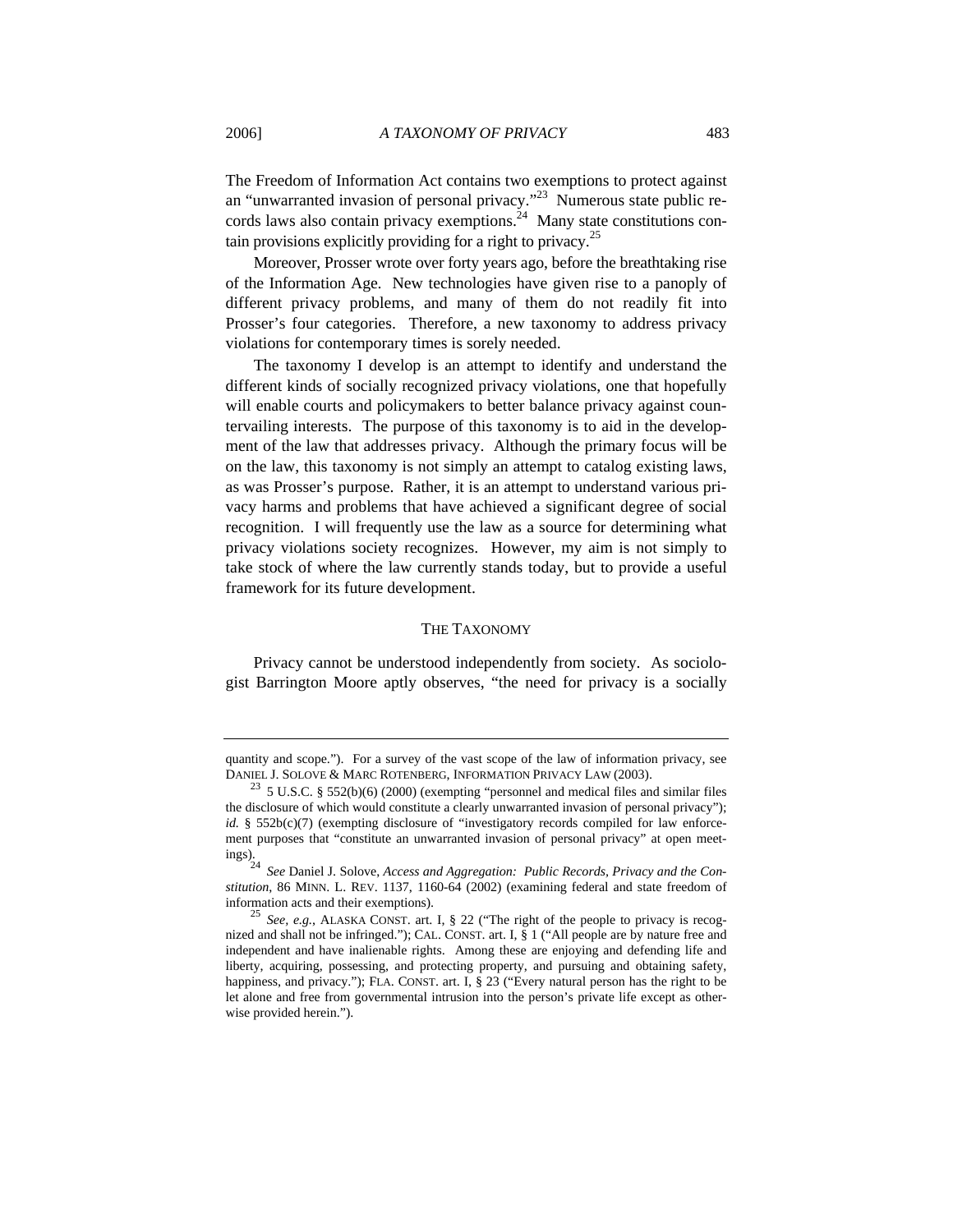created need. Without society there would be no need for privacy."<sup>26</sup> Society is fraught with conflict and friction. Individuals, institutions, and governments can all engage in activities that have problematic effects on the lives of others.

Privacy is the relief from a range of kinds of social friction. It enables people to engage in worthwhile activities in ways that they would otherwise find difficult or impossible. Of course, privacy is not freedom from all forms of social friction; rather, it is protection from a cluster of related activities that impinge upon people in related ways. This taxonomy attempts to identify and organize these problematic activities.<sup>27</sup> These activities often are not inherently problematic or harmful. If a person consents to most of these activities, there is no privacy violation.<sup>28</sup> Thus, if a couple invites another to watch them have sex, this observation would not constitute a privacy violation. Without consent, however, it most often would.

Of course, declaring that an activity is harmful or problematic does not automatically imply that there should be legal redress, since there may be valid reasons why the law should not get involved or why countervailing interests should prevail. As Anita Allen argues, there are certainly times when people should be held accountable for their private activities.<sup>29</sup> The

<span id="page-7-3"></span><sup>29</sup> *See* ANITA L. ALLEN, WHY PRIVACY ISN'T EVERYTHING 2, 146 (2003) (discussing tort theories available as recourse for the invasion of privacy in the context of sexual harassment claims).

<span id="page-7-0"></span> $^{26}$ BARRINGTON MOORE, JR., PRIVACY: STUDIES IN SOCIAL AND CULTURAL HISTORY

<span id="page-7-1"></span><sup>73 (1984). &</sup>lt;sup>27</sup> This taxonomy focuses on activities of others that can and do create privacy harms or problems. The full equation for a privacy violation or problem is the existence of a certain activity that causes harms or problems affecting a private matter or activity. This taxonomy focuses on the first part of the equation (harmful or problematic activities) rather than on what constitutes a private matter or activity. Since the question of which matters and activities are private is too culturally variable and contextual, this taxonomy focuses on potentially harmful or problematic activities, about which I believe meaningful generalizations can be made. Despite the fact that the taxonomy limits its focus to the activities that harm or cause problems for private matters or activities, I believe that the taxonomy serves as a useful way for the law to approach and comprehend privacy problems. While the entire "privacy equation" must be worked out in each particular case, the taxonomy aims to carve up the landscape in a way that the law can begin to comprehend and engage. All taxonomies are generalizations based upon a particular focus, and they are valuable only insofar as they are useful. It is my hope that this taxonomy succeeds by this metric.<br><sup>28</sup> Of course, there remains the issue of what constitutes valid consent, as there are many

<span id="page-7-2"></span>occasions in which people affirmatively give out information that should not be assumed to be consensual. *See* Julie E. Cohen, *Examined Lives: Informational Privacy and the Subject as Object*, 52 STAN. L. REV. 1373, 1397-98 (2000) (arguing that "people are demonstrably bad at" assessing the risk of future harms that may flow from the piecemeal, otherwise consensual collection of their private data); Schwartz, *supra* note 18, at 1661-64 (1999) (discussing the legal fiction of consent in the context of the Internet, specifically the use of boilerplate consent forms that do not require user agreement before taking effect).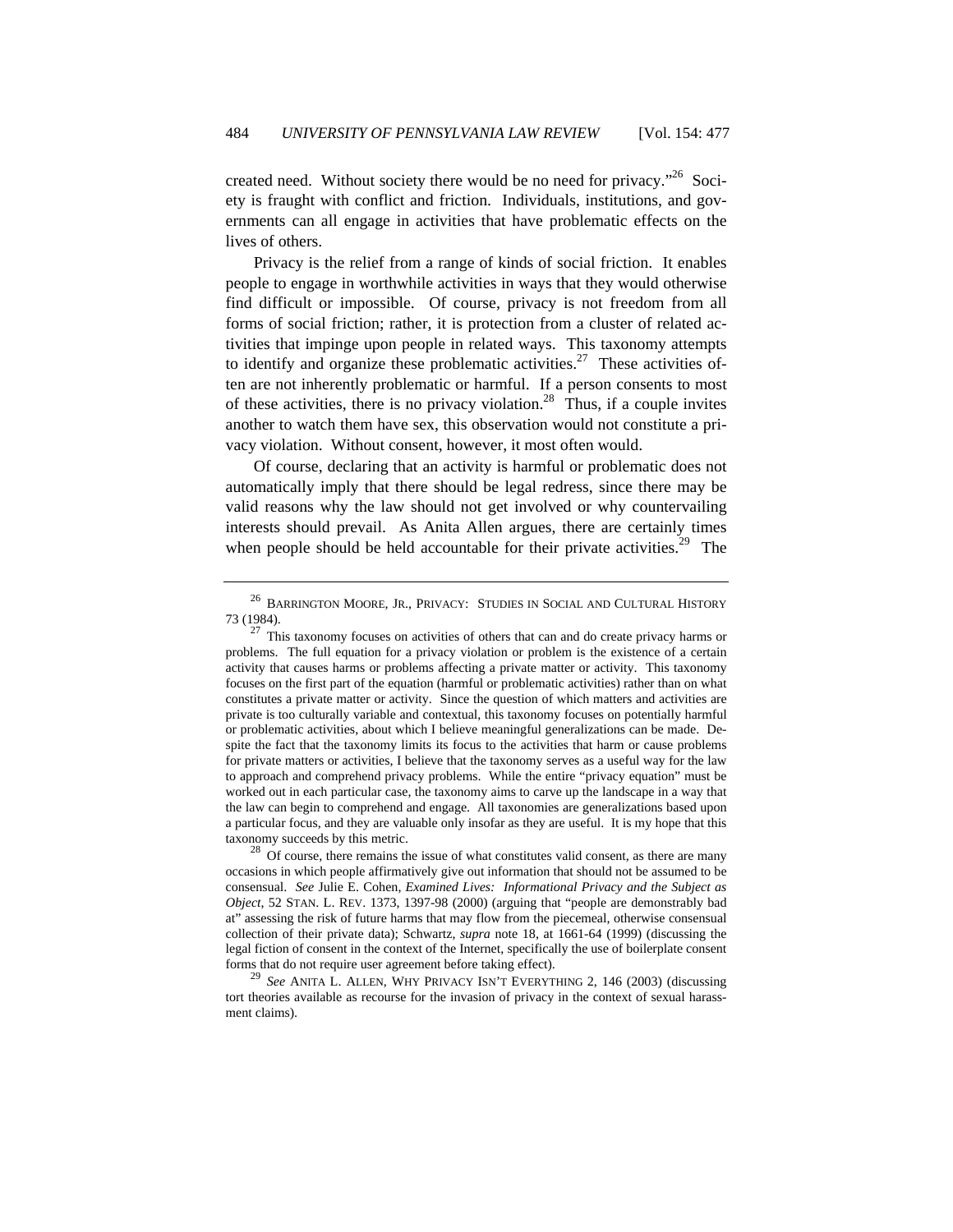purpose of this taxonomy is not to argue that the law should or should not protect against certain activities that affect privacy. Rather, the goal is simply to define the activities and explain why and how they can cause trouble. The question of when and how the law should regulate can only be answered in each specific context in which the question arises. But attempts to answer this question are increasingly suffering because of confusion about defining the troublesome activities that fall under the rubric of privacy. This taxonomy will aid us in analyzing various privacy problems so the law can better address them and balance them with opposing interests.

In devising a taxonomy, there are many different ways to go about carving up the landscape. I focus on the activities that invade privacy. The purpose of the taxonomy is to assist the legal system in grappling with the concept of privacy. Since the goal of the law is to have privacy protections that best prevent and redress particular problems, we need to first understand the problems in order to evaluate the effectiveness of the protections.

Therefore, my focus is on activities that create problems. I aim to show that these activities differ significantly yet share many commonalities. Privacy is too complicated a concept to be boiled down to a single essence. Attempts to find such an essence often end up being too broad and vague, with little usefulness in addressing concrete issues. Elsewhere, I have argued that privacy is best understood as a family resemblance concept.<sup>30</sup> As philosopher Ludwig Wittgenstein explained, certain things may not share one common characteristic, but they nevertheless are "*related* to one another in many different ways."<sup>31</sup> Wittgenstein analogized to members of a family, who generally share some traits with each other (eye color, height, facial structure, hair color, etc.), although they may not have one common trait.<sup>32</sup> There is, however, "a complicated network of similarities overlapping and criss-crossing."<sup>33</sup>

The term "privacy" is an umbrella term, referring to a wide and disparate group of related things. The use of such a broad term is helpful in some contexts yet quite unhelpful in others. Consider, for example, the term "animal." "Animal" refers to a large group of organisms—there are mammals, birds, reptiles, fish, and so on. Within each of these groups are subgroups. For some purposes, using the term "animal" will suffice. Suppose Sue asks Bob, "How many animals are in the zoo?" Bob does not need to know anything more specific in order to answer this question. The use of

<span id="page-8-1"></span><span id="page-8-0"></span><sup>&</sup>lt;sup>30</sup> Solove, *Conceptualizing Privacy*, *supra* note 11, at 1096-99.<br><sup>31</sup> LUDWIG WITTGENSTEIN, PHILOSOPHICAL INVESTIGATIONS § 65 (G.E.M. Anscombe trans., 1968) (1958).<br> $\frac{32}{33}$  *Id.* § 67.<br>*Id.* § 66.

<span id="page-8-3"></span><span id="page-8-2"></span>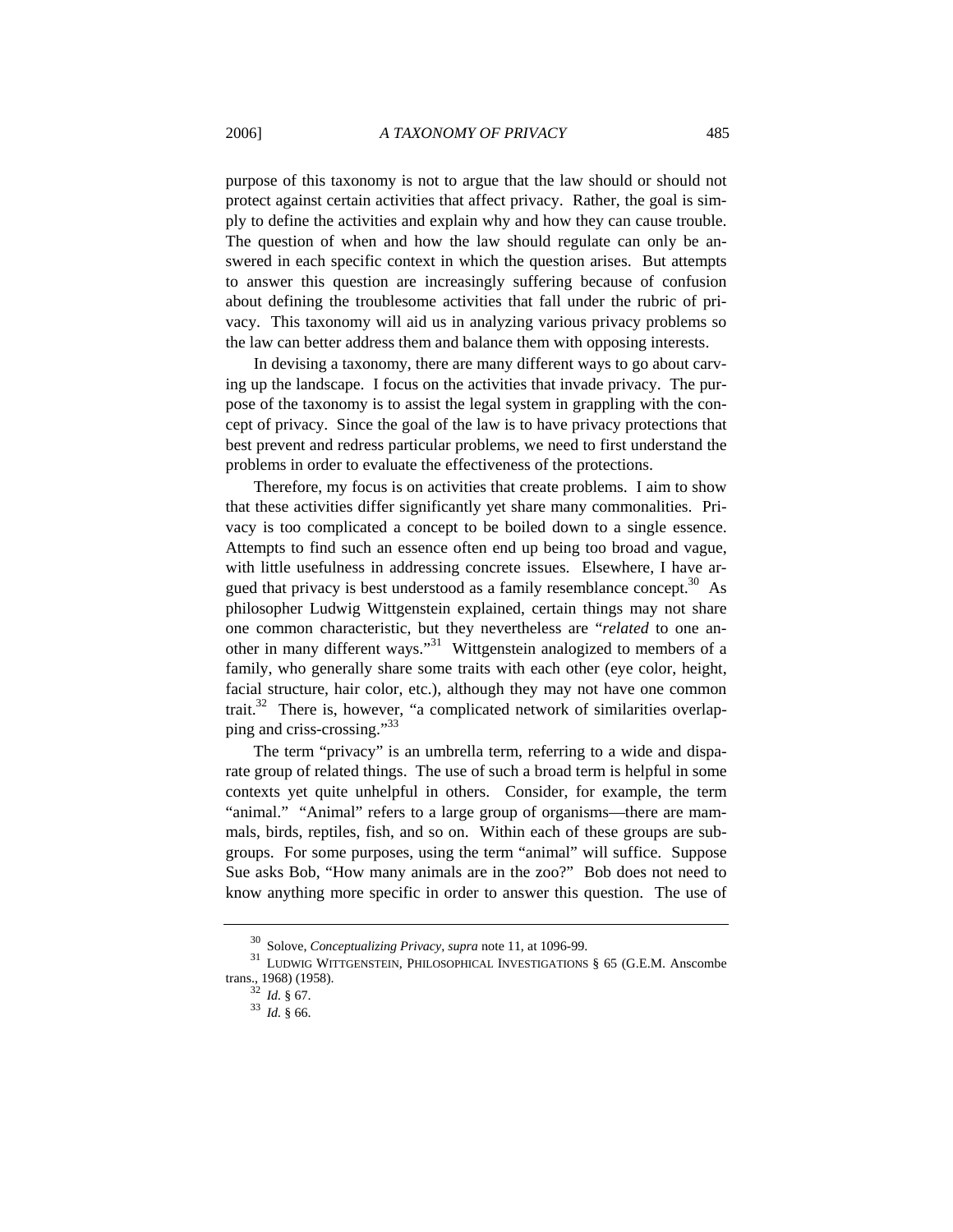the term "animal" in this sentence will be perfectly clear in most contexts. Now suppose Sue wants Bob to bring her a dog. She will not get very far by saying, "Bring me an animal." Rather, she will specify the kind of animal she wants. Even saying "dog" probably will not be adequate, since Sue probably wants a specific kind of dog. As with the term "animal," there are many times when using the general term "privacy" will work well. But there are times where more specificity is required. Using the general term "privacy" can result in the conflation of different kinds of problems and can lead to understandings of the meaning of "privacy" that distract courts and policymakers from addressing the issues before them.

The taxonomy demonstrates that there are connections between different harms and problems. It is no accident that various problems are referred to as privacy violations; they bear substantial similarities to each other. But we also must recognize where they diverge. The goal is to define more precisely what the problem is in each context—how it is unique, how it differs from other problems, and how it is related to other types of privacy problems.

Often these problems involve harms to individuals. Certain kinds of harm, such as physical injuries, are very easy to articulate and understand. A privacy violation presents a more difficult case. Warren and Brandeis spoke of privacy as an incorporeal rather than a physical injury. They noted that the law was beginning to recognize nonphysical harms and that "modern enterprise and invention have, through invasions upon [a person's] privacy, subjected him to mental pain and distress, far greater than could be inflicted by mere bodily injury.<sup> $\overline{334}$ </sup> Privacy, contended the authors, involves "injury to the feelings."<sup>35</sup>

The harms Warren and Brandeis spoke of are dignitary harms. The classic example of such a harm is reputational injury. As Warren and Brandeis noted, defamation law has long recognized and redressed this kind of injury that lowered people in the esteem of others.<sup>36</sup> But as Warren and Brandeis understood, and as this taxonomy will demonstrate, there are other kinds of dignitary harm beyond reputational injury. These are the harms of incivility, lack of respect, or causing emotional angst. At the time Warren and Brandeis wrote, they were concerned that such dignitary harms might strike some as too ethereal to be legally cognizable.<sup>37</sup> Their project aimed to demonstrate that these were genuine harms that were legally cogniza-

<span id="page-9-3"></span><span id="page-9-2"></span>

<span id="page-9-1"></span><span id="page-9-0"></span><sup>&</sup>lt;sup>34</sup> Warren & Brandeis, *supra* note 21, at 196.<br><sup>35</sup> *Id.* at 197.<br><sup>36</sup> *Id. Ig. See id.* at 198 (noting that traditionally, "our system . . . does not afford a remedy even for mental suffering which results from mere contumely and insult").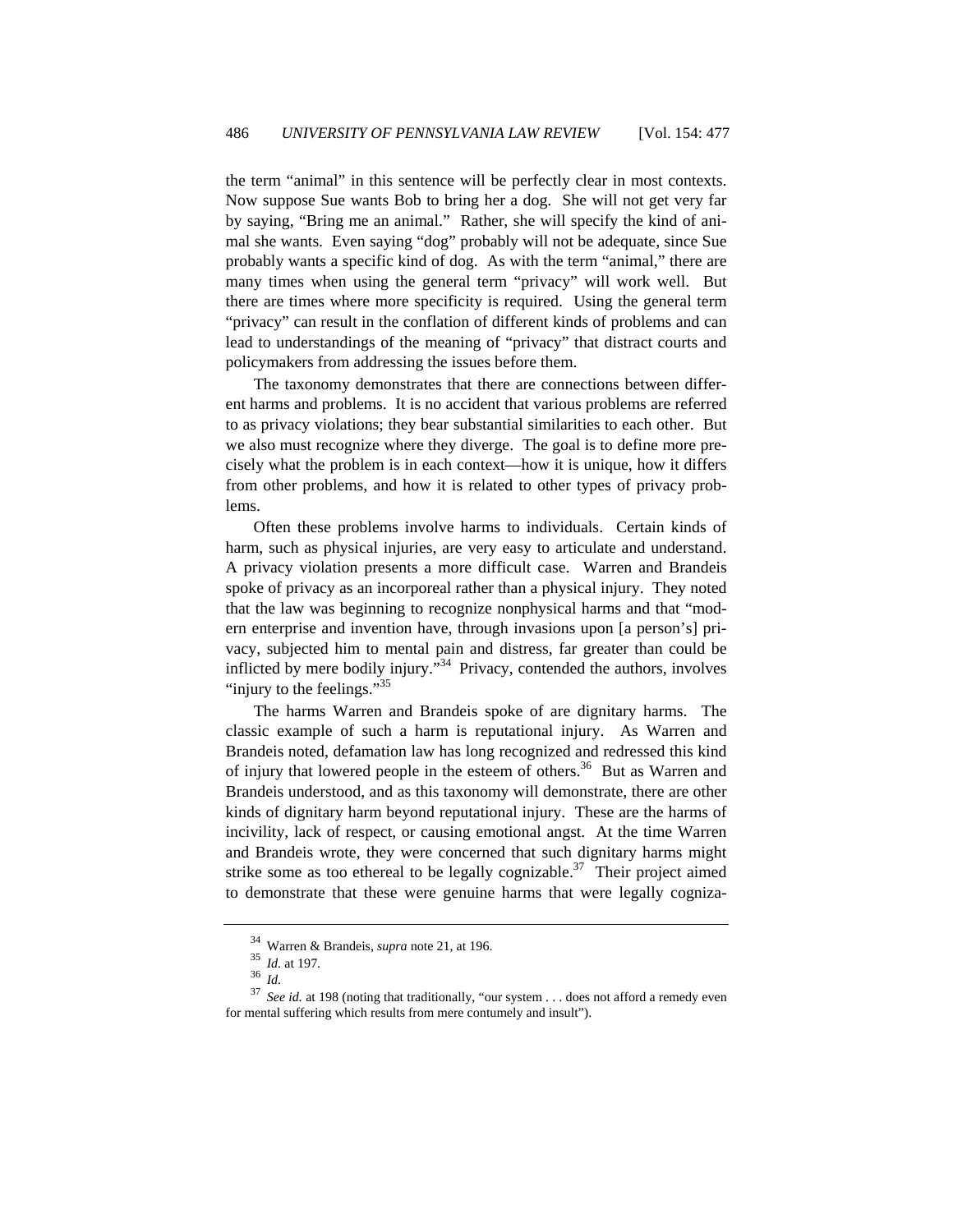ble.<sup>38</sup> And they succeeded, as Prosser emphatically demonstrated in 1960 by collecting hundreds of cases.<sup>39</sup>

There is another, more modern kind of privacy problem that does not readily fit with this dignitary understanding of harm. These problems are more structural in nature. I refer to them as "architectural" problems.<sup>40</sup> They involve less the overt insult or reputational harm to a person and more the creation of the risk that a person might be harmed in the future. They are akin, in many ways, to environmental harms or pollution. In the taxonomy, two kinds of architectural issues emerge most often. First is the enhancement of the risk that a harm will occur. Activities involving a person's information, for example, might create a greater risk of that person being victimized by identity theft or fraud. Such risk-enhancing activities increase the chances of the individual suffering dignitary harms as well as monetary or physical harms. Second, a particular activity can upset the balance of social or institutional power in undesirable ways. A particular individual may not be harmed directly, but this balance of power can affect that person's life. The classic example is law enforcement officials having too much power, which can alter the way people engage in their activities. People's behavior might be chilled, making them less likely to attend political rallies or criticize popular views. Surveillance can also have these effects. This kind of harm is often referred to as a "chilling effect."<sup>41</sup> Imbalances in power can also be risk enhancing, in that they increase the risk of abuses of power.

When we speak of these activities, we often focus on how they affect an individual's life. This does not mean that privacy is an individualistic right. Philosopher John Dewey astutely argued that individual rights need not be justified as the immutable possessions of individuals; instead, they are instrumental in light of "the contribution they make to the welfare of the community."[42](#page-10-4) Employing a similar insight, several scholars contend that privacy is "constitutive" of society. Constitutive privacy understands pri-

<span id="page-10-0"></span><sup>38</sup> *See id.* at 197 (positing that a "legal remedy for [a privacy] injury" would treat the "wound[ing of] feelings[] as a substantive cause of action").

<span id="page-10-1"></span><sup>39</sup> *See* Prosser, *supra* note 20, at 389 (examining over three hundred cases to find legal recognition of "four distinct kinds of invasion of four different interests of the plaintiff"). 40 *See* DANIEL J. SOLOVE, THE DIGITAL PERSON: TECHNOLOGY AND PRIVACY IN THE

<span id="page-10-2"></span>INFORMATION AGE 97-101 (2004) [hereinafter SOLOVE, THE DIGITAL PERSON] (identifying the influence of "an architecture that structures power, a regulatory framework that governs how information is disseminated, collected and networked" on protecting privacy). 41 *See, e.g.*, Laird v. Tatum, 408 U.S. 1, 1, 13 (1972) (confronting the alleged "chilling

<span id="page-10-3"></span>effect" that Army surveillance had on "lawful and peaceful civilian political activity"). 42 JOHN DEWEY, *Liberalism and Civil Liberties*, *in* 11 LATER WORKS 372, 373 (Jo Ann

<span id="page-10-4"></span>Boydston ed., S. Ill. Univ. Press 1987) (1936).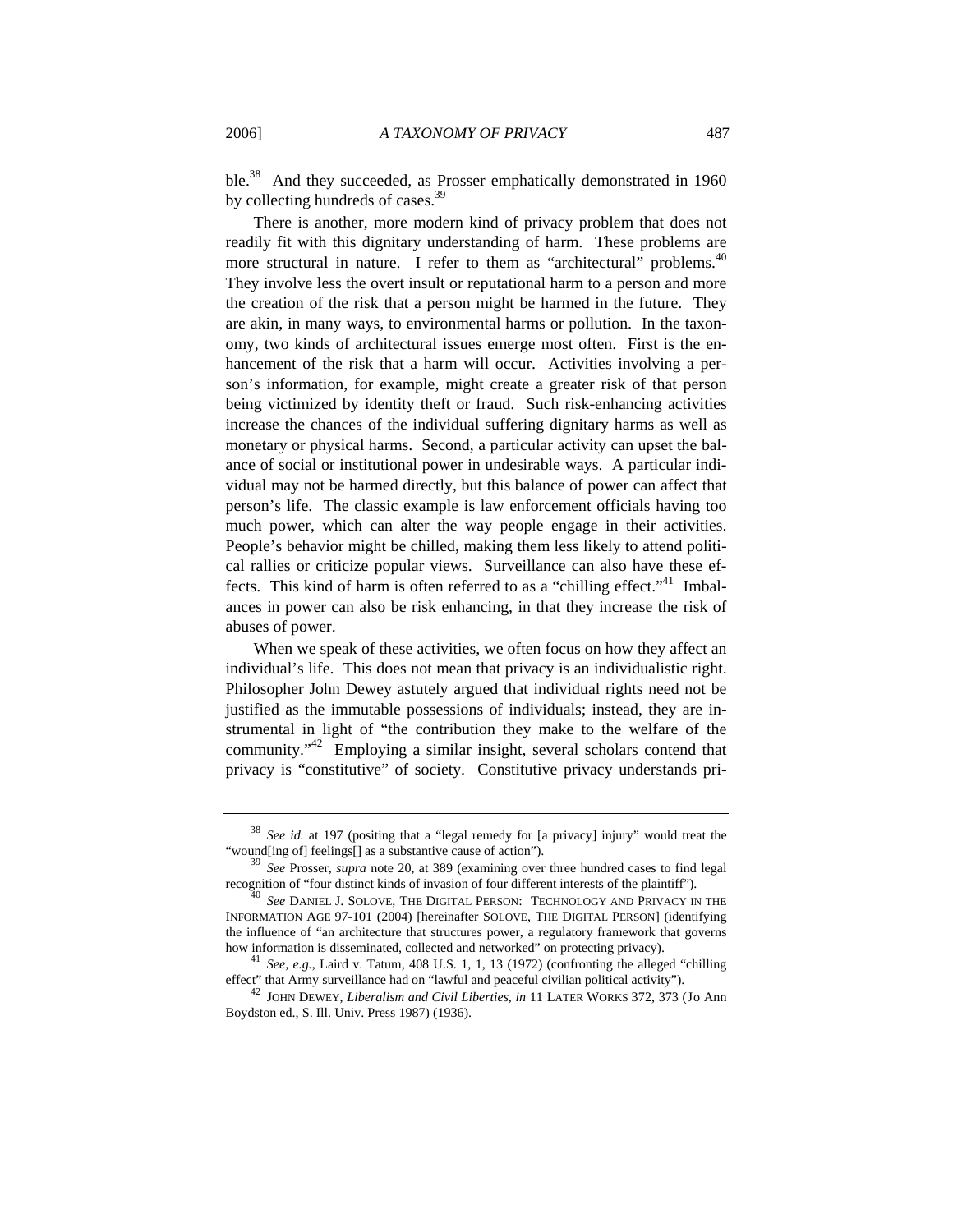vacy harms as extending beyond the "mental pain and distress" caused to particular individuals; privacy harms affect the nature of society and impede individual activities that contribute to the greater social good. Spiros Simitis recognizes that "privacy considerations no longer arise out of particular individual problems; rather, they express conflicts affecting everyone."<sup>43</sup> Robert Post contends that the tort of invasion of privacy "safeguards rules of civility that in some significant measure constitute both individuals and community."<sup>44</sup> The theory of constitutive privacy has been further developed by Julie Cohen and Paul Schwartz, who both argue that privacy is a constitutive element of a civil society.<sup>45</sup>

In the taxonomy that follows, there are four basic groups of harmful activities: (1) information collection, (2) information processing, (3) information dissemination, and (4) invasion. Each of these groups consists of different related subgroups of harmful activities.

I have arranged these groups around a model that begins with the data subject–-the individual whose life is most directly affected by the activities classified in the taxonomy. From that individual, various entities (other people, businesses, and the government) collect information. The collection of this information itself can constitute a harmful activity. Not all information collection is harmful, but certain kinds of collection can be. Those that collect the data (the "data holders") then process it-–they store it, combine it, manipulate it, search it, and use it. I label these activities as "information processing."<sup>46</sup> The next step is "information dissemination," in which the data holders transfer the information to others or release the information. The general progression from information collection to processing to dissemination is the data moving further away from the control of the individual. The last grouping of activities is "invasions," which involve impinge-

<span id="page-11-0"></span><sup>43</sup> Spiros Simitis, *Reviewing Privacy in an Information Society*, 135 U. PA. L. REV. 707, 709 (1987). In analyzing the problems of federal legislative policymaking on privacy, Priscilla Regan demonstrates the need for understanding privacy in terms of its social benefits. *See* PRISCILLA M. REGAN, LEGISLATING PRIVACY, xiv (1995) ("[A]nalysis of congressional policy making reveals that little attention was given to the possibility of a broader social im-

<span id="page-11-1"></span>portance of privacy."). <sup>44</sup> Robert C. Post, *The Social Foundations of Privacy: Community and Self in the Common Law Tort*, 77 CAL. L. REV. 957, 959 (1989). 45 *See* Cohen, *supra* note 28, at 1427-28 ("Informational privacy, in short, is a constitu-

<span id="page-11-2"></span>tive element of a civil society in the broadest sense of the term."); Schwartz, *supra* note 18, at 1613 ("[I]nformation privacy is best conceived of as a constitutive element of civil society."); *see also* Ruth Gavison, *Privacy and the Limits of Law*, 89 YALE L.J. 421, 455 (1980) ("Privacy is also essential to democratic government because it fosters and encourages the moral

<span id="page-11-3"></span>autonomy of the citizen, a central requirement of a democracy."). 46 I borrow the term "processing" from the European Union Data Protection Directive. *See* Council Directive 95/46, art. 2(b), 1995 O.J. (L 281) 31 (EC).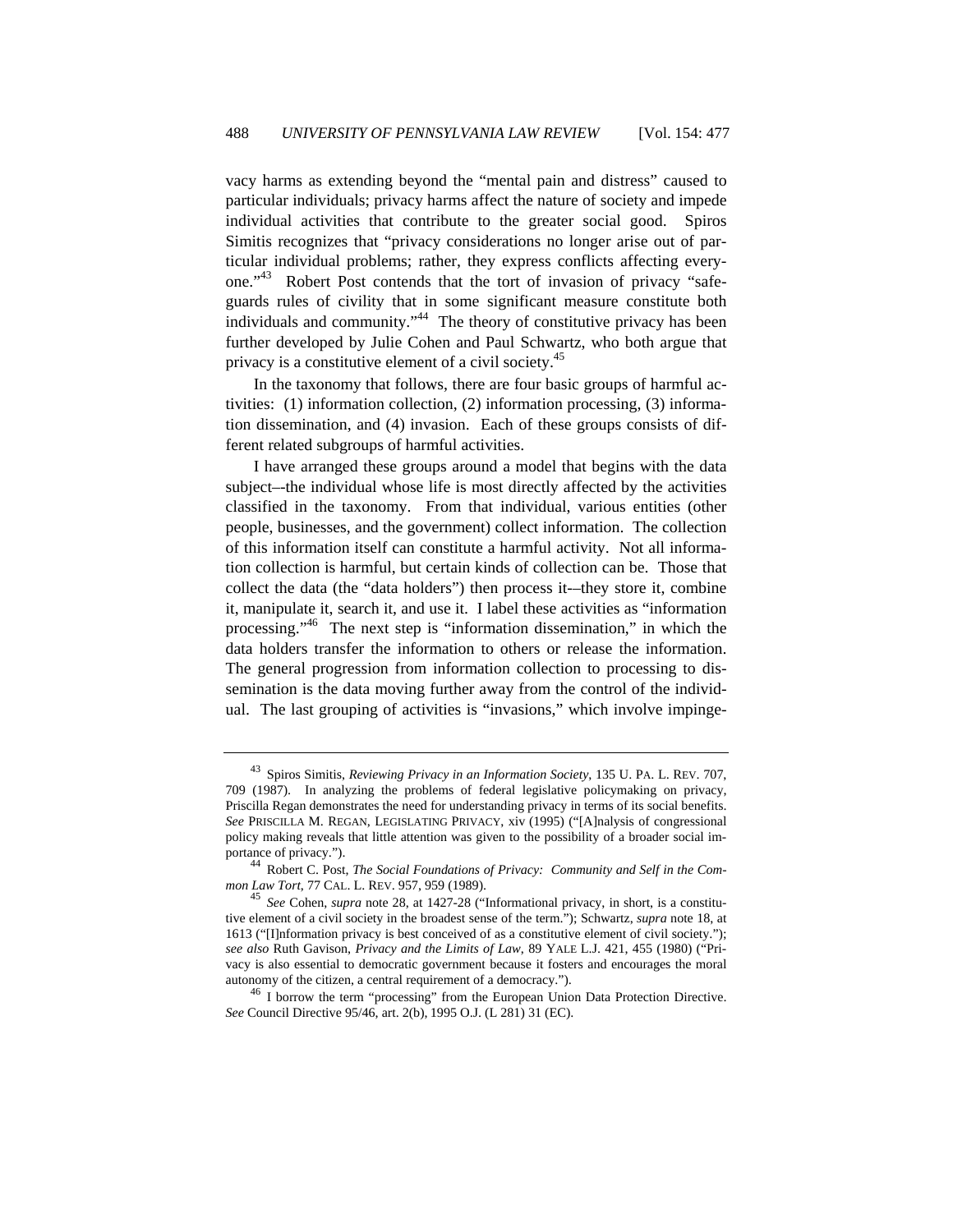ments directly on the individual. Instead of the progression away from the individual, invasions progress toward the individual and do not necessarily involve information. The relationship between these different groupings is depicted in Figure 1 below[.47](#page-12-0)

<span id="page-12-0"></span> $^{47}$  I thank Peter Swire for suggesting and helping to develop this diagram.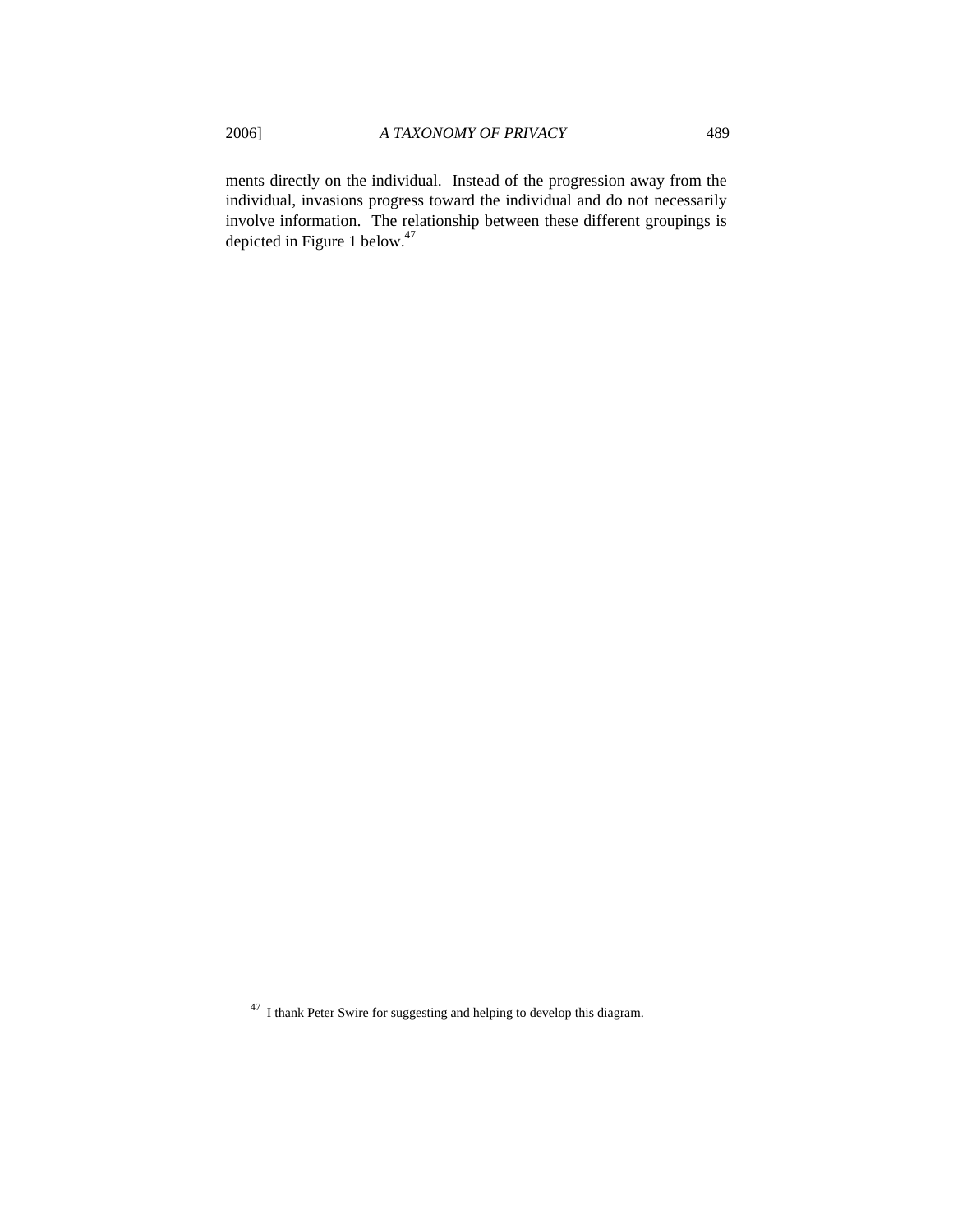## **Figure 1**



The first group of activities that affect privacy involves information collection. *Surveillance* is the watching, listening to, or recording of an individual's activities. *Interrogation* consists of various forms of questioning or probing for information.

A second group of activities involves the way information is stored, manipulated, and used–-what I refer to collectively as "information processing." *Aggregation* involves the combination of various pieces of data about a person. *Identification* is linking information to particular individuals. *Insecurity* involves carelessness in protecting stored information from leaks and improper access. *Secondary use* is the use of information collected for one purpose for a different purpose without the data subject's consent. *Exclusion* concerns the failure to allow the data subject to know about the data that others have about her and participate in its handling and use. These activities do not involve the gathering of data, since it has already been collected. Instead, these activities involve the way data is maintained and used.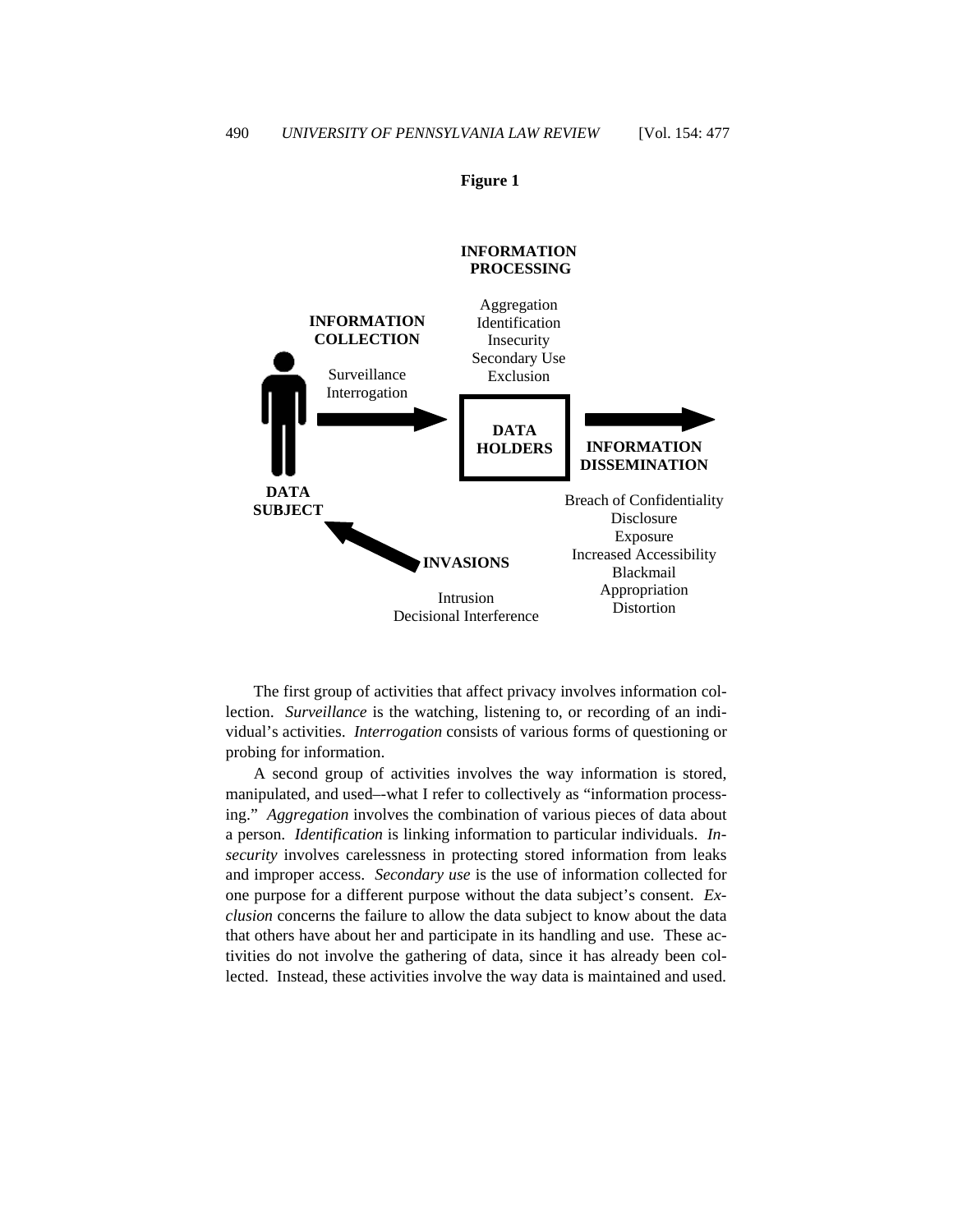The third group of activities involves the dissemination of information. *Breach of confidentiality* is breaking a promise to keep a person's information confidential. *Disclosure* involves the revelation of truthful information about a person that impacts the way others judge her character. *Exposure* involves revealing another's nudity, grief, or bodily functions. *Increased accessibility* is amplifying the accessibility of information. *Blackmail* is the threat to disclose personal information. *Appropriation* involves the use of the data subject's identity to serve the aims and interests of another. *Distortion* consists of the dissemination of false or misleading information about individuals. Information dissemination activities all involve the spreading or transfer of personal data or the threat to do so.

The fourth and final group of activities involves invasions into people's private affairs. Invasion, unlike the other groupings, need not involve personal information (although in numerous instances, it does). *Intrusion* concerns invasive acts that disturb one's tranquility or solitude. *Decisional interference* involves the government's incursion into the data subject's decisions regarding her private affairs.

## A. *Information Collection*

Information collection creates disruption based on the process of data gathering. Even if no information is revealed publicly, information collection can create harm. I will identify two forms of information collection: (1) surveillance and (2) interrogation.

## 1. Surveillance

For a long time, surveillance has been viewed as problematic. The term "Peeping Tom" originates from a legend dating back to 1050. When Lady Godiva rode naked on a horse in the city of Coventry to protest taxes, a young man named Tom gawked at her, and he was punished by being blinded.<sup>48</sup> Today, many states have Peeping Tom laws. South Carolina, for example, criminalizes "peep[ing] through windows, doors, or other like places, on or about the premises of another, for the purpose of spying upon or invading the privacy of the persons spied upon and any other conduct of a

<sup>48</sup> CLAY CALVERT, VOYEUR NATION 36-38 (2000); Avishai Margalit, *Privacy in the Decent Society*, 68 SOC. RES. 255, 259 (2001). In another version of the story, Tom is not blinded by others, but inexplicably struck blind upon looking at her after Lady Godiva asked the townspeople not to look. BBC, Beyond the Broadcast, Making History: Lady Godiva of Coventry, http://www.bbc.co.uk/education/beyond/factsheets/makhist/ makhist6\_prog9d.shtml (last visited Jan. 21, 2006).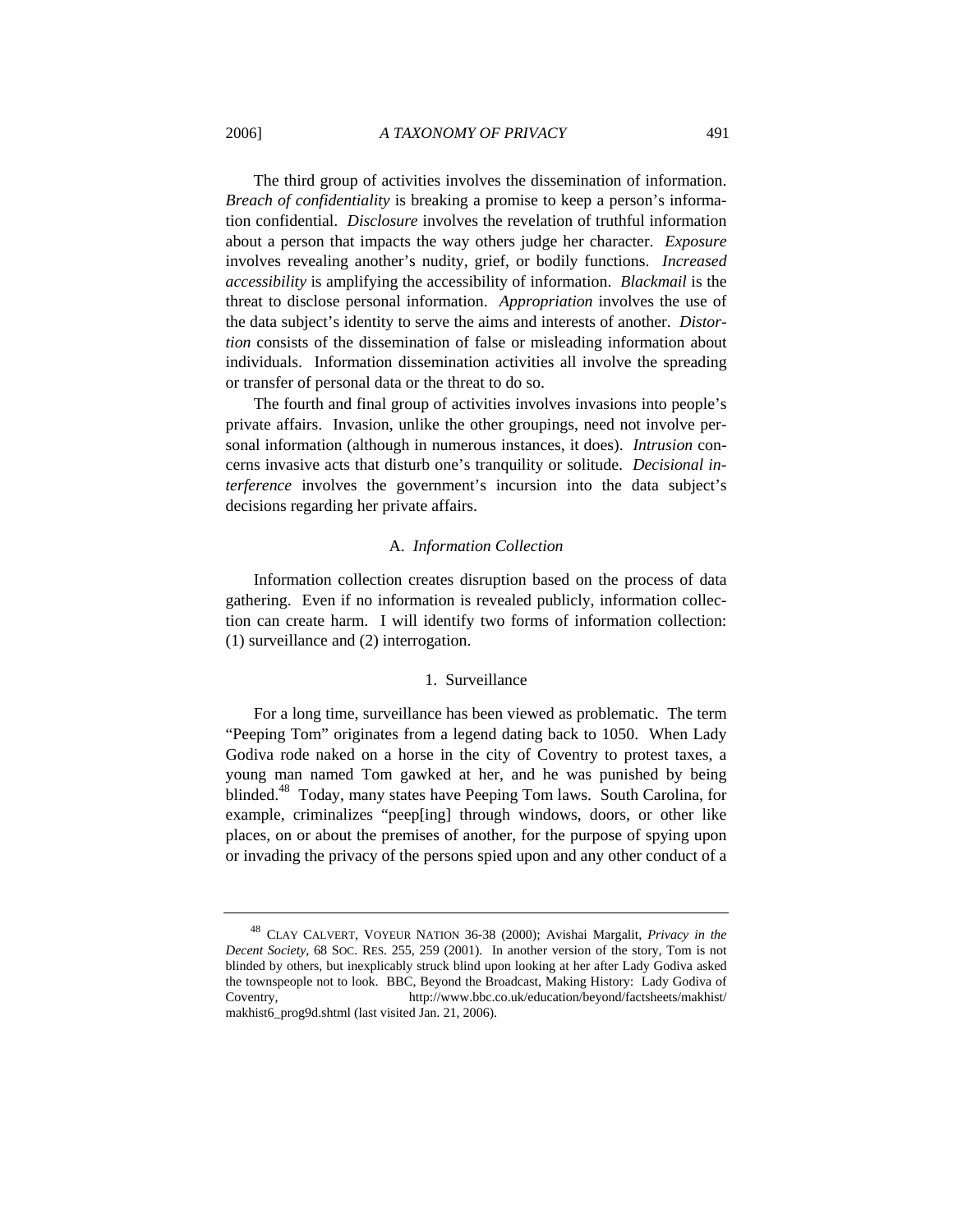similar nature, that tends to invade the privacy of others."<sup>49</sup> Some states prohibit two-way mirrors in certain areas.<sup>50</sup>

As with visual surveillance, audio surveillance has long been viewed as troubling. William Blackstone noted that eavesdropping was a common law crime, and defined it as "listen[ing] under walls or windows, or the eaves of a house, to hearken after discourse, and thereupon to frame slanderous and mischievous tales."<sup>51</sup> These attitudes persisted after the emergence of electronic eavesdropping. As early as 1862, California prohibited the interception of telegraph communications.<sup>52</sup> Soon after telephone wiretapping began in the 1890s, several states prohibited it, such as California in 1905.<sup>53</sup> By 1928, over half the states had made wiretapping a crime.<sup>54</sup> Justice Holmes referred to wiretapping as a "dirty business,"<sup>55</sup> and Justice Frankfurter called it "odious."<sup>56</sup> When the Supreme Court held in the 1928 case *Olmstead v. United States* that the Fourth Amendment did not protect against wiretapping,<sup>57</sup> Congress responded six years later by making wiretapping a federal crime.<sup>58</sup> In 1967, the Supreme Court changed its position on wiretapping, overruling *Olmstead* in *Katz v. United States*. 59 One year later, Congress passed the Omnibus Crime Control and Safe Streets Act of 1968, Title III of which provided comprehensive protection against wiretapping.<sup>60</sup> Title III required law enforcement officials to obtain a warrant before

<sup>49</sup> S.C. CODE ANN. § 16-17-470(A) (2003); *see also* GA. CODE ANN. § 16-11-61 (2003) (criminalizing being a "peeping Tom" when "on or about the premises of another"); LA. REV. STAT. ANN. § 14:284 (2004) (defining "Peeping Tom" and setting forth the penalty); N.C. GEN. STAT. § 14-202 (Supp. 2004) (criminalizing peeping as a Class 1 misdemeanor); VA. CODE ANN. § 18.2-130 (2004) (criminalizing peeping or spying into a "dwelling or enclosure").<br> $^{50}$  For example, in California, "[a]ny person who installs or who maintains . . . any two-

way mirror permitting observation of any restroom, toilet, bathroom, washroom, shower, locker room, fitting room, motel room, or hotel room is guilty of a misdemeanor." CAL. PE-

NAL CODE § 653n (West 1988).<br>
<sup>51</sup> 4 WILLIAM BLACKSTONE, COMMENTARIES \*169.<br>
<sup>52</sup> SAMUEL DASH ET AL., THE EAVESDROPPERS 25-26 (1959).<br>
<sup>53</sup> Id. at 8, 25.<br>
<sup>54</sup> Orin S. Kerr, *The Fourth Amendment and New Technologies: Con and the Case for Caution*, 102 MICH. L. REV. 801, 841 (2004) (citing Berger v. New York,

<sup>388</sup> U.S. 41, 45 (1967)).<br>
<sup>55</sup> Olmstead v. United States, 277 U.S. 438, 470 (1928) (Holmes, J., dissenting).<br>
<sup>56</sup> On Lee v. United States, 343 U.S. 747, 758-59 (1952) (Frankfurter, J., dissenting).<br>
<sup>57</sup> 277 U.S. at 466.

<sup>(</sup>codified as amended at 47 U.S.C. § 605 (2000)).

 $^{59}$  389 U.S. 347, 353 (1967).<br><sup>60</sup> Pub. L. No. 90-351, ch. 119, 82 Stat. 212 (codified as amended at 18 U.S.C. §§ 2510-2522 (2000)).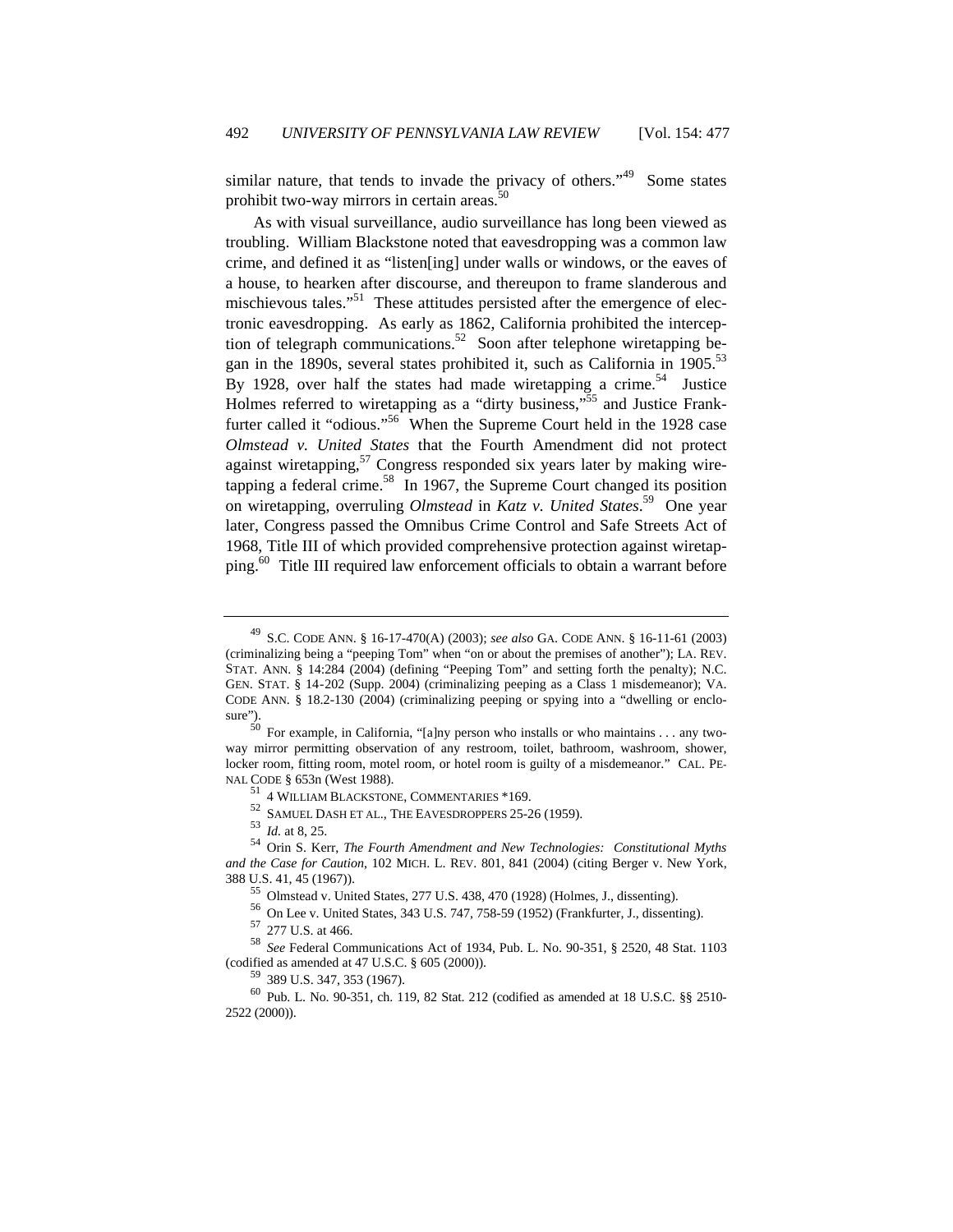wiretapping and criminalized wiretaps by private parties.<sup>61</sup> Congress amended Title III in 1986 with the Electronic Communications Privacy Act (ECPA), expanding Title III's protections from wiretapping to additional forms of electronic surveillance.<sup>62</sup>

What is the harm if people or the government watch or listen to us? Certainly, we all watch or listen, even when others may not want us to, and we often do not view this as problematic. However, when done in a certain manner—such as continuous monitoring—surveillance has problematic effects. For example, people expect to be looked at when they ride the bus or subway, but persistent gawking can create feelings of anxiety and discomfort.

Not only can direct awareness of surveillance make a person feel extremely uncomfortable, but it can also cause that person to alter her behavior. Surveillance can lead to self-censorship and inhibition.<sup>63</sup> Because of its inhibitory effects, surveillance is a tool of social control, enhancing the power of social norms, which work more effectively when people are being observed by others in the community.<sup>64</sup> John Gilliom observes: "Surveillance of human behavior is in place to control human behavior, whether by limiting access to programs or institutions, monitoring and affecting behavior within those arenas, or otherwise enforcing rules and norms by observing and recording acts of compliance and deviance."<sup>65</sup> This aspect of surveillance does not automatically make it harmful, though, since social control can be beneficial and every society must exercise a sizeable degree of social control. For example, surveillance can serve as a deterrent to crime. Many people desire the discipline and control surveillance can bring. Jeff Rosen observes that Britain's closed circuit television (CCTV)—a net-

<sup>61</sup> 82 Stat. 213-14 (codified as amended at 18 U.S.C. § 2511 (2000)). 62 *See* Electronic Communications Privacy Act of 1986, Pub. L. No. 99-508, 100 Stat. 1848 (codified as amended at 18 U.S.C. §§ 2510-2520, 2701-2711, 3121-3127 (2000)) (expanding Titles I-III to protect "wire, oral, or electronic communications"). 63 *See* Kang, *supra* note 19, at 1193, 1260 ("Simply put, surveillance leads to self-

censorship."); Peter P. Swire, *Financial Privacy and the Theory of High-Tech Government Surveillance*, 77 WASH. U. L.Q. 461, 473 (1999) ("If I know I am under surveillance, I might . . . restrict my activities, so that nothing embarrassing or otherwise harmful could be

detected.").<br><sup>64</sup> As Judge Posner notes, "norms are more effective when people are under the observation of their peers." RICHARD A. POSNER, THE PROBLEMATICS OF MORAL AND LEGAL THE-ORY 75 (1999); *see also* JAMES B. RULE, PRIVATE LIVES AND PUBLIC SURVEILLANCE 28 (1974) (finding both large-scale and less formal surveillance to be helpful to a government "or any other agency seeking to obtain compliance from a mass clientele in a large-scale social setting"). 65 JOHN GILLIOM, OVERSEERS OF THE POOR: SURVEILLANCE, RESISTANCE, AND THE

LIMITS OF PRIVACY 3 (2001).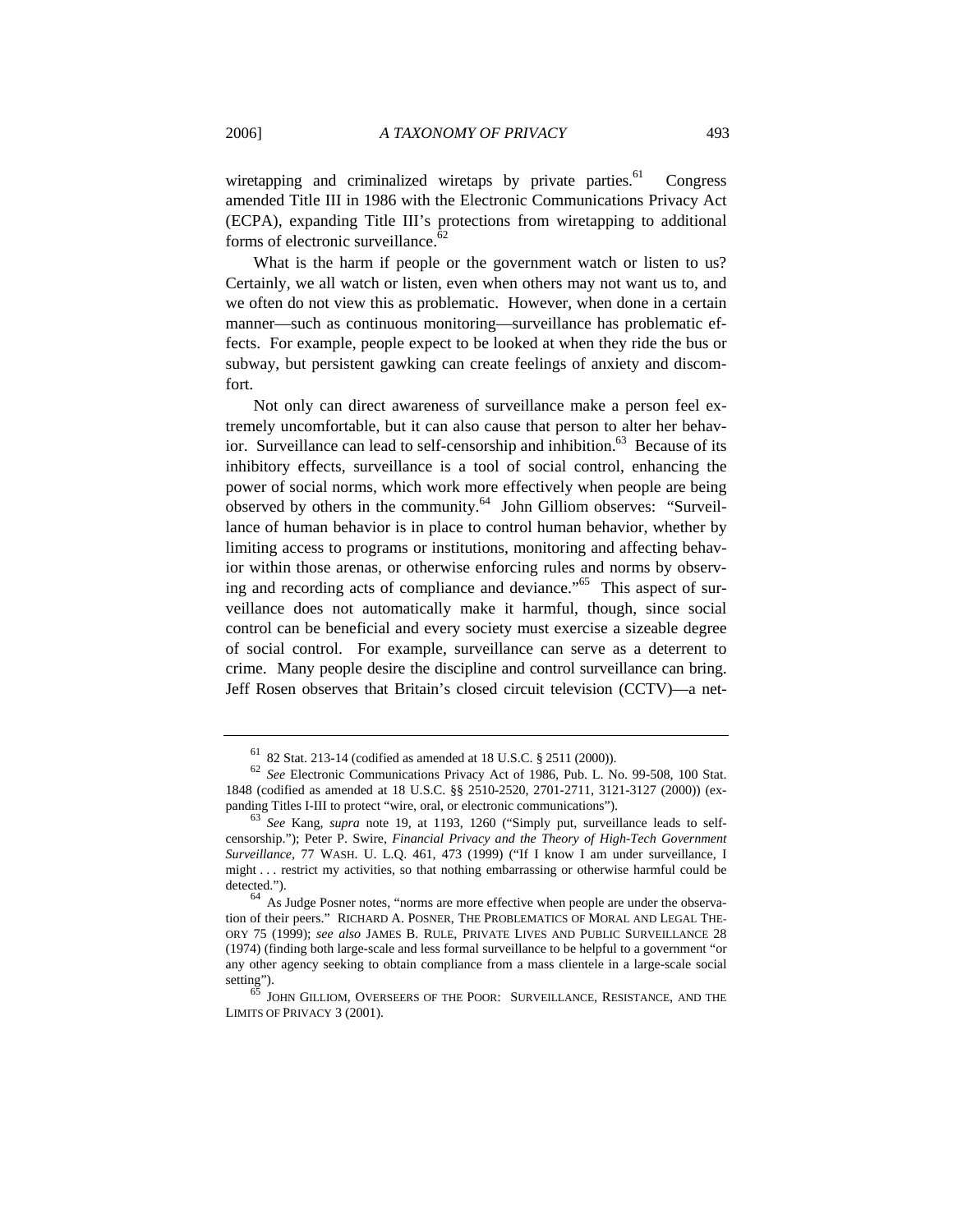work of over four million public surveillance cameras—is widely perceived as "a friendly eye in the sky, not Big Brother but a kindly and watchful uncle or aunt."<sup>66</sup>

Too much social control, however, can adversely impact freedom, creativity, and self-development. According to Julie Cohen, "pervasive monitoring of every first move or false start will, at the margin, incline choices toward the bland and the mainstream."<sup>67</sup> Monitoring constrains the "acceptable spectrum of belief and behavior," and it results in "a subtle yet fundamental shift in the content of our character, a blunting and blurring of rough edges and sharp lines."<sup>68</sup> Surveillance thus "threatens not only to chill the expression of eccentric individuality, but also, gradually, to dampen the force of our aspirations to it."<sup>69</sup> Similarly, Paul Schwartz argues that surveillance inhibits freedom of choice, impinging upon selfdetermination.<sup>70</sup>

In many instances, people are not directly aware that they are being observed. Does covert surveillance cause a problem? Under one view, surveillance is a prima facie wrong, whether overt or covert, for it demonstrates a lack of respect for its subject as an autonomous person. Philosopher Stanley Benn explains that overt surveillance does so by threatening its target's "consciousness of pure freedom as subject, as originator and chooser."<sup>71</sup> As Benn contends, "[f]inding oneself an object of scrutiny, as the focus of another's attention, brings one to a new consciousness of oneself, as something seen through another's eyes."<sup>72</sup> Turning to covert observation, Benn explains that it "is objectionable because it deliberately deceives a person about his world, thwarting, for reasons that *cannot* be his reasons, his attempts to make a rational choice."<sup>73</sup>

Although concealed spying is certainly deceptive, Benn's argument is unconvincing. It is the awareness that one is being watched that affects one's freedom, and Benn fails to explain why covert surveillance has any palpable effect on a person's welfare or activities. A more compelling reason why covert surveillance is problematic is that it can have a chilling ef-

<sup>66</sup> JEFFREY ROSEN, THE NAKED CROWD: RECLAIMING SECURITY AND FREEDOM IN AN

ANXIOUS AGE 36 (2004).<br>
<sup>67</sup> Cohen, *supra* note 28, at 1426.<br>
<sup>69</sup> *Id.*<br>
<sup>70</sup> *See* Schwartz, *supra* note 18, at 1656 ("[P]erfected surveillance of naked thought's digital expression short-circuits the individual's own process of decisionmaking."). 71 Stanley I. Benn, *Privacy, Freedom, and Respect for Person*s, *in* NOMOS XIII: PRI-

VACY 1, 7 (J. Roland Pennock & John W. Chapman eds., 1971).

 $73 \frac{\text{m}}{\text{l}d}$ . at 10.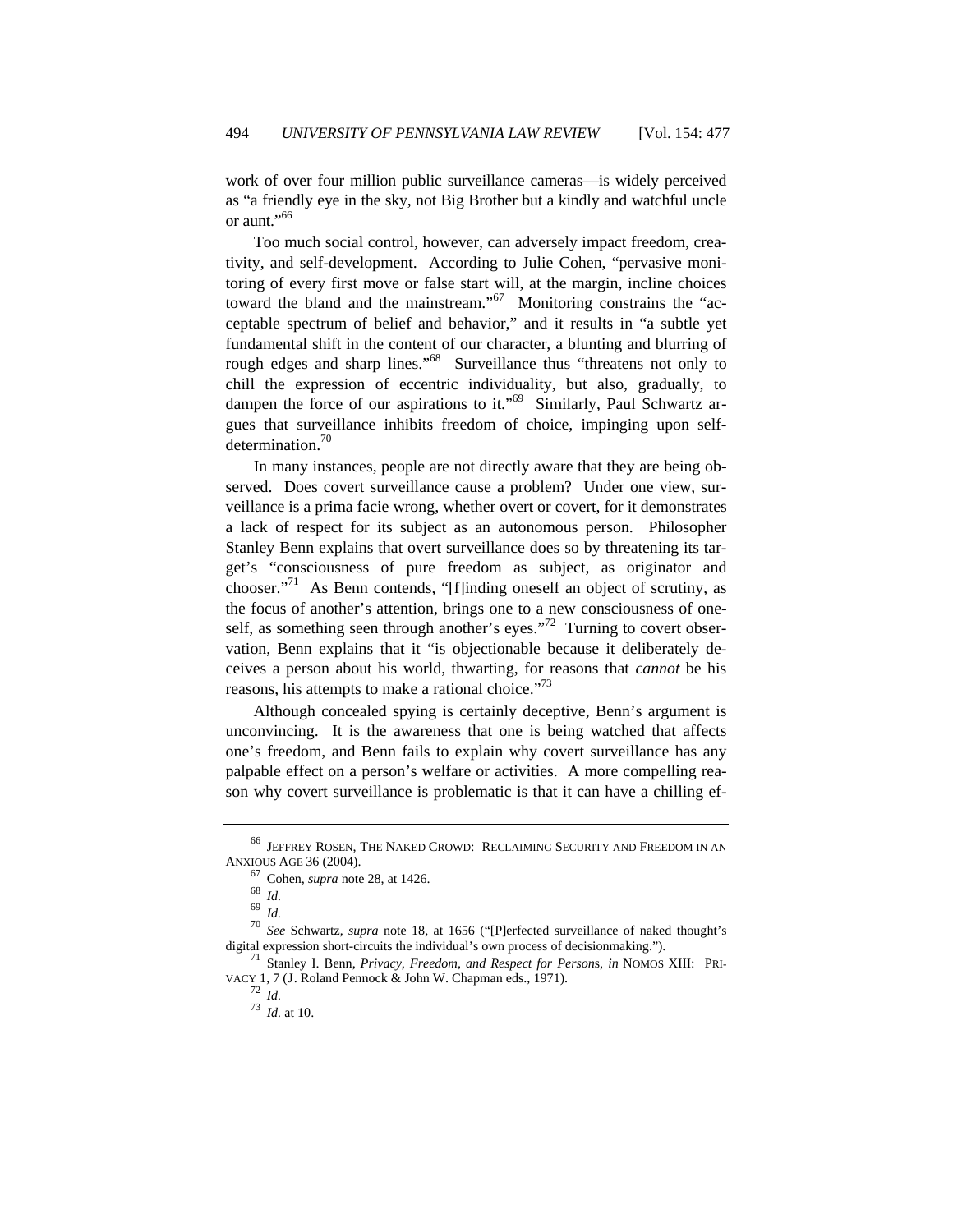fect on behavior. In fact, there can be an even greater chilling effect when people are generally aware of the *possibility* of surveillance, but are never sure if they are being watched at any particular moment. This phenomenon is known as the Panoptic effect, based on Jeremy Bentham's 1791 architectural design for a prison called the Panopticon.<sup>74</sup> The prison was set up with the inmates' cells arrayed around a central observation tower. Most importantly, the guards could see each prisoner from the tower, but the prisoners could not see the guards from their cells.<sup>75</sup> In Michel Foucault's words, the cells were akin to "small theatres, in which each actor is alone, perfectly individualized and constantly visible."<sup>76</sup> The prisoner's "only rational option" was to conform with the prison's rules because, at any moment, it was possible that they were being watched.<sup>77</sup> Thus, awareness of the possibility of surveillance can be just as inhibitory as actual surveillance.

One might attempt to imagine surveillance so covert that its subjects are completely unaware of even the possibility of being observed. While such well-concealed surveillance might eliminate the potential for any discomfort or chilling effect, it would still enable the watchers to gather a substantial degree of information about people, creating an architectural problem.<sup>78</sup> Surveillance is a sweeping form of investigatory power. It extends beyond a search, for it records behavior, social interaction, and potentially everything that a person says and does. Rather than targeting specific information, surveillance can ensnare a significant amount of data beyond any originally sought. If watched long enough, a person might be caught in some form of illegal or immoral activity, and this information could then be used to discredit or blackmail her. A prime example is the FBI's extensive wiretapping of Martin Luther King, Jr., widely believed to have been initiated in order to expose King's alleged communist ties. Though the surveillance failed to turn up any evidence of such ties, it did reveal King's extramarital affairs. The FBI then attempted to blackmail King with the information, and FBI officials leaked it in order to discredit King.<sup>79</sup>

The law addresses surveillance, but does so by focusing on where surveillance takes place rather than on its problematic effects. The law often

<sup>&</sup>lt;sup>74</sup> DAVID LYON, THE ELECTRONIC EYE: THE RISE OF SURVEILLANCE SOCIETY 62-67<br>(1994).<br> $75$  *Id.* at 62-63.

<sup>&</sup>lt;sup>76</sup> MICHEL FOUCAULT, DISCIPLINE AND PUNISH 200 (Alan Sheridan trans., Vintage Books, 2d ed. 1995) (1977).

<sup>&</sup>lt;sup>77</sup> LYON, *supra* note 74, at 63.<br><sup>78</sup> *See supra* note 40 and accompanying text.<br><sup>79</sup> SOLOVE, THE DIGITAL PERSON, *supra* note 40, at 185. For a more extensive account of King's experience with the FBI, see DAVID J. GARROW, THE FBI AND MARTIN LUTHER KING, JR. (1981).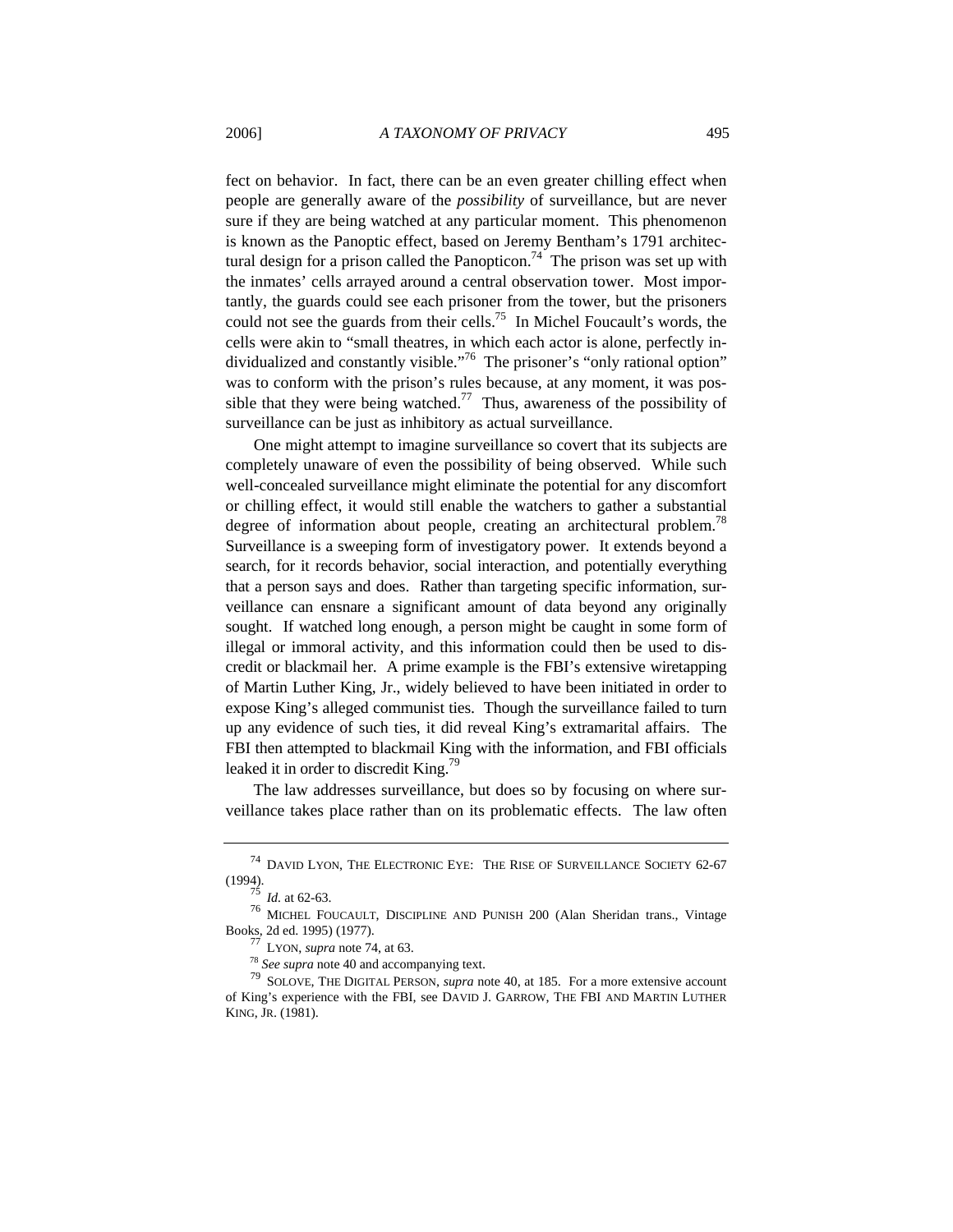recognizes surveillance as a harm in private places but rarely in public places. In Fourth Amendment law, courts frequently conclude that surveillance in private places implicates a reasonable expectation of privacy whereas surveillance in public places does not. In *Kyllo v. United States*, the Court concluded that the Fourth Amendment required a warrant in order to use a thermal-imaging device to detect heat patterns emanating from a person's home.<sup>80</sup> The Court's holding relied heavily on the fact that, though conducted outside the petitioner's home, the surveillance was capturing information about activities within it: "We have said that the Fourth Amendment draws a firm line at the entrance of the house."<sup>81</sup>

When surveillance occurs in a public place, however, the Court has refused to recognize a reasonable expectation of privacy. In *Florida v. Riley*, the police flew over the defendant's greenhouse in a helicopter at four hundred feet and peered down through a few missing roof panels to observe that he was growing marijuana. $82$  The Court concluded that the defendant lacked a reasonable expectation of privacy: "As a general proposition, the police may see what may be seen from a public vantage point where [they have] a right to be."<sup>83</sup> In *Dow Chemical Co. v. United States*, the Court held that the government could not only fly over the petitioner's property and observe it with the naked eye, but could also use a powerful aerial mapping camera that enabled the identification of objects as small as one-half inch in diameter.<sup>84</sup>

The contrast between the law's approach to surveillance in private and in public is most evident in a pair of Supreme Court cases involving location-tracking devices. In *United States v. Karo*, the Court concluded that a tracking device that monitored a person's movements within his home implicated that person's reasonable expectation of privacy.<sup>85</sup> In contrast, in *United States v. Knotts*, the police placed a tracking device in a can of chloroform, which the defendant then purchased and placed in his car. $86$  Using the device, the police tracked the location of the defendant's vehicle.<sup>87</sup> According to the Court, the surveillance "amounted principally to the follow-

<sup>80</sup> 533 U.S. 27, 40 (2001). 81 *Id.* (internal quotation marks omitted); *see also* Andrew E. Taslitz, *The Fourth Amendment in the Twenty-First Century: Technology, Privacy, and Human Emotions*, 65 LAW & CONTEMP. PROBS. 125, 144 (2002) ("Central to the Court's reasoning was that the thermal imager revealed information concerning activities *inside the home.*").<br><sup>82</sup> 488 U.S. 445, 448-49 (1989).<br><sup>83</sup> *Id.* at 449 (alteration in original) (internal quotation marks omitted).<br><sup>84</sup> 476 U.S. 227, 238-39 (1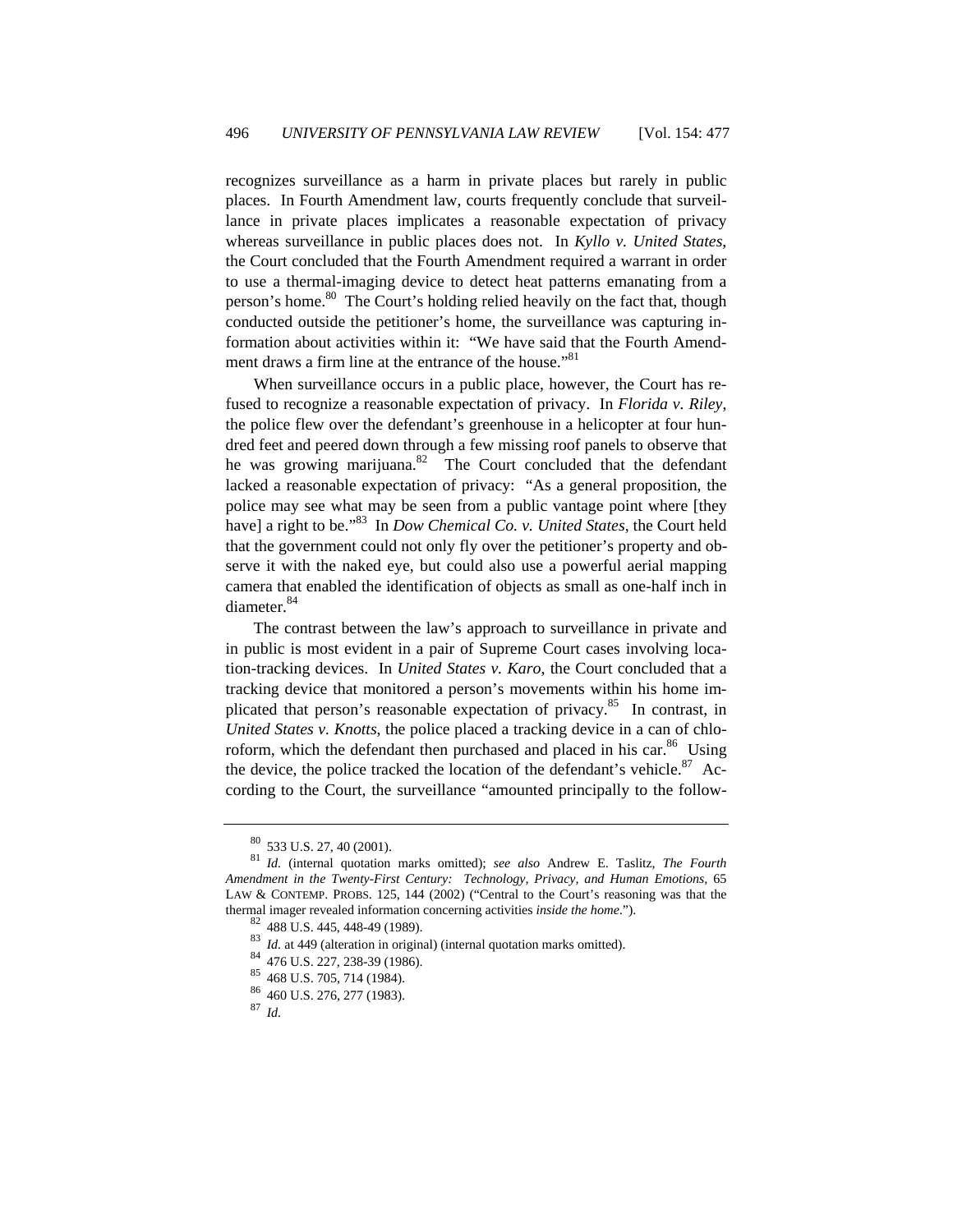ing of an automobile on public streets and highways."<sup>88</sup> The Court concluded that the Fourth Amendment did not apply because "[a] person traveling in an automobile on public thoroughfares has no reasonable expectation of privacy in his movements from one place to another.["89](#page-20-1) Therefore, the Court has concluded that while the Fourth Amendment protects against surveillance in private places such as one's home, the Amendment has little applicability to surveillance in public places.  $90$  This understanding of privacy stems from what I call the "secrecy paradigm."<sup>91</sup> Under the secrecy paradigm, privacy is tantamount to complete secrecy, and a privacy violation occurs when concealed data is revealed to others. If the information is not previously hidden, then no privacy interest is implicated by the collection or dissemination of the information. In many areas of law, this narrow view of privacy has limited the recognition of privacy violations.

Tort law is generally consistent with this approach. Courts have applied the tort of intrusion upon seclusion, which protects against intrusion "upon the solitude or seclusion of another or his private affairs or concerns,  $192$  to surveillance of private places. In *Hamberger v. Eastman*, for example, the court concluded that a couple had a valid intrusion claim against their landlord for his installation of a hidden recording device in their bedroom.<sup>93</sup> In contrast, plaintiffs bringing claims involving surveillance in public have generally not been successful.<sup>94</sup>

<span id="page-20-5"></span><span id="page-20-4"></span><sup>93</sup> 206 A.2d 239, 241-42 (N.H. 1964); *see also* Wolfson v. Lewis, 924 F. Supp. 1413, 1431 (E.D. Pa. 1996) (finding media surveillance of a couple's activities in their home to be actionable under intrusion tort); Rhodes v. Graham, 37 S.W.2d 46, 47 (Ky. 1931) (holding that wiretapping a person's phone gives rise to a tort action because it violates his right "to the privacy of his home as against the unwarranted invasion of others").

<span id="page-20-6"></span><sup>94</sup> *See, e.g.*, Furman v. Sheppard, 744 A.2d 583, 586 (Md. Ct. Spec. App. 2000) (holding that the defendant was not liable under intrusion tort for trespassing into a private club to engage in video surveillance of the plaintiff because the club was not a secluded place); Forster v. Manchester, 189 A.2d 147, 149-50 (Pa. 1963) (finding no intrusion liability when a private investigator followed and filmed the plaintiff because the surveillance was conducted in public).

<span id="page-20-0"></span><sup>88</sup> *Id.*

<sup>89</sup> *Id.* at 281.

<span id="page-20-2"></span><span id="page-20-1"></span><sup>90</sup> *See, e.g.*, Marc Jonathan Blitz, *Video Surveillance and the Constitution of Public Space: Fitting the Fourth Amendment to a World That Tracks Image and Identity*, 82 TEX. L. REV. 1349, 1357 (2004) ("[C]ontemporary Fourth Amendment jurisprudence differentiates pervasive video surveillance from more familiar mass suspicionless searches in one crucial respect: by holding that it is not a 'search' at all."); *cf.* Christopher Slobogin, *Public Privacy: Camera Surveillance of Public Places and the Right to Anonymity*, 72 MISS. L.J. 213, 233 (2002) ("Meaningful legal strictures on government use of public surveillance cameras in Great Britain, Canada, and the United States are non-existent.").

<span id="page-20-3"></span><sup>91</sup> SOLOVE, THE DIGITAL PERSON, *supra* note 40, at 42-44.

 $^{92}$  RESTATEMENT (SECOND) OF TORTS  $\,$  652B (1977).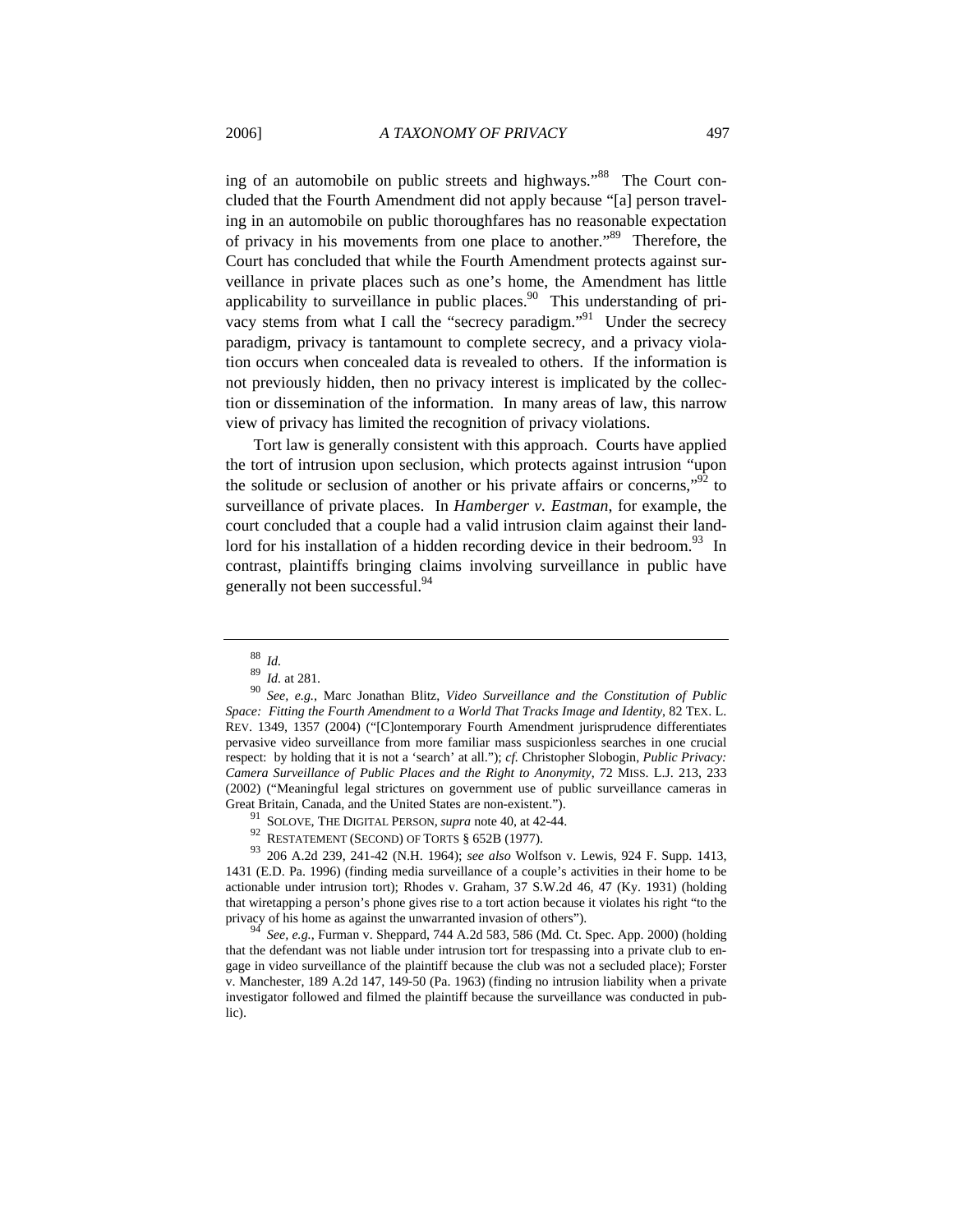In some cases, however, courts have recognized a harm in public surveillance. For example, in *Nader v. General Motors Corp.*, Ralph Nader charged that General Motors's automobiles were unsafe.<sup>95</sup> General Motors undertook a massive investigation seeking information discrediting Nader. Among other things, General Motors wiretapped his telephone and placed him under extensive surveillance while in public.<sup>96</sup> The court recognized that certain kinds of public surveillance might amount to an invasion of privacy; although observation "in a public place does not amount to an invasion of . . . privacy," in certain instances, "surveillance may be so 'overzealous' as to render it actionable."<sup>97</sup> The court noted: "A person does not automatically make public everything he does merely by being in a public place, and the mere fact that Nader was in a bank did not give anyone the right to try to discover the amount of money he was withdrawing.<sup>"98</sup> The majority reasoned that extensive public surveillance can reveal hidden details that would not ordinarily be observed by others.<sup>99</sup> The court's analysis, however, focused more on the harm of disclosure than on that of surveillance; pervasive surveillance could reveal details people ordinarily conceal, and thus result in the discovery of secrets.<sup>100</sup> The court did not recognize the surveillance as a harm itself—only surveillance that destroyed secrecy represented an actionable harm.<sup>[101](#page-21-6)</sup>

Therefore, although the law often focuses on whether surveillance occurs in a public or private place, surveillance is harmful in all settings, not just private ones.<sup>102</sup> Surveillance in public can certainly cause uneasiness, as illustrated by the example of being stared at continuously in public. As Alan Westin observes: "Knowledge or fear that one is under systematic observation in public places destroys the sense of relaxation and freedom that men seek in open spaces and public arenas."<sup>103</sup> Moreover, public surveillance can have chilling effects that make people less likely to associate with

<span id="page-21-7"></span>TICE STANDARDS ON ELECTRONIC SURVEILLANCE RELATING TO TECHNOLOGICALLY-ASSISTED PHYSICAL SURVEILLANCE  $\S$  2-6.1(d) to (g) (Draft 3d ed. 1997) (recommending that the law begin to address the harms of public surveillance). 103 WESTIN, *supra* note 19, at 31.

<span id="page-21-8"></span>

<span id="page-21-0"></span><sup>95 225</sup> N.E.2d 765, 767 (N.Y. 1970).<br>96 *Id.*<br>97 *Id.* at 771.<br>98 *Id* 

<span id="page-21-1"></span>

<span id="page-21-2"></span>

<span id="page-21-6"></span>

<span id="page-21-5"></span><span id="page-21-4"></span><span id="page-21-3"></span><sup>&</sup>lt;sup>99</sup> *Id.* at 769. <sup>100</sup> *Id.* at 768-69. <sup>100</sup> *Id.* at 771 ("On the other hand, if the plaintiff acted in such a way as to reveal that fact to any casual observer, then, it may not be said that the appellant intruded into his private sphere."). <sup>102</sup> *See* ABA CRIMINAL JUSTICE SECTION'S STANDARDS COMM., ABA CRIMINAL JUS-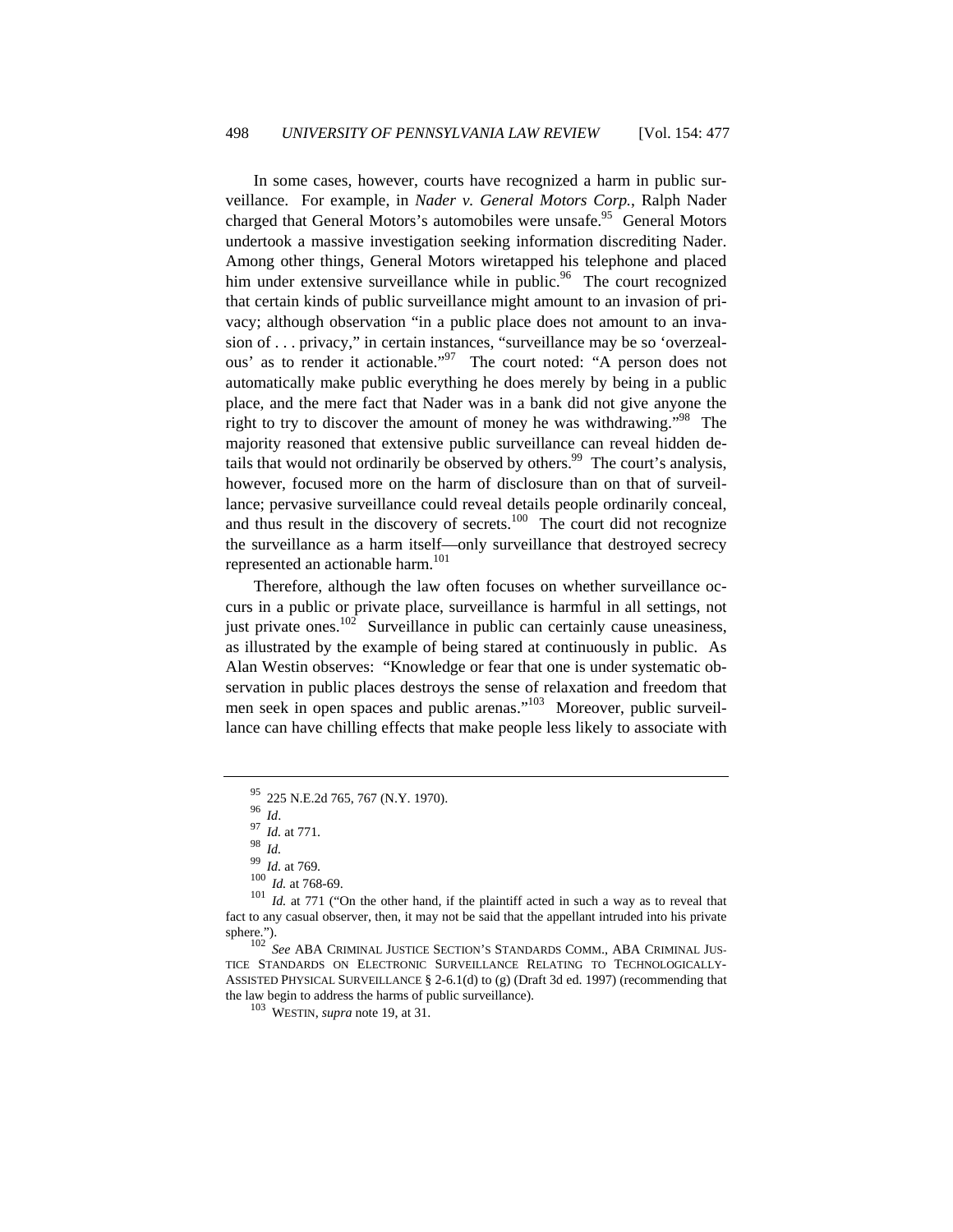certain groups, attend rallies, or speak at meetings.<sup>104</sup> Espousing radical beliefs and doing unconventional things takes tremendous courage; the attentive gaze, especially the government's, can make these acts seem all the more daring and their potential risks all the more inhibitory. Thus, the dignitary harms and architectural problems of surveillance can occur both in public and private places. The law, however, tends to focus more on secrecy than on the particular problems and harms caused by surveillance.

## 2. Interrogation

The Fifth Amendment provides that "[n]o person . . . shall be compelled in any criminal case to be a witness against himself."<sup>105</sup> The Amendment creates a "privilege against self-incrimination," and it prevents the government from compelling individuals to testify against themselves.<sup>106</sup> The privilege has been justified as protecting against "[t]he essential and inherent cruelty of compelling a man to expose his own guilt," $107$  as "a safeguard of conscience and human dignity,["108](#page-22-4) and as promoting "respect for per-sonal integrity."<sup>[109](#page-22-5)</sup>

What is so inhumane about having to answer the government's questions about one's criminal acts? Why do we want to protect a potentially guilty person from having to divulge her criminal activities?

A different, less coercive form of interrogation occurs when others or the government ask questions for purposes other than criminal prosecution. In the late nineteenth century, there was a loud public outcry when the U.S. census began including more and more questions relating to personal affairs, such as marital status, literacy, property ownership, health, and finances. [110](#page-22-6) In the 1870s, an editorial in *The New York Times*, as well as editorials in other papers, decried the "inquisitorial" nature of the census.<sup>111</sup> A poem in *The New York Sun* in 1890 humorously criticized the census:

<span id="page-22-0"></span><sup>104</sup> As Justice Douglas observed in another case: "Monitoring, if prevalent, certainly kills free discourse and spontaneous utterances." United States v. White, 401 U.S. 745, 762 (1971) (Douglas, J., dissenting).

<span id="page-22-2"></span><span id="page-22-1"></span><sup>165</sup> U.S. CONST. amend. V.<br><sup>106</sup> DAVID M. O'BRIEN, PRIVACY, LAW, AND PUBLIC POLICY 92-93 (1979) (emphasis omitted).<br><sup>107</sup> Brown v. Walker, 161 U.S. 591, 637 (1896) (Field, J., dissenting).<br><sup>108</sup> Ullmann v. United States, 350 U.S. 422, 445 (1956) (Douglas, J., dissenting).<br><sup>109</sup> Charles Fried, *Privacy*, 77 YALE L.J. 475, 488 (

<span id="page-22-3"></span>

<span id="page-22-4"></span>

<span id="page-22-6"></span><span id="page-22-5"></span><sup>&</sup>lt;sup>110</sup> See Daniel J. Solove, Privacy and Power: Computer Databases and Metaphors for *Information Privacy*, 53 STAN. L. REV. 1393, 1401 (2001).<br><sup>111</sup> ROBERT ELLIS SMITH, BEN FRANKLIN'S WEB SITE: PRIVACY AND CURIOSITY FROM

<span id="page-22-7"></span>PLYMOUTH ROCK TO THE INTERNET 62 (2000).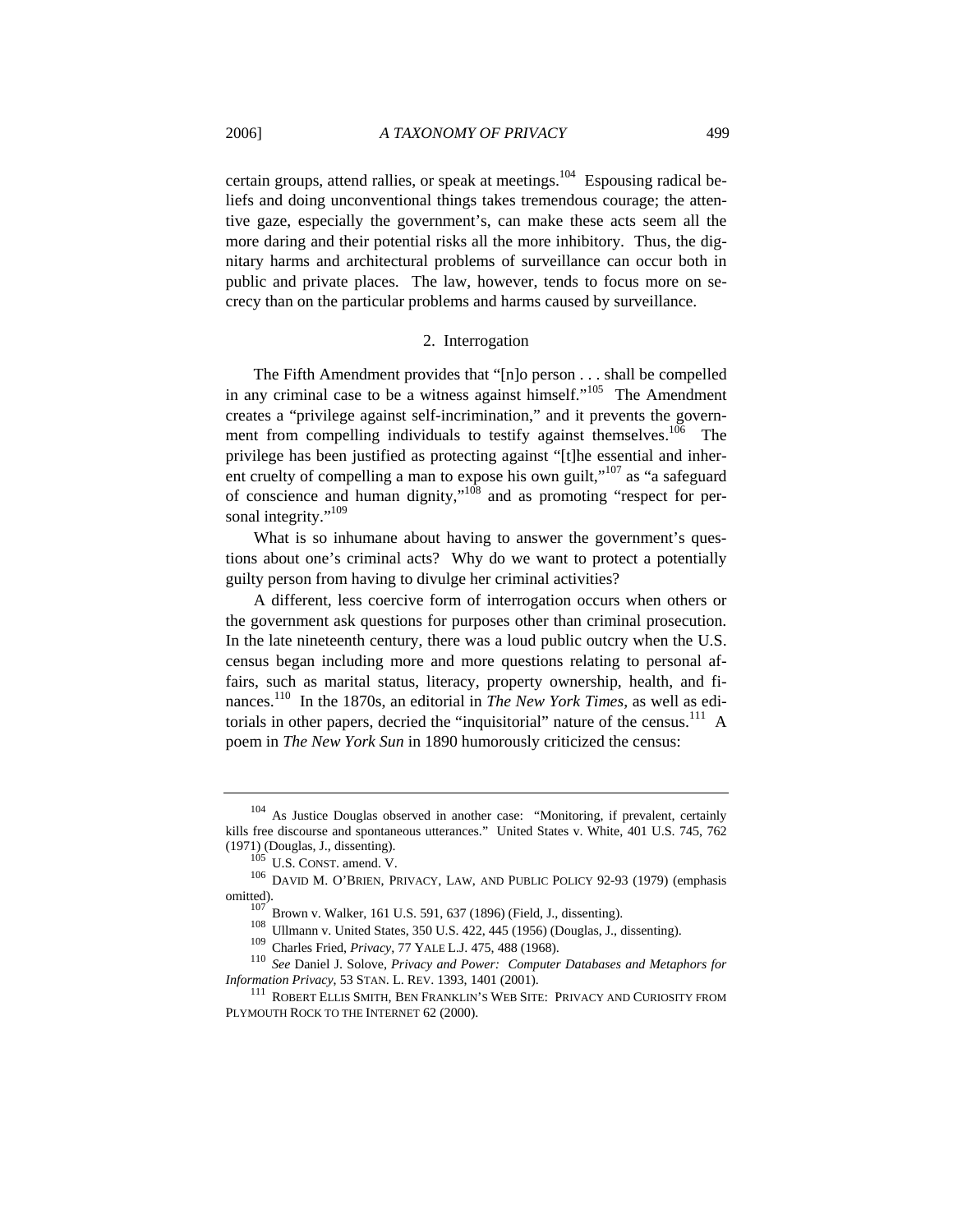I am a census inquisitor. I travel about from door to door, From house to house, from store to store, With pencil and paper and power galore. I do as I like and ask what I please. Down before me you must get on your knees; So open your books, hand over your keys,

And tell me about your chronic disease[.](#page-23-0)

Why was there such an outcry? When asked a probing question that people find unwarranted, a frequent response is a snippy reply: "None of your business!" Why do such questions evoke such a response? Why do people take offense even at being asked certain questions—let alone being compelled to answer them?

Understood broadly, these examples all involve a similar practice what I call "interrogation." Interrogation is the pressuring of individuals to divulge information. Interrogation has many benefits; it is useful for ferreting out information that others want to know.

However, interrogation can create harm. Part of this harm arises from the degree of coerciveness involved. The Fifth Amendment privilege protects against highly coercive interrogation about matters with enormous personal stakes for the examined subject. $113$  However, for interrogation generally, the compulsion need not be direct; nor must it rise to the level of outright coercion. Compulsion can consist of the fear of not getting a job or of social opprobrium. People take offense when others ask an unduly probing question—even if there is no compulsion to answer. One explanation may be that people still feel some degree of compulsion because not answering might create the impression that they have something to hide. This is why, I believe, there are social norms against asking excessively probing or prying questions: they make the person being questioned feel uncomfortable. Interrogation forces people to be concerned about how they will explain themselves or how their refusal to answer will appear to others.

Interrogation resembles intrusion in its invasiveness, for interrogation is a probing, a form of searching. Like disclosure, interrogation often involves the divulging of concealed information; unlike disclosure, interrogation can create discomfort even if the information is barely disseminated. To some degree, surveillance resembles interrogation, for both involve the involuntary gathering of information. Interrogation, however, occurs with the conscious awareness of the subject; surveillance can be clandestine.

<span id="page-23-1"></span><span id="page-23-0"></span><sup>112</sup> *Id.* at 63. 113 *See, e.g.*, Miranda v. Arizona, 384 U.S. 436, 467 (1966) (explaining the Fifth Amendment protections against self-incrimination in the context of custodial interrogation).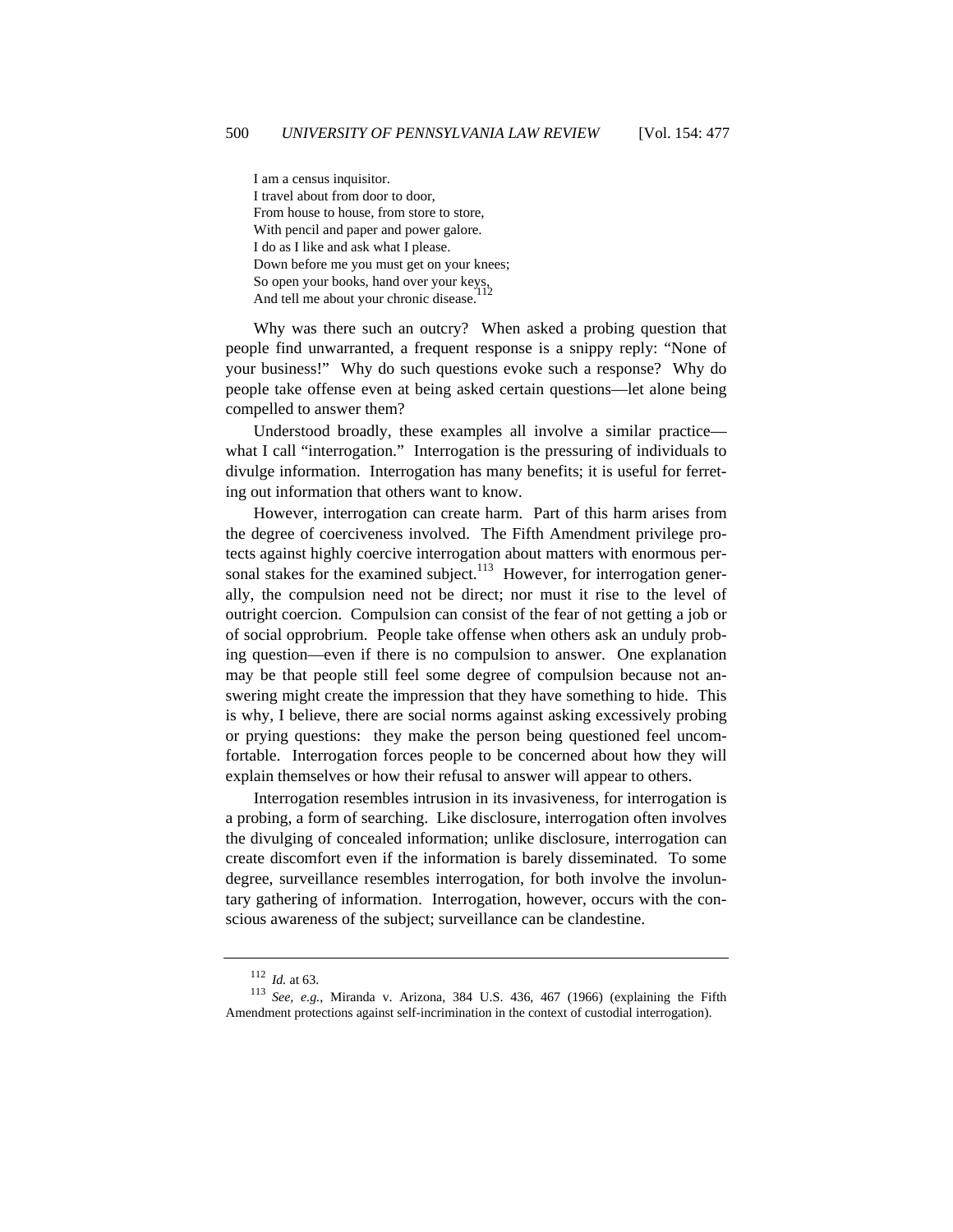Historically, interrogation has been employed to impinge upon freedom of association and belief. During the McCarthy era in the 1950s, the House Un-American Activities Committee (HUAC) employed interrogation to attack Communists and inhibit their association and expression of political beliefs[.114](#page-24-0) Dissenting in *Barenblatt v. United States*, in which the Court upheld the Committee's power to force a witness to answer questions about Communist ties,<sup>115</sup> Justices Black, Warren and Douglas argued that the interrogation's harm did not affect the witness alone.<sup>116</sup> They spoke of interrogation impeding "the interest of *the people as a whole* in being able to join organizations, advocate causes and make political 'mistakes' without later being subjected to governmental penalties for having dared to think for themselves."<sup>117</sup>

Another aspect of the power of interrogation is its potential for resulting in distortion. The interrogator possesses extraordinary control over what information is elicited, how it is interpreted, and the impressions created by its revelations. A skillful interrogator can orchestrate a dialogue that creates impressions and inferences that she wants to elicit. In cross-examination, a skilled attorney can carefully manipulate what a witness says and can intimidate a witness into coming across less favorably. Thus, one of the rationales justifying the privilege against self-incrimination is that it protects accuracy.<sup>118</sup> Even in the absence of deliberate manipulation, the interrogation process can be distorting. "The interrogat[ion]," observes Peter Brooks, "seeks to pattern the unfolding narrative according to a preconceived story.["119](#page-24-5) Interrogation can be distorting because information is elicited by another, often without an interest in learning the whole story. In questionnaires and standardized forms, for example, distortion creeps in because the questions often do not ask for the entire story or are phrased in certain ways that yield deceptive results.

<span id="page-24-0"></span> $^{114}$  ELLEN SCHRECKER, MANY ARE THE CRIMES: MCCARTHYISM IN AMERICA 369-70 (1998).  $^{115}$  360 U.S. 109, 127, 134 (1959).

<span id="page-24-4"></span>

<span id="page-24-3"></span><span id="page-24-2"></span><span id="page-24-1"></span><sup>116</sup> *Id.* at 144 (Black, J., dissenting).<br>
<sup>117</sup> *Id.* (emphasis added).<br>
<sup>118</sup> As Wigmore noted: "The simple and peaceful process of questioning breeds a readi-<br>
<sup>118</sup> As Wigmore noted: "The simple and peaceful process of ness to resort to bullying and to physical force and torture." 8 JOHN HENRY WIGMORE, EVI-DENCE IN TRIALS AT COMMON LAW § 2251 n.1(c) (John T. McNaughton ed., 4th ed. 1961).

<span id="page-24-5"></span><sup>&</sup>lt;sup>119</sup> PETER BROOKS, TROUBLING CONFESSIONS: SPEAKING GUILT IN LAW AND LITERA-TURE 40 (2000). The interrogation of Dimitri Karamazov in Fyodor Dostoevsky's *The Brothers Karamazov* is an excellent literary example of how interrogation distorts the truth even when the interrogators bear no deliberate motivation to distort. *See* RICHARD H. WEISBERG, THE FAILURE OF THE WORD 55-58 (1984) (commenting on "Dostoevsk[y]'s belief that the legal investigator, like the novelist himself, is motivated by an essentially personalized vision of reality").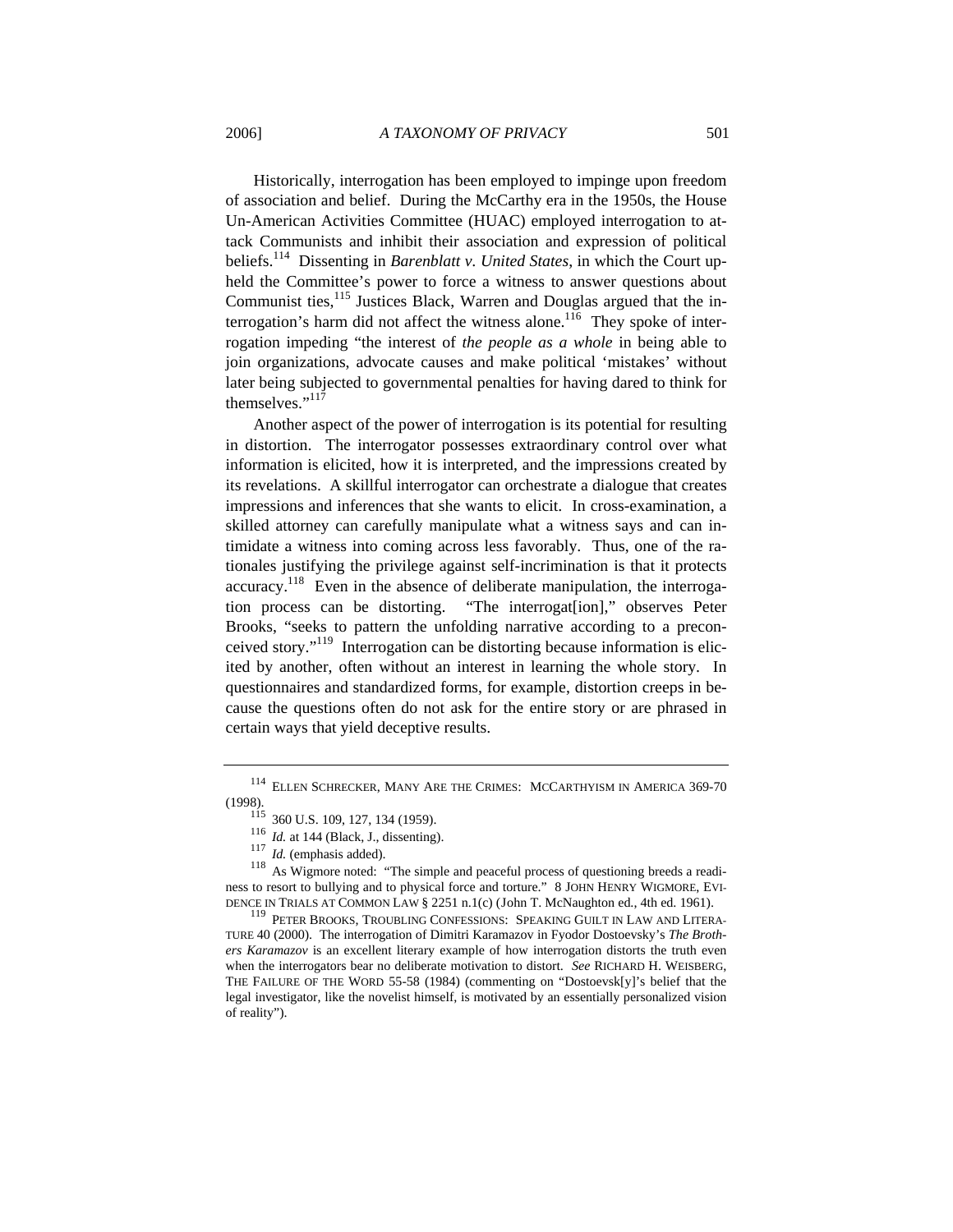Beyond the Fifth Amendment, there are numerous legal protections against interrogation. The First Amendment prevents government questioning about one's political associations. In *Shelton v. Tucker*, the Court applied strict scrutiny and struck down a law requiring public teachers to list all organizations to which they belong or contribute.<sup>120</sup> Later, in *Baird v*. *State Bar of Arizona*, the Court held that a state may not ask questions solely to gain information about a person's political views or associations.<sup>121</sup> According to the Court: "[W]hen a State attempts to make inquiries about a person's beliefs or associations, its power is limited by the First Amendment. Broad and sweeping state inquiries into these protected areas, as Arizona has engaged in here, discourage citizens from exercising rights protected by the Constitution."<sup>122</sup>

Rape shield laws restrict the questioning of rape victims in court.<sup>123</sup> The Americans with Disabilities Act of 1990 limits certain employer inquiries about employee disabilities.<sup>124</sup> Many states prohibit employers from questioning employees or applicants about certain matters. For example, Wisconsin forbids employers from requiring employees or applicants to undergo HIV testing.<sup>125</sup> Massachusetts prohibits employers from asking about arrests not leading to conviction, misdemeanor convictions, or any prior commitment to mental health treatment facilities.<sup>126</sup> Several states restrict employers from requiring employees or applicants to undergo genetic testing.<sup>127</sup> Evidentiary privileges protect communications between attorneys

<span id="page-25-1"></span><span id="page-25-0"></span><sup>&</sup>lt;sup>120</sup> 364 U.S. 479, 488-90 (1960). 121 401 U.S. 1, 6-7 (1971). If the government has other purposes for asking such information, however, questions about political views and organizations are permissible. *See* Law Students Civil Rights Research Council, Inc. v. Wadmond, 401 U.S. 154, 165-66 (1971) (remarking that questions about membership and intent to further a subversive organization's illegal aims were constitutionally proper); Barenblatt v. United States, 360 U.S. 109, 127-28 (1959) (holding that a person could be compelled to disclose before the House Un-American Activities Committee whether he was a member of the Communist Party because questions

<span id="page-25-3"></span>

<span id="page-25-2"></span>were related to a "valid legislative purpose").<br><sup>122</sup> *Baird*, 401 U.S. at 6. <sup>123</sup> *See* Harriet R. Galvin, *Shielding Rape Victims in the State and Federal Courts: A Proposal for the Second Decade*, 70 MINN. L. REV. 763, 765-66 (1986) (discussing how rape shield laws reversed the common law doctrine that allowed a defendant to inquire into the

<span id="page-25-4"></span>complainant's tendency to engage in extramarital sexual relations). 124 *See* 42 U.S.C. § 12112(d)(2) (2000) (limiting the legality of inquiries during the preemployment period); *id.* § 12112(d)(4) (prohibiting inquiries during the employment period).<br>Drug testing is not considered a "medical examination" under the ADA. *Id.* § 12114(d)(1).

<span id="page-25-7"></span><span id="page-25-6"></span><span id="page-25-5"></span><sup>&</sup>lt;sup>125</sup> WIS. STAT. ANN. § 103.15(2) (West 2002).<br><sup>126</sup> MASS. GEN. LAWS ANN. ch. 151B, § 4(9), (9A) (LexisNexis 1999).<br><sup>127</sup> *See, e.g., CAL. GOV*'T CODE § 12940(0) (West 2005); CONN. GEN. STAT. ANN. § 46a-60(11)(A) (West 2004); DEL. CODE ANN. tit. 19, § 711(e) (Supp. 2004); N.Y. EXEC. LAW § 296.19(a)(1) (McKinney 2004).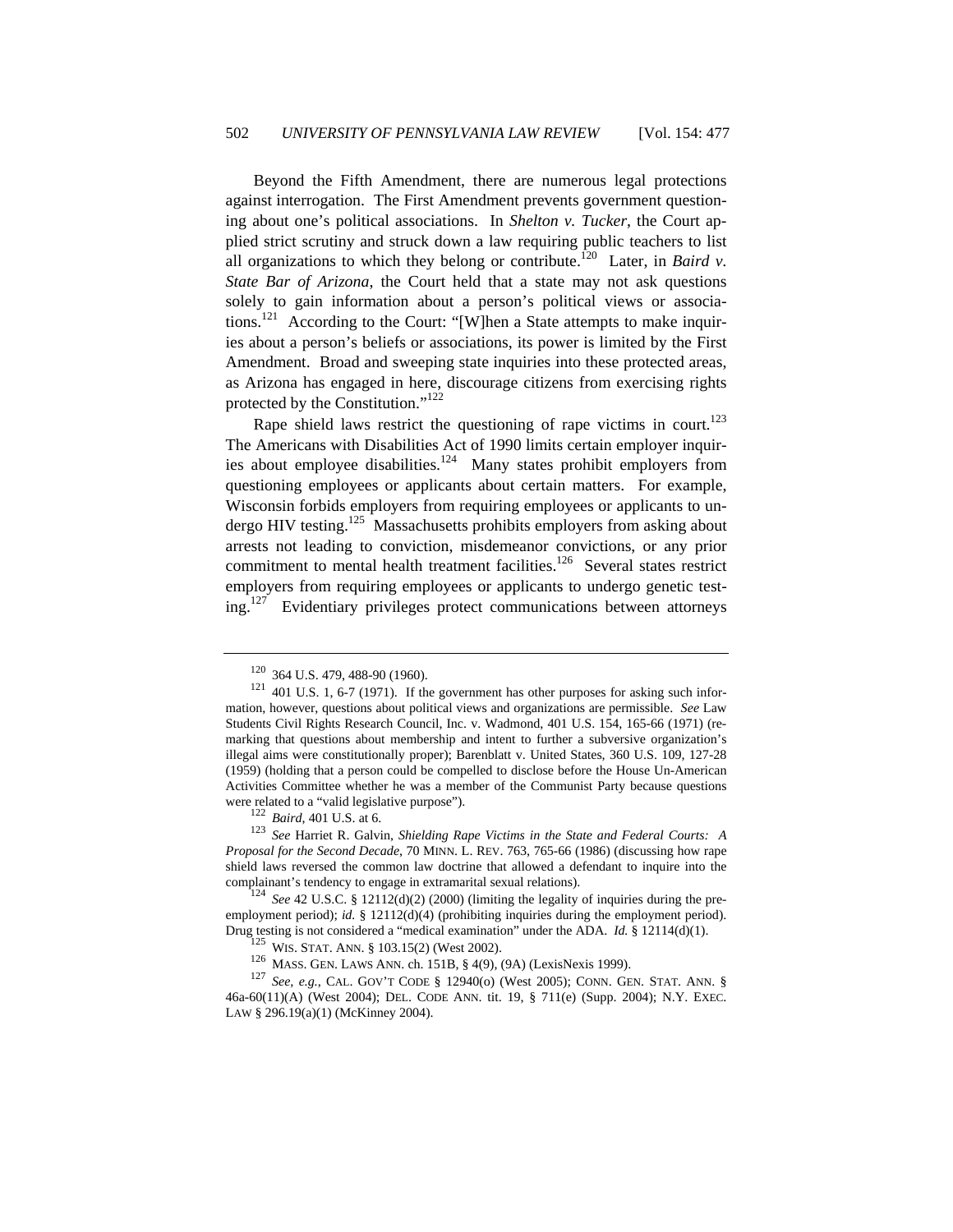and clients, priests and penitents, and doctors and patients.<sup>128</sup> Privileges do not guard against the questioning of the individual about her personal information; rather, they protect against the questioning of others about it. As Catherine Ross contends, privileges protect against "forced betrayal."<sup>129</sup>

Although the law protects against interrogation, it does so in a complicated and unsystematic way. The Fifth Amendment's protection against interrogation is very limited. The Fifth Amendment certainly does not protect the information itself; if the same facts can be produced at trial via other witnesses or evidence, they are not prohibited. The Fifth Amendment is therefore concerned only partly with the type of information involved-–its applicability turns on compelled self-disclosure. However, as William Stuntz observes, under current Fifth Amendment law:

As long as use immunity is granted, the government is free to compel even the most damning and private disclosures. . . . If the privilege were sensibly designed to protect privacy, . . . its application would turn on the *nature* of the disclosure the government wished to require, and yet settled fifth amendment lawfocuses on the criminal *consequences* of disclosure.<sup>130</sup>

Incriminating information may thus be compelled even under the Fifth Amendment if there are no criminal consequences-–even if the compulsion would cause a person great disgrace.<sup>131</sup> In *Ullmann v. United States*, for example, a witness granted immunity to testify as to his activities in the Communist Party contended that he would not only suffer disgrace, but would suffer severe social sanctions as a result, including losing his job and friends , and being blacklisted from future employment.<sup>132</sup> The Court rejected the witness's argument because no criminal sanctions would be imposed as a

<span id="page-26-0"></span><sup>128</sup> *See, e.g.*, ARIZ. REV. STAT. ANN. § 12-2235 (2005) (privileging, in civil actions, any patient communication to a physician or surgeon regarding "any physical or mental disease or disorder or supposed physical or mental disease or disorder or as to any such knowledge obtained by personal examination of the patient"); CAL. EVID. CODE § 954 (West 1995) ("[T]he client . . . has a privilege to refuse to disclose, and to prevent another from disclosing, a confidential communication between client and lawyer . . . ."); 735 ILL. COMP. STAT. ANN. 5/8-803 (West 2005) (rendering privileged any "confession or admission" made to an accredited practitioner of a religious denomination in her official capacity).

<span id="page-26-1"></span>Catherine J. Ross, *Implementing Constitutional Rights for Juveniles: The Parent-*

<span id="page-26-2"></span>*Child Privilege in Context*, 14 STAN. L. & POL'Y REV. 85, 86 (2003).<br><sup>130</sup> William J. Stuntz, *Self-Incrimination and Excuse*, 88 COLUM. L. REV. 1227, 1234<br>(1988) (footnotes omitted).<br><sup>131</sup> See Brown v. Walkar, 161 U.S. 5

<span id="page-26-3"></span>See Brown v. Walker, 161 U.S. 591, 605-06 (1896) ("The design of the constitutional privilege [against self-incrimination] is not to aid the witness in vindicating his character, but to protect him against being compelled to furnish evidence to convict him of a criminal charge.").<br>  $^{132}$  350 U.S. 422, 430 (1956).

<span id="page-26-4"></span>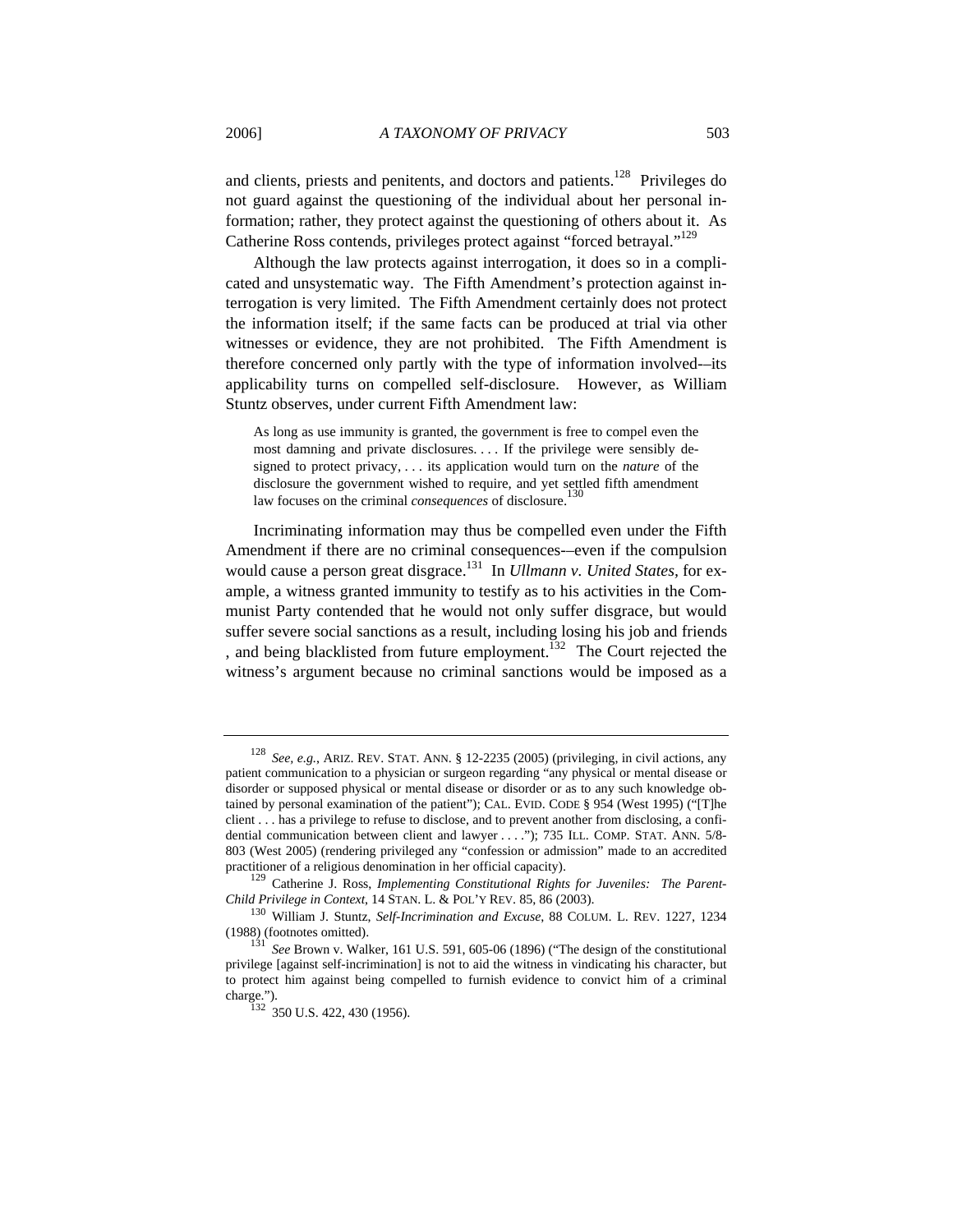result of his testifying.<sup>133</sup> In dissent, Justice Douglas argued that the "Fifth" Amendment was designed to protect the accused against infamy as well as against prosecution," and that the "curse of infamy" could be as damaging as criminal punishment.<sup>134</sup> Nevertheless, Douglas's view has not been accepted in Fifth Amendment doctrine. It remains unclear what interests the Fifth Amendment protects. As Stuntz observes: "It is probably fair to say that most people familiar with the doctrine surrounding the privilege against self-incrimination believe that it cannot be squared with any rational theory."[135](#page-27-2)

Evidentiary privileges, like the Fifth Amendment, are also quite narrow in scope. Despite strong public disapproval of forcing parents and children to testify against each other, the majority of courts have rejected a parentchild privilege.<sup>136</sup> Still, in the words of one court, "forcing a mother and father to reveal their child's alleged misdeeds . . . is shocking to our sense of decency, fairness and propriety."<sup>137</sup>

Privacy law's theory of interrogation is not only incoherent, it is nearly nonexistent. Despite recognizing the harms and problems of interrogation-– compulsion, divulgence of private information, and forced betrayal-–the law only addresses them in limited situations.

## B. *Information Processing*

Information processing refers to the use, storage, and manipulation of data that has been collected. Information processing does not involve the collection of data; rather, it concerns how already-collected data is handled.

<span id="page-27-2"></span>

<span id="page-27-1"></span><span id="page-27-0"></span><sup>&</sup>lt;sup>133</sup> *Id.* at 439.<br><sup>134</sup> *Id.* at 450, 452 (Douglas, J., dissenting).<br><sup>135</sup> Stuntz, *supra* note 130, at 1228.<br><sup>136</sup> *See In re* Grand Jury, 103 F.3d 1140, 1146 (3d Cir. 1997) ("The overwhelming ma-<br>jority of all courts—f

<span id="page-27-4"></span><span id="page-27-3"></span> $^{137}$  *In re* A & M, 403 N.Y.S.2d 375, 380 (App. Div. 1978). When Monica Lewinsky's mother was subpoenaed to testify against her by Independent Counsel Ken Starr in his investigation of President Bill Clinton, there was an enormous public outcry. *See* Ruth Marcus, *To Some in the Law, Starr's Tactics Show a Lack of Restraint*, WASH. POST, Feb. 13, 1998, at A1 (providing reactions from prosecutors who believed Starr's tactics were unwarranted). Critics have likened the tactic of having parents and children testify about each other to some of the infamous horrors of totalitarian societies, such as Nazi Germany, where the government sought to make family members divulge information about each other. *See, e.g.*, J. Tyson Covey, *Making Form Follow Function: Considerations in Creating and Applying a Statutory Parent-Child Privilege*, 1990 U. ILL. L. REV. 879, 890 (postulating that recognition of some form of a parent-child privilege would help to prevent the state from forcing children and parents into a troubling predicament); Wendy Meredith Watts, *The Parent-Child Privileges: Hardly a New or Revolutionary Concept*, 28 WM. & MARY L. REV. 583, 590-94 (1987) (noting that parent-child privileges are not recognized in despotic regimes).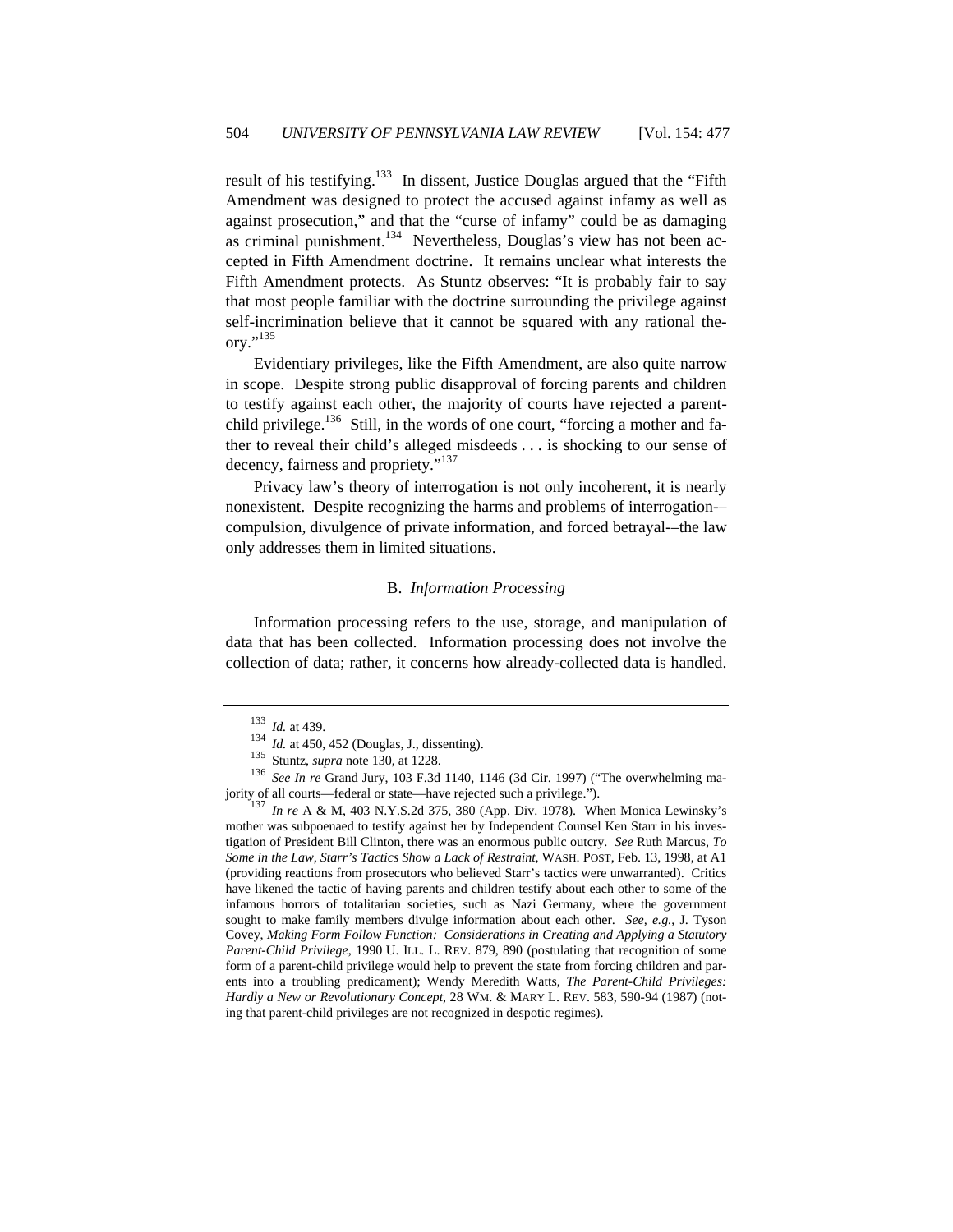I will discuss five forms of information processing: (1) aggregation, (2) identification, (3) insecurity, (4) secondary use, and (5) exclusion.

Processing involves various ways of connecting data together and linking it to the people to whom it pertains. Even though it can involve the transmission of data, processing diverges from dissemination because the data transfer does not involve the disclosure of the information to the public–-or even to another person. Rather, data is often transferred between various record systems and consolidated with other data. Processing diverges from information collection because processing creates problems through the consolidation and use of the information, not through the means by which it is gathered.

## 1. Aggregation

The rising use of computers in the 1960s raised public concern about privacy.<sup>138</sup> Commentators devoted significant attention to the issue,  $139$  and privacy became an important topic on Congress's agenda.<sup>140</sup> Significant concern was devoted to the data maintained by the federal government. In 1965, a group of academics led by professor Richard Ruggles criticized the fact that the government's data systems were decentralized and recommended consolidation.<sup>141</sup> The Bureau of the Budget (now called the Office of Management and Budget) supported the idea and suggested the creation

<span id="page-28-2"></span>National Data Banks, including personal privacy implications). 140 *See* REGAN, *supra* note 43, at 82 (reporting that Congress held many hearings on the issue in the late 1960s and early 1970s). 141 SMITH, *supra* note 111, at 309.

<sup>138</sup> REGAN, *supra* note 43, at 82.

<span id="page-28-1"></span><span id="page-28-0"></span><sup>&</sup>lt;sup>139</sup> *See, e.g.*, MYRON BRENTON, THE PRIVACY INVADERS 13 (1964) (discussing how life in the 1960s brings with it some compulsory encroachments on privacy, but that "'reasonable' encroachments are fast becoming unreasonable . . . invasions . . . tending to make intrusion a way of everyday life"(emphasis omitted)); MILLER, *supra* note 5, at ix-x (discussing "the profound effect computer technology is certain to have on numerous facets of the law" including individual privacy); VANCE PACKARD, THE NAKED SOCIETY 12 (1964) ("Today it is increasingly assumed that the past and present of all of us . . . must be an open book; and that all such information about us can be not only put in files but merchandised freely."); WESTIN, *supra* note 19, at 3 (arguing that society needs to "move from public awareness of the problem to a sensitive discussion of what can be done to protect privacy in an age when so many forces of science [and] technology . . . press against it from all sides"); Kenneth L. Karst, *"The Files": Legal Controls over the Accuracy and Accessibility of Stored Personal Data*, 31 LAW & CONTEMP. PROBS. 342, 343 (1966) (identifying two problems arising from the maintenance and usage of computerized personal data files—"access and accuracy" of information—which "raise divergent questions for the legal system"); Symposium, *Computers, Data Banks, and Individual Privacy*, 53 MINN. L. REV. 211-45 (1968) (exploring the possibility and danger of

<span id="page-28-3"></span>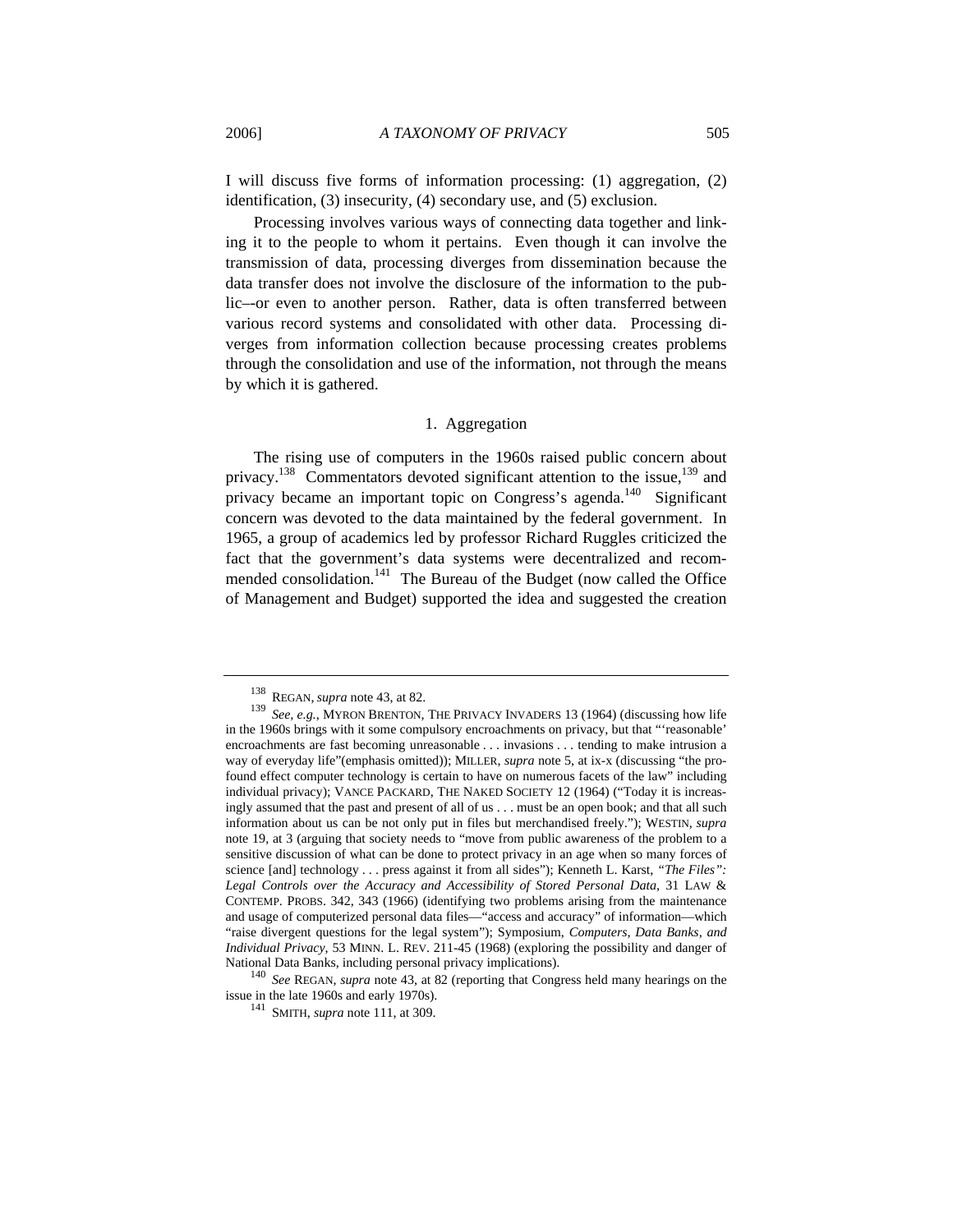<span id="page-29-6"></span>of a Federal Data Center.<sup>142</sup> The plan was quickly attacked in Congress and scrapped.<sup>143</sup> In 1974, the General Services Administration proposed the creation of FEDNET, a plan to link together all computer systems maintained by the federal government.<sup>144</sup> Vice President Ford immediately halted the plan. $145$ 

What was the concern? The data was already in the record systems of government agencies. Why was it a problem for the government to combine it into one gigantic database?

The problem is one that I have called "aggregation."<sup>146</sup> Aggregation is the gathering together of information about a person. A piece of information here or there is not very telling. But when combined together, bits and pieces of data begin to form a portrait of a person. The whole becomes greater than the parts. $147$  This occurs because combining information creates synergies. When analyzed, aggregated information can reveal new facts about a person that she did not expect would be known about her when the original, isolated data was collected.

Aggregating information is certainly not a new activity. It was always possible to combine various pieces of personal information, to put two and two together to learn something new about a person. But aggregation's power and scope are different in the Information Age; the data gathered about people is significantly more extensive, the process of combining it is much easier, and the computer technologies to analyze it are more sophisticated and powerful.

Combining data and analyzing it certainly can be put to beneficial uses. Amazon.com, for example, uses aggregated data about a person's bookbuying history to recommend other books that the person might find of interest. Credit reporting allows creditors to assess people's financial reputations in a world where first-hand experience of the financial condition and trustworthiness of individuals is often lacking.<sup>148</sup> These developments make

<span id="page-29-0"></span><sup>142</sup> *Id.* at 310-11. *But cf.* Note, *Privacy and Efficient Government: Proposals for a National Data Center*, 82 HARV. L. REV. 400, 412 (1968) (criticizing the congressional task force for undertaking "only a surface treatment" of the privacy issue and arguing that "Congress should give very careful consideration to essential legal and technological safeguards for

<span id="page-29-3"></span><span id="page-29-2"></span>

<span id="page-29-5"></span><span id="page-29-4"></span>

<span id="page-29-1"></span>the privacy interest").<br>
<sup>143</sup> SMITH, *supra* note 111, at 311.<br>
<sup>144</sup> Id.<br>
<sup>145</sup> M.<br>
<sup>146</sup> SOLOVE, THE DIGITAL PERSON, *supra* note 40, at 44-47.<br>
<sup>147</sup> See Cohen, *supra* note 28, at 1398 ("A comprehensive collection of individual is vastly more than the sum of its parts."). 148 *See* STEVEN L. NOCK, THE COSTS OF PRIVACY: SURVEILLANCE AND REPUTATION

IN AMERICA 73 (1993) (noting that "in a society of strangers . . . so much depends on the faith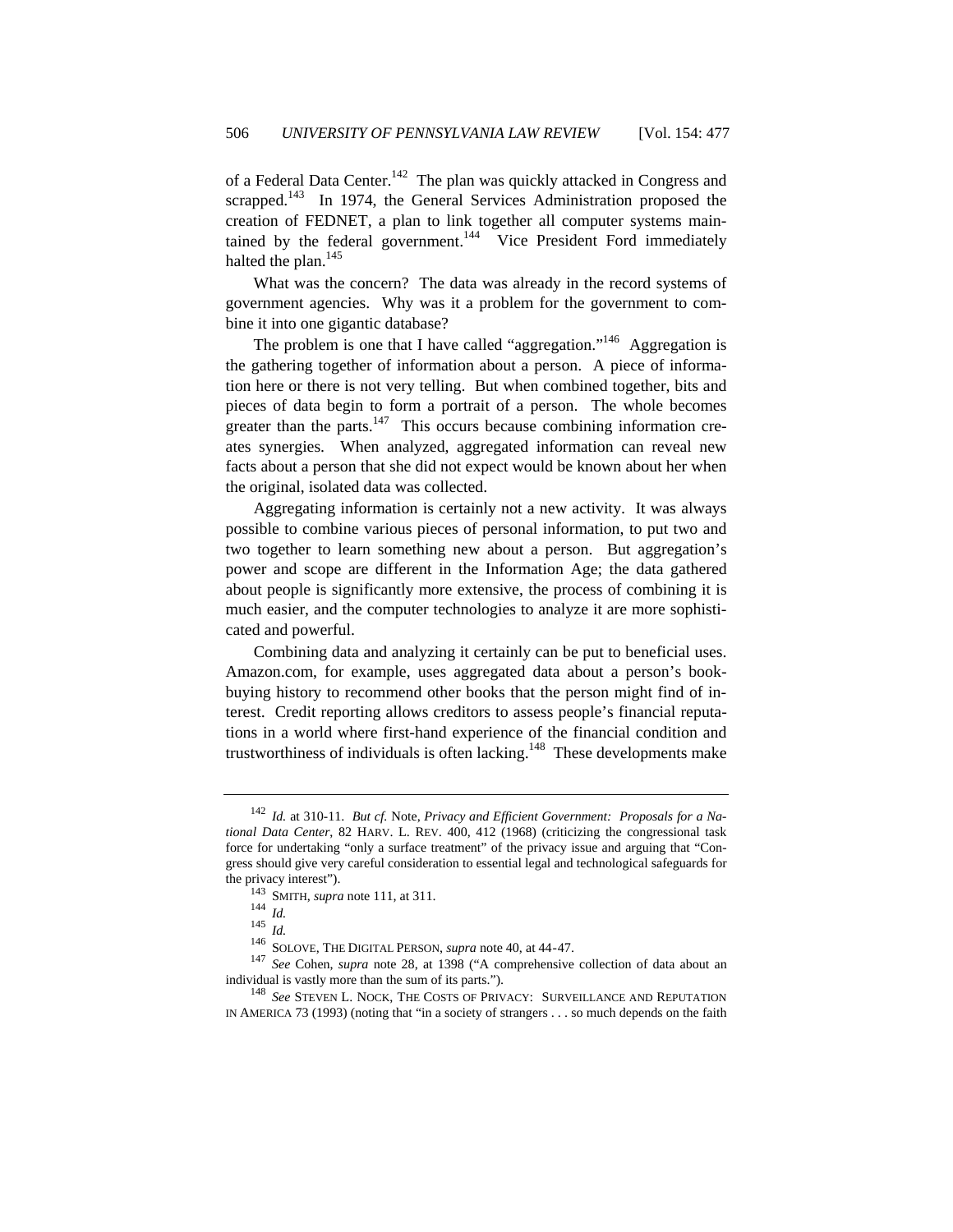sense in a world where there are billions of people and word-of-mouth is insufficient to assess reputation.

Alongside these benefits, however, aggregation can cause dignitary harms because of how it unsettles expectations. People expect certain limits on what is known about them and on what others will find out. Aggregation upsets these expectations, because it involves the combination of data in new, potentially unanticipated ways to reveal facts about a person that are not readily known. People give out bits of information in different settings, only revealing a small part of themselves in each context. Indeed, people selectively spread around small pieces of data throughout most of their daily activities, and they have the expectation that in each disclosure, they are revealing relatively little about themselves. When these pieces are consolidated together, however, the aggregator acquires much greater knowledge about the person's life.

Like surveillance, aggregation is a way to acquire information about people. It reveals facts about data subjects in ways far beyond anything they expected when they gave out the data. However, aggregation is a less direct form of data acquisition than surveillance, for it occurs through processing data already gathered from individuals.

Aggregation can also lead to architectural problems; it can increase the power that others have over individuals. The dossier created by aggregating a person's data is often used as a way to judge her. Aggregations of data, such as credit reports, are used to evaluate data about a person's financial reputation and then make decisions that profoundly affect a person's life, including whether she gets a loan, a lease, or a mortgage. Elsewhere, I have discussed the multitude of ways that the compilation of an individual's data–-what I call the "digital person"–-is being used to make important decisions about an individual. The digital person in digital space increasingly is affecting the flesh-and-blood individual in realspace.<sup>149</sup>

Although making decisions based on aggregated data is efficient, it also creates problems. Data compilations are often both telling and incomplete. They reveal facets of our lives, but the data is often reductive and disconnected from the original context in which it was gathered. This leads to distortion. As H. Jeff Smith observes:

[D]ecisions that were formerly based on judgment and human factors are instead often decided according to prescribed formulas. In today's world, this response is often characterized by reliance on a rigid, unyielding process in

we have in one another's truthfulness," and that "[l]acking the personal information necessary to discern the veracity of others' claims, we trust instead the monitoring provided by large social structures" and institutions such as credit bureaus).

<span id="page-30-0"></span><sup>149</sup> SOLOVE, THE DIGITAL PERSON, *supra* note 40, at 1-10.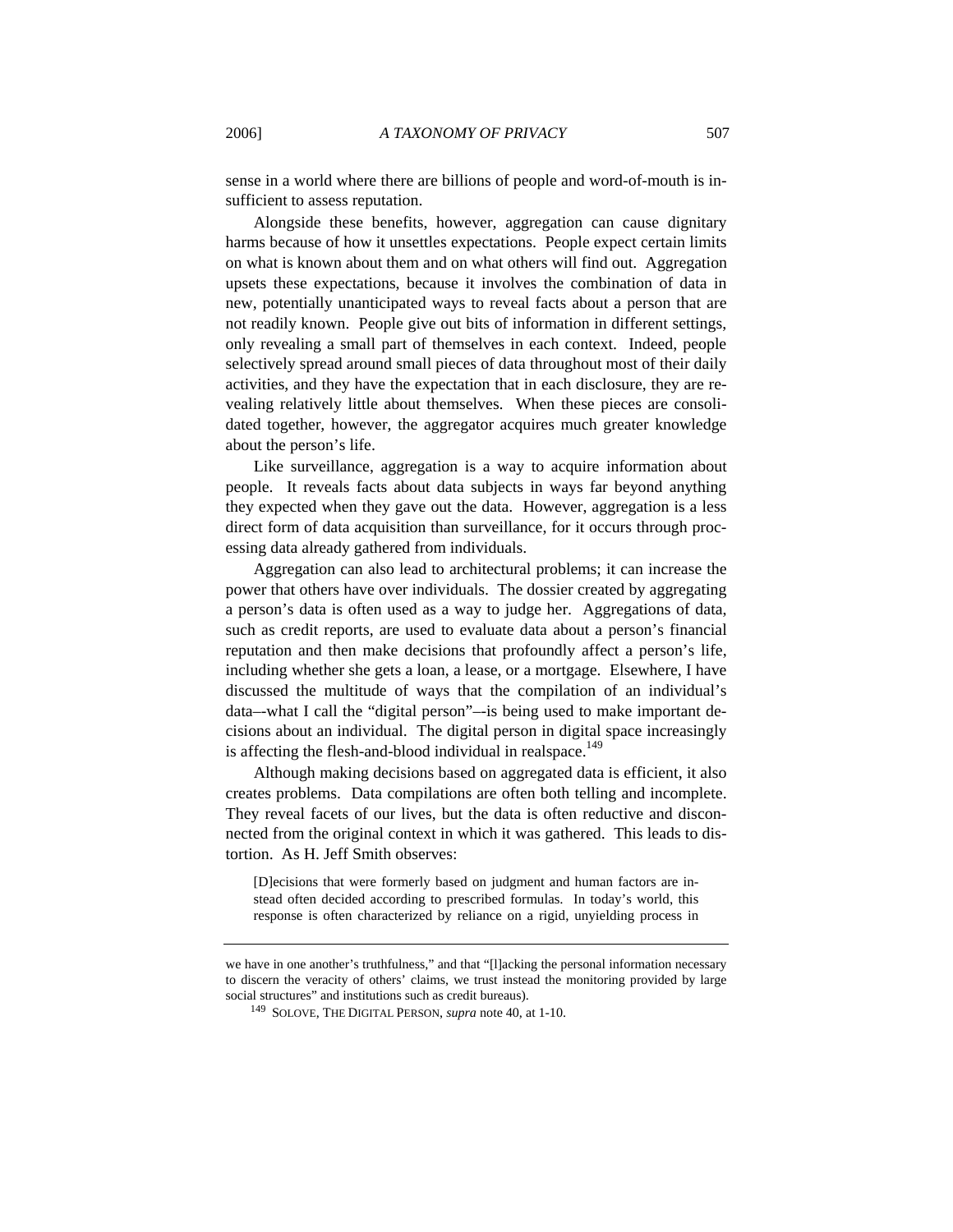which computerized information is given great weight. Facts that actually require substantial evaluation could instead be reduced to discrete entries in preassignedcategories.<sup>150</sup>

Some courts have recognized aggregation as violating a privacy interest. In *United States Department of Justice v. Reporters Committee for Freedom of the Press*, the Supreme Court concluded that the disclosure of FBI "rap sheets" was an invasion of privacy within a privacy exemption of the Freedom of Information Act (FOIA).<sup>151</sup> Pursuant to FOIA, "any person" may request "records" maintained by an executive agency.<sup>152</sup> The rap sheets contained extensive information about individuals compiled from a variety of criminal records.<sup>153</sup> FOIA exempts law enforcement records that "could reasonably be expected to constitute an unwarranted invasion of personal privacy."<sup>154</sup> Although the reporters argued that the rap sheets were not private because all of the information in them had already been disclosed, the Court disagreed, noting that in "an organized society, there are few facts that are not at one time or another divulged to another."<sup>155</sup> Thus, the Court observed, there is a "distinction, in terms of personal privacy, between scattered disclosure of the bits of information contained in a rap sheet and revelation of the rap sheet as a whole."<sup>156</sup>

*Reporters Committee* is one of the rare instances where the law has recognized that aggregation can make a material difference in what is known about an individual. Most courts adhere to the secrecy paradigm, which fails to recognize any privacy interest in information publicly available or already disseminated to others.<sup>157</sup> The Restatement of Torts declares that for the tort of publicity given to private life, "[t]here is no liability when the defendant merely gives further publicity to information about the plaintiff that is already public. Thus there is no liability for giving publicity to facts about the plaintiff's life that are matters of public record."[158](#page-31-8) Similarly, the Restatement provides that for the tort of intrusion upon seclusion, "there is

<span id="page-31-0"></span> $^{150}$  H. JEFF SMITH, MANAGING PRIVACY: INFORMATION TECHNOLOGY AND CORPORATE AMERICA 121 (1994) (footnote omitted).<br> $^{151}$ 489 U.S. 749, 780 (1989).

<span id="page-31-4"></span>

<span id="page-31-5"></span>

<span id="page-31-7"></span><span id="page-31-6"></span>

<span id="page-31-3"></span><span id="page-31-2"></span><span id="page-31-1"></span><sup>152 5</sup> U.S.C. § 552(a)(3)(A) (2000).<br>
153 5 U.S.C. § 552(a)(3)(A) (2000).<br>
153 Reporters Comm., 489 U.S. at 749.<br>
154 5 U.S.C. § 552(b)(7)(C).<br>
156 Reporters Comm., 489 U.S. at 763.<br>
156 Id. at 764.<br>
157 See, e.g., Cordell ("The Court is of the opinion that the plaintiff may not complain of public disclosure of private facts when the material facts [of concern] are not private but are matters of public record and are in the public domain.").<br><sup>158</sup> RESTATEMENT (SECOND) OF TORTS § 652D cmt. b (1965).

<span id="page-31-8"></span>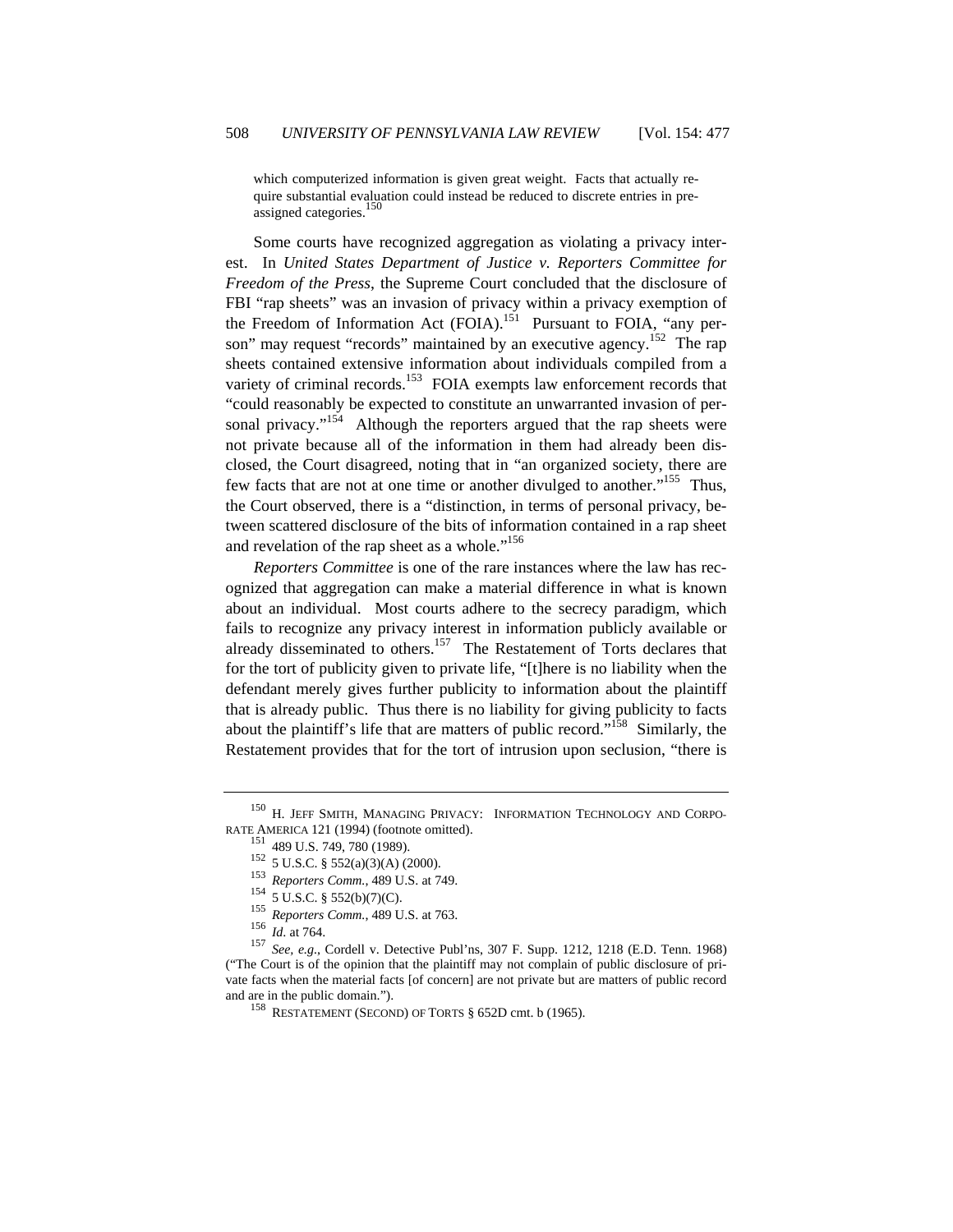no liability for the examination of a public record concerning the plaintiff."<sup>159</sup> In contrast, aggregation would violate a privacy interest when the aggregation significantly increases what others know about a person, even if originating from public sources.

Differing from *Reporters Committee*, courts have refused to find privacy interests in compilations of information disclosed in Megan's Laws, which involve the dissemination of personal data about convicted sex-offenders.<sup>160</sup> In *Russell v. Gregoire*, the court rejected a constitutional challenge to Washington's Megan's Law because the information was not private since it was "already fully available to the public.["161](#page-32-2) Similarly, in *Paul P. v. Verniero*, the Court declined to follow *Reporters Committee* in concluding that New Jersey's Megan's Law was constitutional.<sup>162</sup> As one court observed: "Both the Third Circuit and this Court have repeatedly stressed that *Reporters Committee* is inapposite on the issue of those privacy interests entitled to protection under the United States Constitution.["163](#page-32-4) These cases limited *Reporters Committee* to the FOIA context, but they did not supply a reason why recognizing a privacy interest in aggregated data is necessarily linked only to FOIA and does not apply to other areas of law. Legally, the cases have drawn a line, but conceptually, no justification has been offered for the limitation.

Of course, there are many reasons why Megan's Laws might outweigh privacy interests-–namely, as a means to promote safety of children, to keep parents informed of which neighbors to avoid, and to help parents make sure that the babysitter they hired is not a prior child molester. However, *Russell*[164](#page-32-5) and *Paul P.*[165](#page-32-6) did not recognize a privacy interest in the aggregated data, and thus no balancing took place between this privacy interest and the safety interest.

<span id="page-32-1"></span><span id="page-32-0"></span><sup>&</sup>lt;sup>159</sup> *Id.* § 652B cmt. c.<br><sup>160</sup> *See, e.g.*, Cutshall v. Sundquist, 193 F.3d 466, 481 (6th Cir. 1999) (concluding that *Reporters Committee* was not applicable to a Megan's Law challenge). *But see* Doe v. Poritz, 662 A.2d 367, 411 (N.J. 1995) (following *Reporters Committee* and recognizing a privacy

<span id="page-32-3"></span>

<span id="page-32-2"></span>interest with respect to a sex offender community-notification statute). 161 124 F.3d 1079, 1094 (9th Cir. 1997). 162 170 F.3d 396, 400, 405 (3d Cir. 1999), *aff'd on reh'g sub nom.* Paul P. v. Farmer, 227 F.3d 98 (3d Cir. 2000) (stating that the holding of *Reporters Committee* dealt with the implication of a privacy interest protected by an exemption to the Freedom of Information Act, not by the Constitution, as in the case of *Paul P.*). <sup>163</sup> A.A. v. New Jersey, 176 F. Supp. 2d 274, 305 (D.N.J. 2001), *aff'd* 341 F.3d 206 (3d

<span id="page-32-4"></span>Cir. 2003). 164 124 F.3d at 1094. 165 170 F.3d at 405.

<span id="page-32-6"></span><span id="page-32-5"></span>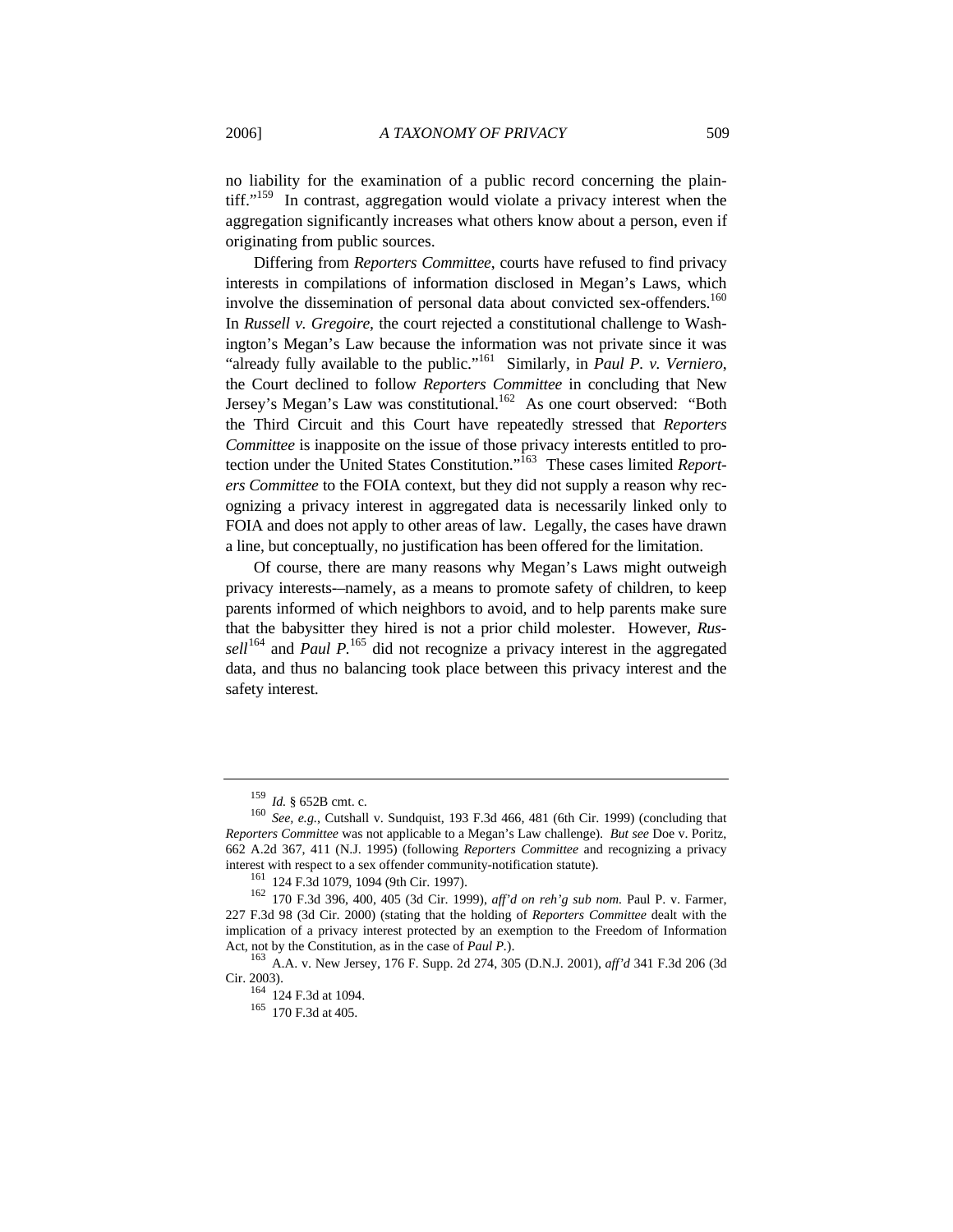## 2. Identification

Although proposed many times in the United States, a national identification card has been explicitly rejected. When the Social Security System was first developed, "President Roosevelt and members of Congress promised that the Social Security card would be kept confidential and would not be used for identification purposes."<sup>166</sup> The cards even stated that they were "not for identification.["167](#page-33-1) In 1973, the influential report, *Records, Computers, and the Rights of Citizens*, concluded:

We take the position that a standard universal identifier (SUI) should not be established in the United States now or in the foreseeable future. By our definition, the Social Security Number (SSN) cannot fully qualify as an SUI; it only approximates one. However, there is an increasing tendency for the Social Securitynumber to be used as if it were an  $SUI.$ <sup>168</sup>

Why were there strong negative reactions to identification systems? What is the problem with identifying people?

"Identification" is connecting information to individuals. According to Roger Clarke, identification is "the association of data with a particular human being."<sup>169</sup> Identification enables us to attempt to verify identity--that the person accessing her records is indeed the owner of the account or the subject of the records. Identification enables us not only to confirm the identity of a person, but also to discover the perpetrator of a crime from traces left behind, such as fingerprints and genetic material.<sup>170</sup>

Identification is related to disclosure in that both involve the revelation of true information. Identification involves a particular form of true information (one's identity), which enables databases of information to be linked to people. Identification is similar to aggregation as both involve the combination of different pieces of information, one being the identity of a person. However, identification differs from aggregation in that it entails a link

<span id="page-33-4"></span>IDENTITIES: A HISTORY OF FINGERPRINTING AND CRIMINAL IDENTIFICATION 4-5 (2001).

<span id="page-33-0"></span><sup>166</sup> Richard Sobel, *The Demeaning of Identity and Personhood in National Identification* 

<span id="page-33-2"></span>

<span id="page-33-1"></span>*Systems*, 15 HARV. J.L. & TECH. 319, 349-50 (2002) (footnote omitted). 167 *Id.* at 350. 168 U.S. DEP'T OF HEALTH, EDUC., & WELFARE, RECORDS, COMPUTERS, AND THE RIGHTS OF CITIZENS xxxii (1973).

<span id="page-33-3"></span><sup>169</sup> ROGER CLARKE, SMART CARD TECHNICAL ISSUES STARTER KIT, ch. 3 (April 8, 1998), *available at* http://www.anu.edu.au/people/Roger.Clarke/DV/SCTISK3.html. As Clarke observes: "In the context of information systems, the purpose of identification is more concrete: it is used to link a stream of data with a person." Roger Clarke, *Human Identification in Information Systems: Management Challenges and Public Policy Issues*, 7 INFO. TECH. & PEOPLE 6, 8 (1994), *available at* http://www.anu.edu.au/ people/Roger.Clarke/DV/HumanID.html [hereinafter Clarke, *Information Systems*]. 170 For a history of criminal identification techniques, see SIMON A. COLE, SUSPECT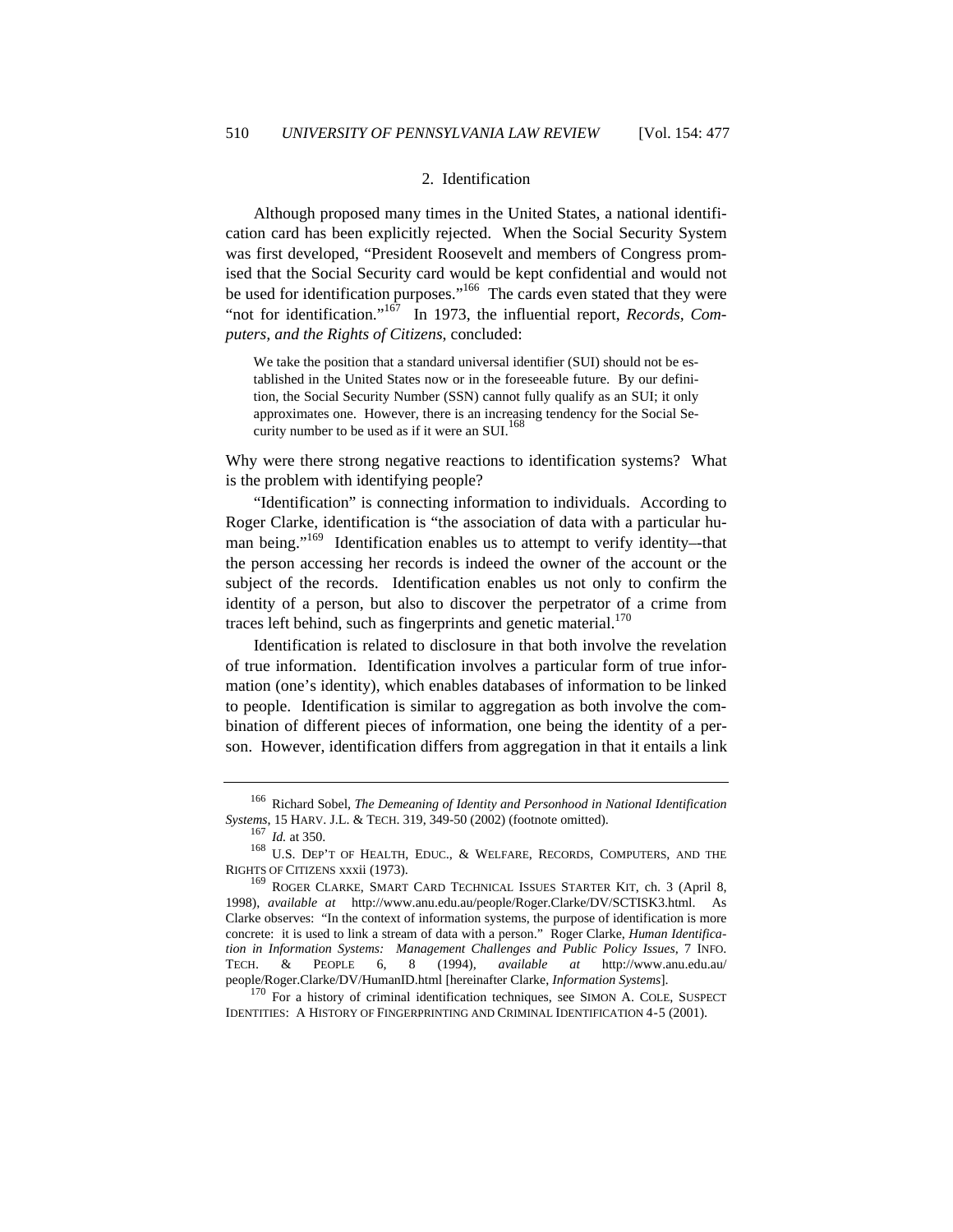to the person in the flesh. For example, there can be extensive aggregations of data about a person in many databases, but these aggregations might be rarely connected to that person as she goes through her day-to-day activities. This is a situation involving high aggregation and low identification. On the flip side, one can have high identification and low aggregation, such as in a world of checkpoints, where people constantly have to show identification but where there are few linkages to larger repositories of data about people.

Identification has many benefits.<sup>171</sup> In order to access various accounts, people's identity must be verified, a step that can reduce fraud and enhance accountability. Identification can deter misleading political campaign ads. Under federal election law, television ads advocating the election or defeat of a candidate must identify the person or group placing the  $ad<sup>172</sup>$  If an ad is not authorized by a candidate, it "shall clearly state the name and permanent street address, telephone number, or World Wide Web address of the person who paid for the communication and state that the communication is not authorized by any candidate or candidate's committee."<sup>173</sup> Identification requirements such as this one can help prevent misinformation and enable people to better assess the ad.

Although identification of people or sources of particular messages can be beneficial, it also creates problems. There are some who argue that identification is demeaning to dignity because it reduces people to a number or to bodily characteristics.<sup>174</sup> But, identification is a means to link people to data, not necessarily an indication that people are the equivalent of their identifying characteristics. One need not assume that identification equates individual identity with the identifiers. Therefore, I do not agree that identification is inherently demeaning to dignity.

There is, nonetheless, a more compelling argument for why identification can negatively impact identity. The problem stems not from the identifier itself but from how it links data to individuals. Because it connects people to data, identification attaches informational baggage to people. This

<span id="page-34-0"></span><sup>171</sup> *See generally* JOHN D. WOODWARD, JR. ET AL., BIOMETRICS: IDENTITY ASSUR-ANCE IN THE INFORMATION AGE (2003) (commenting that reliable identification improves

<span id="page-34-1"></span><sup>&</sup>lt;sup>172</sup> *See* Communications Disclaimer Requirements, 11 C.F.R. § 110.11 (2005) (requiring disclaimers on "general public political advertising"). The identification requirement was originally part of the Federal Election Campaign Act of 1971, Pub. L. No. 92-225, 86 Stat. 3 (1972) (codified as amended at 2 U.S.C. §§ 431-456 (2000 & Supp. II 2002)), which required identification for any expenditure with the purpose of influencing an election. The Court in *Buckley v. Valeo* held that the provision can only apply to speech that "expressly advocate[s]

<span id="page-34-3"></span>

<span id="page-34-2"></span>the election or defeat of a clearly identified candidate."  $424$  U.S. 1, 79-80 (1976).<br><sup>173</sup> 2 U.S.C. § 441d(a)(3) (2000 & Supp. II 2002).<br><sup>174</sup> *See* Clarke, *Information Systems, supra* note 169, at 32-34 (describing pr this view).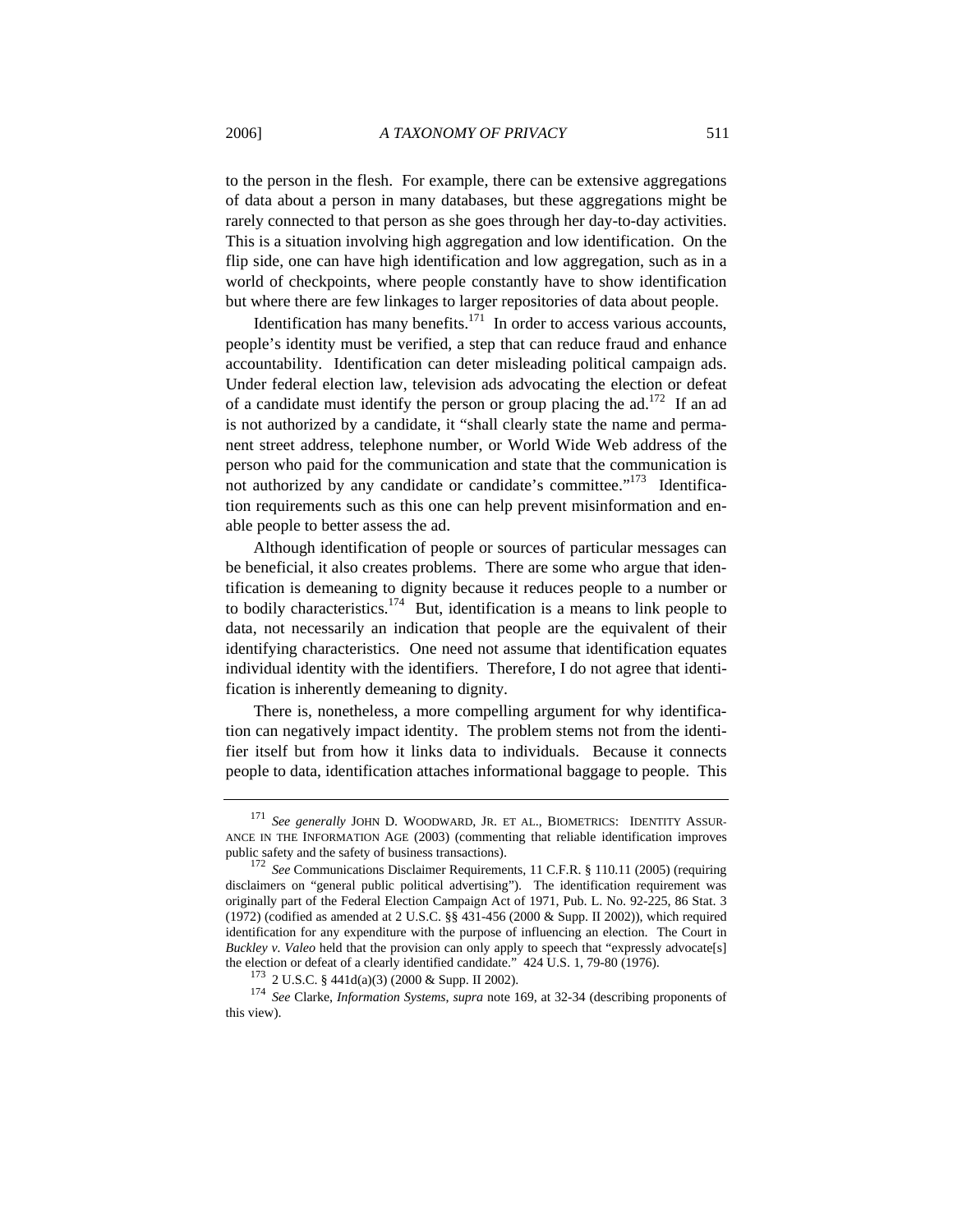alters what others learn about people as they engage in various transactions and activities. An interesting example of this was a case before the European Court of Human Rights (ECHR), which enforces the Council of Europe's Convention for the Protection of Human Rights and Fundamental Freedoms.[175](#page-35-0) In *B. v. France*, a French citizen who had surgically changed her sex from male to female sought to have her identification documents (birth certificate, identity card, passport, and voting card) changed from listing her former male name to a female one.<sup>176</sup> Since gender was "indicated on all documents using the identification number issued to everyone" and since this "number was used as part of the system of dealings between social security institutions, employers and those insured," it prevented her from concealing the fact she was a transsexual and effectively assuming a female identity.<sup>177</sup> As the Commission stated:

A transsexual was consequently unable to hide his or her situation from a potential employer and the employer's administrative staff; the same applied to the many occasions in daily life where it was necessary to prove the existence and amount of one's income (taking a lease, opening a bank account, applying for credit, etc.). This led to difficulties for the social and professional integra-tion of transsexuals[.](#page-35-3)<sup>1</sup>

The Commission concluded that the applicant, "as a result of the frequent necessity of disclosing information concerning her private life to third parties, suffered distress which was too serious to be justified on the ground of respect for the rights of others.["179](#page-35-4) This case illustrates how identification can inhibit people's ability to change and can prevent their selfdevelopment by tying them to a past from which they want to escape.<sup>180</sup>

In some ways, identification resembles interrogation, as identification often involves the questioning of individuals to compel them to identify themselves. Identification is a component of certain forms of surveillance insofar as it facilitates the detection and monitoring of a person and enables surveillance data to be categorized according to the individuals to which it pertains.

<span id="page-35-0"></span><sup>&</sup>lt;sup>175</sup> Article 8 of the Convention provides for the protection of "the right to respect for [an individual's] private and family life, his home and his correspondence." Convention for the Protection of Human Rights and Fundamental Freedoms art. 8, Nov. 4, 1950, 213 U.N.T.S. 221.<br><sup>176</sup> 232 Eur. Ct. H.R. 33, 36 (1992).<br><sup>177</sup> *Id.* at 52.<br><sup>178</sup> *Id.*<br>*I*<sup>9</sup> *Id.* 

<span id="page-35-1"></span>

<span id="page-35-2"></span>

<span id="page-35-3"></span>

<span id="page-35-5"></span><span id="page-35-4"></span><sup>&</sup>lt;sup>180</sup> The science fiction movie *Gattaca* also illustrates these points. Vincent, the protagonist, is linked to his high risk of developing heart problems, thus rendering him unfit for all but the most menial of jobs. GATTACA (Columbia Pictures 1997).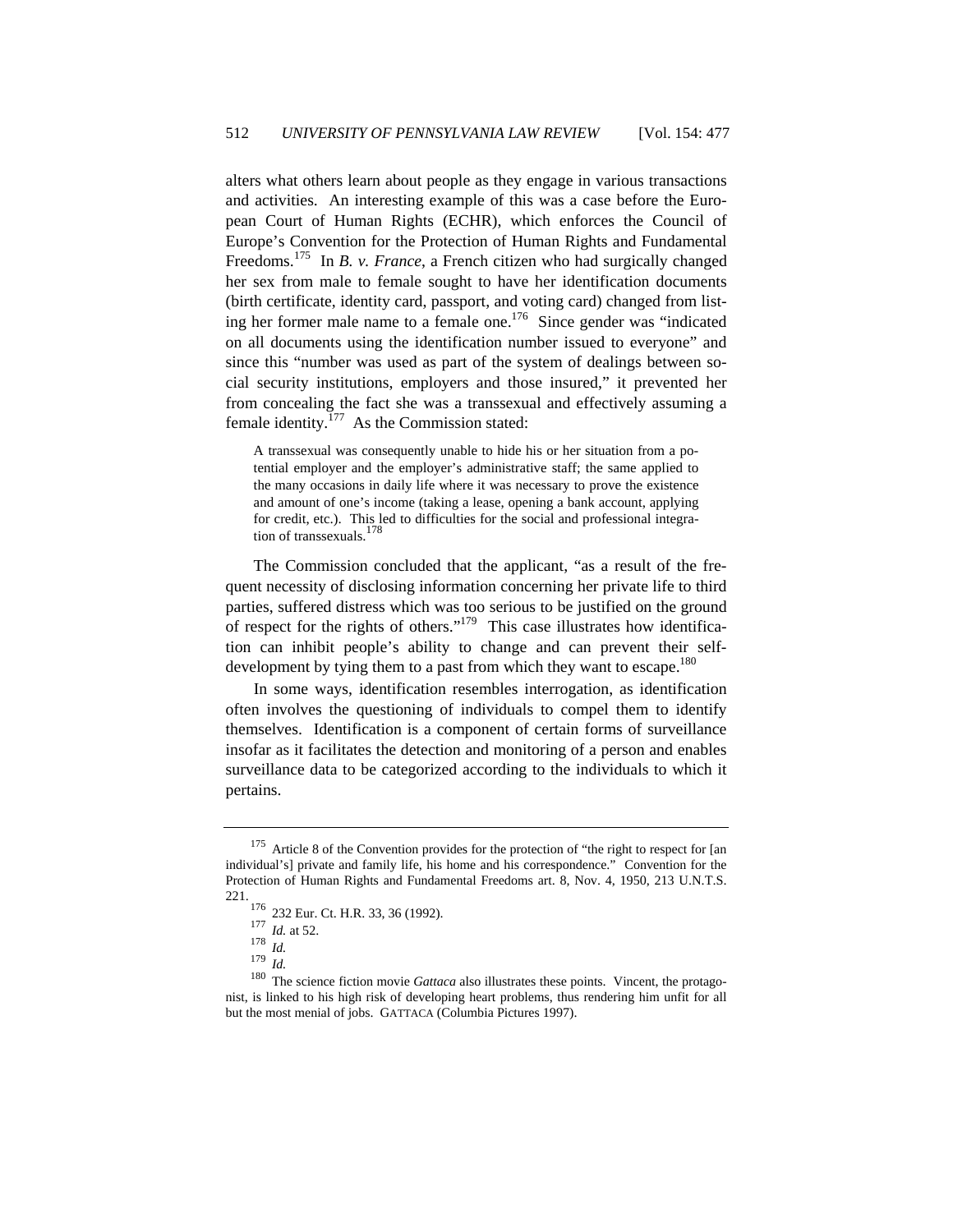<span id="page-36-5"></span>Identification is thus interrelated with other forms of privacy disruption, and, like those forms, it reveals, distorts, and intrudes. Identification diverges, however, because it is primarily a form of connecting data to people. Aggregation creates what I have called a "digital person," a portrait composed of information fragments combined together.<sup>181</sup> Identification goes a step further–-it links the digital person directly to a person in realspace.

Some forms of identification can have similar effects to disclosure. For example, expressive methods of identification, such as branding, tattooing, or scarlet letters have been used "usually in the context of slavery, racial subjugation or harsh criminal systems."<sup>182</sup> The identification marker conveys certain information and often bears a particular stigma. In contrast, nonexpressive means of identification, such as fingerprints, identify people without signaling anything to the public.

Identification also creates architectural problems, for it increases the government's power over individuals. Identification has been a critical tool for governments seeking to round up radicals or disfavored citizens.<sup>183</sup> It is also an efficient tool for controlling people. In the United States, passports were used to stifle dissent; since Communists during the McCarthy era were prohibited from using passports, they were restricted from traveling outside the country.<sup>[184](#page-36-3)</sup>

Identification can inhibit one's ability to be anonymous or pseudonymous.<sup>185</sup> Anonymity and pseudonymity protect people from bias based on their identities and enable people to vote, speak, and associate more freely by protecting them from the danger of reprisal.<sup>186</sup> Anonymity can enhance

<span id="page-36-2"></span>

<span id="page-36-1"></span><span id="page-36-0"></span><sup>&</sup>lt;sup>181</sup> SOLOVE, THE DIGITAL PERSON, *supra* note 40, at 1.<br><sup>182</sup> Clarke, *Information Systems*, *supra* note 169, at 20.<br><sup>183</sup> As Richard Sobel observes, "[i]dentity systems and documents have a long history of uses and abuses for social control and discrimination." Richard Sobel, *The Degradation of Political Identity Under a National Identification System*, 8 B.U. J. SCI. & TECH. L. 37, 48 (2002). Indeed, one of the primary reasons that governments created passports and identity cards was to restrict movement, alter patterns of migration, and control the movements of poor people and others viewed as undesirable. Marc Garcelon, *Colonizing the Subject: The Genealogy and Legacy of the Soviet Internal Passport*, *in* DOCUMENTING INDIVIDUAL IDENTITY

<span id="page-36-4"></span>

<span id="page-36-3"></span><sup>83, 86 (</sup>Jane Caplan & John Torpey eds., 2001).<br><sup>184</sup> Sobel, *supra* note 183, at 49.<br><sup>185</sup> Anonymous speech has a long history as an important mode of expression. Between 1789 and 1809, numerous Presidents and Congressmen published anonymous political writings. SMITH, *supra* note 111, at 41. Ben Franklin used over forty pen names during his life. *Id.* at 43. Indeed, James Madison, Alexander Hamilton, and John Jay published the *Federalist Papers* using the pseudonym "Publius." McIntyre v. Ohio Elections Comm'n, 514 U.S. 334, 343 n.6 (1995). The Anti-Federalists also used pseudonyms. *Id.* <sup>186</sup> As Gary Marx notes, anonymity can "facilitate the flow of information and commu-

nication on public issues" and "encourage experimentation and risk taking without facing large consequences, risk of failure, or embarrassment since one's identity is protected." Gary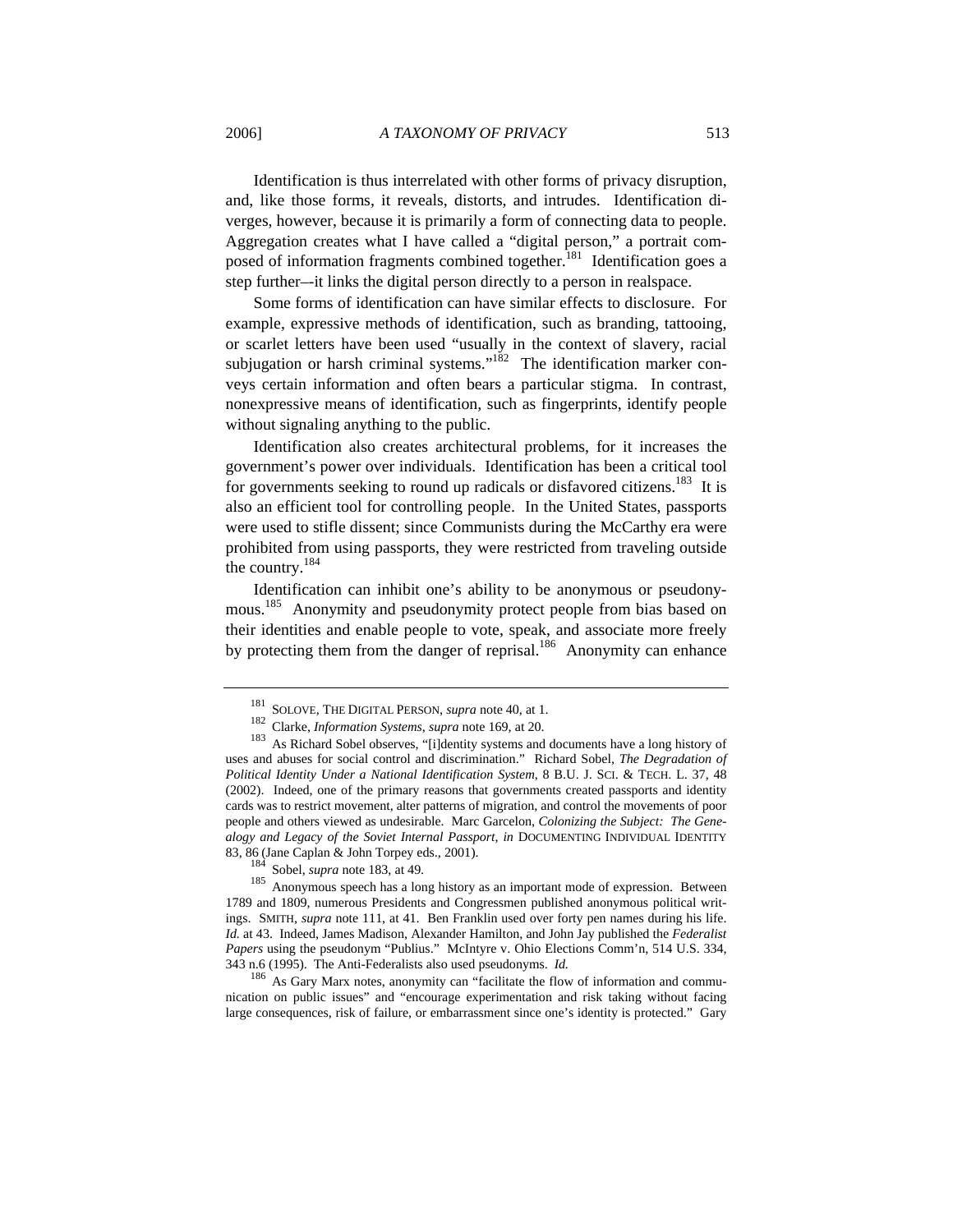the persuasiveness of one's ideas, for identification can shade reception of ideas with readers' biases and prejudices. This is why, in many universities and schools, exams are graded anonymously. Anonymity provides people with the ability to criticize the companies they work for and to blow the whistle.<sup>187</sup> Anonymity also protects people who read or listen to certain unpopular ideas.<sup>188</sup>

In a series of cases, the Supreme Court has recognized that "identification and fear of reprisal might deter perfectly peaceful discussions of public matters of importance."<sup>189</sup> Thus, requiring the disclosure of identifying information would chill free speech, violating the First Amendment. However, in *Hiibel v. Sixth Judicial District Court*, the Court concluded that a law requiring people to identify themselves during a police stop did not violate the Fourth and Fifth Amendments.<sup>190</sup> In particular, responding to the Fifth Amendment challenge, the Court concluded: "Answering a request to disclose a name is likely to be so insignificant in the scheme of things as to be incriminating only in unusual circumstances."<sup>191</sup> However, as Justice Stevens wrote in dissent:

A name can provide the key to a broad array of information about the person, particularly in the hands of a police officer with access to a range of law enforcement databases. And that information, in turn, can be tremendously useful in a criminal prosecution. It is therefore quite wrong to suggest that a person's identity provides a link in the chain to incriminating evidence ["](#page-37-5)onlyin unusual circumstances."<sup>192</sup>

T. Marx, *Identity and Anonymity: Some Conceptual Distinctions and Issues for Research*, *in* DOCUMENTING INDIVIDUAL IDENTITY, *supra* note 183, at 311, 316, 318 (2001); *see also* A. Michael Froomkin, *Flood Control on the Information Ocean: Living With Anonymity, Digital Cash, and Distributed Databases*, 15 J.L. & COM. 395, 408 (1996) ("Not everyone is so courageous as to wish to be known for everything they say, and some timorous speech deserves encouragement.").<br><sup>187</sup> One of the most famous examples of an anonymous whistleblower is Deep Throat,

<span id="page-37-0"></span>Bob Woodward and Carl Bernstein's confidential source who helped them unearth the Watergate scandal. *See* CARL BERNSTEIN & BOB WOODWARD, ALL THE PRESIDENT'S MEN 71-73,

<span id="page-37-1"></span><sup>130-35 (1974). 188</sup> *See* Julie E. Cohen, *A Right to Read Anonymously: A Closer Look at "Copyright Management" in Cyberspace*, 28 CONN. L. REV. 981, 1012-14 (1996) (arguing that reader anonymity is an important First Amendment value and that anonymous reading protects people from being associated with the ideas about which they read).

<span id="page-37-2"></span><sup>189</sup> Talley v. California, 362 U.S. 60, 65 (1960); *see also* Watchtower Bible & Tract Soc. v. Village of Stratton, 536 U.S. 150, 166-67 (2002) (stating that anonymity protects people who engage in "unpopular causes"); *McIntyre*, 514 U.S. at 341-42 ("The decision in favor of anonymity may be motivated by fear of economic or official retaliation, by concern about social ostracism, or merely by a desire to preserve as much of one's privacy as possible.").

<span id="page-37-3"></span><sup>190</sup> 542 U.S. 177, 189, 190-91 (2004).

<span id="page-37-4"></span><sup>191</sup> *Id.* at 191.

<span id="page-37-5"></span><sup>192</sup> *Id.* at 196 (Stevens, J., dissenting) (quoting *id.* at 191 (majority opinion)).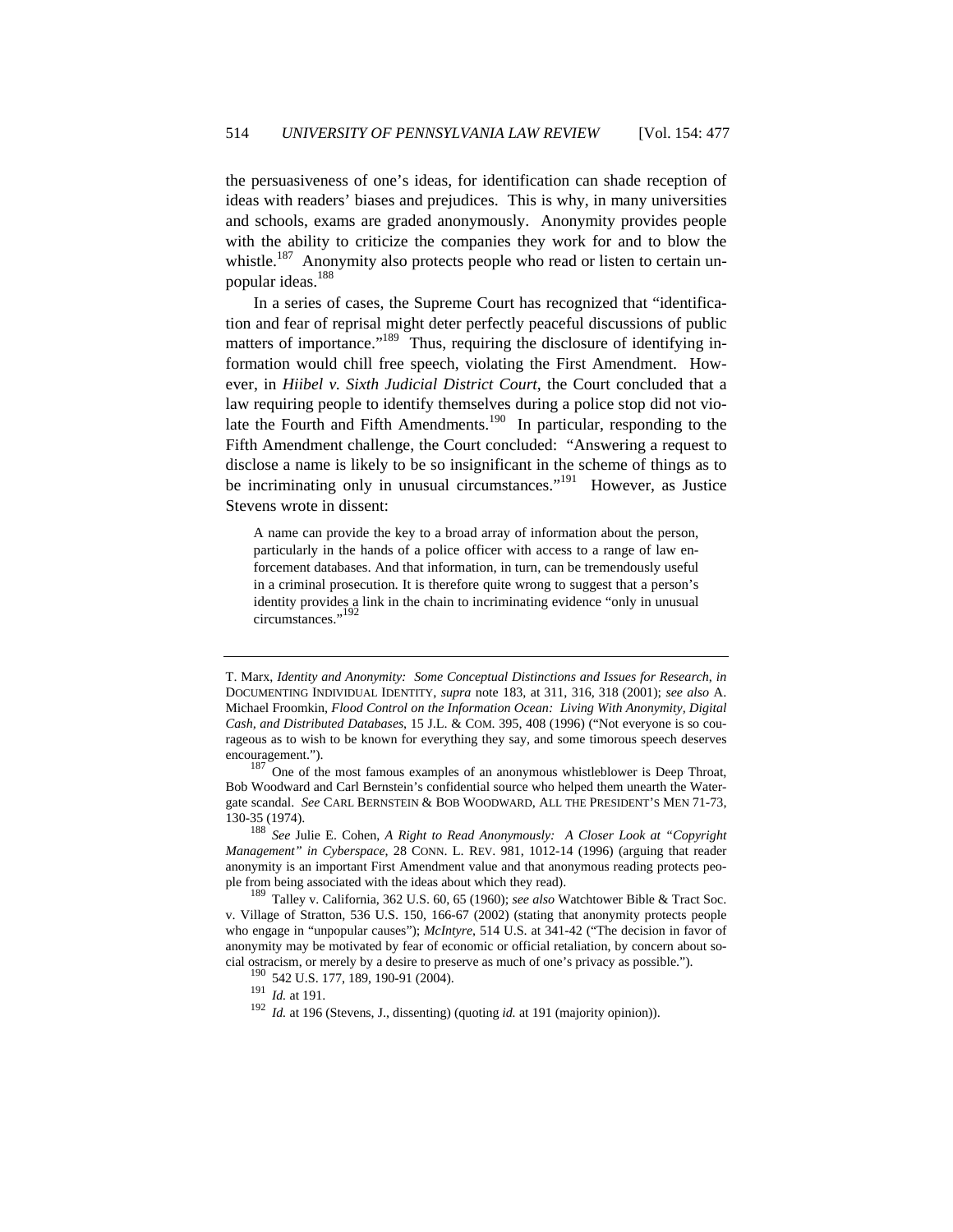Stevens's dissent recognizes that the harm of identification is often not in the disclosure of the identifying marker (the name, fingerprint, etc.) itself, but in the ability to connect this marker to a stream of collected data. Being asked to identify oneself, therefore, is being asked to link oneself to the data, not just state a name.

# 3. Insecurity

Identity theft is the fastest growing white collar crime.<sup>193</sup> An identity thief opens accounts and conducts fraud in the victim's name. As I have argued elsewhere, identity theft is made possible because we all have "digital dossiers"—extensive repositories of personal information about us—that are maintained by various companies and institutions.<sup>194</sup> The thief taps into a person's dossier, which becomes polluted with discrediting information when debts go unpaid, or when the thief uses the person's identity to commit a crime. Victims of identity theft are submerged into a bureaucratic hell where, according to one estimate, they must spend approximately two years and almost 200 hours to decontaminate their dossier.<sup>195</sup> While their dossier remains defiled, victims have difficulty getting jobs, loans, or mortgages.<sup>[196](#page-38-3)</sup>

Identity theft is the overt result of a larger group of problems I call "insecurity." Glitches, security lapses, abuses, and illicit uses of personal information all fall into this category. Insecurity, in short, is a problem caused by the way our information is handled and protected.

Insecurity is related to aggregation, as it creates risks of downstream harm that can emerge from inadequate protection of compendiums of personal data. Insecurity is also related to identification—it often occurs because of difficulties in linking data to people. As Lynn LoPucki observes, identity theft occurs because "creditors and credit-reporting agencies often lack both the means and the incentives to correctly identify the persons who seek credit from them or on whom they report."<sup>197</sup> In this sense, insecurity can be a cost of lack of identification.<sup>198</sup>

<span id="page-38-0"></span><sup>193</sup> Jennifer 8. Lee, *Fighting Back When Someone Steals Your Name*, N.Y. TIMES, Apr. 8, 2001, § 3, at 8.

<sup>194</sup> SOLOVE, THE DIGITAL PERSON, *supra* note 40, at 110.

<span id="page-38-2"></span><span id="page-38-1"></span><sup>195</sup> JANINE BENNER ET AL., NOWHERE TO TURN: VICTIMS SPEAK OUT ON IDENTITY THEFT, pt. II, §§ 1, 4 (2000), http://www.privacyrights.org/ar/idtheft2000.htm.

SOLOVE, THE DIGITAL PERSON, *supra* note 40, at 110.

<span id="page-38-4"></span><span id="page-38-3"></span><sup>197</sup> Lynn M. LoPucki, *Human Identification Theory and the Identity Theft Problem*, 80 TEX. L. REV. 89, 94 (2001).

<span id="page-38-5"></span><sup>&</sup>lt;sup>198</sup> Identification via password, however, can enhance security without linking the individual up to immutable characteristics such as biometric identifiers.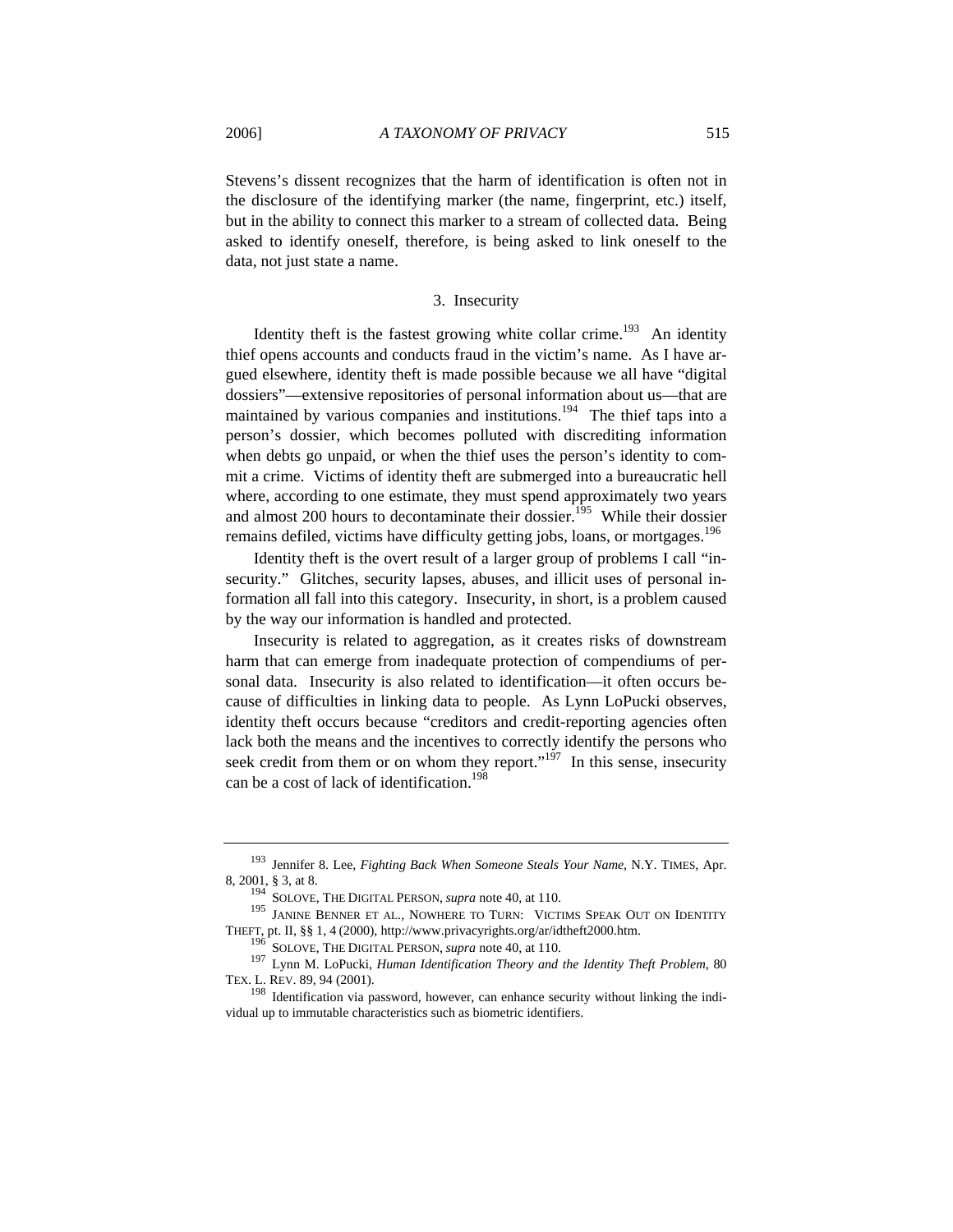Distortion—the dissemination of false information about a person—is related to insecurity, since problems with security can result in one's records being polluted with false data. This can destroy a person's financial reputation, which today is based in large part on the records maintained by credit reporting agencies.<sup>199</sup> Insecurity, therefore, can involve not only a threat of disclosure, but also a threat of distortion.

Insecurity exposes people to potential future harm. Combating identity theft after it happens has proven immensely difficult.<sup>200</sup> The careless use of data by businesses and the government makes the crime of identity theft incredibly easy. Companies use Social Security numbers (SSNs) as passwords, and since SSNs can be readily obtained by identity thieves from public records or from database companies, people's accounts and personal information are insecure.<sup>201</sup>

In cases involving the constitutional right to privacy, courts have sometimes recognized insecurity as a privacy harm. In *Whalen v. Roe*, the Supreme Court suggested that the constitutional right to privacy also extended to the "individual interest in avoiding disclosure of personal matters."<sup>202</sup> As the Court observed, the government's collection of personal data for its record systems "is typically accompanied by a concomitant statutory or regulatory duty to avoid unwarranted disclosures."<sup>203</sup> The Court noted that "in some circumstances that duty arguably has its roots in the Constitution."<sup>204</sup> Applying *Whalen*, a federal circuit court in *Fraternal Order of Police, Lodge No. 5 v. City of Philadelphia* concluded that certain questions on a police department employee questionnaire were unconstitutional because there were no guidelines about maintaining the security of the informa- $\text{tion.}^{205}$ 

Many privacy statutes require that information be kept secure. This requirement was proposed in the original Fair Information Practices of 1973: "Any organization creating, maintaining, using, or disseminating records of identifiable personal data must assure the reliability of the data for their intended use and must take reasonable precautions to prevent misuse of the

<span id="page-39-0"></span><sup>199</sup> *See* NOCK, *supra* note 148, at 53 (recounting the rise of credit bureaus). For a comprehensive account of the credit reporting system, see EVAN HENDRICKS, CREDIT SCORES & CREDIT REPORTS (2004). <sup>200</sup> *See* SOLOVE, THE DIGITAL PERSON, *supra* note 40, at 111-12 (noting that investiga-

<span id="page-39-1"></span>tion and prosecution of identity theft cases is not a top priority for law enforcement agencies, and that victims are slow to realize that their identity has been stolen).<br>
<sup>201</sup> *Id.* at 115-19.<br>
<sup>202</sup> 429 U.S. 589, 599 (1977).<br>
<sup>203</sup> *Id.* at 605.<br>
<sup>204</sup> *Id.*<br>
<sup>205</sup> 812 F.2d 105, 118 (3d Cir. 1987).

<span id="page-39-2"></span>

<span id="page-39-3"></span>

<span id="page-39-5"></span><span id="page-39-4"></span>

<span id="page-39-6"></span>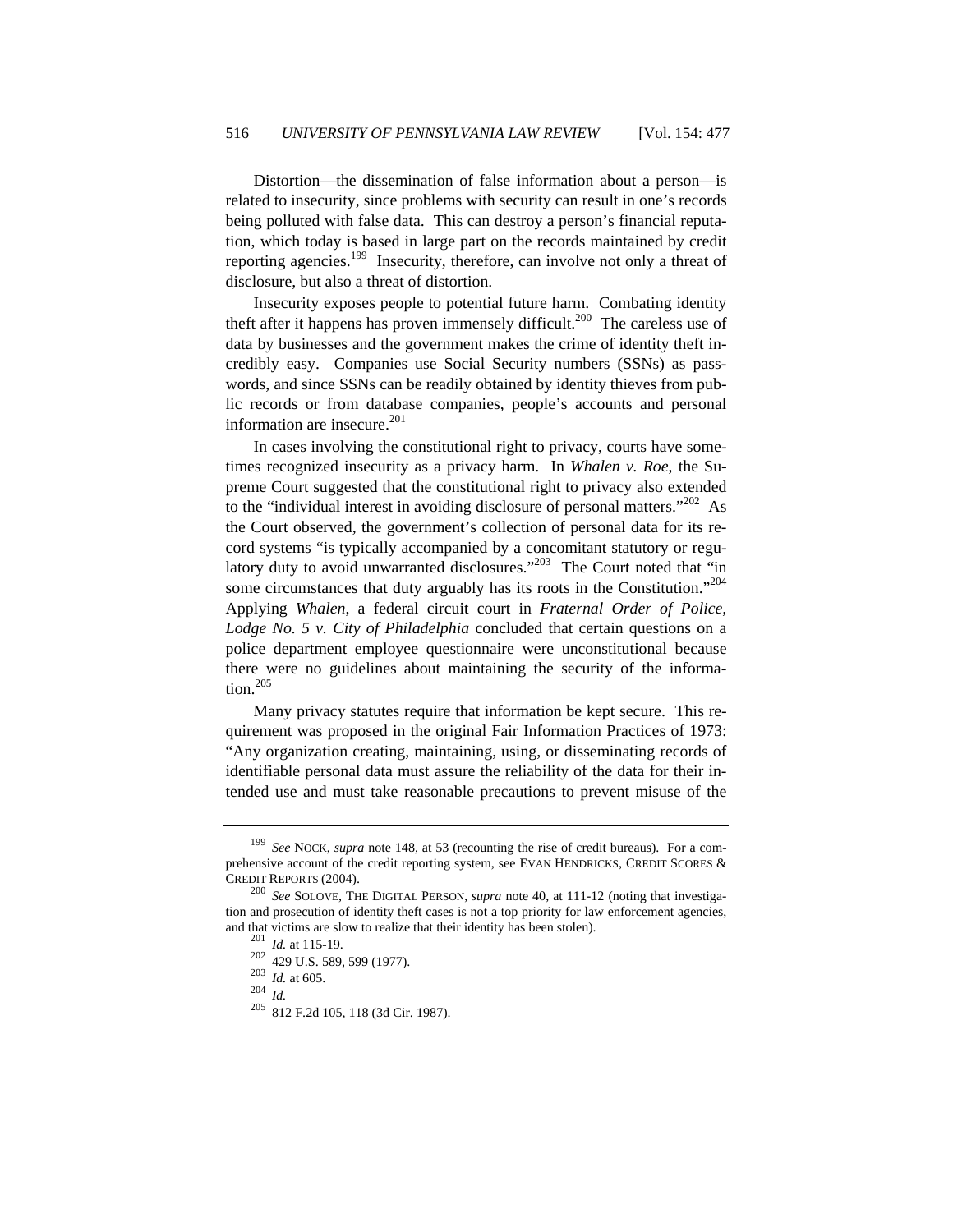data."<sup>206</sup> The Privacy Act of 1974 requires federal agencies maintaining personal data to "establish appropriate administrative, technical, and physical safeguards to ensure the security and confidentiality of records."<sup>207</sup> The Children's Online Privacy Protection Act states that websites must protect the "confidentiality, security, and integrity of personal information collected from children."<sup>208</sup> The Gramm-Leach-Bliley Act requires that regulatory agencies of financial institutions establish security standards for personal information.<sup>209</sup> The Health Insurance Portability and Accountability Act of 1996 requires the promulgation of security standards "to ensure the integrity and confidentiality of [medical] information."<sup>210</sup> The Computer Fraud and Abuse Act prohibits hacking into people's computers. $^{211}$  $^{211}$  $^{211}$ 

Although the law recognizes injuries when a breach in security results in overt harm to an individual, courts are reluctant to find harm simply from the insecure storage of information.<sup>212</sup> Several privacy statutes attempt to avoid problems in measuring harm by providing for minimum liquidated damages.[213](#page-40-7) In many instances, courts ignore insecurity as a problem. For example, in *Board of Education v. Earls*, a school district in Tecumseh, Oklahoma adopted a drug testing policy that required all middle and high school students to undergo drug testing before participating in any extracurricular activity.[214](#page-40-8) Some of the students challenged the policy under the Fourth Amendment, but the Supreme Court upheld the testing.<sup>215</sup> The students contended that the school was careless in protecting the security of the

<span id="page-40-6"></span><span id="page-40-5"></span>*tion*, *in* SECURING PRIVACY IN THE INTERNET AGE 11-12 (Margaret Jane Radin et al. eds., forthcoming 2006), *available at* http://ssrn.com/abstract=583483 (arguing that the law fails to adequately guard sensitive information, and that a reconceptualization of the legal duties information-keepers owe their customers is necessary). 213 *See, e.g.*, Electronic Communications Privacy Act of 1986, 18 U.S.C. § 2707(c)

<span id="page-40-7"></span>(2000) (setting a minimum \$1000 fine per violation); Video Privacy Protection Act of 1988, 18 U.S.C. § 2710(c) (2000) (setting liquidated damages of \$2500 as the minimum amount recoverable from a defendant found to have wrongfully disclosed video tape rental or sale records). The Privacy Act of 1974 also contains a liquidated damages provision; however, the Supreme Court interpreted it to apply only when the plaintiff demonstrates actual damages. *See* Doe v. Chao, 540 U.S. 614, 616 (2004) (construing 5 U.S.C. § 552a(g)(4) (2000)).

<span id="page-40-0"></span><sup>&</sup>lt;sup>206</sup> U.S. DEP'T OF HEALTH, EDUC., & WELFARE, *supra* note 168, at 41.<br><sup>207</sup> 5 U.S.C. § 552a(e)(10) (2000).<br><sup>208</sup> 15 U.S.C. § 6502(b)(1)(D) (2000).

<span id="page-40-1"></span>

<span id="page-40-3"></span><span id="page-40-2"></span><sup>209</sup> 15 U.S.C. §§ 6801(b), 6805(b)(2) (2000). For the FTC's security regulations, see 16 C.F.R. § 314 (2005). 210 42 U.S.C. § 1320d-2(d)(2) (2000). 211 18 U.S.C. § 1030 (2000 & Supp. 2002). 212 *See* Daniel J. Solove, *The New Vulnerability: Data Security and Personal Informa-*

<span id="page-40-4"></span>

<span id="page-40-8"></span><sup>214</sup> 536 U.S. 822, 826 (2002). 215 *Id.* at 827, 838.

<span id="page-40-9"></span>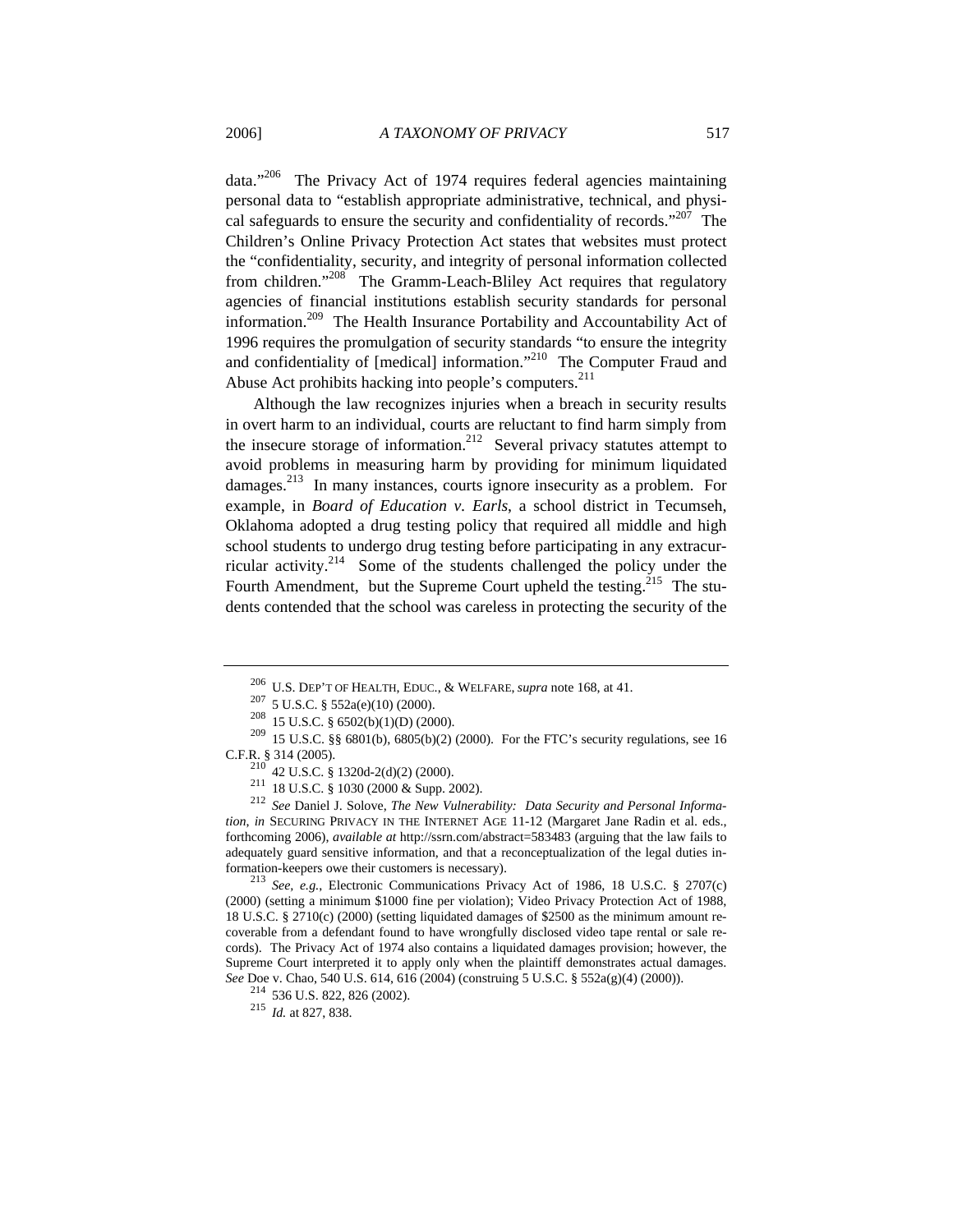test results.<sup>216</sup> Files were not carefully secured and were left where they could be accessed by unauthorized people, such as other students.<sup>217</sup> The Court dismissed this contention because there were no allegations of any improper disclosures.<sup>218</sup> What the court failed to recognize is that disclosure differs from insecurity because the harm caused by disclosure is the actual leakage of information; insecurity is the injury of being placed in a weakened state, of being made more vulnerable to a range of future harms. Although insecurity increases the possibility of disclosure, courts will often not recognize a harm unless there has been actual disclosure.

### 4. Secondary Use

In 1977, in an attempt to capture people engaged in fraud, the federal government began matching its employee records with the records of individuals receiving federal benefits.<sup>219</sup> Some of these government matching programs used information obtained from businesses to uncover fraud.<sup>220</sup> These matchings were done electronically through the use of computers, and they led to the investigations of millions of people.<sup>221</sup> In 1988, Congress passed the Computer Matching and Privacy Protection Act to regulate computer matching.<sup>222</sup>

In 1973, the U.S. Department of Health, Education, and Welfare (HEW) in its influential report on the harms caused by computer databases, set forth a series of Fair Information Practices, one of which provides that "[t]here must be a way for an individual to prevent information about him obtained for one purpose from being used or made available for other purposes without his consent." $2^{223}$  This principle, which has become known as the purpose specification principle, has been embodied in various privacy

<span id="page-41-2"></span>

<span id="page-41-1"></span><span id="page-41-0"></span><sup>216</sup> *Id.* at 833. 217 *Id.* at 848 (Ginsburg, J., dissenting). 218 *See id.* at 833 (majority opinion) (asserting that because there was no report of a student actually viewing another student's medical record, the carelessness alleged did not rise to the level of a privacy intrusion).

<span id="page-41-3"></span><sup>219</sup> REGAN, *supra* note 43, at 86; Robert Gellman, *Does Privacy Law Work?*, *in* TECH-NOLOGY AND PRIVACY: THE NEW LANDSCAPE 193, 198-99 (Philip E. Agre & Marc Roten-

<span id="page-41-4"></span>berg eds., 1997).<br><sup>220</sup> *See* GARY T. MARX, UNDERCOVER: POLICE SURVEILLANCE IN AMERICA 209-10 (1988) (citing instances of government agencies—including the Selective Service and the IRS—using databases supplied by private businesses to investigate instances of draft-dodging and tax fraud).<br> $^{221}$  *Id.* at 208-11.

<span id="page-41-6"></span><span id="page-41-5"></span><sup>222</sup> Computer Matching and Privacy Protection Act (CMPPA) of 1988, Pub. L. No. 100-<br>503, 102 Stat. 2507 (codified at 5 U.S.C. § 552a (2000)).

<span id="page-41-7"></span><sup>&</sup>lt;sup>223</sup> U.S. DEP'T OF HEALTH, EDUC., & WELFARE, *supra* note 168, at 41-42 (1973).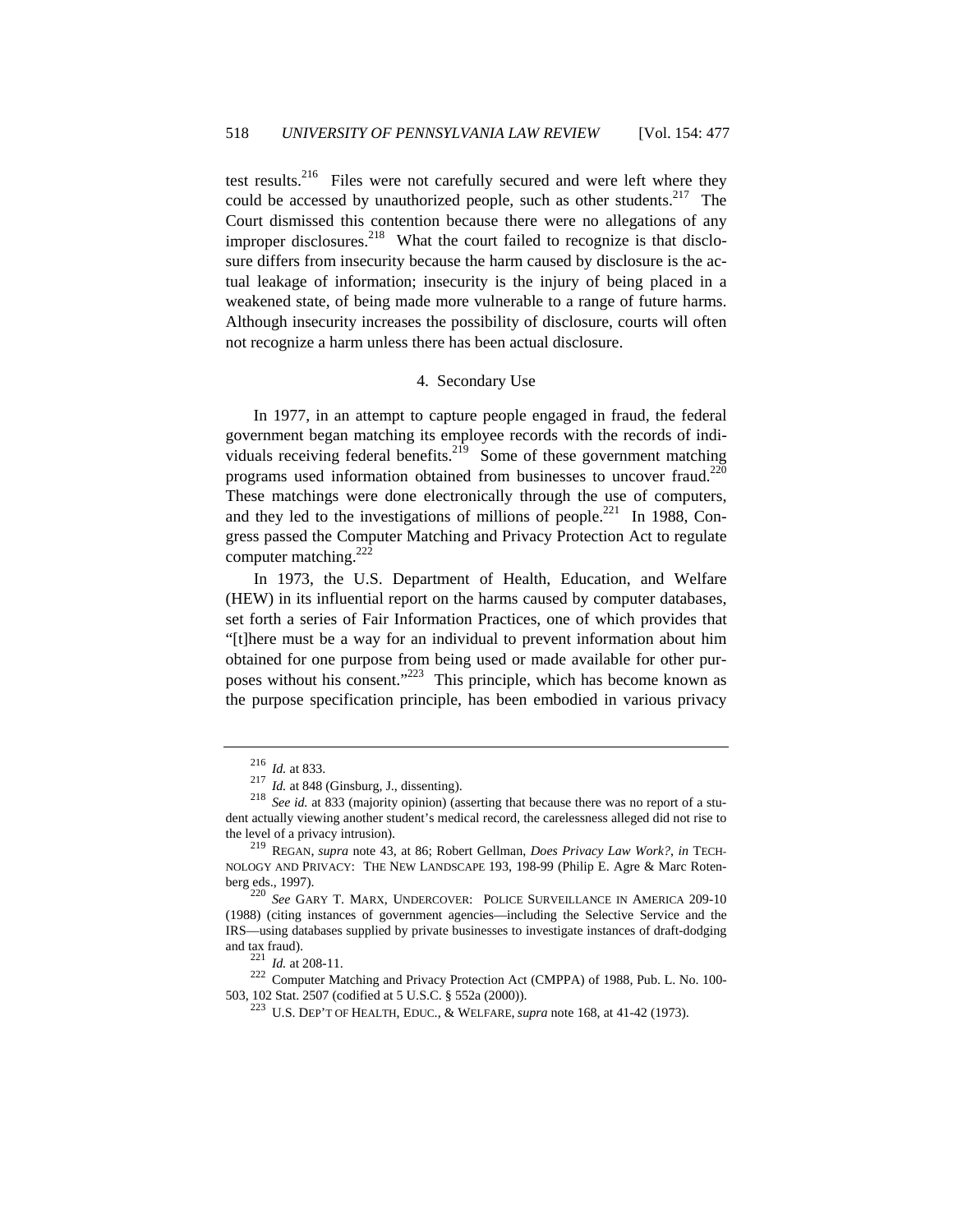principles and laws. The Privacy Act of 1974, for example, requires agencies to inform people of "the principal purpose or purposes for which the information is intended to be used" when their information is collected.<sup>224</sup> The Fair Credit Reporting Act of 1970 limits the purposes for which credit reports can be used.<sup>225</sup> The Driver's Privacy Protection Act of 1994 makes it "unlawful for any person knowingly to obtain or disclose personal information, from a motor vehicle record, for any use not permitted [by the Act]."<sup>226</sup> Anybody who uses an individual's personal data obtained from a motor vehicle record for an impermissible purpose is subject to civil liability.<sup>227</sup> The Cable Communications Policy Act of 1984 requires cable operators to "destroy personally identifiable information if the information is no longer necessary for the purpose for which it was collected." $228$  The Gramm-Leach-Bliley Act of 1999 places limits on the "reuse" of personal data when a company provides it to another company.<sup>229</sup> The Video Privacy Protection Act of 1988 has a similar provision for personal information collected about video rental customers.<sup>230</sup> The Federal Election Campaign Act states that records of contributors to political committees are "available for public inspection . . . except that any information copied from such reports . . . may not be sold or used by any person for the purpose of soliciting contributions or for commercial purposes."<sup>231</sup> The Health Insurance Portability and Accountability Act regulations restrict secondary uses of medical information beyond those necessary for treatment, payment, and health care operations[.232](#page-42-8)

What is the concern over secondary uses of information beyond those purposes for which it is collected? Why are there so many legal attempts to limit secondary uses of data?

"Secondary use" is the use of data for purposes unrelated to the purposes for which the data was initially collected without the data subject's consent. There are certainly many desirable instances of secondary use. Information might be used to stop a crime or to save a life. The variety of possible secondary uses of data is virtually infinite, and they range from benign to malignant.

<span id="page-42-1"></span>

<span id="page-42-0"></span><sup>&</sup>lt;sup>224</sup> 5 U.S.C. § 552a(e)(3)(B) (2000).<br>
<sup>225</sup> 15 U.S.C. § 1681b (2000 & Supp. 2002).<br>
<sup>226</sup> 18 U.S.C. § 2722(a) (2000).<br>
<sup>228</sup> 47 U.S.C. § 551(e) (2000).<br>
<sup>229</sup> 15 U.S.C. § 6802(c) (2000).

<span id="page-42-2"></span>

<span id="page-42-3"></span>

<span id="page-42-4"></span>

<span id="page-42-8"></span><span id="page-42-7"></span>

<span id="page-42-6"></span><span id="page-42-5"></span><sup>230 18</sup> U.S.C. § 2710(e) (2000).<br>
<sup>231</sup> 2 U.S.C. § 438(a)(4) (2000).<br>
<sup>232</sup> 45 C.F.R. § 164.508(a) (2000).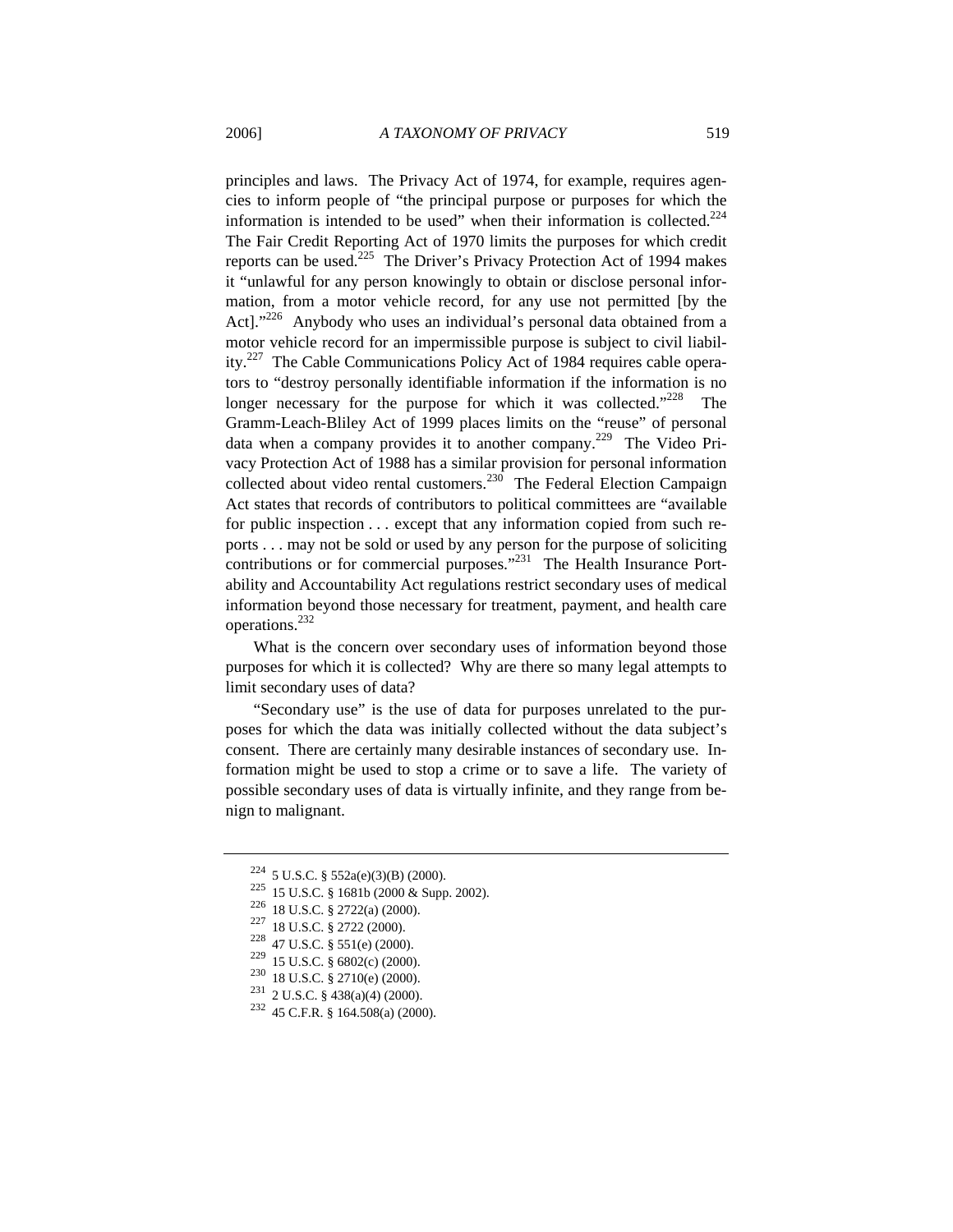Secondary use can cause problems. It creates a dignitary harm, as it involves using information in ways to which a person does not consent and might not find desirable. Secondary uses thwart people's expectations about how the data they give out will be used. People might not give out data if they know about a potential secondary use, such as for telemarketing, spam, or other forms of intrusive advertising. Fingerprints of United States military recruits originally collected to screen their backgrounds were sent to the FBI and incorporated into the FBI's criminal fingerprint database.<sup>233</sup> Such individuals may not have expected nor desired to have their fingerprints maintained in a law enforcement database of convicts and criminals. Secondary use resembles breach of confidentiality, in that there is a betrayal of the person's expectations when giving out information.

One argument to the contrary is that people should simply expect that their data might be used in different ways when they relinquish it. Under this theory, there is no harm to expectations. But even with privacy policies stating that information might be used in secondary ways, people often do not read or understand these policies. Nor can they appropriately make an informed decision about secondary uses since they might have little idea about the range of potential uses. According to Paul Schwartz, this is an asymmetry of knowledge problem:

[I]ndividuals are likely to know little or nothing about the circumstances under which their personal data are captured, sold, or processed. This widespread individual ignorance hinders development through the privacy marketplace of appropriate norms about personal data use. The result of this asymmetrical knowledge will be one-sided bargains that benefit data processors[.](#page-43-1)

The potential for secondary use generates fear and uncertainty over how one's information will be used in the future, creating a sense of powerlessness and vulnerability. In this respect, secondary use resembles the harm created by insecurity. The harm is a dignitary one, emerging from denying people control over the future use of their data, which can be used in ways that have significant effects on their lives.

Secondary use also creates architectural problems. The secondary use of information can create problems because the information may not fit as well with the new use. When removed from the original context in which it was collected, data can more readily be misunderstood.

<span id="page-43-0"></span><sup>233</sup> Pamela Sankar, *DNA-Typing: Galton's Eugenic Dream Realized?*, *in* DOCUMENT-ING INDIVIDUAL IDENTITY, *supra* note 183, at 273, 278-79. 234 Schwartz, *supra* note 18, at 1683.

<span id="page-43-1"></span>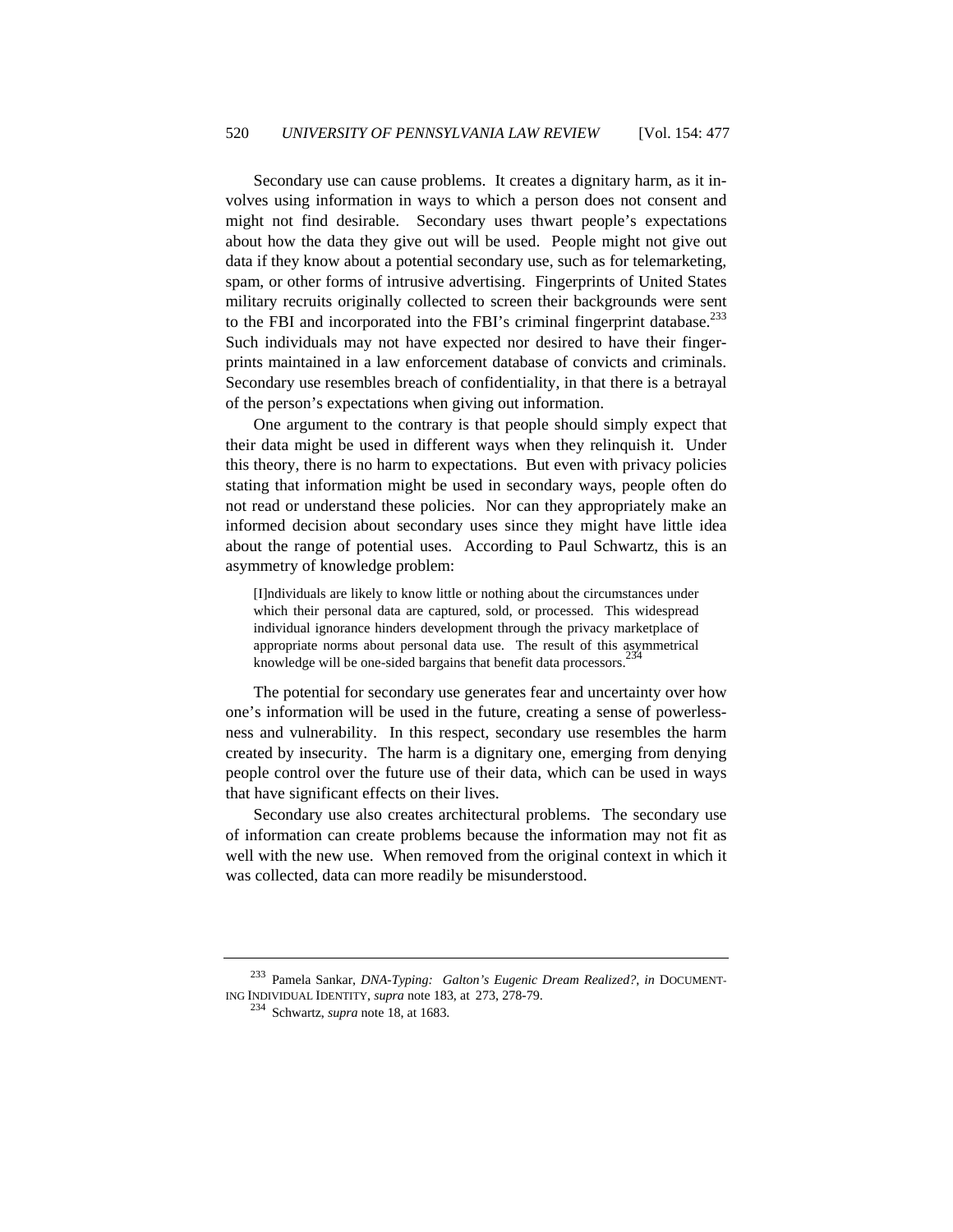## 5. Exclusion

Among the Fair Information Practices are three related principles: (1) the existence of record systems cannot be kept secret; (2) an individual must be able to "find out what information about him is in a record and how it is used"; and (3) an individual must be able to "correct or amend a record of identifiable information about him."<sup>235</sup> Together these principles aim to allow individuals to have some knowledge of and input into the records about them maintained by government agencies and businesses. The principles require transparency in the record systems and provide individuals with a right to ensure that the information is accurate. What problems or harms are caused when people are not informed about the information entities have about them?

I refer to the failure to provide individuals with notice and input about their records as *exclusion*. There are a number of justifications for exclusion. Providing notice to people about the uses of their personal information and giving them rights to access and correct it can be costly. Also, government agencies might want to keep certain record systems pertaining to law enforcement or intelligence confidential so as not to tip off those who are being investigated.

Exclusion, however, creates an architectural problem. Exclusion reduces accountability on the part of government agencies and businesses that maintain records about individuals. Exclusion is also related to insecurity, as the lack of accountability often goes hand-in-hand with inadequate security in record systems of personal data. Exclusion is different than insecurity in that exclusion is not primarily a harm caused by the lack of protection against data leakage or contamination. Rather, it is a harm created by being shut out from participating in the use of one's personal data, by not being informed about how that data is used, and by not being able to do anything to affect how it is used.

One might contend that exclusion is not a harm in and of itself but is merely a factor that leads to downstream harms like information dissemination. Exclusion, however, can be harmful even if it does not lead to the dissemination of data. As with secondary use and insecurity, exclusion creates a sense of vulnerability and uncertainty in individuals. An inability to participate in the maintenance and use of one's information can lead to feelings of powerlessness and frustration. Some might argue that there are many aspects of life in which we are powerless, and that there is nothing special about powerlessness with respect to personal information. But in a world

<span id="page-44-0"></span><sup>235</sup> U.S. DEP'T OF HEALTH, EDUC., & WELFARE, *supra* note 168, at 41.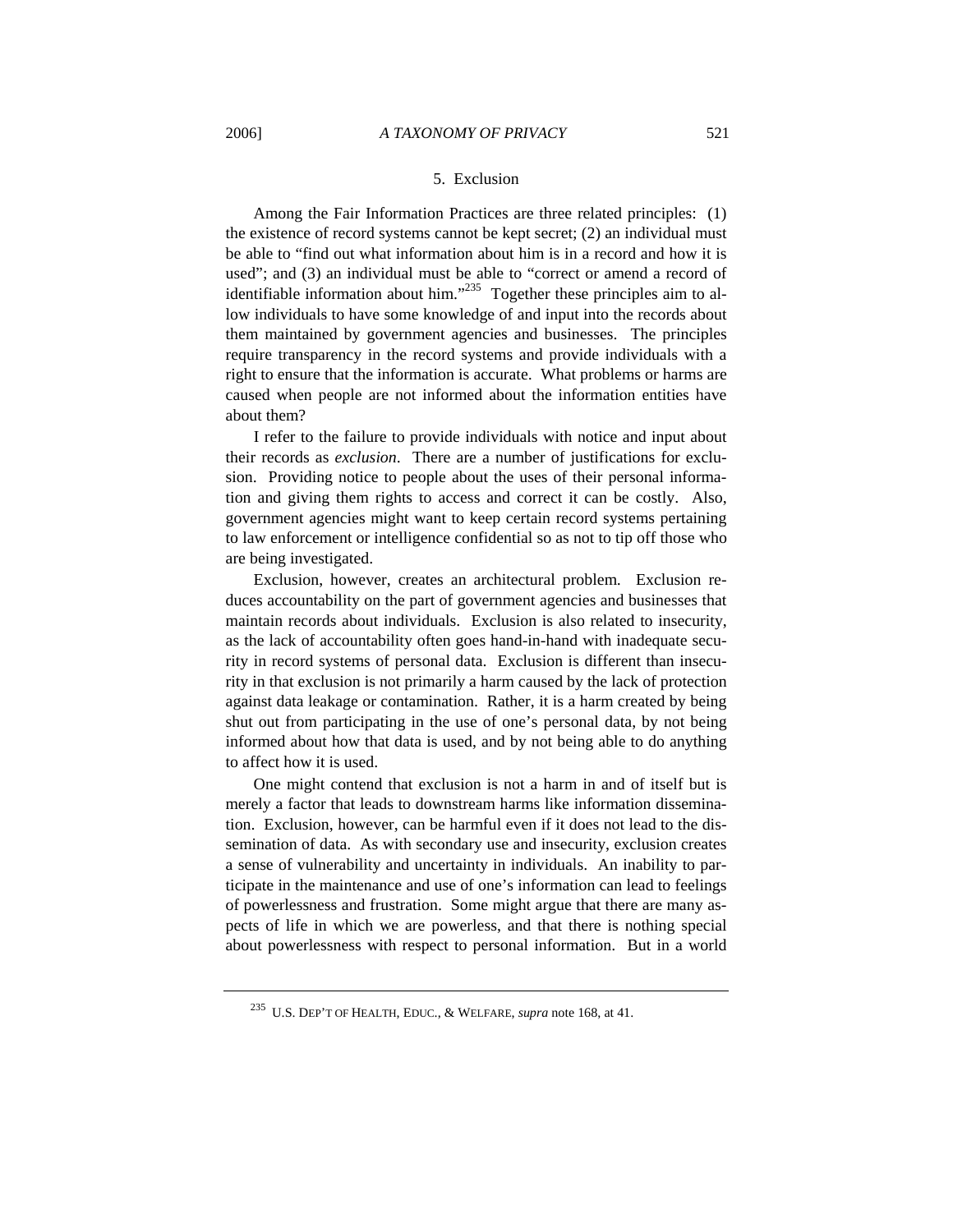where personal information is increasingly used to make important decisions about our lives, powerlessness in this arena can be significantly troublesome.

Tort law, by and large, has not recognized exclusion as a harm. In certain kinds of special relationships, however, tort law has developed strong duties and responsibilities. The law of fiduciary duties creates special duties of accountability within certain relationships. A fiduciary relationship exists when one party stands in a special position of power over another person. [236](#page-45-0) New York Chief Justice Benjamin Cardozo described the relationship best when he wrote:

Many forms of conduct permissible in a workaday world for those acting at arm's length, are forbidden to those bound by fiduciary ties. A trustee is held to something stricter than the morals of the market place. Not honesty alone, but the punctilio of an honor the most sensitive, is then the standard of behav- $\frac{1}{2}$ ior[.](#page-45-1)<sup>237</sup>

Fiduciary relationships have been held to protect privacy in certain relationships.<sup>238</sup> In this way, exclusion is related to the harm of breach of confidentiality, which is discussed later in this taxonomy.<sup>239</sup> Moreover, in certain relationships, such as between doctors and patients, fiduciary duties require informed consent. As one court has noted, "in soliciting the patient's consent, a physician has a fiduciary duty to disclose all information material to the patient's decision."<sup>240</sup> Therefore, tort law has at least recognized the concept of accountability, although courts have not recognized the maintenance of personal information about a person as giving rise to fiduciary obligations. Such a development is not foreclosed, however, as courts

<span id="page-45-0"></span><sup>&</sup>lt;sup>236</sup> *See* Mobil Oil Corp. v. Rubenfeld, 339 N.Y.S.2d 623, 632 (Civ. Ct. 1972) (defining a fiduciary relationship as one "founded on trust or confidence").

<span id="page-45-2"></span><span id="page-45-1"></span><sup>&</sup>lt;sup>237</sup> Meinhard v. Salmon, 164 N.E. 545, 546 (N.Y. 1928). <sup>238</sup> For example, the tort of breach of confidentiality protects the privacy of people's communications with their doctors, bankers, lawyers, and others. *See* Ind. Nat'l Bank v. Chapman, 482 N.E.2d 474, 482 (Ind. Ct. App. 1985) (holding that a bank has a duty not to disclose customer information unless it is to someone with a legitimate public interest); Kohn v. Schiappa, 656 A.2d 1322, 1323 (N.J. Super. Ct. Law Div. 1995) (allowing a claim of negligence where an attorney harmed a client by disclosing confidential information); Biddle v. Warren Gen. Hosp., 715 N.E.2d 518, 523 (Ohio 1999) (recognizing a cause of action when physicians breach confidentiality); McCormick v. England, 494 S.E.2d 431, 435 (S.C. Ct. App. 1997) (same). Jessica Litman proposes that the breach of confidentiality tort apply to companies that trade in personal information. Jessica Litman, *Information Privacy/Information Property*, 52 STAN. L. REV. 1283, 1304-13 (2000).

<span id="page-45-4"></span>

<span id="page-45-3"></span><sup>&</sup>lt;sup>239</sup> *See infra* Part C.1.<br><sup>240</sup> Moore v. Regents of the Univ. of Cal., 793 P.2d 479, 483 (Cal. 1990) (en banc).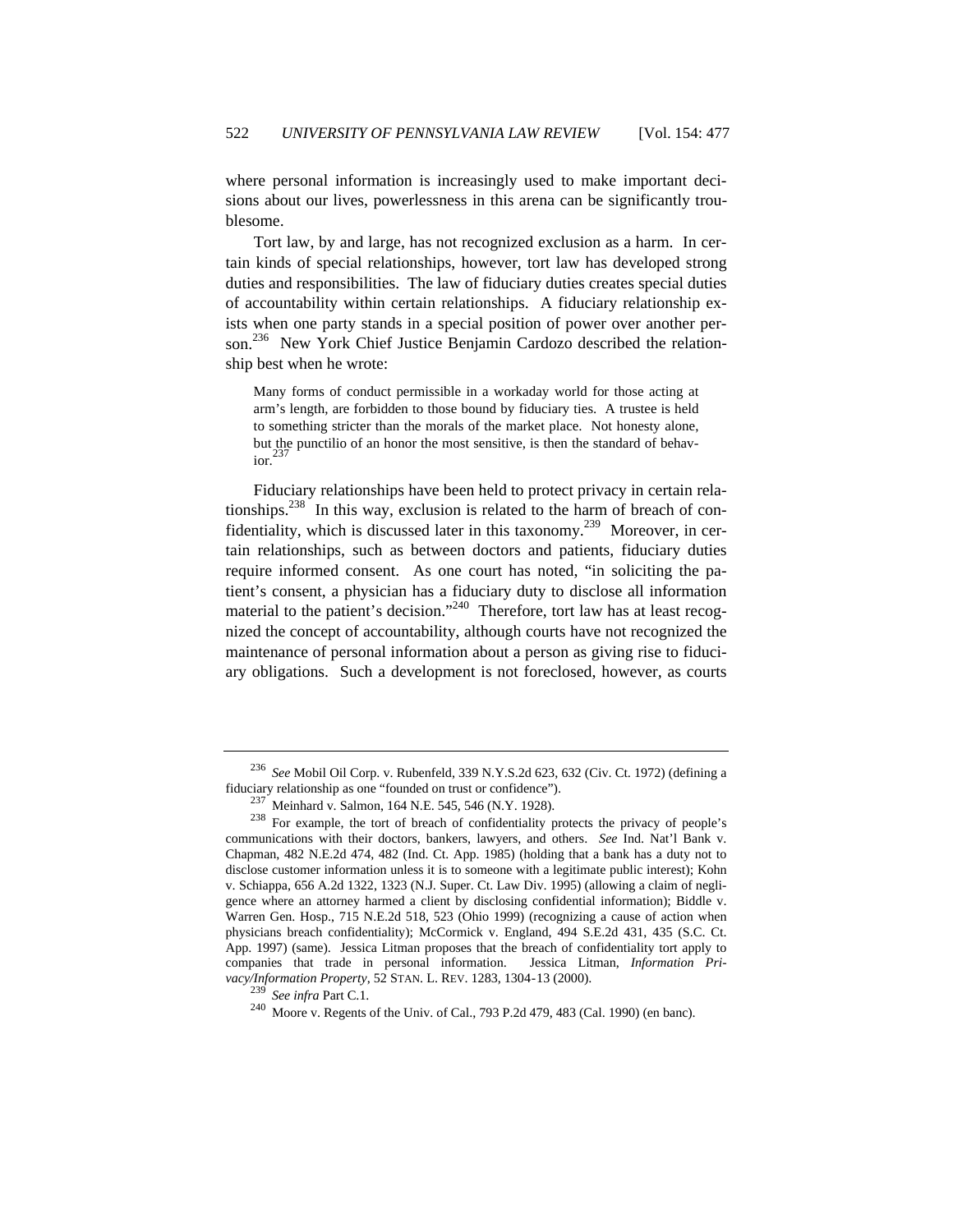"have carefully refrained from defining instances of fiduciary relations in such a manner that other and perhaps new cases might be excluded. $2^{241}$  $2^{241}$  $2^{241}$ 

The primary legal protection against exclusion is statutory. Federal privacy statutes guard against exclusion by mandating transparency and granting individuals the right to access their information. For example, the Privacy Act provides people the right to access their records.<sup>242</sup> So do the Cable Communications Policy Act, $243$  the Fair Credit Reporting Act, $244$  and the Children's Online Privacy Protection Act.<sup>245</sup> Several privacy statutes allow people a mechanism to demand the correction of inaccurate information in their records.<sup>246</sup> While these statutes stop short of requiring informed consent, they do give people some ability to discover the information gathered about them.

Some statutes also allow people to opt out of certain uses of information. The Gramm-Leach-Bliley Act, for example, allows people to refuse to allow financial institutions to share their data with third parties.<sup>247</sup> The optout right, which assumes consent unless an individual affirmatively indicates a preference for not sharing the information, does not ensure that consent is informed beyond providing customers with notice that information may be shared. Accordingly, it would most likely fail to constitute informed consent within a fiduciary relationship.

# C*. Information Dissemination*

Thus far, I have discussed harms arising out of the collection of information as well as harms arising from the storage and use of data. "Information dissemination" is one of the broadest groupings of privacy harms. These harms consist of the revelation of personal data or the threat of spreading information. This group includes (1) breach of confidentiality, (2) disclosure, (3) exposure, (4) increased accessibility, (5) blackmail, (6) appropriation, and (7) distortion.

<span id="page-46-0"></span><sup>&</sup>lt;sup>241</sup> Swerhun v. Gen. Motors Corp., 812 F. Supp. 1218, 1222 (M.D. Fla. 1993) (quoting Quinn v. Phipps, 113 So. 419, 421 (Fla. 1927)).<br>
<sup>242</sup> 5 U.S.C. § 552a(d) (2000).<br>
<sup>243</sup> 47 U.S.C. § 551(d) (2000).<br>
<sup>243</sup> 15 U.S.C. § 1681g(a) (2000).<br>
<sup>245</sup> *Id.* § 6502(b)(1)(B)(i).<br>
<sup>246</sup> *See, e.g.*, Fair Credit Repo

<span id="page-46-2"></span><span id="page-46-1"></span>

<span id="page-46-3"></span>

<span id="page-46-4"></span>

<span id="page-46-6"></span><span id="page-46-5"></span>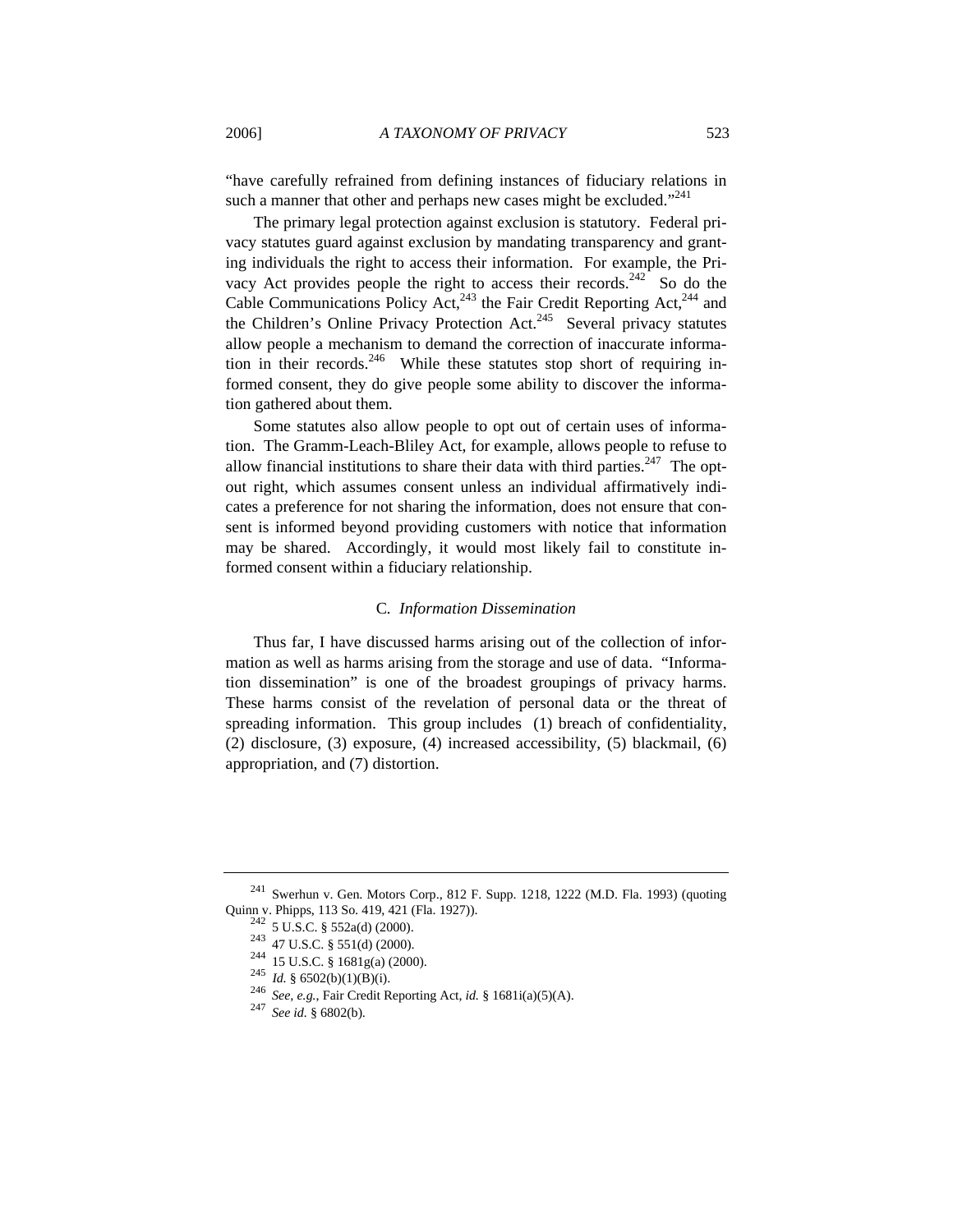## 1. Breach of Confidentiality

Mrs. McCormick was involved in a contentious divorce and custody battle with her husband. McCormick's doctor gave a letter to her husband that stated that McCormick was suffering from "major depression and alcoholism, acute and chronic."<sup>248</sup> McCormick sued her doctor. According to the court, a "majority of the jurisdictions faced with the issue have recognized a cause of action against a physician for the unauthorized disclosure of confidential information unless the disclosure is compelled by law or is in the patient's interest or the public interest."<sup>249</sup> Unlike the tort of public disclosure, the tort of breach of confidentiality does not require that the disclosure be "highly offensive."<sup>250</sup> The court reasoned that the public disclosure tort "focuses on the *content*, rather than the *source* of the information. The unauthorized revelation of confidential medical information should be protected without regard to the degree of its offensiveness."<sup>251</sup> The tort of breach of confidentiality applies not only to physicians, but also to bankers and other professionals who maintain relationships of trust.<sup>252</sup> Additionally, some courts have extended liability to third parties who induce the physician to disclose.<sup>253</sup>

Why does the law recognize a separate cause of action for breach of confidentiality? Why not rectify such harms with the tort of public disclosure?

The answer, I posit, is that disclosure and breach of confidentiality cause different kinds of injuries. Both involve the revelation of secrets about a person, but breaches of confidentiality also violate the trust in a specific relationship. In this way, the tort emerges from the concept of a fidu-

<span id="page-47-5"></span>ing an insurance company liable for inducing a physician to disclose confidential information).

<span id="page-47-0"></span><sup>&</sup>lt;sup>248</sup> McCormick v. England, 494 S.E.2d 431, 432 (S.C. Ct. App. 1997).<br><sup>249</sup> *Id.* at 435 (citations omitted).

<span id="page-47-4"></span>

<span id="page-47-3"></span><span id="page-47-2"></span><span id="page-47-1"></span><sup>250</sup> *Id.* at 438.<br>
251 *Id.*<br>
252 *See, e.g.*, Peterson v. Idaho First Nat'l Bank, 367 P.2d 284, 290 (Idaho 1961) (recog-<br>
252 *See, e.g.*, Peterson v. Idaho First Nat'l Bank, 367 P.2d 284, 290 (Idaho 1961) (recognizing a breach of confidentiality tort for disclosure by a bank). For more information on the breach of confidentiality tort, see generally Alan B. Vickery, Note, *Breach of Confidence: An Emerging Tort*, 82 COLUM. L. REV. 1426, 1426 (1982) (identifying "the present contours of the . . . tort" and proposing a general rule for its application). Interestingly, England, which does not recognize the privacy torts, does recognize breach of confidence, which has become the country's central means of protecting privacy. RAYMOND WACKS, PRIVACY AND PRESS FREEDOM 48-58 (1995). Unlike the American version, which applies only in a few narrow contexts (mainly to the patient-physician relationship), the English tort applies much more generally and extends even to spouses and lovers. *Id.* at 51.<br><sup>253</sup> *See* Hammonds v. Aetna Cas. & Sur. Co., 243 F. Supp. 793 (N.D. Ohio 1965) (hold-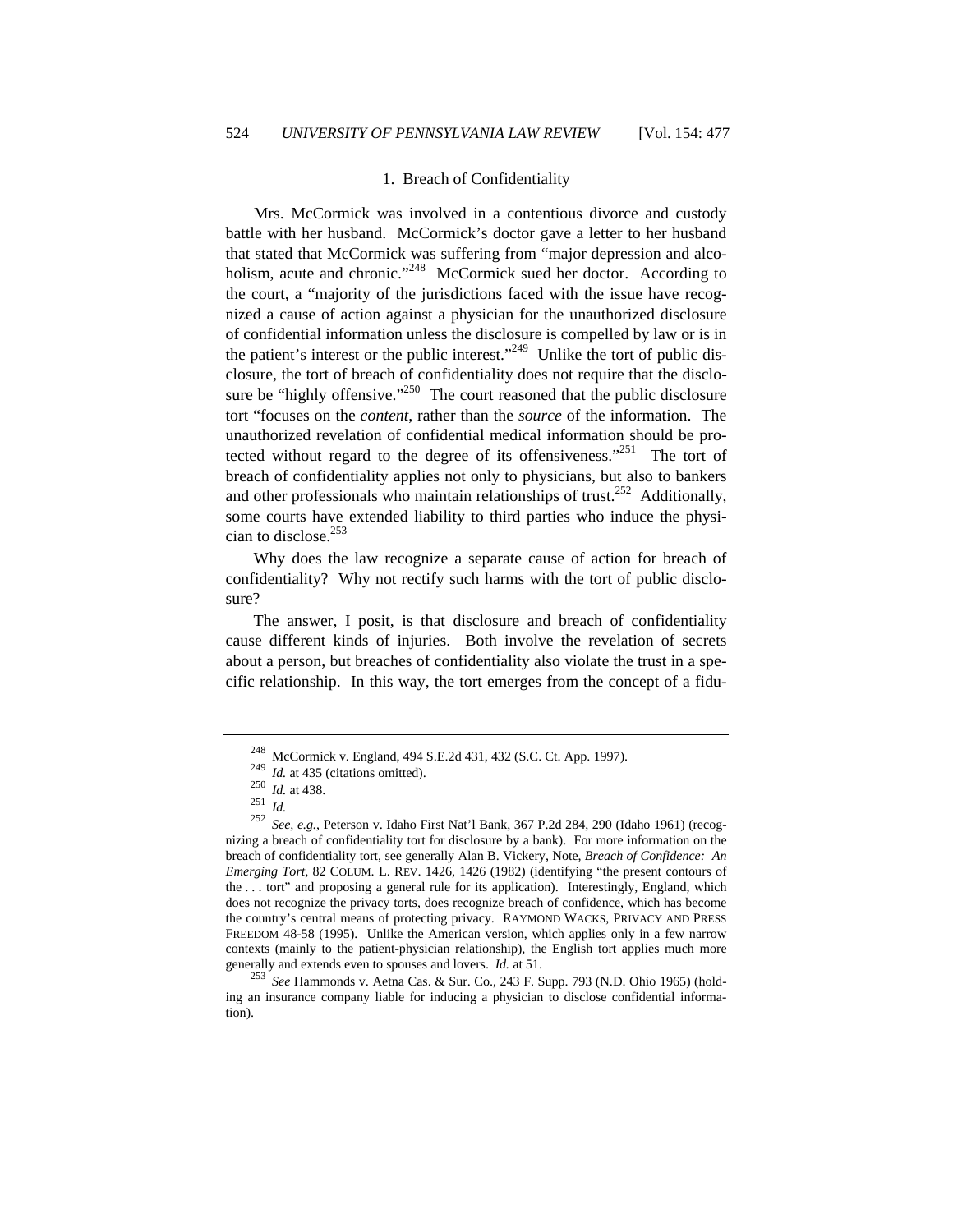ciary relationship, which is "founded on trust or confidence reposed by one person in the integrity and fidelity of another."<sup>[254](#page-48-0)</sup>

The harm from a breach of confidence, then, is not simply that information has been disclosed, but that the victim has been betrayed. When it recognized a cause of action for breach of confidentiality in 1920, the court in *Simonsen v. Swenson* noted that "the physician is bound, . . . upon his own professional honor and the ethics of his high profession, to keep secret [a patient's information]. . . . A wrongful breach of such confidence, and a betrayal of such trust, would give rise to a civil action for the damages naturally flowing from such wrong."<sup>255</sup>

Protection against breach of confidentiality helps promote certain relationships that depend upon trust. The disclosure tort also protects relationships of trust, but disclosure must result in the release of embarrassing secrets or discrediting data before courts will consider it to be harmful.<sup>256</sup> Breach of confidentiality requires only a betrayal of trust, regardless of the nature of the data revealed.

There are certainly instances where we might find the breach of confidentiality desirable. In *Simonsen*, for example, the court concluded that a doctor should not be held liable for disclosing the fact that a patient had syphilis, which at the time was believed to be a highly contagious disease.<sup>257</sup> The court held that protecting public health outweighed any privacy interest the plaintiff might have[.258](#page-48-4) Likewise, in *Tarasoff v. Regents of the University of California*, a psychotherapy patient murdered a young woman with whom he was obsessed.<sup>259</sup> The court concluded that the patient's psychotherapist had a duty to the woman because he had knowledge that his patient posed a danger to her:

[T]he therapist's obligations to his patient require that he not disclose a confidence unless such disclosure is necessary to avert danger to others, and even then that he do so discreetly, and in a fashion that would preserve the privacy of his patient to the fullest extent compatible with the prevention of the threat-ened danger[.](#page-48-6)<sup>260</sup>

The law, however, is inconsistent in its recognition of breach of confidentiality as a harm. Fourth Amendment law fails altogether to recognize the breach of confidentiality as a harm. In *United States v. Miller*, federal

<span id="page-48-0"></span><sup>&</sup>lt;sup>254</sup> Mobil Oil Corp. v. Rubenfeld, 339 N.Y.S.2d 623, 632 (Civ. Ct. 1972).<br><sup>255</sup> 177 N.W. 831, 832 (Neb. 1920).<br><sup>256</sup> *See infra* notes 289-93 and accompanying text.<br><sup>257</sup> 177 N.W. at 831.<br><sup>258</sup> *Id.* at 832.

<span id="page-48-1"></span>

<span id="page-48-2"></span>

<span id="page-48-3"></span>

<span id="page-48-4"></span>

<span id="page-48-5"></span><sup>259</sup> 551 P.2d 334, 339-40 (Cal. 1976) (en banc). 260 *Id.* at 347.

<span id="page-48-6"></span>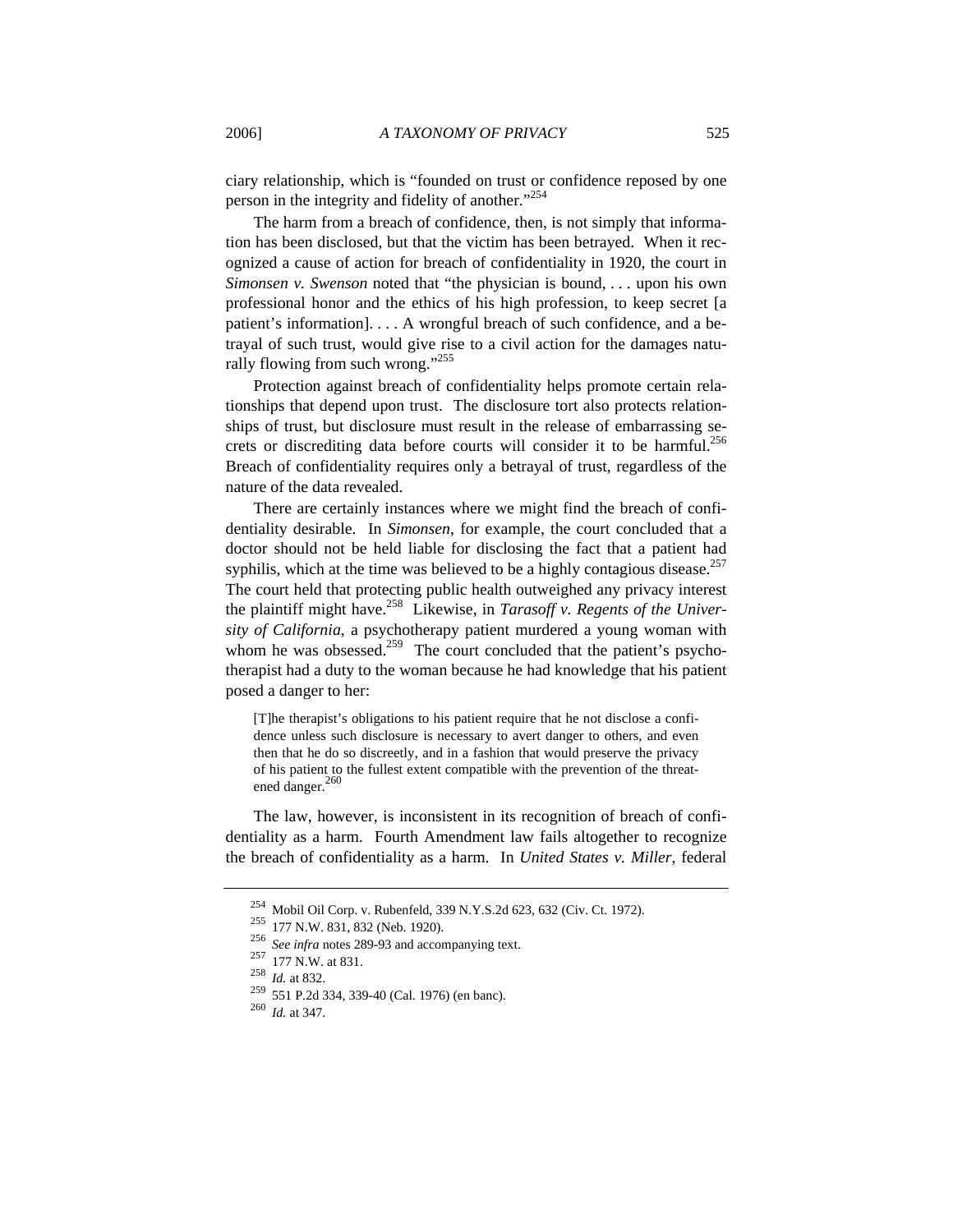law enforcement officials issued subpoenas to two banks to produce a customer's financial records.<sup>261</sup> The banks complied with the subpoenas, but the customer was not notified of the disclosure of the records until later in the course of prosecution.<sup>262</sup> The defendant contended that the subpoenas violated his Fourth Amendment rights.<sup>263</sup> The Court concluded, however, that the customer lacked a reasonable expectation of privacy in the financial records maintained by his bank. $264$  According to the Court, "the Fourth" Amendment does not prohibit the obtaining of information revealed to a third party and conveyed by him to Government authorities."<sup>265</sup> Moreover, the Court contended, "[a]ll of the documents obtained, including financial statements and deposit slips, contain only information voluntarily conveyed to the banks and exposed to their employees in the ordinary course of business."<sup>266</sup>

A few years later, the Court employed similar reasoning in *Smith v. Maryland*, where it held that people lack a reasonable expectation of privacy in the phone numbers they dial because people "know that they must convey numerical information to the phone company" and, therefore, they cannot "harbor any general expectation that the numbers they dial will remain secret."<sup>267</sup>

*Miller* and *Smith* are the leading cases in what has become known as the "third party doctrine."<sup>268</sup> This doctrine provides that if information is possessed or known by third parties, then, for purposes of the Fourth Amendment, an individual lacks a reasonable expectation of privacy in the information. In the Information Age, much of what we do is recorded by third parties.<sup>269</sup> The third party doctrine therefore places an extensive amount of personal information outside the protection of the Fourth Amendment.<sup> $270$ </sup>

The third party doctrine is based on the secrecy paradigm: since others know the information, it is no longer completely secret. But the fact that the information is known to third parties would not be relevant to the Court's analysis if the harm were understood to be a breach of confidentiality.

<span id="page-49-0"></span><sup>261</sup> 425 U.S. 435, 437 (1976) (limited by Right to Financial Privacy Act of 1978, 12 U.S.C. §§ 3401-3421 (2000)).<br>
<sup>262</sup> Id. at 438.<br>
<sup>263</sup> Id. at 438-39.<br>
<sup>264</sup> Id. at 442.<br>
<sup>265</sup> Id. at 442.<br>
<sup>266</sup> Id. at 442.<br>
<sup>266</sup> 442 U.S. 735, 743 (1979).<br>
<sup>268</sup> SOLOVE, THE DIGITAL PERSON, *supra* note 40, at 201.

<span id="page-49-1"></span>

<span id="page-49-2"></span>

<span id="page-49-3"></span>

<span id="page-49-4"></span>

<span id="page-49-5"></span>

<span id="page-49-6"></span>

<span id="page-49-8"></span><span id="page-49-7"></span><sup>269</sup> *See id.* at 202-09 (discussing the consequences of applying outdated privacy protection schemes to modern times).<br> $\frac{270}{Id}$ . at 201-02.

<span id="page-49-9"></span>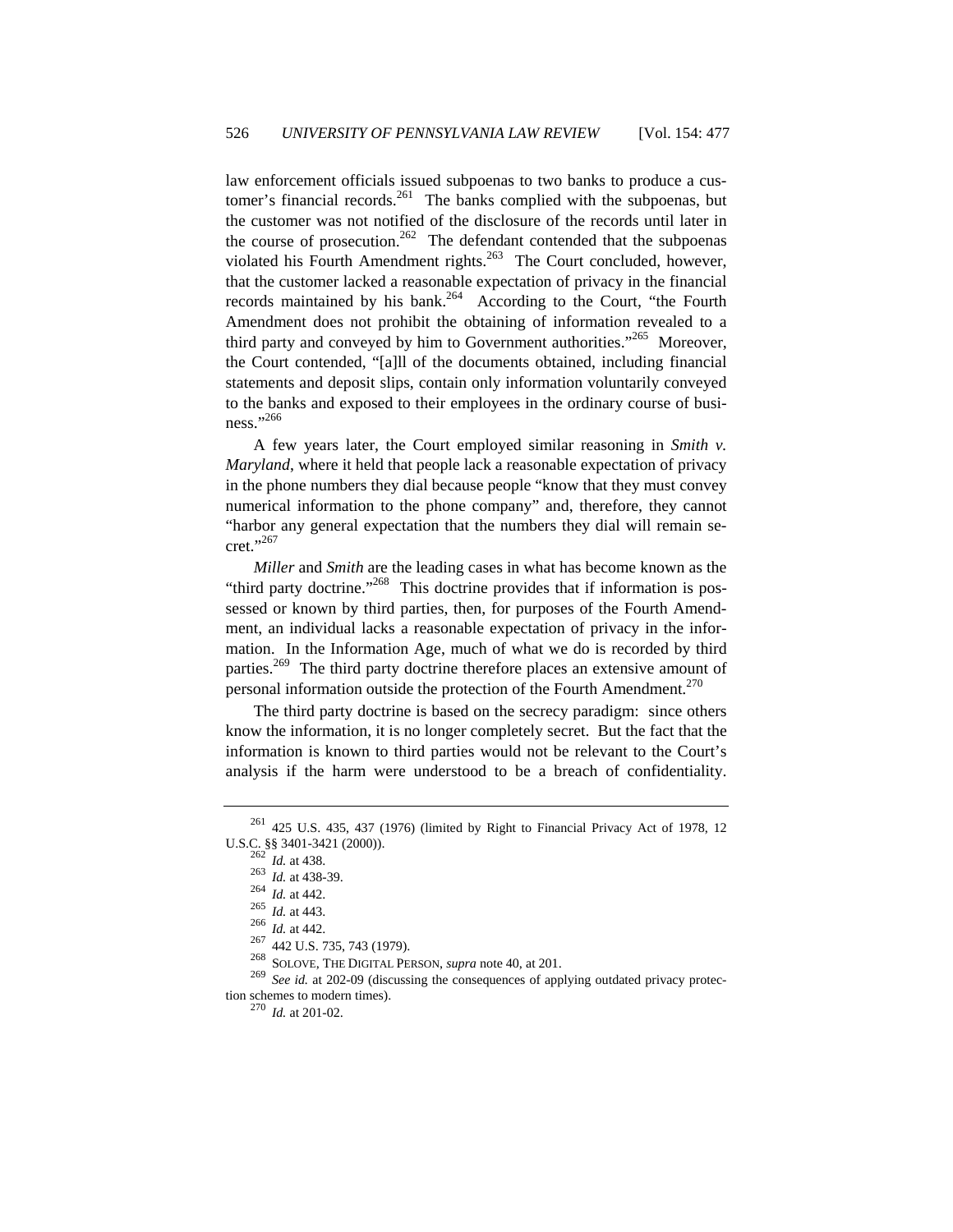When people establish a relationship with banks, Internet service providers, phone companies, and other businesses, they are not disclosing their information to the world. They are giving it to a party with implicit (and often explicit) promises that the information will not be disseminated.<sup>271</sup>

Unlike Fourth Amendment law, tort law recognizes breach of confidentiality as a distinct harm. The breach of confidentiality tort applies to the patient-physician relationship and to other relationships as well. As mentioned previously, some courts have held that the tort applies to banks.<sup>272</sup> In *Peterson v. Idaho First National Bank*, the court observed: "All agree that a bank should protect its business records from the prying eyes of the public, moved by curiosity or malice. No one questions its right to protect its fiduciary relationship with its customers, which, in sound banking practice, as a matter of common knowledge, is done everywhere." $273$  Not divulging customers' financial information to others "is an implied term of the contract between a banker and his customer."[274](#page-50-3) Moreover, the court reasoned: "Inviolate secrecy is one of the inherent and fundamental precepts of the relationship of the bank and its customers or depositors."<sup>275</sup> Many other courts have agreed. $276$ 

### 2. Disclosure

The law has developed a number of protections against disclosures of true information about people. The tort of public disclosure of private facts, inspired by Warren and Brandeis's article, creates a cause of action for one who publicly discloses a private matter that is "highly offensive to a reason-

<span id="page-50-0"></span><sup>271</sup> *See, e.g.*, Brex v. Smith, 146 A. 34, 36 (N.J. Ch. 1929) (finding an "implied obligation" on banks to keep customers' bank records confidential until compelled by a court to dis-

<span id="page-50-1"></span><sup>&</sup>lt;sup>272</sup> See supra note 252 and accompanying text.<br><sup>273</sup> 367 P.2d 284, 290 (Idaho 1961) (quoting United States v. First Nat'l Bank of Mobile,

<span id="page-50-4"></span><span id="page-50-3"></span>

<span id="page-50-5"></span>

<span id="page-50-2"></span><sup>67</sup> F. Supp. 616, 624 (S.D. Ala. 1946)). 274 *Id.* at 290 (quoting 7 AM. JUR. *Banks* § 196 (1937)). 275 *Id.* <sup>276</sup> *See, e.g.*, Barnett Bank of W. Fla. v. Hooper, 498 So. 2d 923, 926 (Fla. 1986) (recognizing that banks establish fiduciary relationships with customers when they enter into transactions); Ind. Nat'l Bank v. Chapman, 482 N.E.2d 474, 482 (Ind. Ct. App. 1985) (finding an implied contract not to disclose personal financial information between a bank and its customers); Suburban Trust Co. v. Waller, 408 A.2d 758, 762 (Md. Ct. Spec. App. 1979) ("[A] bank implicitly warrants to maintain, in strict confidence, information regarding its depositor's affairs."); Richfield Bank & Trust Co. v. Sjogren, 244 N.W.2d 648, 651 (Minn. 1976) (recognizing a duty of confidentiality for banks); McGuire v. Shubert, 722 A.2d 1087, 1091 (Pa. Super. Ct. 1998) (finding a duty for a bank to keep its customers' account information confidential).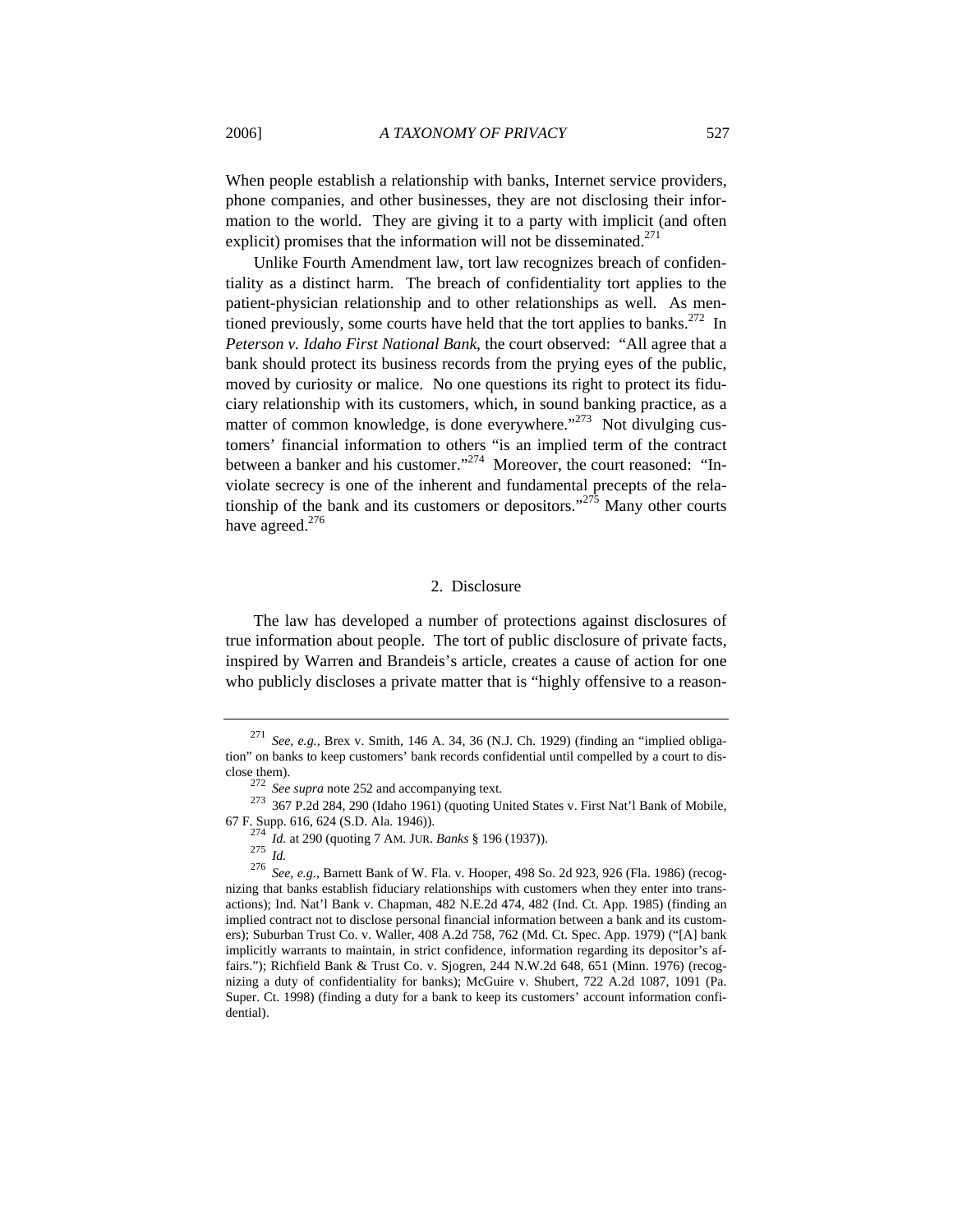<span id="page-51-10"></span>able person" and "is not of legitimate concern to the public.["277](#page-51-0) In *Whalen v. Roe*, the Supreme Court recognized that the "right to privacy" based on substantive due process also encompassed the "individual interest in avoiding disclosure of personal matters."<sup>278</sup> Although this branch of the right to privacy has not received much further elaboration by the Court, it is recognized in many circuits, where it can enable plaintiffs to sue government officials for disclosing personal information.<sup>279</sup> Further, a number of statutes restrict disclosure of information from government records,<sup>280</sup> school re- $\text{cords},^{281}$  cable company records,<sup>282</sup> video records,<sup>283</sup> motor vehicle records,<sup>284</sup> and health records.<sup>285</sup> Various states have restricted the disclosure of particular forms of information, such as medical data and alcohol and drug abuse.<sup>286</sup>

Why does the law protect people against the disclosure of true information about them? Some critics of such protections contend that they infringe upon free speech. Eugene Volokh argues that "the right to information privacy—my right to control your communication of personally identifiable information about me—is a right to have the government stop you from speaking about me."<sup>287</sup> Others have charged that protection against disclo-

<span id="page-51-2"></span><span id="page-51-1"></span><sup>279</sup> *See, e.g.*, Doe v. Borough of Barrington, 729 F. Supp. 376, 382 (D.N.J. 1990) (holding that it was a violation of the plaintiff's constitutional right to information privacy for po-

<span id="page-51-3"></span>lice to disclose to neighbors that the plaintiff's husband was infected with AIDS).<br><sup>280</sup> *See* Privacy Act of 1974, 5 U.S.C. § 552a(e)(10) (2000) (prohibiting agencies from dis-<br>closing information about an individual wit

<span id="page-51-4"></span>See Family Educational Rights and Privacy Act of 1974, 20 U.S.C. § 1232g(b)(1) (2000) (requiring educational agencies or institutions that receive government funding not to disclose education records without written consent). 282 *See* Cable Communications Policy Act of 1984, 47 U.S.C. §§ 551(b)-(c) (2000) (limit-

<span id="page-51-5"></span>ing the extent to which a cable service may collect or disclose personally identifiable information

<span id="page-51-6"></span>about subscribers). 283 *See* Video Privacy Protection Act of 1988, 18 U.S.C. § 2710(b)(1) (2000) (creating civil liability for video stores that disclose personally identifiable information about any customer). 284 *See* Driver's Privacy Protection Act of 1994, 18 U.S.C. §§ 2721-2725 (2000) (restrict-

<span id="page-51-7"></span>ing the use of personal information contained in state motor vehicle records). 285 *See* Health Insurance Portability and Accountability Act of 1996, 42 U.S.C.

<span id="page-51-8"></span>§ 1320d-2 (2000) (protecting the privacy of personal health information in transactions). 286 *See, e.g.*, CAL. HEALTH & SAFETY CODE § 199.21 (West 1990) (repealed 1995)

<span id="page-51-9"></span>(prohibiting, inter alia, disclosure of HIV test results); N.Y. PUB. HEALTH LAW § 17 (McKinney 2001) (permitting the release of medical records of minors relating to sexually transmitted diseases and abortion upon written request, but prohibiting the disclosure to parents without consent); 71 PA. STAT. ANN. § 1690.108 (West 1990) (prohibiting the disclosure of all records prepared during alcohol or drug abuse treatment).<br><sup>287</sup> Eugene Volokh, *Freedom of Speech and Information Privacy: The Troubling Impli-*

*cations of a Right To Stop People from Speaking About You*, 52 STAN. L. REV. 1049, 1050-51

<span id="page-51-0"></span><sup>277</sup> RESTATEMENT (SECOND) OF TORTS § 652D (1977); *see* Warren & Brandeis, *supra* note 21, at 195-96.<br><sup>278</sup> 429 U.S. 589, 598-99 (1977).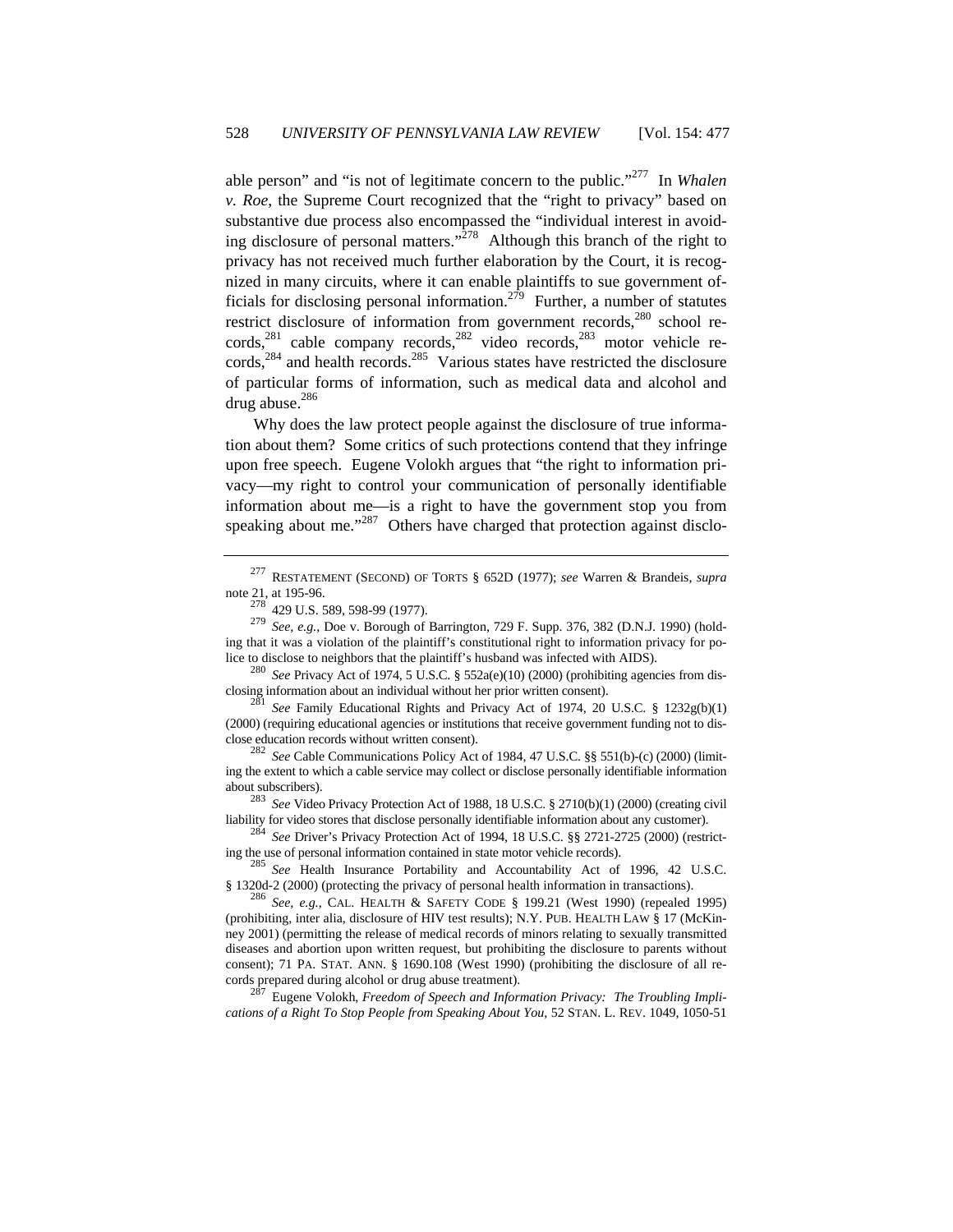sure inhibits our ability to judge others and determine whether they are worthy of our trust. According to Richard Posner, disclosure protections provide people the "power to conceal information about themselves that others might use to their disadvantage."<sup>288</sup>

"Disclosure" occurs when certain true information about a person is revealed to others. Disclosure differs from breach of confidentiality because the harm in disclosure involves the damage to reputation caused by the dissemination; the harm with breach of confidentiality is the violation of trust in the relationship.<sup>289</sup> Disclosure can harm even if the information is revealed by a stranger. In *The Right to Privacy*, Warren and Brandeis took issue with the argument that express or implied contractual duties of confidentiality could adequately protect privacy.<sup>290</sup> In particular, they noted that strangers were increasingly able to gather personal information:

The narrower doctrine [of breach of contract] may have satisfied the demands of society at a time when the abuse to be guarded against could rarely have arisen without violating a contract or a special confidence; but now that modern devices afford abundant opportunities for the perpetration of such wrongs without any participation by the injured party, the protection granted by the law must be placed upon a broader foundation[.](#page-52-3)<sup>2</sup>

Warren and Brandeis pointed to new technologies of photography. Previously, cameras were large and expensive, and people had to sit and pose for their picture to be taken. This gave rise to a relationship with implicit contractual terms. But the invention of the "snap camera," a smaller camera that could take candid photographs, "rendered it possible to take pictures surreptitiously."<sup>292</sup> This led Warren and Brandeis to conclude that "the doctrines of contract and of trust are inadequate to support the required protection."<sup>293</sup>

Although protecting against disclosure does limit freedom of speech, disclosure can inhibit the very interests free speech protects. Protection from disclosure, like free speech, promotes individual autonomy. The risk of disclosure can prevent people from engaging in activities that further

<sup>(2000);</sup> *see also* THOMAS I. EMERSON, THE SYSTEM OF FREEDOM OF EXPRESSION 556 (1970) ("[T]he right of privacy depends upon guaranteeing an individual freedom from intrusion and freedom to think and believe, not freedom from discussion of his opinions, actions or affairs.").<br><sup>288</sup> RICHARD A. POSNER, THE ECONOMICS OF JUSTICE 271 (1983).

<span id="page-52-0"></span>

<span id="page-52-1"></span><sup>289</sup> *See supra* Part C.1.

<sup>290</sup> Warren & Brandeis, *supra* note 21, at 210.

<span id="page-52-3"></span><span id="page-52-2"></span><sup>291</sup> *Id.* at 210-11.

<span id="page-52-4"></span><sup>292</sup> *Id.* at 211.

<span id="page-52-5"></span><sup>293</sup> *Id.*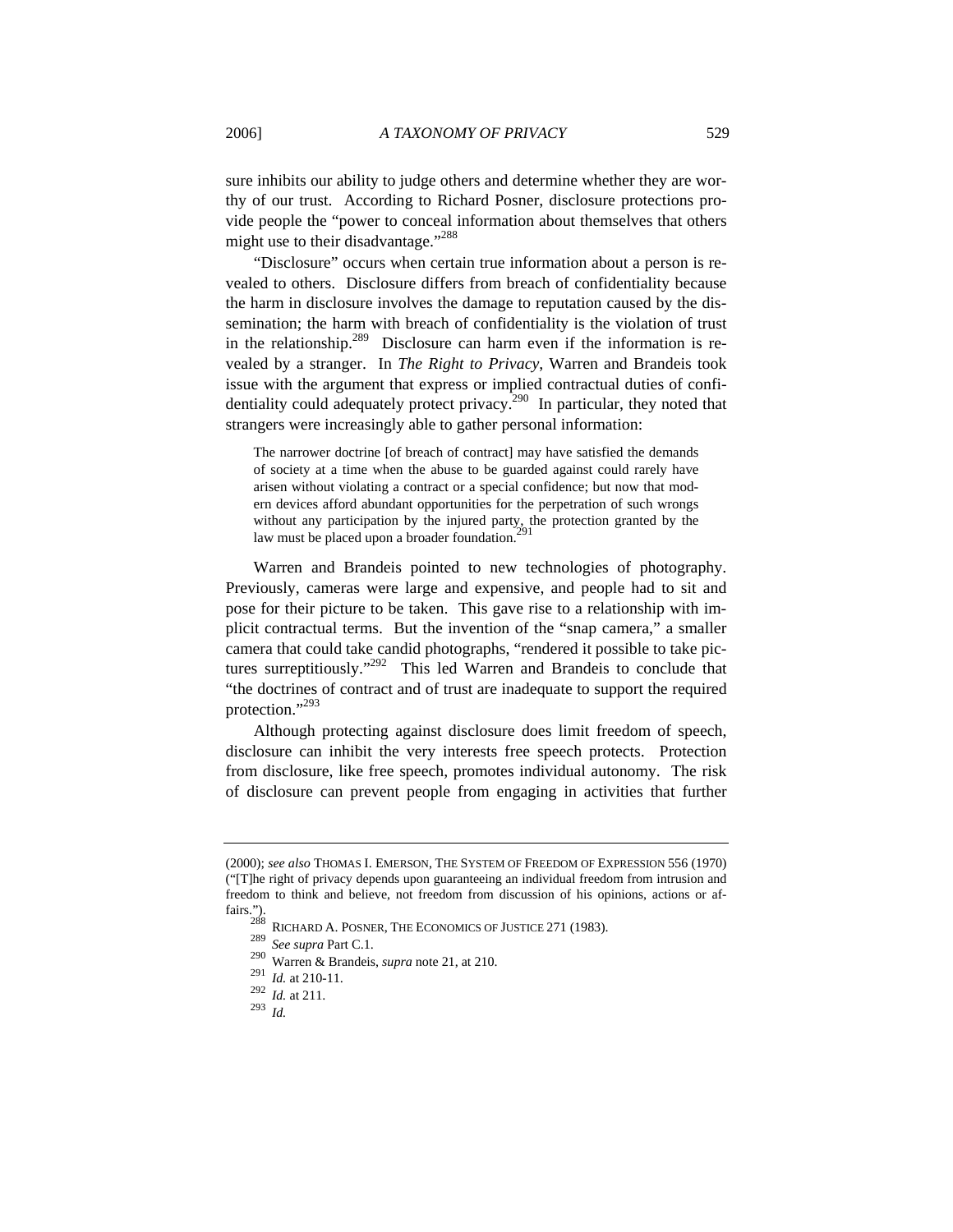their own self-development.<sup>294</sup> Second, as with free speech, disclosure protections further democratic self-governance. A substantial amount of political discourse does not occur on public soap boxes, but rather in private conversations.<sup>295</sup> Disclosure can inhibit people from associating with others, impinging upon freedom of association, and can also destroy anonymity, which is sometimes critical for the promotion of free expression.<sup>296</sup>

Disclosure can also threaten people's security. For example, many people have good reason to keep their addresses secret, including victims of stalking and domestic abuse attempting to hide from those that threaten them, police officers and prosecutors fearing retaliation by criminals, celebrities desiring to avoid harassment by paparazzi, and doctors who perform abortions desiring to protect their family's safety. People want to protect information that makes them vulnerable or that can be used by others to harm them physically, emotionally, financially, and reputationally. For example, in *Remsburg v. Docusearch, Inc.*, a deranged man was obsessed with Amy Lynn Boyer.<sup>297</sup> He purchased Boyer's Social Security number and employment address from a database company called Docusearch. The man went to Boyer's workplace and murdered her. The court concluded that "threats posed by stalking and identity theft lead us to conclude that the risk of criminal misconduct is sufficiently foreseeable so that an investigator has a duty to exercise reasonable care in disclosing a third person's personal in-formation to a client."<sup>[298](#page-53-4)</sup>

In many instances, disclosure of information about a person will not enhance our ability to judge her; in fact, it can distort our assessments.<sup>299</sup> Knowing bits and pieces of gossip about a person will often not paint a more complete portrait; it can lead to misimpressions and condemnation without full understanding. Disclosure protections also guard against irra-

<span id="page-53-0"></span><sup>294</sup> *See* Daniel J. Solove, *The Virtues of Knowing Less: Justifying Privacy Protections Against Disclosure*, 53 DUKE L.J. 967, 990-92 (2003) [hereinafter Solove, *Virtues*].

<sup>295</sup> *Id.* at 994.

<span id="page-53-2"></span><span id="page-53-1"></span><sup>296</sup> *See id.* at 995 ("Protection against disclosure protects freedom of association, for it enables people to join together and exchange information without having to fear loss of employment, community shunning, and other social reprisals." (footnote omitted)).

<span id="page-53-3"></span> $^{297}$  816 A.2d 1001, 1005-06 (N.H. 2003).<br><sup>298</sup> *M* at 1008

 $\frac{298}{299}$  *Id.* at 1008.

<span id="page-53-5"></span><span id="page-53-4"></span>**See JEFFREY ROSEN, THE UNWANTED GAZE: THE DESTRUCTION OF PRIVACY IN** AMERICA 200 (2000) ("[C]hanges in media technology have increased the risk of mistaking information for knowledge."); Lawrence Lessig, *Privacy and Attention Span*, 89 GEO. L.J. 2063, 2068-69 (2001) (arguing that access to limited amounts of information only "creates the impression of knowledge"); Solove, *Virtues*, *supra* note 294, at 1037 ("Much misunderstanding occurs because of the disclosure of private information . . . .").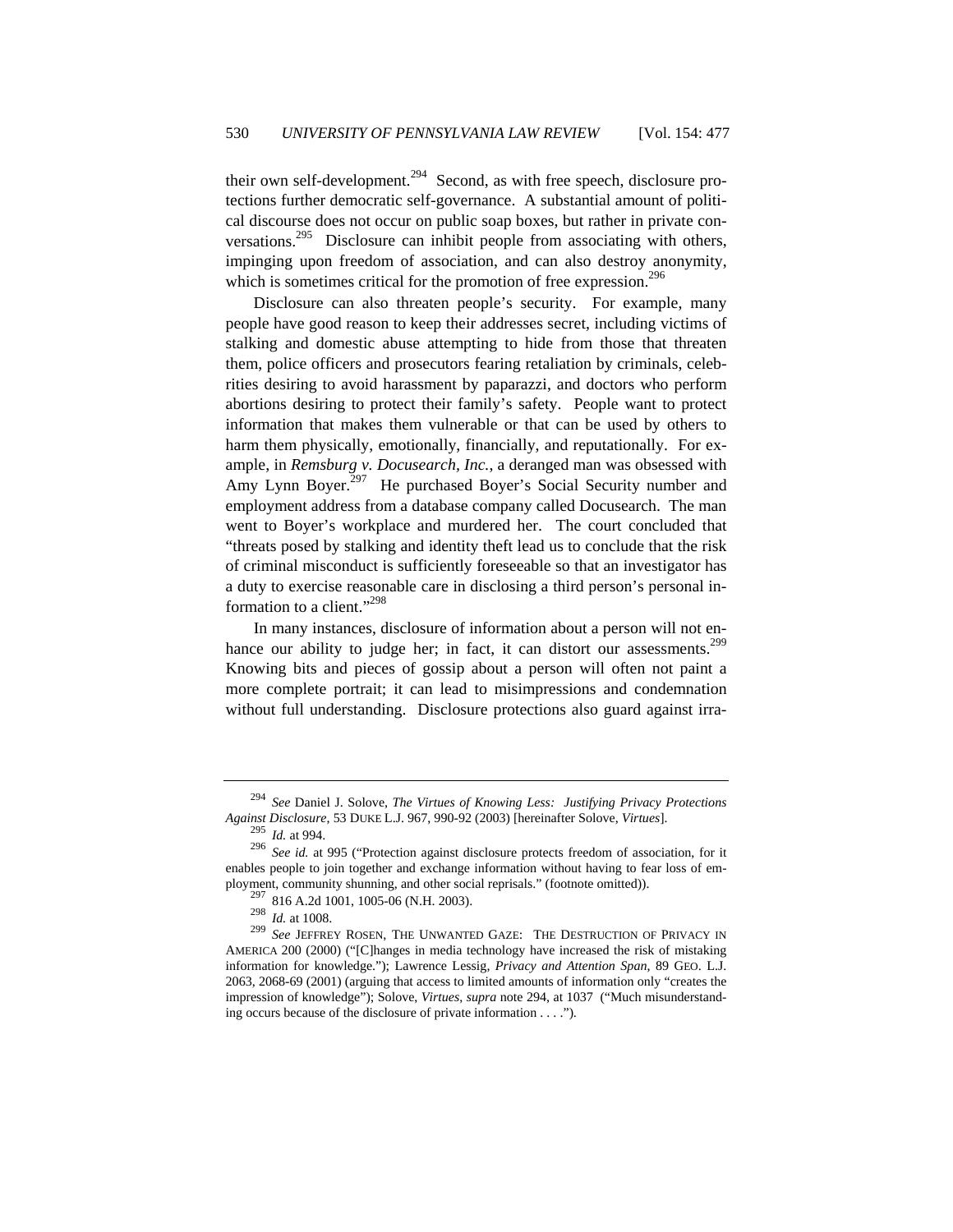tional judgment based on stereotypes of misinformation about diseases.<sup>300</sup> Likewise, society may want to inhibit certain rational judgments, such as employment decisions based on genetic information. Even if employers are correct that a prospective employee with a genetic risk for developing a certain condition is, on balance, riskier to hire than a prospective employee without such a predisposition, even such a rational discriminatory employment decision has its costs. Such decisions may penalize people for things they cannot control and deter people from learning their genetic makeup.<sup>301</sup>

Disclosure can also be harmful because it makes a person a "prisoner of [her] recorded past."<sup>302</sup> People grow and change, and disclosures of information from their past can inhibit their ability to reform their behavior, to have a second chance, or to alter their life's direction. Moreover, when information is released publicly, it can be used in a host of unforeseeable ways, creating problems related to those caused by secondary use.

The law often protects against disclosure when the information is kept secret but not when others know about it. As one court observed, appearing in public "necessarily involves doffing the cloak of privacy which the law protects."<sup>303</sup> In *Penwell v. Taft Broadcasting Co.*, the court held that a husband and wife wrongfully arrested in public had no privacy interest against the broadcast of video footage of the arrest because it was filmed in public and was "left open to the public eye."<sup>304</sup> Moreover, if a fact about a person is known to others, many courts conclude that it is no longer private. This was the case in *Sipple v. Chronicle Publishing Co.*, where newspapers "outed" Oliver Sipple, who heroically saved President Ford from an assassination attempt. $305$  The court concluded that his sexuality was not private because it was well known in the gay community.[306](#page-54-6) In *Duran v. Detroit News, Inc.*, a former Colombian judge was attempting to lay low because of death threats and a bounty placed on her head by a drug lord.<sup>307</sup> When a newspaper disclosed her address, a court found no privacy interest because

<span id="page-54-0"></span><sup>300</sup> *See* Solove, *Virtues*, *supra* note 294, at 1041-42 (describing the stigma attached to

<span id="page-54-3"></span>

<span id="page-54-2"></span><span id="page-54-1"></span><sup>&</sup>lt;sup>301</sup> *Cf. id.* at 1042-43.<br><sup>302</sup> U.S. DEP'T OF HEALTH, EDUC., & WELFARE, *supra* note 168, at 112.<br><sup>303</sup> Cefalu v. Globe Newspaper Co., 391 N.E.2d 935, 939 (Mass. App. Ct. 1979).<br><sup>304</sup> 469 N.E.2d 1025, 1028 (Ohio Ct. App

<span id="page-54-6"></span>

<span id="page-54-5"></span><span id="page-54-4"></span><sup>574</sup> F. Supp. 10, 13 (S.D. Ohio 1983)). 305 201 Cal. Rptr. 665, 666 (Ct. App. 1984). 306 *Id.* at 669 ("[P]rior to the publication of the newspaper articles in question [Sipple]'s homosexual orientation and participation in gay community activities had been known by hundereds of people in a variety of cities . . . .").<br><sup>307</sup> 504 N.W.2d 715, 718 (Mich. Ct. App. 1993).

<span id="page-54-7"></span>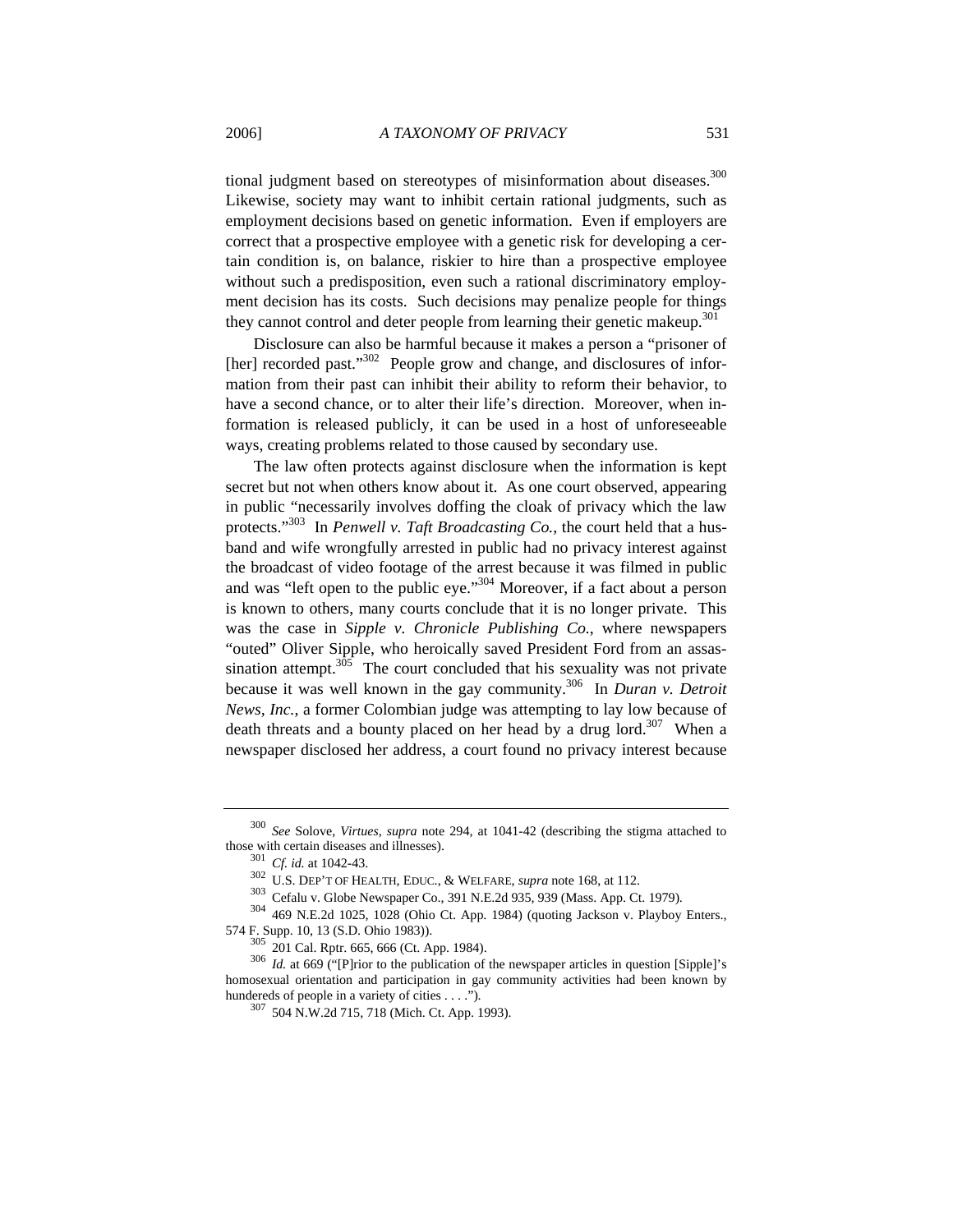she had revealed it to a few people.<sup>308</sup> A few courts, however, have come to different conclusions regarding whether there is a privacy interest in information communicated to others. For example, in *Times Mirror Co. v. Superior Court*, the identity of a murder witness was disclosed in a newspaper article.<sup>309</sup> Although the witness had confided in a few friends and family members, she had not "rendered otherwise private information public by cooperating in the criminal investigation and seeking solace from friends and relatives."<sup>310</sup>

Lior Strahilevitz aptly observes that disclosure involves spreading information beyond existing networks of information flow.<sup>311</sup> The harm of disclosure is not so much the elimination of secrecy as it is the spreading of information beyond expected boundaries. People often disclose information to a limited circle of friends, and they expect the information to stay within this group. Some courts, however, focus on secrecy and do not examine people's expectations of information flow[.312](#page-55-4)

### 3. Exposure

In an 1881 case, *DeMay v. Roberts*, a young unmarried man accompanied a doctor into the room where the doctor was assisting a woman in labor[.313](#page-55-5) The court held that the young man had no business being in the room: "It would be shocking to our sense of right, justice and propriety to doubt even but that for such an act the law would afford an ample remedy."<sup>314</sup> Why is it "shocking" for a stranger to watch a woman give birth to a baby?

<span id="page-55-0"></span><sup>308</sup> *Id.* at 720 (finding her identity to be "open to the public eye" because her work in Colombia had been disclosed in newspaper articles, and because she had occasionally used her real name in the United States); *see also* Fisher v. Ohio Dep't of Rehab. & Corr., 578 N.E.2d 901, 903 (Ohio Ct. Cl. 1988) (holding that the disclosure of a public conversation between a plaintiff and her fellow employees was not a privacy violation).

<span id="page-55-2"></span><span id="page-55-1"></span><sup>309</sup> 244 Cal. Rptr. 556, 558 (Ct. App. 1988). 310 *Id.* at 561; *see also* Multimedia WMAZ, Inc. v. Kubach, 443 S.E.2d 491, 500 (Ga. Ct. App. 1994) (finding that the plaintiff's disclosure of his infection status to family, friends, and members of an HIV support group did not render the information public); Y.G. v. Jewish Hosp., 795 S.W.2d 488, 500 (Mo. Ct. App. 1990) (holding that disclosure to doctors and other participants of the plaintiff's in vitro fertilization did not render that information public).

<span id="page-55-3"></span>participants of the plaintiff's in vitro fertilization did not render that information public). 311 *See* Lior Jacob Strahilevitz, *A Social Networks Theory of Privacy*, 72 U. CHI. L. REV. 919, 974 (2005) (arguing that an individual has a reasonable expectation of privacy where there is a low risk that the information will spread beyond the individual's social network). 312 *See id.* at 943-45 (describing "hard-line" cases in which plaintiffs' limited disclosures

<span id="page-55-4"></span>barred their privacy claims).<br><sup>313</sup> 9 N.W. 146, 146 (Mich. 1881).<br><sup>314</sup> *Id.* at 148-49.

<span id="page-55-6"></span><span id="page-55-5"></span>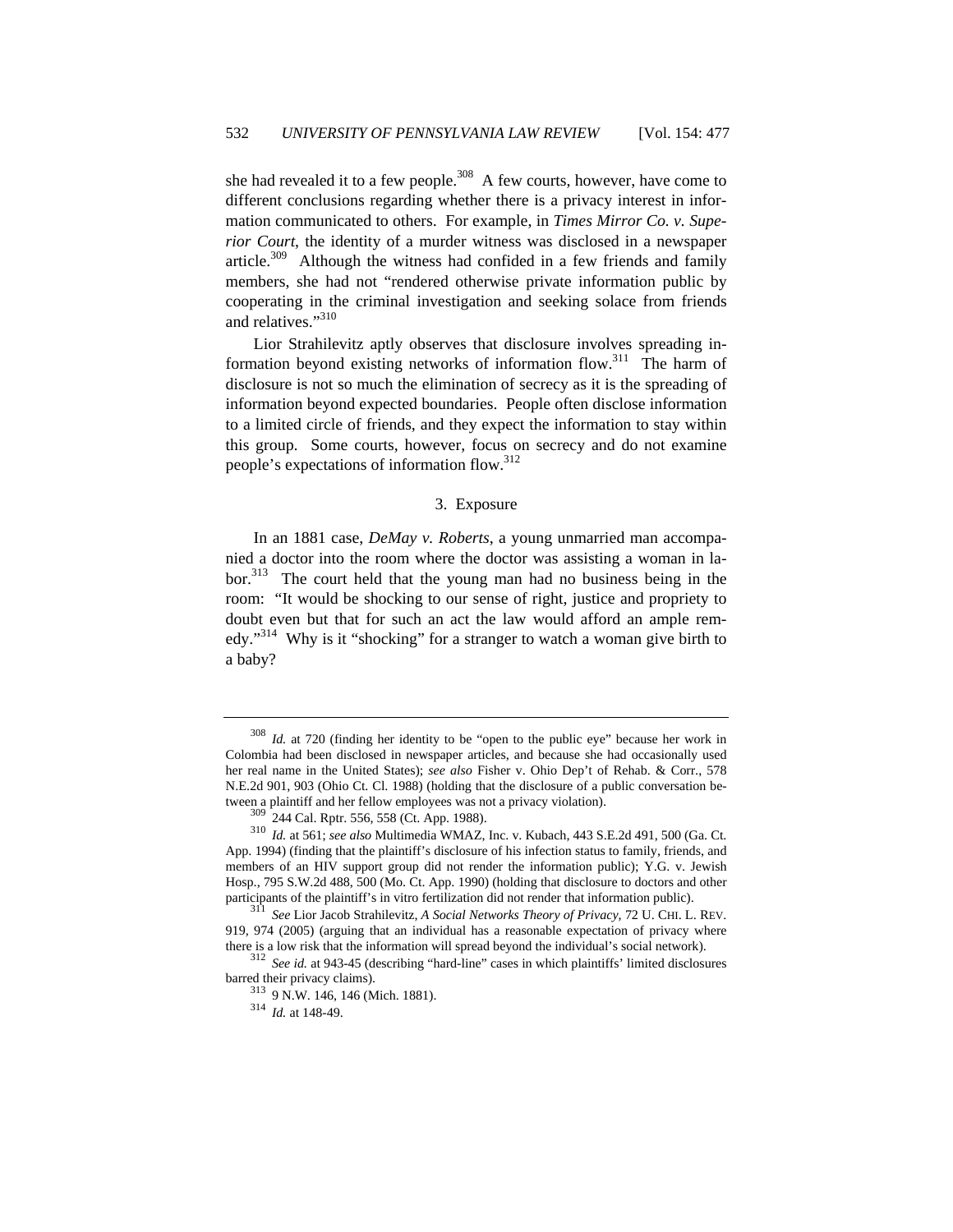In 2004, in *National Archives & Records Administration v. Favish*, the Supreme Court rejected a request under the Freedom of Information Act (FOIA) for autopsy photos of Vincent Foster, Jr., a deputy counsel to President Clinton who had committed suicide by shooting himself.<sup>315</sup> The Court concluded that the photos fell under the exemption for records that "could reasonably be expected to constitute an unwarranted invasion of personal privacy."<sup>316</sup> The Court contended: "Family members have a personal stake in honoring and mourning their dead and objecting to unwarranted public exploitation that, by intruding upon their own grief, tends to degrade the rites and respect they seek to accord to the deceased person who was once their own."<sup>317</sup>

Why is it indecent to publish autopsy photographs? What harm does it cause the families? Imagine that a newspaper prints candid photographs of a person naked or of a person defecating. The person would likely be appalled. But why? We all have genitals. We all defecate. There are no big surprises here.

These are all illustrations of a disruption I call "exposure." Exposure involves the exposing to others of certain physical and emotional attributes about a person. These are attributes that people view as deeply primordial, and their exposure often creates embarrassment and humiliation. Grief, suffering, trauma, injury, nudity, sex, urination, and defecation all involve primal aspects of our lives—ones that are physical, instinctual, and necessary.<sup>318</sup> We have been socialized into concealing these activities.<sup>319</sup>

Although exposure is similar to disclosure—both involve the dissemination of true information—they diverge in an important respect. Exposure is related to disclosure in that concealed information is revealed to others, but the information is not revealing of anything we typically use to judge people's character. Unlike disclosure, exposure rarely reveals any signifi-

<span id="page-56-1"></span><span id="page-56-0"></span><sup>315</sup> 541 U.S. 157, 175 (2004). 316 *Id.* at 171 (quoting 5 U.S.C. § 552(b)(7)(C) (2000))(internal quotation marks omitted). 317 *Id.* at 168. Courts have also allowed tort suits based on the dissemination of autopsy

<span id="page-56-2"></span>photos. *See* Reid v. Pierce County, 961 P.2d 333, 339-42 (Wash. 1998) (en banc) (holding that relatives of deceased persons maintained a cause of action for invasion of privacy when

<span id="page-56-3"></span>coroner's office employees disseminated autopsy photos). 318 *See, e.g.*, Anita L. Allen, *Lying to Protect Privacy*, 44 VILL. L. REV. 161, 177 (1999) ("Sex is an area in which we encounter our desires, prejudices and shame, and cloak these emotions in privacy.").

<span id="page-56-4"></span><sup>319</sup> *See* NORBERT ELIAS, THE CIVILIZING PROCESS 114 (Edmund Jephcott trans., 1994) (1939) ("The social reference of shame and embarrassment recedes more and more from consciousness. Precisely because the social command not to show oneself exposed or performing natural functions now operates with regard to everyone[,] . . . it seems to the adult a command of his own inner self . . . .").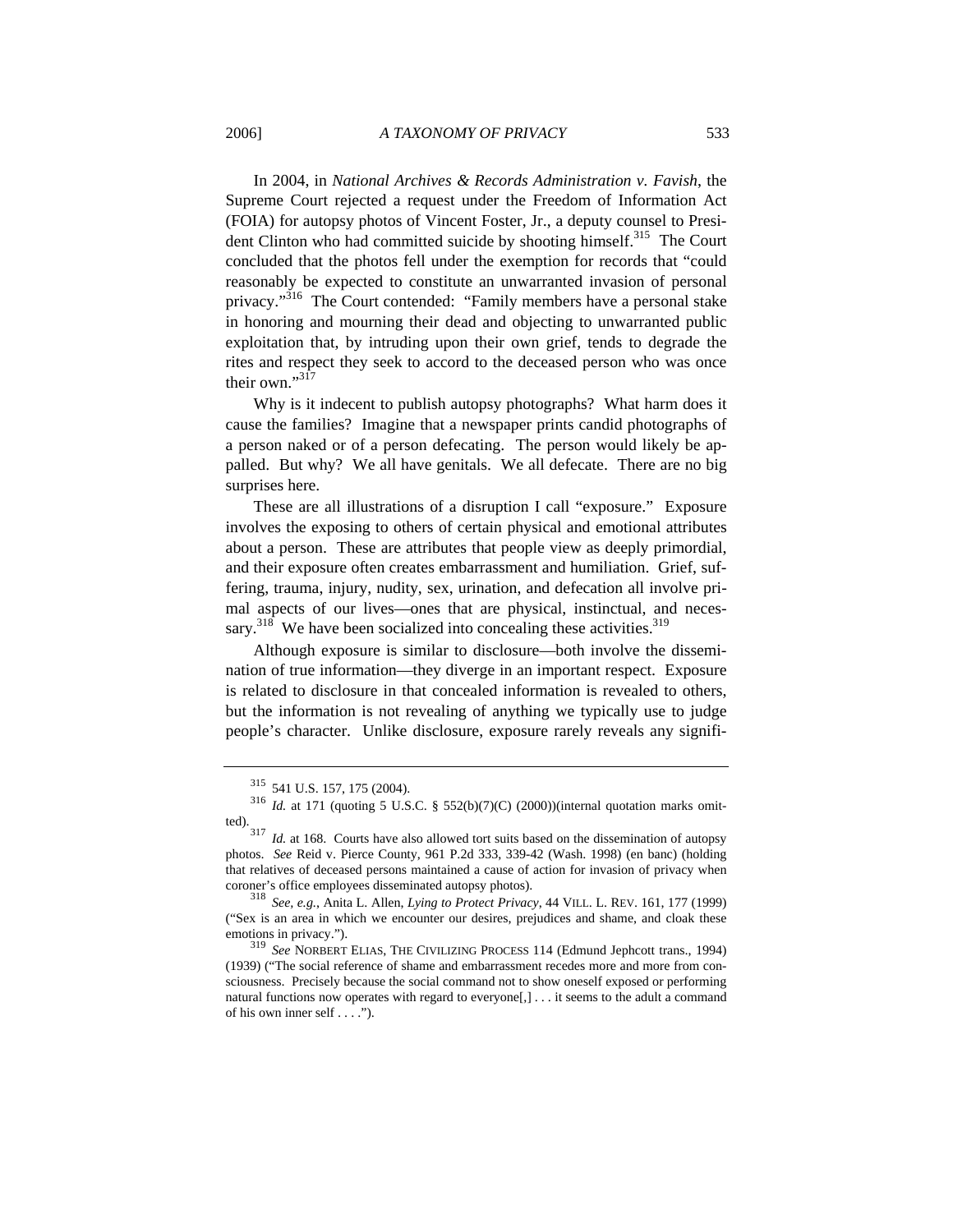cant new information that can be used in the assessment of a person's character or personality.

Exposure creates injury because we have developed social practices to conceal aspects of life that we find animal-like or disgusting. Further, in certain activities, we are vulnerable and weak, such as when we are nude or going to the bathroom. Norms about nudity and bodily functions have changed throughout history.<sup>320</sup> Martha Nussbaum points out that ancient Romans used toilets whereas "courtiers in Elizabethan England urinated and defecated in corners of palaces, until the stench made it necessary to change residences."<sup>321</sup> In various cultures and at different times in history, levels of reticence and modesty concerning the body have differed greatly.<sup>322</sup> Today's norms and practices, however, call for the concealment of many aspects of the body, bodily functions, and strong displays of emotion. We protect against the exposure of these bodily aspects because this protection safeguards human dignity as defined by modern society. Dignity is a part of being civilized; it involves the ability to transcend one's animal nature.<sup>323</sup>

The need for privacy, and therefore the prevention of exposure, is created by the fact that we have social relationships and concomitant norms of dignity and decorum.<sup>324</sup> "The private arises as a necessary space for the production of civilized behavior," William Ian Miller contends.<sup>325</sup> "Private space enables a civilized public space."<sup>326</sup>

<span id="page-57-0"></span><sup>320</sup> *See* Solove, *Conceptualizing Privacy*, *supra* note 11, at 1135-36 (observing that public bathing was common in the Middle Ages, but that by the sixteenth century concealment of the body had become the norm).

<span id="page-57-1"></span><sup>321</sup> MARTHA C. NUSSBAUM, HIDING FROM HUMANITY: DISGUST, SHAME, AND THE LAW 115-16 (2004).

<span id="page-57-2"></span><sup>322</sup> *See* Solove, *Conceptualizing Privacy*, *supra* note 11, at 1135-36 (comparing ancient Greece, where public nudity was seen as a sign of strength, to Renaissance Europe, where "among the wealthy ... people tried to distance themselves from their body and other's bod-<br>ies").

<span id="page-57-3"></span>See WILLIAM IAN MILLER, THE ANATOMY OF DISGUST 177 (1997) ("The civilizing process, according to [Norbert] Elias, means the expansion of the private sphere at the expense of the public. The new norms demand private spaces in which one prepares, grooms, and does the things that would disgust others if they were to be witnessed."); CARL D. SCHNEIDER, SHAME, EXPOSURE, AND PRIVACY 49 (W.W. Norton 1992) (1977) ("The open display of bodily functions—defecating, great pain, the process of dying—threatens the dignity of the individual, revealing an individual vulnerable to being reduced to his bodily exis-

<span id="page-57-4"></span>tence, bound by necessity.").  $324$  Certain activities, such as defecation, we view as uncivilized to perform in front of others. As William Ian Miller observes: "Clearly defecation is degrading and contaminating. It is hedged in with rules about appropriateness as to place. And to violate those rules is a cause for disgrace and shame . . . ." MILLER, *supra* note 323, at 147 (footnote omitted).<br><sup>325</sup> *Id.* at 178.<br><sup>326</sup> *Id.* 

<span id="page-57-5"></span>

<span id="page-57-6"></span>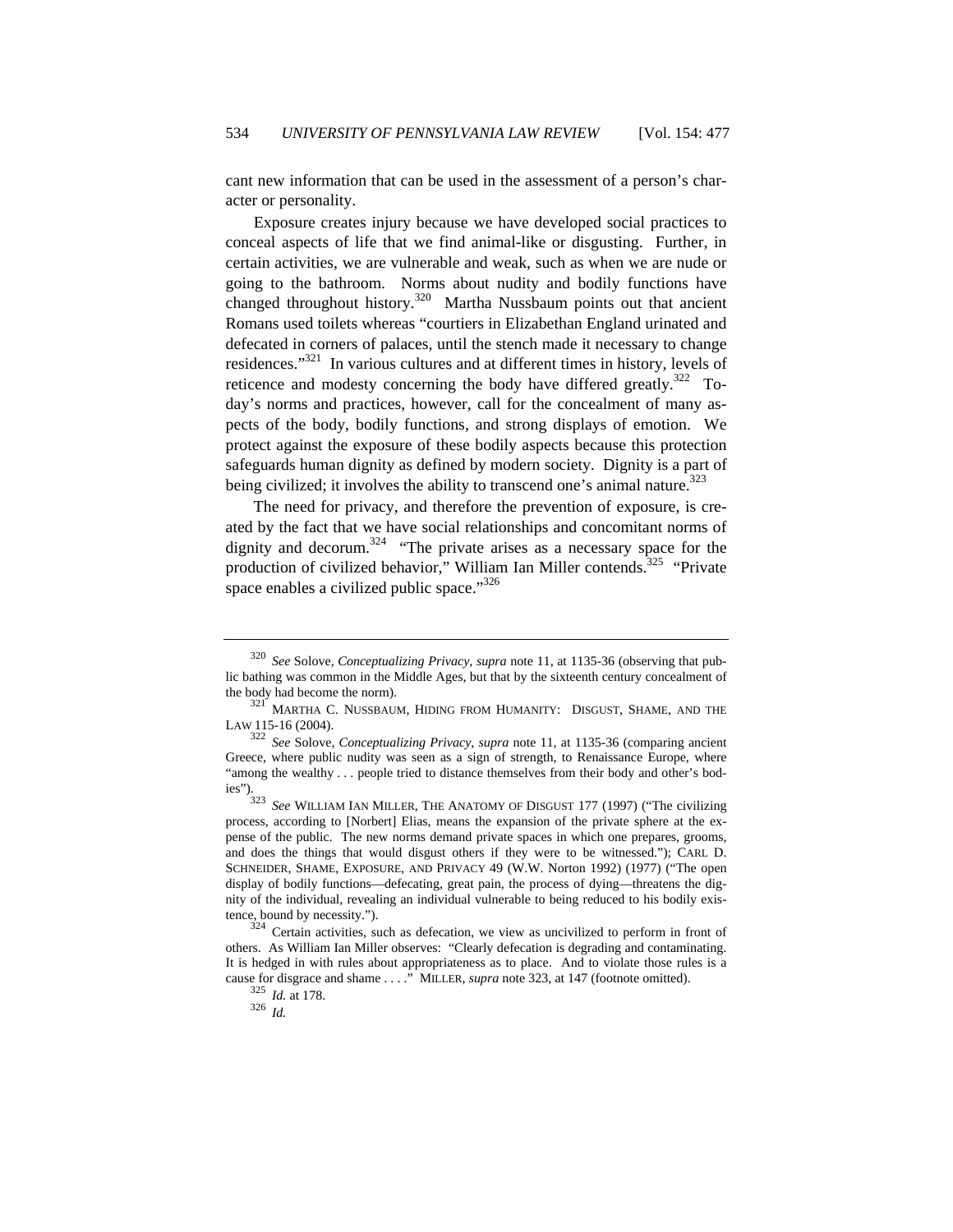When these practices are disrupted by exposure, people can experience a severe and sometimes debilitating humiliation and loss of self-esteem. Exposure thus impedes a person's ability to participate in society. Even though most people would not view a victim of exposure as a lesser person or as being less civilized, victims feel that way. This is in contrast to disclosure, where information often alters the way a person is perceived.

Disclosure is a power that controls through the imposition of social sanctions and condemnation. Exposure works in a different way, by stripping people of their dignity.<sup>327</sup> Exposure interacts with powerful and potent social norms. When people willingly transgress these norms, society has a strong interest in shaming them, and it is socially beneficial for these norms to be internalized and to result in feelings of shame. However, exposure involves people unwillingly placed in transgression of these norms. We do not view the victims as blameworthy, and there is little social value in their suffering. Nevertheless, due to the internalization of these norms, exposure victims experience strong feelings of shame.

Tort law does not recognize a separate cause of action for exposure; the tort of public disclosure covers both disclosure and exposure.<sup>328</sup> Generally, exposure cases have fared better than ones involving disclosure.<sup>329</sup> For example, in *Daily Times Democrat v. Graham*, air jets blew up a woman's dress while she was at a county fair, exposing her underwear.<sup>330</sup> At that very moment, a photographer for the local newspaper took her photograph, and the picture was printed on the front page of the paper. $331$  The woman sued under the public disclosure tort.<sup>332</sup> The newspaper contended that the picture was taken in public, and that, accordingly, there was no privacy interest.<sup>333</sup> This reasoning was based on the secrecy paradigm—that once something is disclosed to the public, it is no longer secret. However, the court concluded that the woman still had a right to be protected from "an

<span id="page-58-0"></span> $327$  One victim of Chicago's invasive strip search policy testified that "the incident caused her emotional distress that manifested itself in reduced socializing, poor work performance, paranoia, suicidal feelings, depression, and an inability to disrobe in any place other than a closet." Joan W. v. City of Chicago, 771 F.2d 1020, 1021-22 (7th Cir. 1985). 328 RESTATEMENT (SECOND) OF TORTS, § 652D (1977).

<span id="page-58-2"></span><span id="page-58-1"></span><sup>329</sup> Eugene Volokh explains that this difference may be because the information revealed via exposure is less useful to those to whom the information is given than that revealed via disclosure. Volokh, *supra* note 287, at 1094.<br><sup>330</sup> 162 So. 2d 474, 476 (Ala. 1964).<br><sup>331</sup> *Id.* at 476-77.<br><sup>333</sup> *Id.* at 477.

<span id="page-58-3"></span>

<span id="page-58-4"></span>

<span id="page-58-5"></span>

<span id="page-58-6"></span>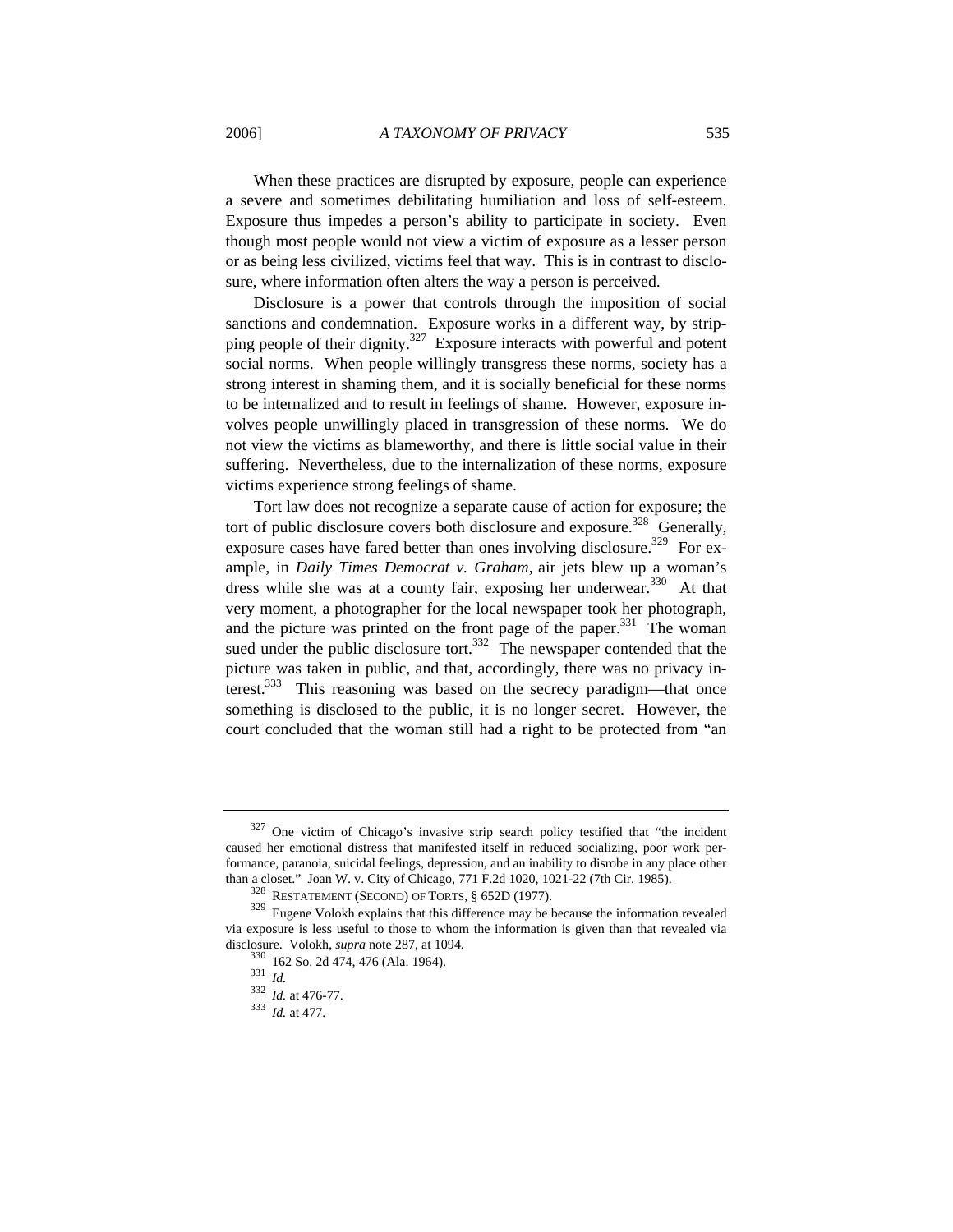indecent and vulgar" violation of privacy under the tort of public disclosure. [334](#page-59-0)

Failing to distinguish between disclosure and exposure has adversely affected the recognition of exposure harms in some instances. In *McNamara v. Freedom Newspapers, Inc.*, for example, a newspaper published a picture of a high school athlete whose genitalia was accidentally exposed while playing soccer.<sup>335</sup> The student sued under the tort of public disclosure of private facts.[336](#page-59-2) According to the student, "the Newspaper violated the bounds of public decency."<sup>337</sup> The court conceptualized the injury as one of disclosure and concluded that the picture was not private because "[the student] was voluntarily participating in a spectator sport at a public place."<sup>338</sup> The harm in this case, however, is more appropriately classified as one of exposure. Had the court conceptualized the disruption as one of exposure, the fact that it occurred in a public place would have been much less relevant to the analysis.

#### 4. Increased Accessibility

The federal courts, along with many state courts and agencies, are developing systems to place their records online.<sup>339</sup> These records are readily available at local courthouses or government offices. Nevertheless, placing them online has given rise to an extensive debate over privacy. Some argue that the information is already publicly available, and that therefore it should be available on the Internet in the same manner as it is in physical form at the localities. But many administrative bodies charged with examining the issue have hesitated because of the increased accessibility the Internet will bring. The federal Judicial Conference Committee concluded, for example, that "any benefits of public remote electronic access to criminal files were outweighed by the safety and law enforcement risks such access would create.["340](#page-59-6)

<span id="page-59-1"></span><span id="page-59-0"></span>

<sup>334</sup> *Id.* at 478.<br>
335 802 S.W.2d 901, 903 (Tex. App. 1991).<br>
336 *Id.*<br>
338 *Id.* 339 See SOLOVE TUE DIGITAL PERSON 538

<span id="page-59-2"></span>

<span id="page-59-3"></span>

<span id="page-59-5"></span><span id="page-59-4"></span>See SOLOVE, THE DIGITAL PERSON, *supra* note 40, at 131-32 (observing that digital filing requirements and the conversion of paper files to digital format will lead to significant online accessibility of court records).<br><sup>340</sup> JUDICIAL CONFERENCE COMM. ON COURT ADMIN. AND CASE MGMT., REPORT ON

<span id="page-59-6"></span>PRIVACY AND PUBLIC ACCESS TO ELECTRONIC CASE FILES (2001), http://www.privacy.uscourts.gov/ Policy.htm.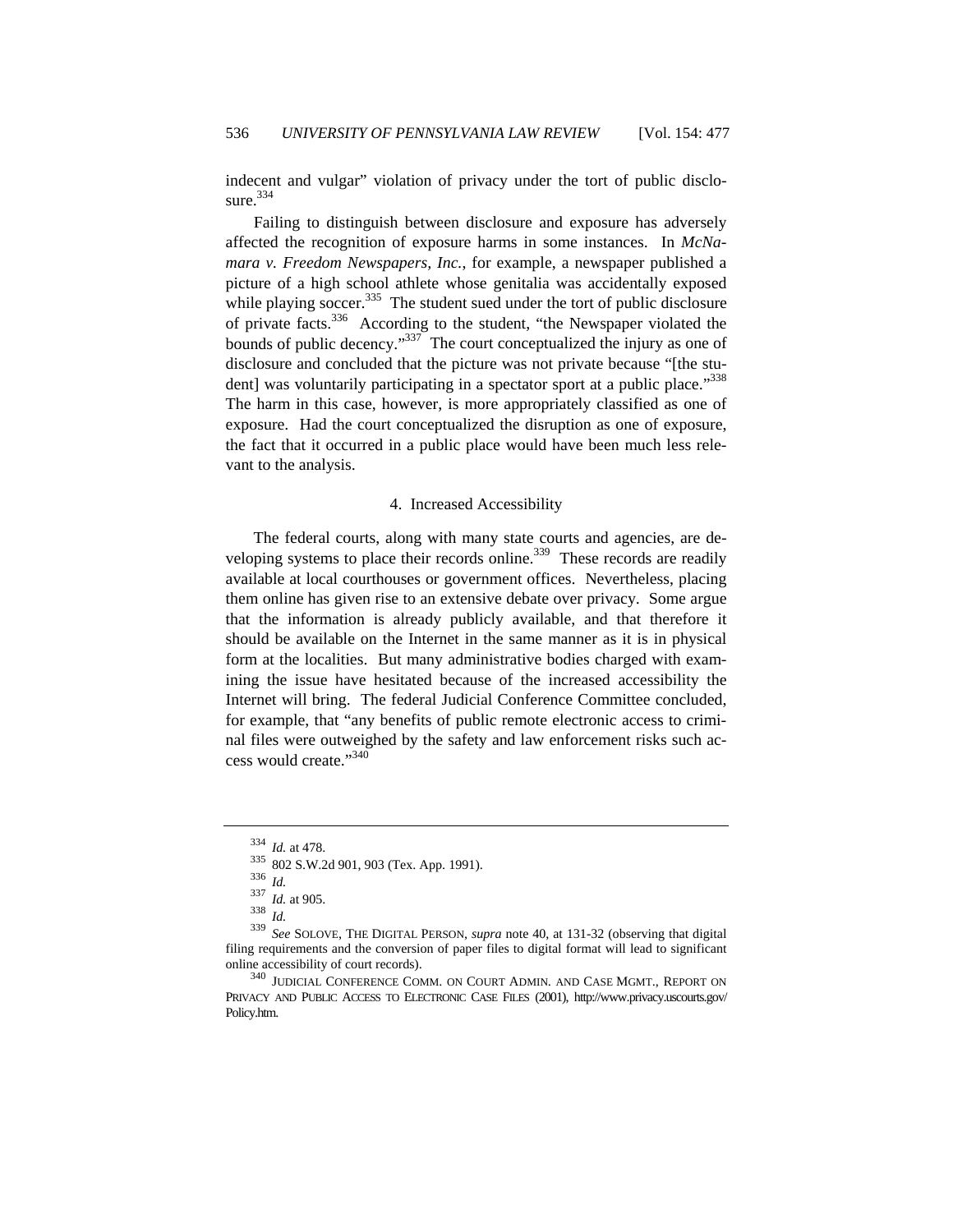If the information is already available to the public, then what is the harm in increasing its accessibility? Increased accessibility does not involve a direct disclosure. Secret information is not disclosed. Rather, information that is already available to the public is made easier to access. Unlike disclosure, the harm is not a direct revealing of information to another. Confidentiality is not breached; the cat is already out of the bag. With increased accessibility, a difference in quantity becomes a difference in quality—it enhances the risk of the harms of disclosure.

Increased accessibility to personal information has many benefits. It enhances openness, allowing people to locate information that they are seeking more easily. Ready accessibility of records enables attorneys to track down people's addresses to serve process. It can assist in investigating the background of a person that one is planning to hire as a child caregiver or teacher. As Robert Gellman notes: "Some basic functions and institutions depend on the public availability of records to operate. The U.S. system of land ownership relies on the public availability of records, although that has not always been the case. The public availability of bank-ruptcy records is also integral to the process."<sup>[341](#page-60-0)</sup>

Increased accessibility, however, creates problems such as the increased possibility of disclosure. Information can readily be exploited for purposes other than those for which it was originally made publicly accessible. For example, companies are gathering data from public records to use for commercial and marketing purposes or to create dossiers on individuals for profiling and other analysis. $342$  As Peter Winn notes, increased access to court records will cause harms to participants in the judicial system: "They will lose . . . their interest in privacy—their identities will be subject to potential misuse by thieves, and their children may be exposed to sexual predators."<sup>343</sup>

Under the secrecy paradigm, courts often view privacy as a binary status—information is either completely private or completely public. $344$ Accordingly, once information is released into the public domain, it is no longer private. According to the Restatement, for the tort of public disclosure, "[t]here is no liability when the defendant merely gives further public-

<span id="page-60-0"></span><sup>341</sup> Robert Gellman, *Public Records, Public Policy, and Privacy*, HUMAN RTS., Winter

<span id="page-60-1"></span><sup>1999,</sup> at 7, 9. 342 SOLOVE, THE DIGITAL PERSON, *supra* note 40, at 131-32; *see also* Gellman, *supra* note 341, at 7 (warning that although "[p]rivacy protections were inherent in the technology of

<span id="page-60-2"></span>paper," digitization has led to increased accessibility).<br><sup>343</sup> Peter A. Winn, *Online Court Records: Balancing Judicial Accountability and Pri-*<br>*vacy in an Age of Electronic Information*, 79 WASH. L. REV. 307, 315 (2004)

<span id="page-60-3"></span><sup>&</sup>lt;sup>344</sup> See *supra* notes 90-91 and accompanying text for an explanation of the secrecy paradigm.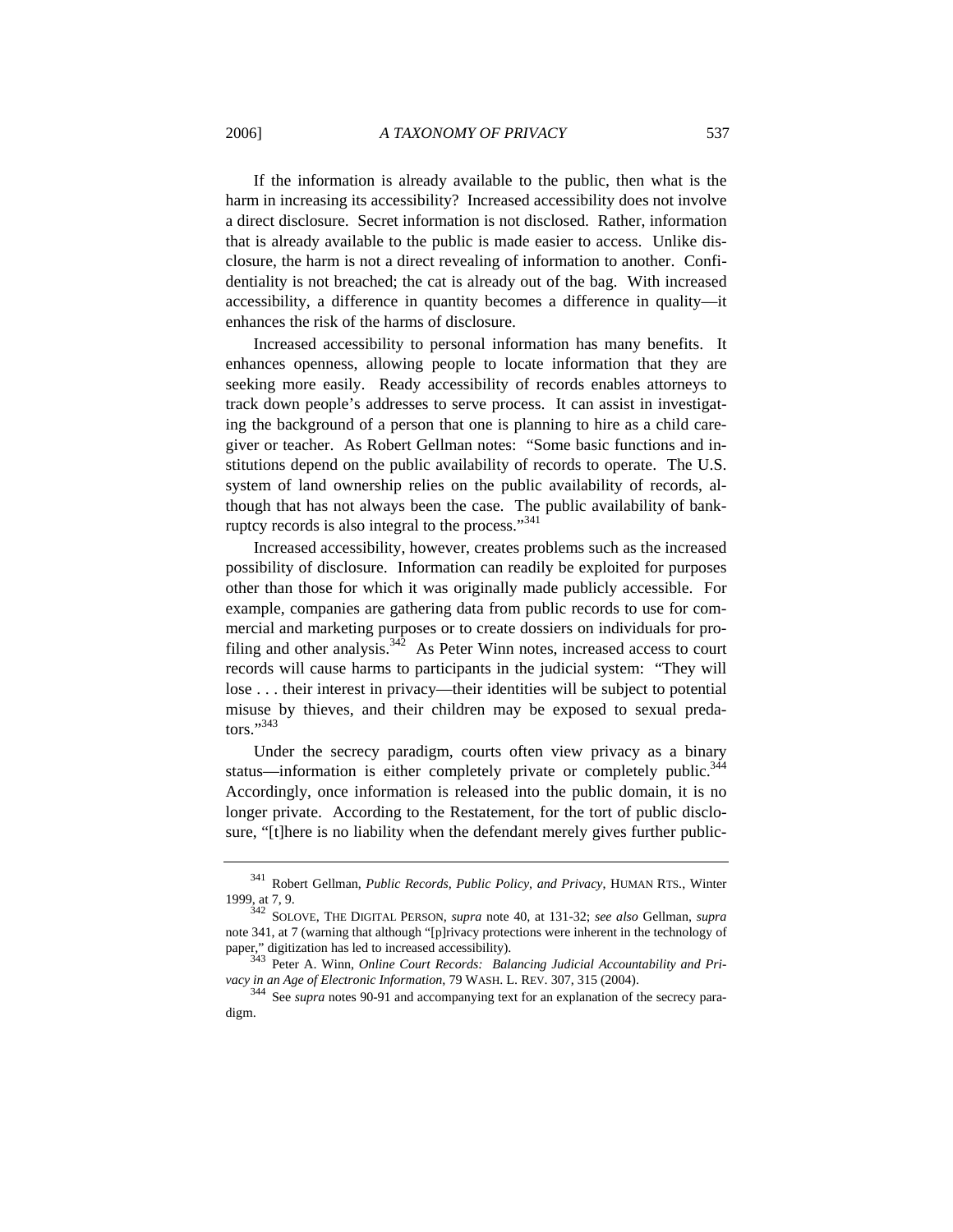ity to information about the plaintiff that is already public."<sup>345</sup> For the harm of increased accessibility, however, prior publicity is not dispositive. One must focus on the extent to which the information is made more accessible. Most courts, however, due to their commitment to the secrecy paradigm, struggle with recognizing this harm.[346](#page-61-1) In *Walls v. City of Petersburg*, for example, public employees were compelled to answer a questionnaire asking about the criminal histories of their family members, their complete marital history, their children, and their financial status.<sup>347</sup> The court dismissed their claim that their constitutional right to information privacy was violated, reasoning that there was no privacy interest in the information because it was already available in public records.<sup>348</sup>

In *United States Department of Justice v. Reporters Committee for Freedom of the Press*, the Supreme Court recognized the problem of increased accessibility.<sup>349</sup> Earlier in this Article, I noted how this case also recognized the problem of aggregation when the Court concluded that the disclosure of FBI "rap sheets" violated a cognizable privacy interest under FOIA.<sup>350</sup> In addition to concluding that there was a difference between scattered pieces of information and a fully assembled dossier, the Court recognized that "there is a vast difference between the public records that might be found after a diligent search of courthouse files, county archives, and local police stations throughout the country and a computerized summary located in a single clearinghouse of information."<sup>351</sup> Here, the Court has recognized the harm of increased accessibility.<sup>352</sup>

<span id="page-61-6"></span>

<span id="page-61-1"></span><span id="page-61-0"></span><sup>345</sup> RESTATEMENT (SECOND) OF TORTS § 652D cmt. b (1977). 346 *See, e.g.*, Cline v. Rogers, 87 F.3d 176, 179 (6th Cir. 1996) (holding that the constitutional right to information privacy did not apply to the disclosure of police records because "one's criminal history is arguably not a private 'personal matter' at all, since arrest and conviction information are matters of public record"); Doe v. City of New York, 15 F.3d 264, 268-69 (2d Cir. 1994) (finding that "an individual cannot expect to have a constitutionally protected privacy interest in matters of public record" but that plaintiff's HIV status was not a matter of public record); Scheetz v. Morning Call, Inc., 946 F.2d 202, 207 (3d Cir. 1991) (holding that because information about the victim's claims of spousal abuse potentially "would have wound up on the public record," the victim did not have a privacy interest in the claims). 347 895 F.2d 188, 190 (4th Cir. 1990). 348 *Id.* at 193-94.

<span id="page-61-2"></span>

<span id="page-61-4"></span><span id="page-61-3"></span><sup>349</sup> *See* 489 U.S. 749, 780 (1989) (observing that the "practical obscurity" of a rap sheet is an important element in personal privacy). 350 *See supra* notes 151-56 and accompanying text. 351 *Reporters Comm.*, <sup>489</sup> U.S. at 764. 352 *Id.* at 780.

<span id="page-61-5"></span>

<span id="page-61-7"></span>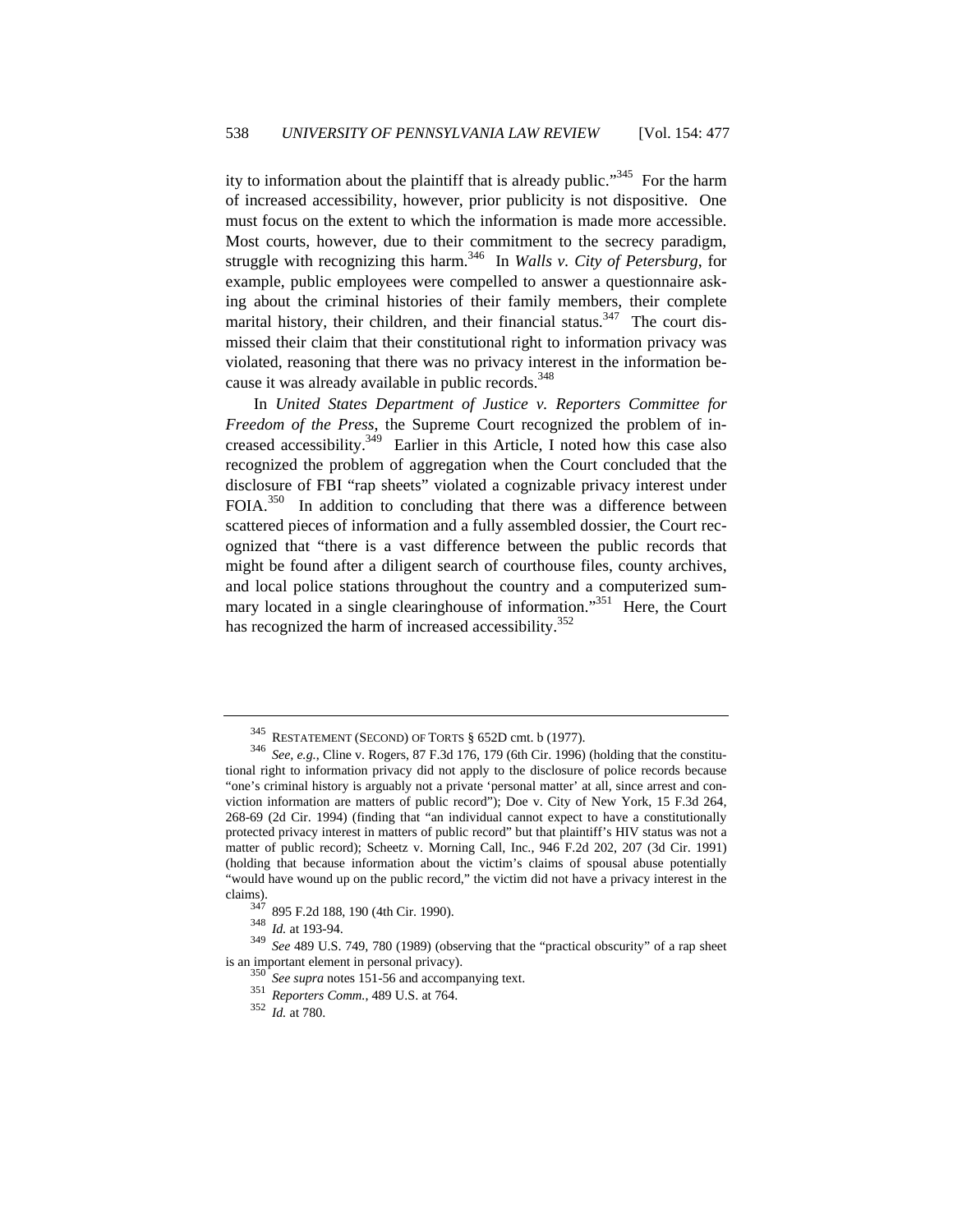#### 5. Blackmail

<span id="page-62-5"></span>In nineteenth-century England, sodomy was a serious offense. Although no longer a capital offense—as it had been in the seventeenth century—sodomy still carried harsh penalties from ten years to life in prison.<sup>353</sup> Blackmailers would threaten wealthy elites with disclosure of their homosexual activities unless the blackmailers were paid handsomely. The law began to recognize that such forms of extortion should be criminalized. When a blackmail case came to court, courts would awkwardly ignore whether there was any truth to the blackmailer's charges.<sup>354</sup> Certainly not all victims of blackmail were innocent, yet courts offered protection even to those accused of transgressing society's strong sexual taboos and criminal laws. Why were such people protected? If the society so vehemently condemned sodomy at the time, why punish the blackmailers rather than those who may have been guilty of sodomy?

One nineteenth-century English judge contended that blackmail was "one of the worst offenses known to the law."<sup>355</sup> As historian Angus McLaren notes:

The courts had for centuries reassured the [wealthy] that their good names were protected by the laws on libel and slander. The publicity given to the emergence of the blackmailer raised the horrific possibility that the pillaging of the propertied could be carried out by those who threatened not to tell hurtful lies,but obscene truths.<sup>356</sup>

Blackmail has long posed a conundrum for legal scholars.<sup>357</sup> Blackmail involves coercing an individual by threatening to expose her personal secrets if she does not accede to the demands of the blackmailer, which often involve paying hush money.<sup>358</sup> Why should society restrict contracts not to

that, although statutes differ in form, the use of a threat to extract something is at the heart of blackmail). For a discussion of how blackmail laws protected reputations in different periods

<span id="page-62-0"></span> $353$  ANGUS MCLAREN, SEXUAL BLACKMAIL 17 (2002) (noting that there were no executions for sodomy in England after 1836).

<span id="page-62-1"></span><sup>&</sup>lt;sup>354</sup> *See id.* at 21 (explaining that "[v]ictims who appeared to have engaged in same-sex activities put the courts in a potentially awkward situation," as the courts did not want to ex-

<span id="page-62-3"></span>

<span id="page-62-4"></span>

<span id="page-62-2"></span>onerate those who had engaged in same-sex activities).<br>
<sup>355</sup> *Id.* at 20 (quoting *Central Criminal Court*, TIMES (London), June 20, 1895, at 3).<br>
<sup>356</sup> *Id.* at 28-29.<br>
<sup>357</sup> *See* LEO KATZ, ILL GOTTEN GAINS 140-45 (1996 interpretations of the connection between blackmail and coercion and the difficulties of formulating a complete theory). The term "blackmail" originated in Tudor times and referred to extortion in general. MCLAREN, *supra* note 353, at 12. "Modern blackmail first emerged when criminals in the eighteenth century recognized that the laws against sodomy provided them with the means by which they could extort money from those whom they could entrap." *Id.* at 3.<br><sup>358</sup> *See* 31A AM. JUR. 2D, *Extortion, Blackmail, and Threats* § 20 (2002) (recognizing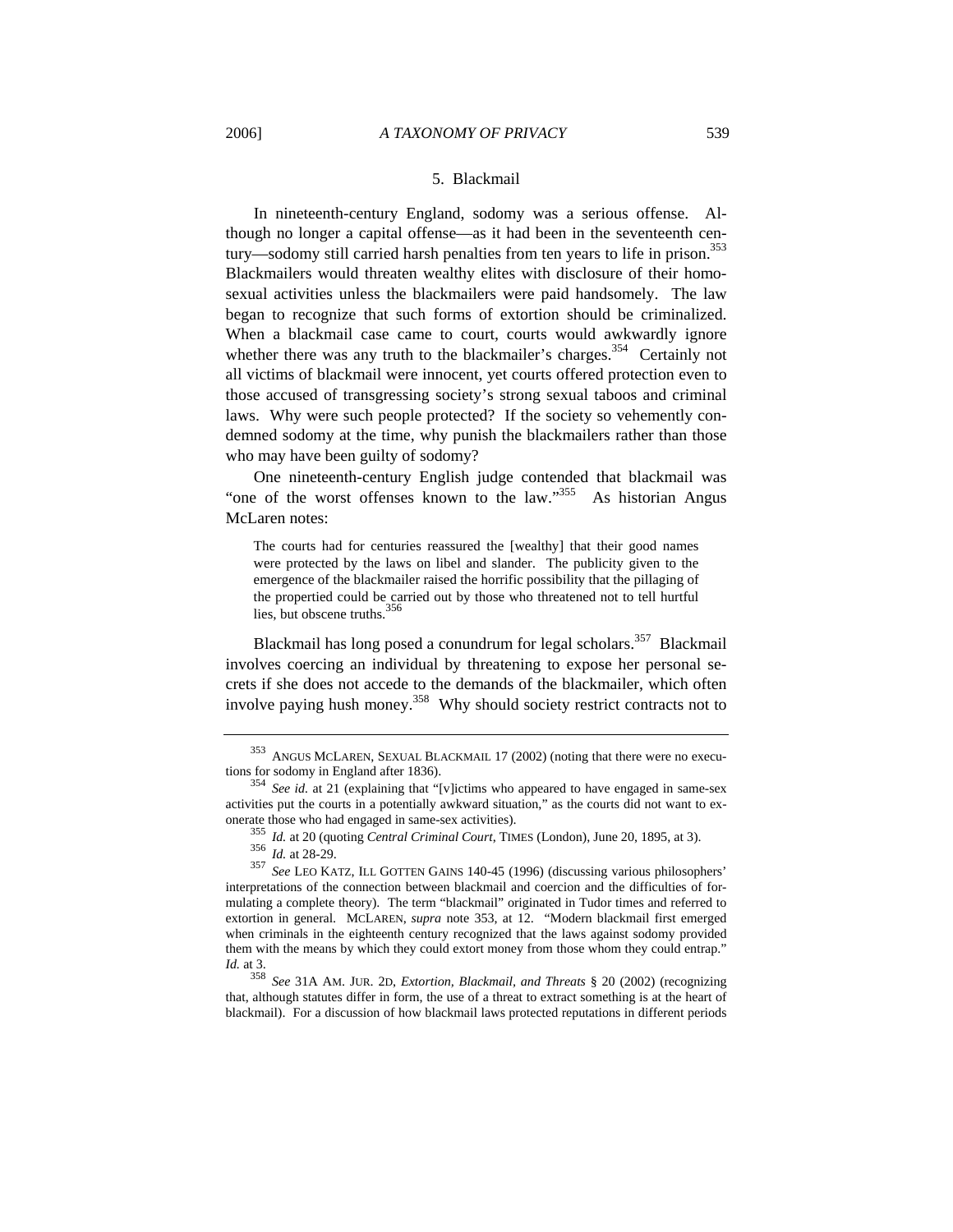divulge secrets? Blackmail does not seem to be about preventing disclosure, for as Joseph Izenberg argues, prohibiting a blackmailer compensation for silence will likely make disclosure more probable.<sup>359</sup> If this is the case, then what interest does the crime of blackmail protect?

Scholars have offered a panoply of hypotheses. Richard Posner argues that blackmail is illegal because it neither maximizes wealth nor provides any net social benefit.<sup>360</sup> In contrast, Gary Anderson and Walter Block contend that blackmail, as distinct from extortion, involves a transaction just like any other, in which both parties bargain for the result they desire.<sup>361</sup> Jennifer Brown finds that blackmail undermines the criminal justice system by enabling private contracts that withhold information from the justice system.<sup>362</sup> Richard Epstein proposes that blackmail is socially detrimental because it "breeds fraud and deceit."<sup>363</sup> According to Wendy Gordon, blackmail is illegal because it involves the blackmailer treating the victim as a means (to earn money) rather than an end.<sup>364</sup> Finally, Richard McAdams argues that blackmail inhibits the development of social norms by stifling public norm enforcement and the discussion and critique of norms.<sup>[365](#page-63-6)</sup>

I posit that blackmail is criminalized because of the power relationship it creates. Blackmail allows a person to be dominated and controlled by another. With blackmail, the harm is not in the actual disclosure of the information, but in the control exercised by the one who makes the threat over the data subject. In some cases, blackmail can also involve information more akin to exposure than disclosure. Breach of confidentiality is also related to blackmail, as a confidant can threaten to disclose a secret in return

of American history, see Lawrence M. Friedman, *Name Robbers: Privacy, Blackmail, and Assorted Matters in Legal History*, 30 HOFSTRA L. REV. 1093, 1112-13 (2002) (observing that blackmail went "against the American grain" of allowing second chances and fresh starts).<br> $\frac{359}{ }$ 

<span id="page-63-0"></span><sup>359</sup> Joseph Isenbergh, *Blackmail From A to C*, 141 U. PA. L. REV. 1905, 1914 (1993) (noting that in any given case, individuals who have obtained valuable information are most likely to disclose it in the presence of a law forbidding bargaining for secrecy with data subjects, though in the long run, such laws will deter potential blackmailers from digging for valuable information). 360 Richard A. Posner, *Blackmail, Privacy, and Freedom of Contract*, 141 U. PA. L.

<span id="page-63-1"></span>REV. 1817, 1818-20 (1993).

<span id="page-63-2"></span><sup>&</sup>lt;sup>361</sup> Walter Block & Gary M. Anderson, *Blackmail, Extortion and Exchange*, 44 N.Y.L. SCH. L. REV. 541, 544-47 (2001).

<span id="page-63-3"></span><sup>&</sup>lt;sup>362</sup> Jennifer Gerarda Brown, *Blackmail as Private Justice*, 141 U. PA. L. REV. 1935, 1971 (1993).

<span id="page-63-5"></span><span id="page-63-4"></span><sup>1971 (1993). 363</sup> Richard A. Epstein, *Blackmail, Inc.*, 50 U. CHI. L. REV. 553, 565 (1983). 364 Wendy J. Gordon, *Truth and Consequences: The Force of Blackmail's Central Case*,

<span id="page-63-6"></span><sup>141</sup> U. PA. L. REV. 1741, 1761 (1993). 365 Richard H. McAdams, *Group Norms, Gossip, and Blackmail*, 144 U. PA. L. REV. 2237, 2243-64 (1996).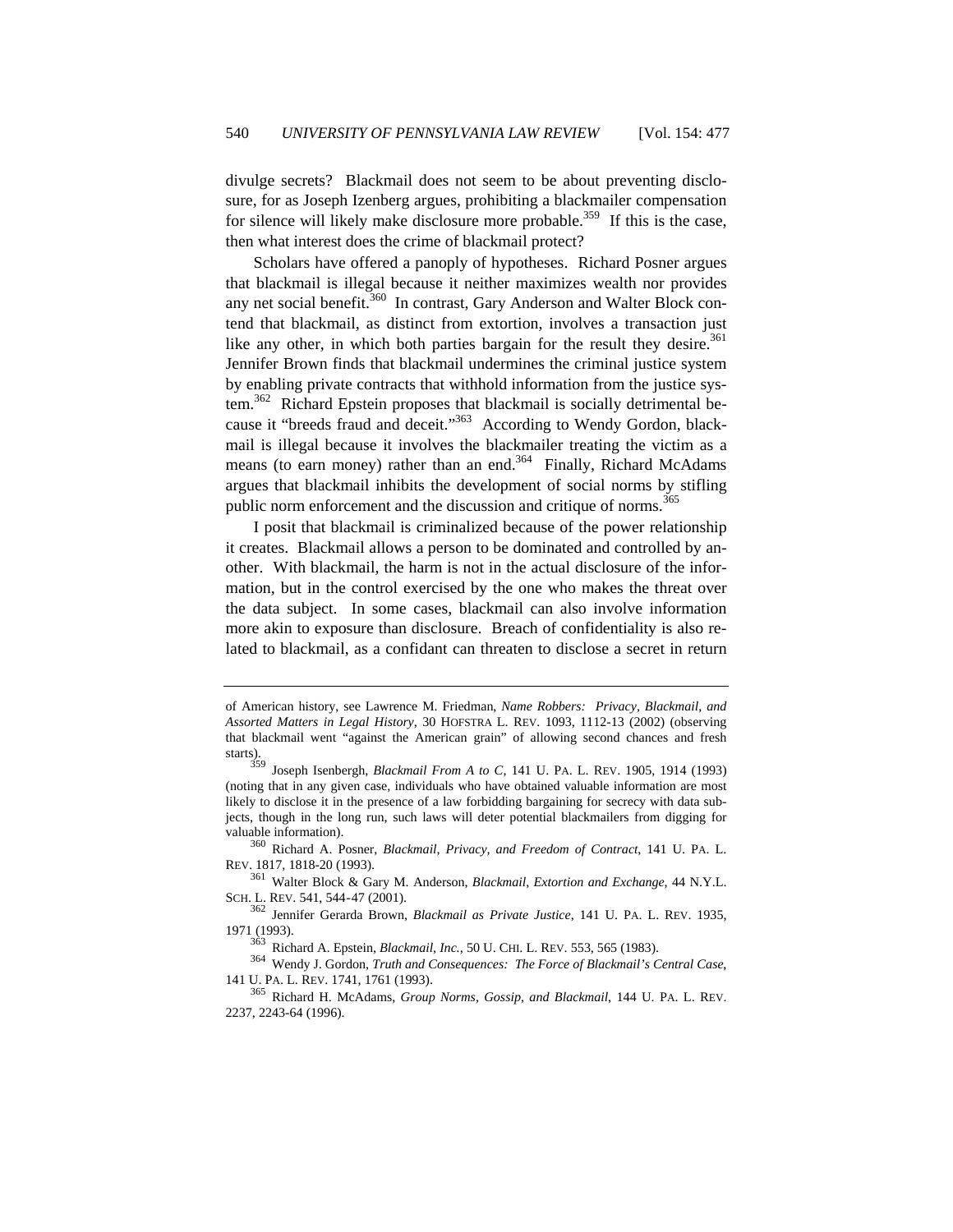for money. Blackmail differs from disclosure, exposure, and breach of confidentiality in that it involves a threat of disclosure rather than an actual disclosure.

A rough analogy may be made to the crimes of battery and assault. Battery involves actual physical harm, whereas assault is putting a person in fear of physical harm.<sup>366</sup> But there are important differences between blackmail and assault. Unlike assault, where the violence threatened is illegal, with blackmail, the threatened disclosure can be perfectly legal. Indeed, the disclosure might be socially beneficial in that it might reveal that the blackmail victim committed a crime or heinous act. But the threat of disclosure is so profoundly disempowering that society still wants to protect against it. Toward the end of Henrik Ibsen's play, *Hedda Gabler*, Judge Brack, who knows a damaging secret about Hedda Gabler, says to her, "My dearest Hedda, believe me I shall not abuse the position." Hedda replies, "In your power, all the same. At the mercy of your will and demands. And so a slave! A slave!"<sup>367</sup> The more people know about us, the more they can exercise control over us. This is why telling one's deepest secrets to another makes one vulnerable. Prohibiting blackmail prevents people from taking advantage of us with our personal information.

The purpose of restricting blackmail is not to limit disclosure but to prevent the use of the threat of disclosure as a tool for exerting power and dominion over others. Our society prohibits slavery, labor below the minimum wage, dangerous workplace conditions, and quid pro quo sexual harassment even if the victim seemingly consents. The rationale for these prohibitions stems in part from the fact that these acts are so coercive that the consent is not voluntary, and so place excessive power over one person in the hands of another. Blackmail similarly demonstrates the profound danger of the threat of disclosure as an instrument of power over another person. Indeed, criminal codes classify blackmail as a form of extortion, which involves the use of fear or threats to force someone to submit to another's will. $368$ 

The crime of blackmail thus prevents the use of disclosure, exposure, or breach of confidentiality as a means for exercising power over another person. Dissemination of information is a powerful tool, one that can be

<span id="page-64-0"></span><sup>366</sup> *See* RESTATEMENT (SECOND) OF TORTS § 13 (1965) (defining battery); *id.* § 21 (defining assault). 367 HENRIK IBSEN, *Hedda Gabler*, *in* HEDDA GABLER AND OTHER PLAYS 362 (Una

<span id="page-64-1"></span>Ellis-Fermor trans., Penguin Books 1961). 368 *See, e.g.*, CAL. PENAL CODE § 518 (West 1999) (defining extortion as "the obtaining

<span id="page-64-2"></span>of property from another, with his consent, or the obtaining of an official act of a public officer, induced by a wrongful use of force or fear").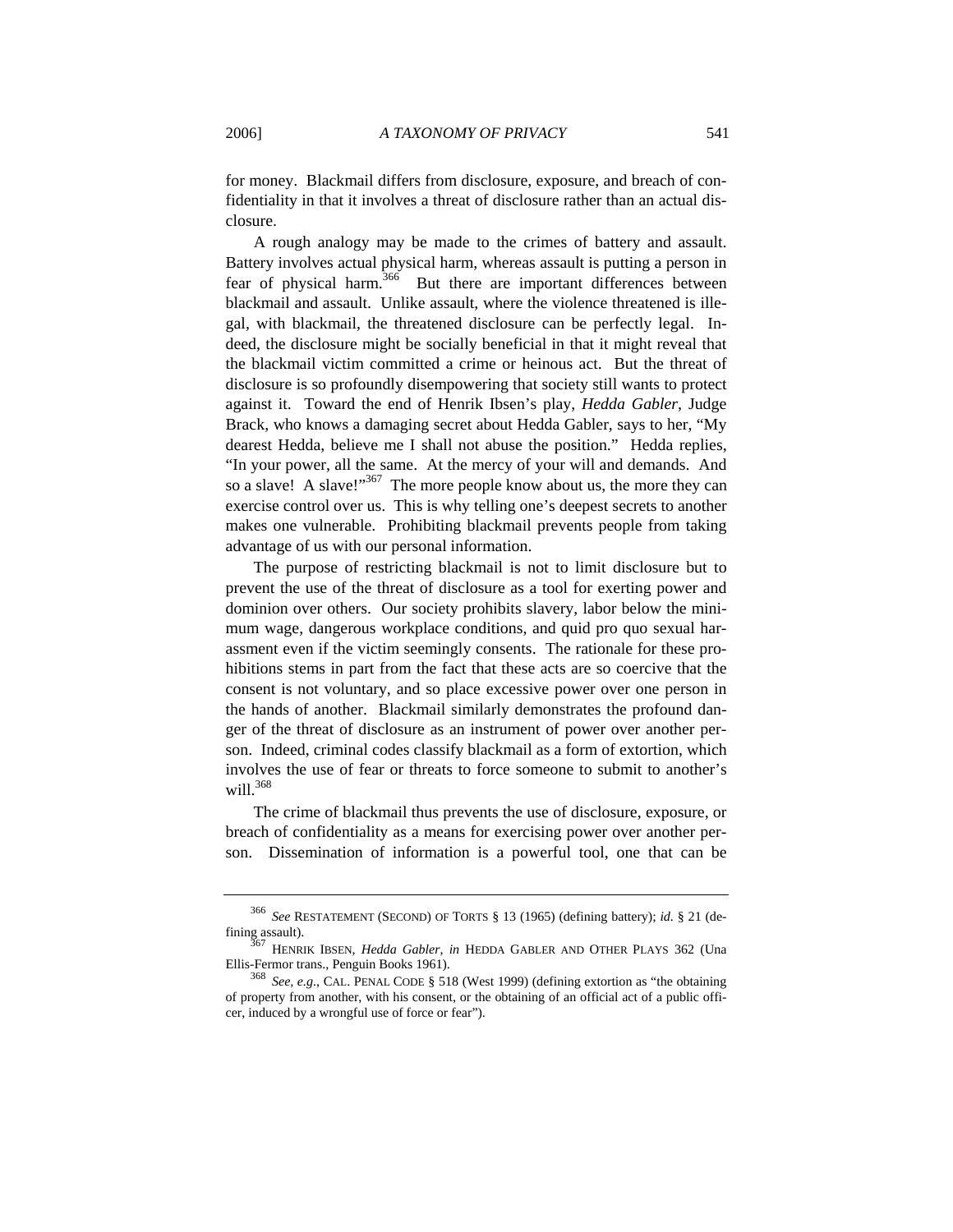wielded to achieve levels of domination and control that may not be socially beneficial. This is why the threats are usually treated as part of the wrongful act itself.

# 6. Appropriation

In 1902, in *Roberson v. Rochester Folding Box Co.*, a flour company included a lithograph of Abigail Roberson, a minor, on 25,000 advertisement flyers without her consent.<sup>369</sup> The flyers were captioned, "Flour of the Family."<sup>370</sup> Roberson alleged that she "ha[d] been greatly humiliated by the scoffs and jeers of persons who ha[d] recognized her face and picture on this advertisement, and her good name ha[d] been attacked, causing her great distress and suffering, both in body and mind." $371$  The portrait, however, was neither racy nor libelous. "The likeness is said to be a very good one," the court noted, and Roberson was "caused to suffer mental distress where others would have appreciated the compliment to their beauty implied in the selection of the picture for such purposes."<sup>372</sup> The court refused to recognize a remedy based on Warren and Brandeis's article, concluding that such an action was the proper domain of the legislature.<sup>373</sup>

*Roberson* caused quite a stir. An editorial in *The New York Times* lambasted the decision and noted that it "excited as much amazement among lawyers and jurists as among the promiscuous lay public."<sup>374</sup> Shortly after the decision, a comment in the *Yale Law Journal* criticized the *Roberson* decision for not recognizing a remedy for the "undoubted injury to the plaintiff."<sup>375</sup> The strong criticism of the decision even led one of the judges of the majority to defend the opinion in the *Columbia Law Review*. [376](#page-65-7) A year later, New York passed a law creating a cause of action to redress the type of injury Roberson suffered.<sup>377</sup> The law still remains viable today.<sup>378</sup>

<span id="page-65-2"></span>

<span id="page-65-3"></span>

<span id="page-65-5"></span><span id="page-65-4"></span>

<span id="page-65-1"></span><span id="page-65-0"></span><sup>&</sup>lt;sup>369</sup> 64 N.E. 442, 442 (N.Y. 1902).<br>
<sup>370</sup> *Id.*<br> *Id.* Roberson became so ill that she had to see a physician. *Id.*<br>
<sup>372</sup> *Id.* at 442-43.<br>
<sup>373</sup> *Id.* at 447-48 (applying Warren & Brandeis, *supra* note 21).<br>
<sup>374</sup> Ed O'Brien, *The Right of Privacy*, 2 COLUM. L. REV. 437, 438 (1902). 375 Comment, *An Actionable Right to Privacy?:* Roberson v. Rochester Folding Box

<span id="page-65-6"></span>Co., 12 YALE L.J. 35, 36 (1902). 376 O'Brien, *supra* note 374, at 437. 377 *See, e.g.*, Irwin R. Kramer, *The Birth of Privacy Law: A Century Since Warren and* 

<span id="page-65-8"></span><span id="page-65-7"></span>*Brandeis*, 39 CATH. U. L. REV. 703, 717 (1990) (noting that the statutes "made it both a tort and a misdemeanor . . . to use another's name, portrait, or picture for commercial purposes without the subject's consent").<br><sup>378</sup> N.Y. CIV. RIGHTS LAW §§ 50, 51 (McKinney 1992).

<span id="page-65-9"></span>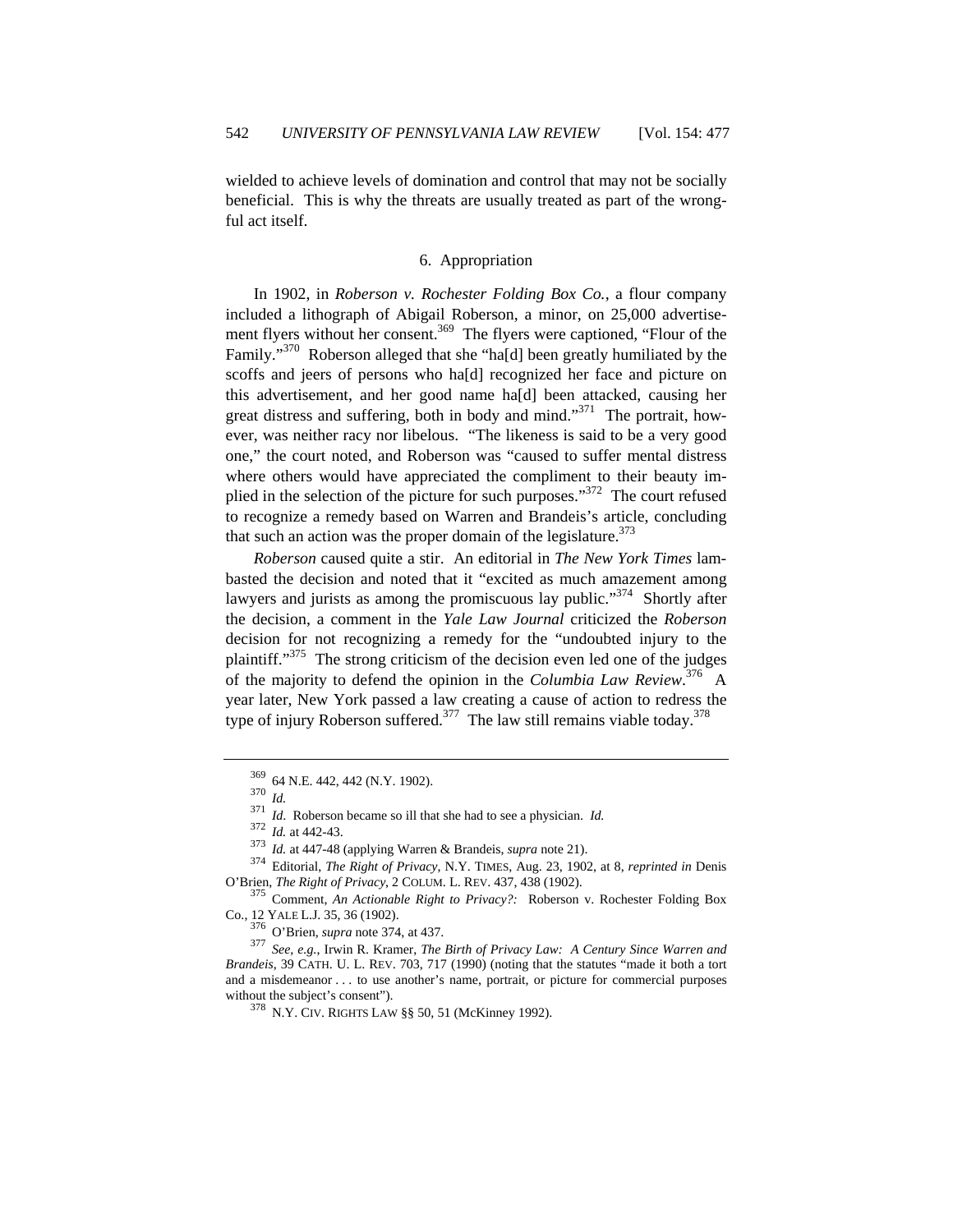<span id="page-66-5"></span>The tort of appropriation was thus one of the first privacy torts to be recognized after Warren and Brandeis's article. The tort of appropriation occurs when "[o]ne . . . appropriates to his own use or benefit the name or likeness of another."<sup>379</sup> To be liable for appropriation, "the defendant must have appropriated to his own use or benefit the reputation, prestige, social or commercial standing, public interest or other values of the plaintiff's name or likeness."<sup>380</sup>

Why did *Roberson* create such a response? What spurred such an extensive public discussion and prompt legislative action? What is problematic about using a person's name or photograph in an advertisement? After all, one's name and image are often not secret. The picture of Roberson was flattering and did not ruin her reputation. What was the injury?

"Appropriation" is the use of one's identity or personality for the purposes and goals of another. Appropriation, like the privacy disruptions of disclosure and distortion, involves the way an individual desires to present herself to society.

The tort of appropriation has currently lost its way, as courts and commentators have not been able to adequately explain the injury that is redressed by the tort. Two competing accounts of the injury predominate in cases and commentary.<sup>381</sup> Many commentators describe the harm caused by the use of one's likeness for commercial purposes as an affront to dignity; Edward Bloustein argued that the harm caused to an individual by appropriation is the "demeaning and humiliating . . . commercialization of an as-pect of personality.["382](#page-66-3)

Another rationale for the tort is as a protection of property rights. Prosser, who was profoundly influential in the creation of the four modern privacy torts, viewed the interest protected by the appropriation tort as "not so much a mental as a proprietary one."<sup>383</sup> According to Jonathan Kahn, the "early association of appropriation claims with such intangible, noncommensurable attributes of the self as dignity and the integrity of one's persona seems to have been lost, or at least misplaced, as property-based conceptions of the legal status of identity have come to the fore."<sup>384</sup> Courts

<span id="page-66-2"></span>

<span id="page-66-1"></span><span id="page-66-0"></span><sup>379</sup> RESTATEMENT (SECOND) OF TORTS § 652C (1977). 380 *Id.* § 652C cmt. c. 381 *See generally* Robert C. Post, *Rereading Warren and Brandeis: Privacy, Property, and Appropriation*, 41 CASE W. RES. L. REV. 647 (1991) (contrasting the "property" and "dignity" rationales for the tort of appropriation).<br><sup>382</sup> Edward J. Pleystoin, *Primary as an Appropriation* 

<span id="page-66-3"></span><sup>&</sup>lt;sup>382</sup> Edward J. Bloustein, *Privacy as an Aspect of Human Dignity: An Answer to Dean Prosser*, 39 N.Y.U. L. REV. 962, 987 (1964).

<span id="page-66-4"></span><sup>&</sup>lt;sup>383</sup> Prosser, *supra* note 20, at 406.<br><sup>384</sup> Jonathan Kahn, *Bringing Dignity Back to Light: Publicity Rights and the Eclipse of the Tort of Appropriation of Identity*, 17 CARDOZO ARTS & ENT. L.J. 213, 223 (1999). A new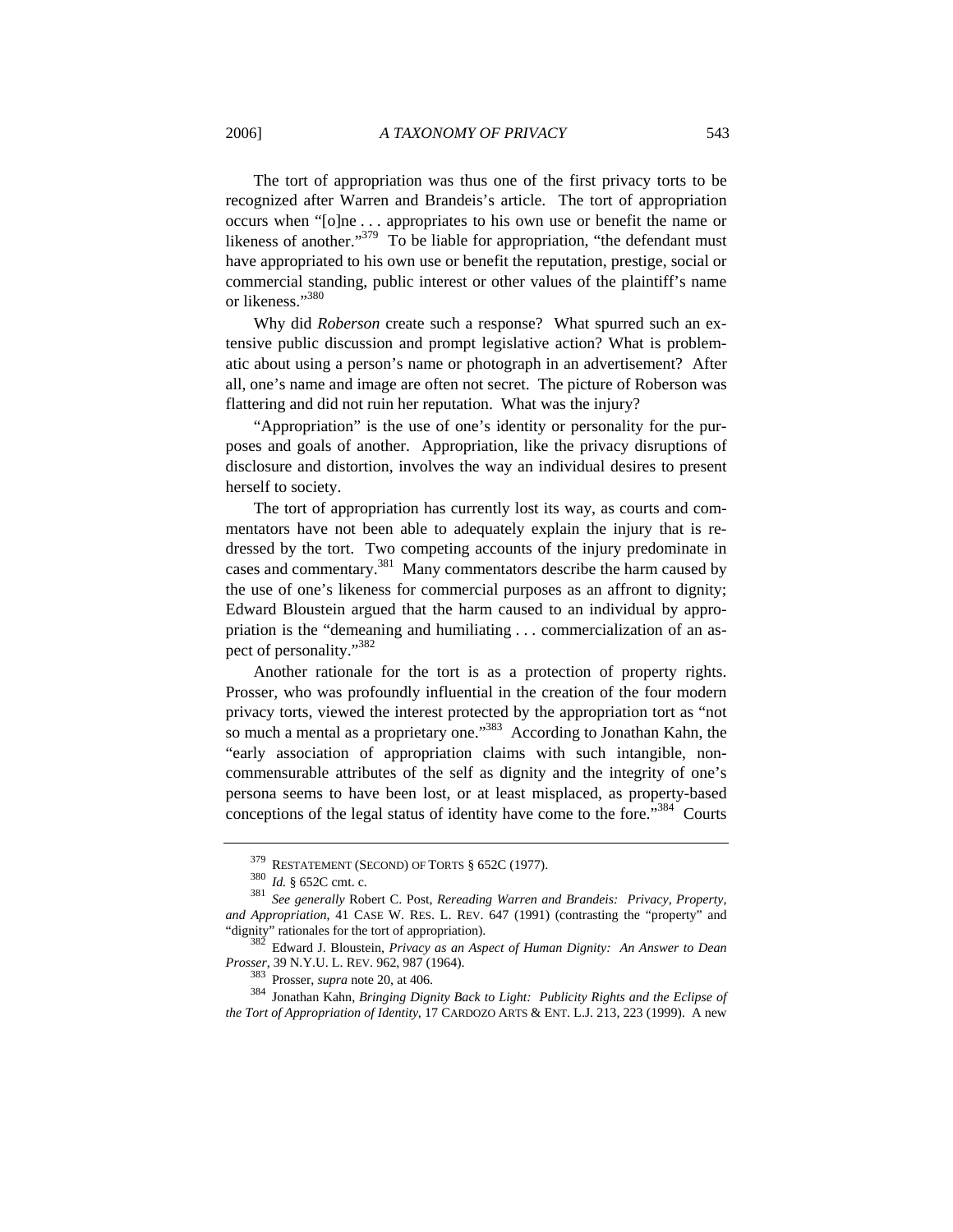have transformed a tort's targeted harm from one of appropriation to one of intellectual property. Most contemporary cases recognize that the tort of appropriation protects a "valuable right of property."<sup>385</sup> Loss of property seems to be more readily recognized by courts today than the more amor-phous feelings of embarrassment or loss of dignity.<sup>[386](#page-67-1)</sup>

To the extent that the tort remains a way to protect against the loss of dignity, why should we inhibit social use of identities simply to prevent people from feeling demeaned when their identities are commercialized? After all, we allow people to sell their identities to endorse products. Further, we allow vigorous criticism and satire, which can be quite humiliating and injurious to people's dignity.

I contend that there is another important dimension of the harm of appropriation—an interference with freedom and self-development. The early appropriation cases allude to this aspect of the harm. In 1905, Georgia became the first state to recognize a tort based on Warren and Brandeis's article. In *Pavesich v. New England Life Insurance Co.*, a life insurance advertisement used a photograph of Paolo Pavesich next to a photograph of "an ill-dressed and sickly looking person."<sup>387</sup> Under Pavesich's picture, the advertisement stated in part: "In my healthy and productive period of life I bought insurance in the New England Mutual Life Insurance Co."<sup>388</sup> The ad seemed flattering for Pavesich, for he was the paragon of all the success and good fortune that would come to those who purchased insurance.<sup>389</sup> Pavesich, however, was not flattered, and he sued[.390](#page-67-5) In contrast to the *Roberson* court, the *Pavesich* court recognized a cause of action, reasoning that "the body of a person cannot be put on exhibition . . . without his consent. The right of one to exhibit himself to the public at all proper times, in all proper

tort, known as the "right of publicity," has emerged to redress violations of property rights in one's name or likeness. *See, e.g.*, 1 MCCARTHY, *supra* note 3, § 5:63 ("Simplistically put, while the appropriation branch of the right of privacy is invaded by an injury to the psyche, the right of publicity is infringed by an injury to the pocketbook." (footnote omitted)) .  $385$  DAVID A. ELDER, THE LAW OF PRIVACY § 6:1, at 375 (1991) (quoting McQueen v.

<span id="page-67-0"></span>Wilson, 161 S.E.2d 63, 66 (Ga. Ct. App.), *rev'd on other grounds*, 162 S.E.2d 313 (Ga. 1968)). 386 *See* Andrew J. McClurg, *A Thousand Words Are Worth a Picture: A Privacy Tort* 

<span id="page-67-1"></span>*Response to Consumer Data Profiling*, 98 NW. U. L. REV. 63, 109, 114 (2003) (arguing that Prosser's characterization of appropriation as vindicating property interests obscured the dignitary interests the tort protected, and noting that "[m]odern courts are prone to subsuming the privacy claim under the label of publicity").<br><sup>387</sup> 50 S.E. 68, 68 (Ga. 1905).<br><sup>388</sup> *Id.* at 69.

<span id="page-67-2"></span>

<span id="page-67-3"></span><sup>389</sup> *Id.*

<span id="page-67-5"></span><span id="page-67-4"></span><sup>390</sup> *Id.*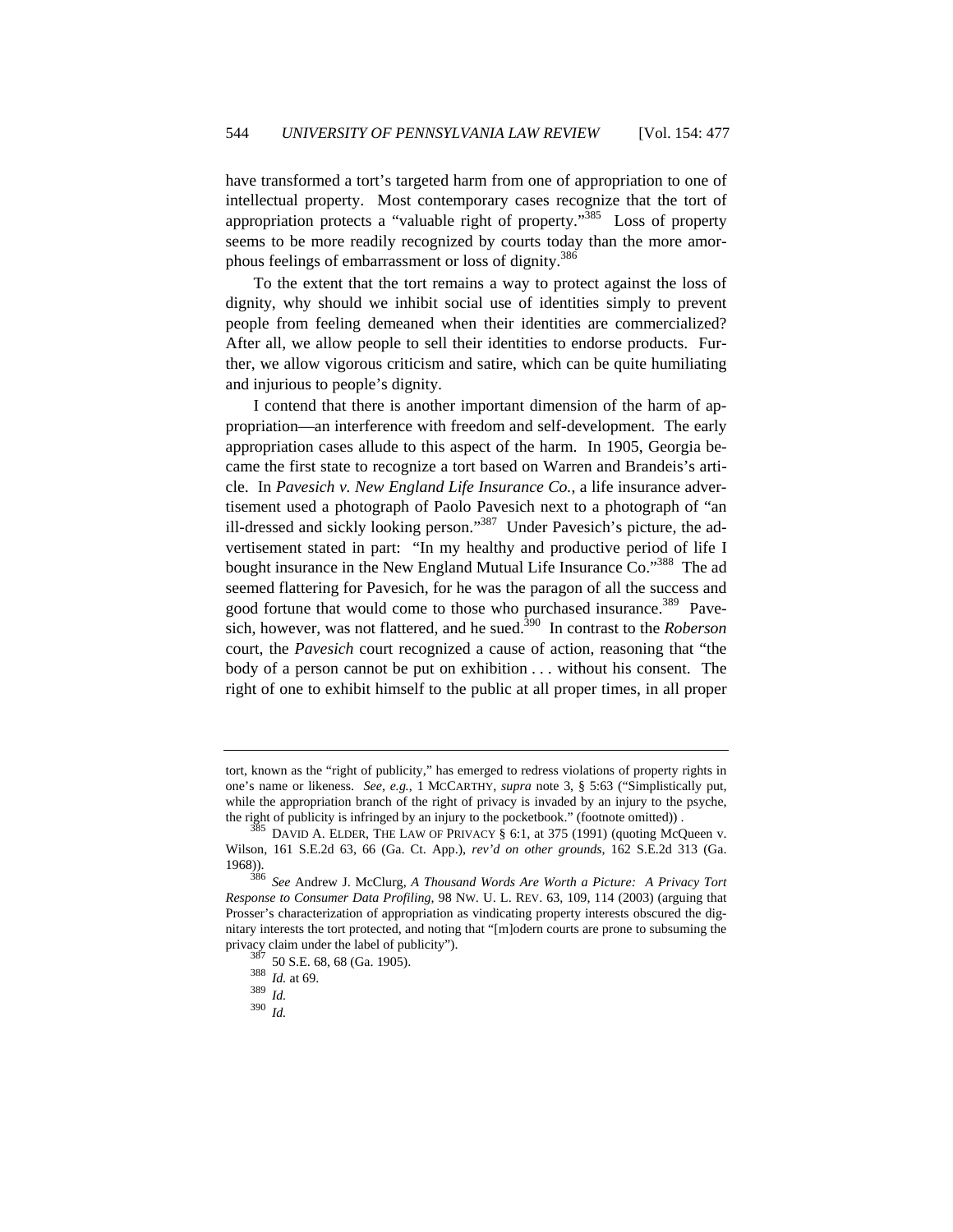places, and in a proper manner is embraced within the right of personal liberty."<sup>391</sup> The use of one's likeness for advertising purposes can bring

even the individual of ordinary sensibility[] to a realization that his liberty has been taken away from him; and, as long as the advertiser uses him for these purposes, he cannot be otherwise than conscious of the fact that he is for the time being under the control of another, that he is no longer free, and that he is in reality a slave.<sup>39</sup>

The court speaks in terms of loss of liberty, not in terms of loss of monetary value. The injury is that Pavesich has been *used* against his will. Similarly, according to Justice Gray's dissent in *Roberson*, "we may not say that the plaintiff's complaint is fanciful, or that her alleged injury is purely a sentimental one."<sup>393</sup> "[T]he conspicuous display of her likeness in various public places has . . . humiliated her by the notoriety and by the public comments it has provoked." $394$  Justice Gray alluded to what I believe to be the crux of the harm: unwanted notoriety. The appropriation of Roberson's image forced her to become a public figure. In addition to bringing her unwillingly into the public sphere, the appropriation defined her public role and public persona.

The interest safeguarded by protections against appropriation is control of the way one presents oneself to society. The products and causes people publicly endorse shape their public image. When people are associated with products, they become known in terms of these products. Many public figures take great care with their endorsements because these endorsements shape their public image.<sup>395</sup> Thus, appropriation can be harmful even if it is not humiliating, degrading, or disrespectful. Being unwillingly used to endorse a product resembles, in certain respects, being compelled to speak and to represent certain viewpoints.

Protection against appropriation establishes what society considers appropriate for others to do in shaping a person's identity. The harm, then, is

<sup>391</sup> *Id.* at 70.

<span id="page-68-0"></span><sup>392</sup> *Id.* at 80.

<span id="page-68-2"></span><span id="page-68-1"></span><sup>393</sup> Roberson v. Rochester Folding Box Co., 64 N.E. 442, 449 (N.Y. 1902) (Gray, J., dissenting).<br> $\frac{394}{}$ 

<sup>394</sup> *Id.*

<span id="page-68-4"></span><span id="page-68-3"></span><sup>&</sup>lt;sup>395</sup> For example, in 1903, Thomas Edison sought to enjoin the Edison Polyform Manufacturing Company from using his picture on bottles of a pain reliever that Edison himself had invented earlier in his career. Edison v. Edison Polyform Mfg. Co., 67 A. 392, 392 (N.J. Ch. 1907). The court granted the injunction. *Id.* at 395. Similarly, Jacqueline Onassis sued a clothing company for the use of a lookalike in an advertisement because "she has never permitted her name or picture to be used in connection with the promotion of commercial products. Her name has been used sparingly only in connection with certain public services, civic, art and educational projects which she has supported." Onassis v. Christian Dior—New York, Inc., 472 N.Y.S.2d 254, 257 (Sup. Ct. 1984).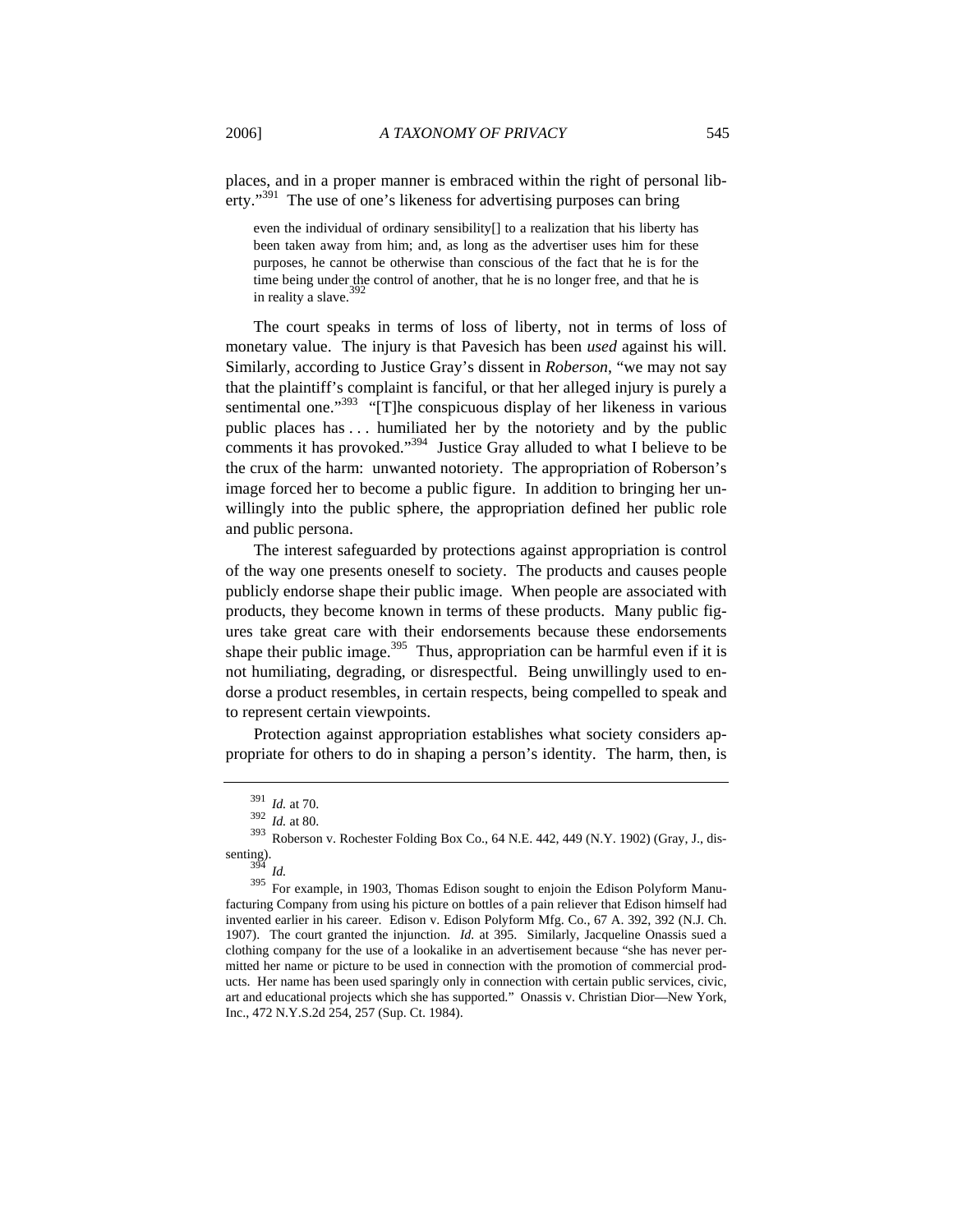an impingement on the victim's freedom in the authorship of her selfnarrative, not merely her loss of profits. Prosser, however, used the term "appropriation," which is a word that pertains to property. Perhaps a better word to describe the harm is "exploitation." I continue to use the word appropriation, however, because it has become so commonly known in relation to this kind of harmful activity.

## 7. Distortion

Defamation law has existed for centuries. Consisting of the torts of libel and slander, defamation law protects against falsehoods that injure a person's reputation. In order to be liable for defamation, one must make "a false and defamatory statement concerning another."<sup>396</sup> A "defamatory" statement "tends so to harm the reputation of another as to lower him in the estimation of the community or to deter third persons from associating or dealing with him.["397](#page-69-1) False light, a more recent tort inspired by the Warren and Brandeis article, $398$  protects against giving "publicity to a matter concerning another that places the other before the public in a false light" that is "highly offensive to a reasonable person."<sup>399</sup> It safeguards "the interest of the individual in not being made to appear before the public in an objectionable false light or false position, or in other words, otherwise than as he is." $400$  False light is categorized as one of Prosser's four "privacy" torts. $401$ 

In addition to false light and defamation, a number of privacy statutes ensure accuracy in record systems. The Privacy Act, for example, enables a person to access and correct her records maintained by government agencies.<sup>402</sup> Likewise, the Fair Credit Reporting Act provides recourse for a person who wants to correct her credit records, $403$  and the Family Educational Rights and Privacy Act enables students to review and ensure the accuracy of their school records.<sup>404</sup> Additionally, longstanding privacy principles,

<span id="page-69-0"></span> $396$  RESTATEMENT (SECOND) OF TORTS § 558(a) (1977).

 $\frac{397}{398}$  *Id.* § 559.

<span id="page-69-2"></span><span id="page-69-1"></span><sup>398</sup> *See, e.g.*, Gary T. Schwartz, *Explaining and Justifying a Limited Tort of False Light Invasion of Privacy,* 41 CASE W. RES. L. REV. 885, 885 (1991) (noting that the Warren and Brandeis article led to decisions which Prosser later labeled as the false light tort).

<span id="page-69-3"></span> $399$  RESTATEMENT (SECOND) OF TORTS § 652E. Although there is a significant amount of overlap between the two torts, false light has a more expansive view of the harm caused by distortion. While defamation requires the proof of reputational harm, false light does not, and plaintiffs can be compensated solely for emotional distress. Schwartz, *supra* note 398, at 887.<br>
<sup>400</sup> RESTATEMENT (SECOND) OF TORTS § 652E cmt. b.<br>
<sup>401</sup> Prosser, *supra* note 20, at 389.<br>
<sup>402</sup> 5 U.S.C. § 552a(d) (2000

<span id="page-69-4"></span>

<span id="page-69-5"></span>

<span id="page-69-6"></span>

<span id="page-69-7"></span>

<span id="page-69-8"></span>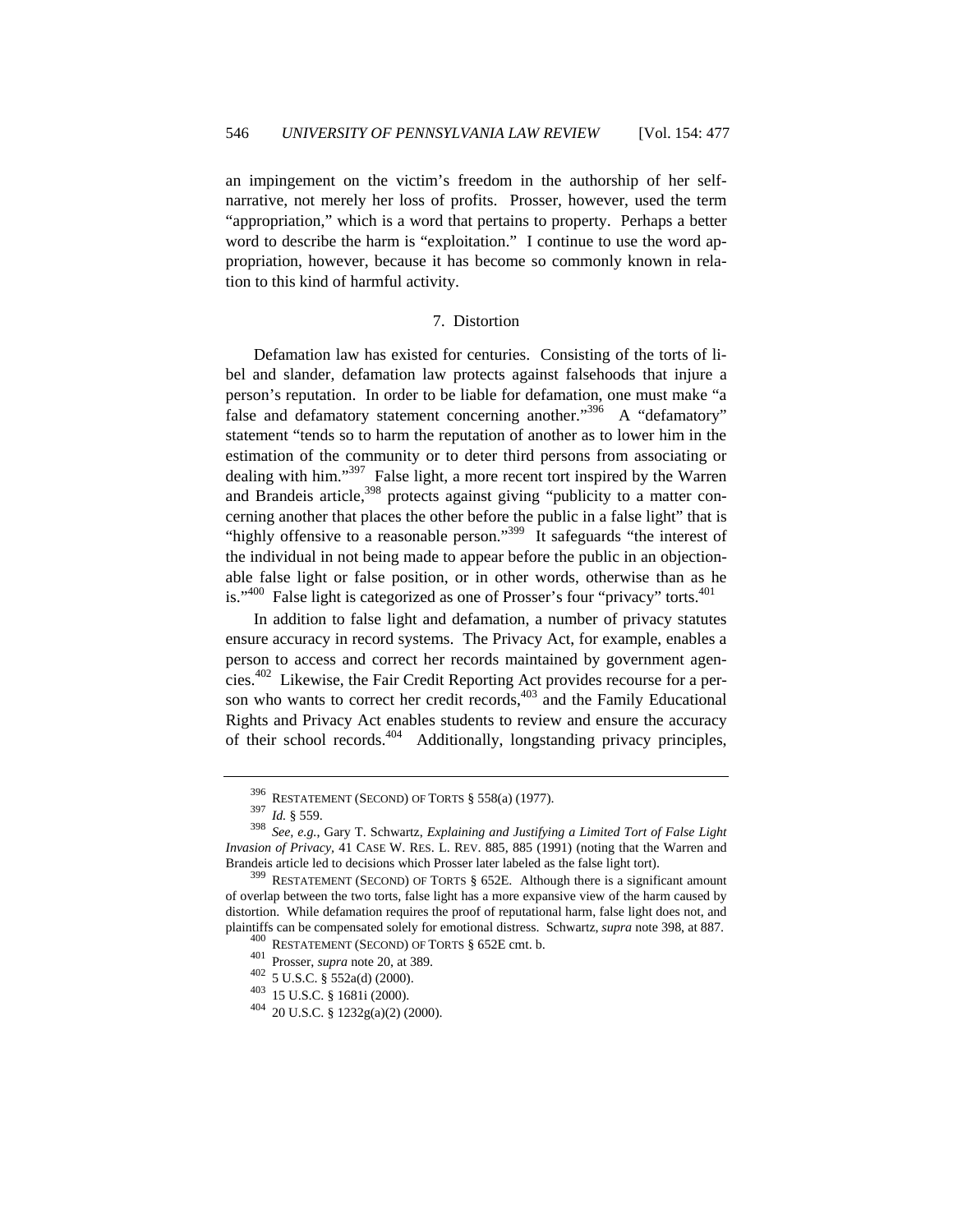such as the Code of Fair Information Practice<sup>405</sup> and the Organization for Economic Cooperation and Development (OECD) Privacy Guidelines, contain provisions for ensuring the accuracy of records.<sup>406</sup> The European Union Data Protection Directive contains a similar provision.<sup>407</sup>

Why are these harms of inaccuracy understood as privacy injuries? Why does the law protect against these harms? Why should people have a right to be judged accurately?

I refer to these harms as "distortion." Distortion is the manipulation of the way a person is perceived and judged by others, and involves the victim being inaccurately exposed to the public. I include distortion in the taxonomy of privacy because of its significant similarity to other privacy disruptions. Distortion, like disclosure, involves the spreading of information that affects the way society views a person. Both distortion and disclosure can result in embarrassment, humiliation, stigma, and reputational harm. They both involve the ability to control information about oneself and to have some limited dominion over the way one is viewed by society. Distortion differs from disclosure, however, because with distortion, the information revealed is false and misleading.

Throughout most of western history, one's reputation and character have been viewed as indispensable to self-identity and the ability to engage in public life. For centuries, the loss of social regard has had deleterious effects on one's wealth, prosperity, and employment.<sup>408</sup> Social regard, acceptance, and honor are extremely valuable, and they have power over us because they are integral to how we relate to others. Robert Post observes that defamation law also exists for

the protection of an individual's interest in dignity, which is to say his interest in being included within the forms of social respect; and the enforcement of

<span id="page-70-0"></span><sup>405</sup> *See* U.S. DEP'T OF HEALTH, EDUC., & WELFARE, *supra* note 168, at xx-xxiii (listing and discussing "safeguard requirements" and recommendations for automated personal data

<span id="page-70-1"></span>systems).<br><sup>406</sup> ORG. FOR ECON. CO-OPERATION & DEV., OECD GUIDELINES ON THE PROTECTION OF PRIVACY AND TRANSBORDER FLOWS OF PERSONAL DATA (1980). For more background on the OECD Guidelines, see Joel R. Reidenberg, *Restoring Americans' Privacy in Electronic* 

<span id="page-70-3"></span><span id="page-70-2"></span><sup>&</sup>lt;sup>407</sup> Council Directive 95/46, *supra* note 46, art. 6.<br><sup>408</sup> Arlette Farge, *The Honor and Secrecy of Families*, *in* 3 A HISTORY OF PRIVATE LIFE 571, 585 (Roger Chartier ed., Arthur Goldhammer trans., 1989). Heinrich Böll's novella, *The Lost Honor of Katharina Blum*, is a remarkable account of the harm of distortion. *See*  HEINRICH BÖLL, THE LOST HONOR OF KATHARINA BLUM (Leila Vennewitz trans., 1975) (featuring a character whose life is ruined due to the publication of misleading information).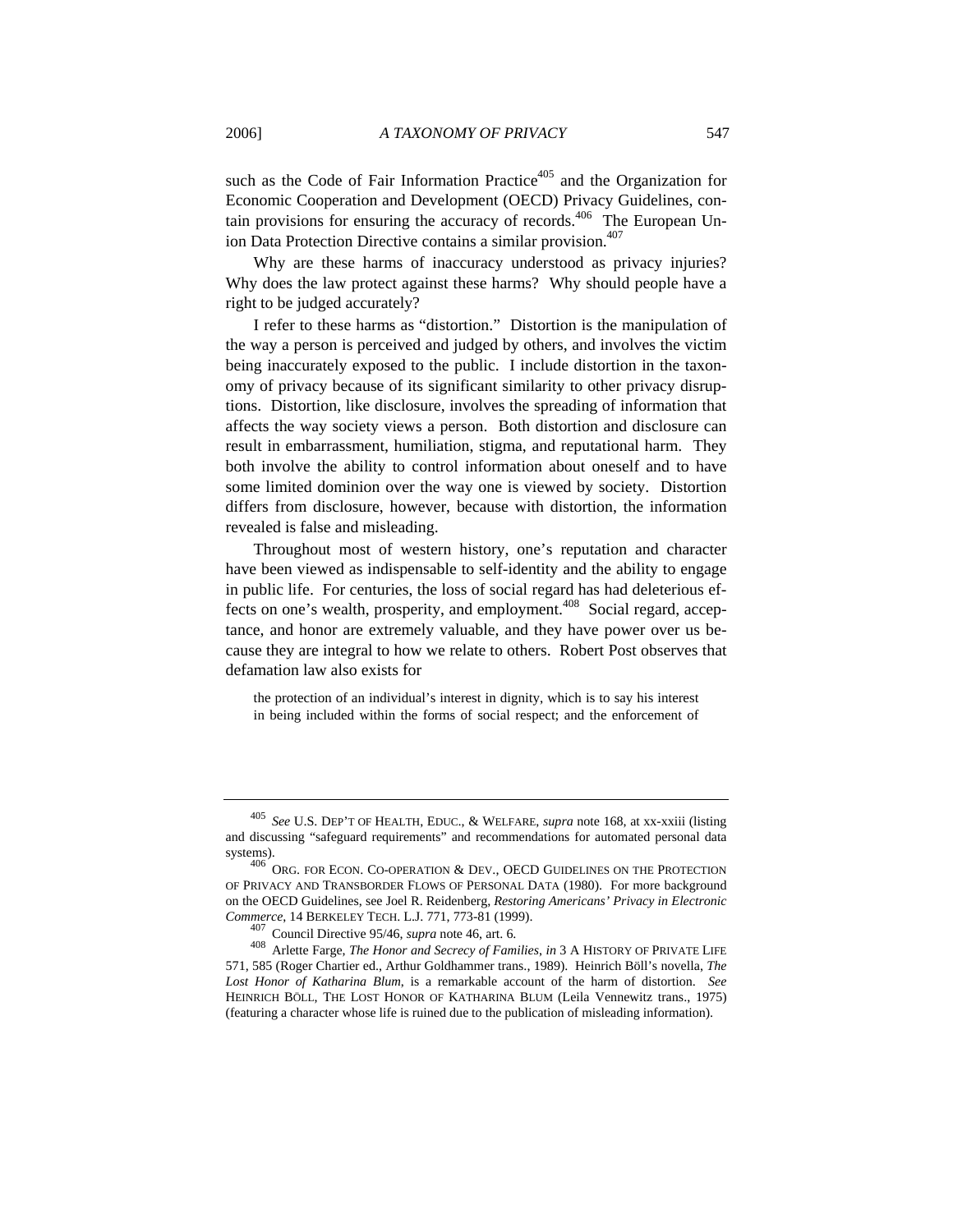society's interest in its rules of civility, which is to say its interest in defining and maintaining the contours of its own social constitution[.](#page-71-0)<sup>4</sup>

Reputation is not merely an individual creation. Although it is true that people work very hard to build their reputations, one's reputation is the product of the judgment of other people in society. Reputation is a currency through which we interact with each other. Protection against distortion structures our interactions because it protects this currency. Distortion not only affects the aggrieved individual; it also affects the society that judges that individual: it interferes with our relationships to that individual, and it inhibits our ability to assess the character of those that we deal with. We are thus deceived in our relationships with others; these relationships are tainted by false information that prevents us from making sound and fair judgments. Distortion's direct impact is felt by the aggrieved individual, but it has effects for all of society. We want to avoid arbitrary and undeserved disruption of social relations.

The enigmatic and devious Iago's comments in William Shakespeare's *Othello* capture the importance of reputation:

Good name in man and woman, dear my lord, Is the immediate jewel of their souls; Who steals my purse steals trash: 'tis something, nothing; 'Twas mine, 'tis his, and has been slave to thousands. But he that filches from me my good name Robs me of that which not enriches him And makes me poor indeed[.](#page-71-1)<sup>410</sup>

Using the power of reputation, Iago orchestrates a series of distortions to make Othello believe that his wife, Desdemona, is having an affair with his lieutenant, Cassio. These distortions induce Othello into a murderous rage, during which he suffocates his wife. *Othello* illustrates the profound destructiveness of distortion, which tears apart relationships, dissolves trust, and instigates violence.

## D. *Invasion*

The final grouping of privacy harms I label as "invasion." Invasion harms differ from the harms of information collection, networking, and dissemination because they do not always involve information. I discuss two types of invasion: (1) intrusion, and (2) decisional interference.

<span id="page-71-0"></span><sup>409</sup> Robert C. Post, *The Social Foundations of Defamation Law: Reputation and the* 

<span id="page-71-1"></span>*Constitution*, 74 CAL. L. REV. 691, 711 (1986). 410 WILLIAM SHAKESPEARE, THE TRAGEDY OF OTHELLO, THE MOOR OF VENICE act 3, sc. 3, ll. 158-64 (Edward Pechter ed., W.W. Norton & Co. 2004) (1623).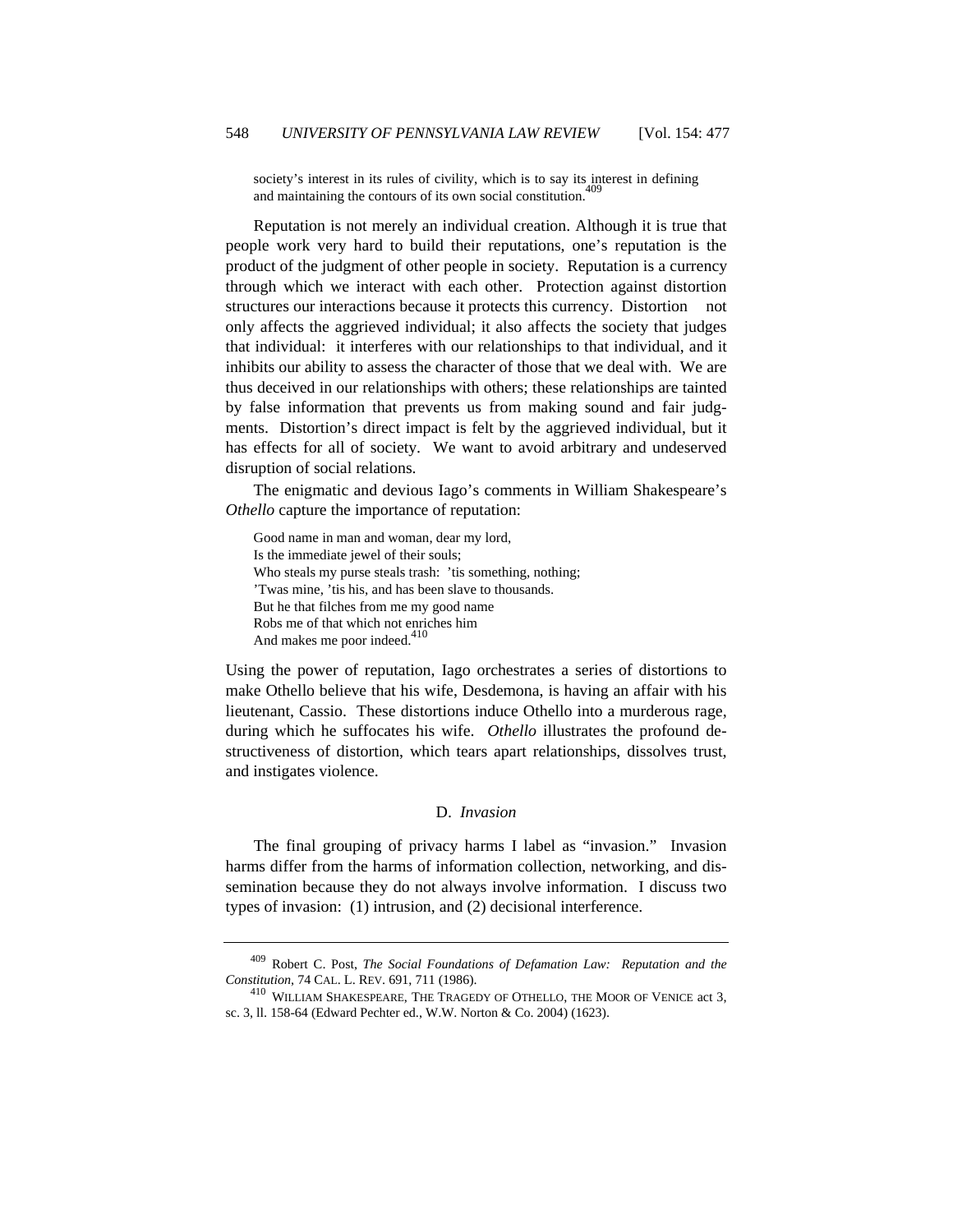## 1. Intrusion

For hundreds of years, the law has strongly guarded the privacy of the home.<sup>411</sup> According to William Blackstone, "the law ... has so particular and tender a regard to the immunity of a man's house, that it stiles it his castle."<sup>412</sup> The law protects the home from trespass by others as well as from nuisances.<sup>413</sup> As Thomas Cooley observed in his famous treatise on constitutional law in 1868, "it is better oftentimes that crime should go unpunished than that the citizen should be liable to have his premises invaded, his trunks broken open, his private books, papers, and letters exposed to prying curiosity, and to the misconstructions of ignorant and suspicious persons."<sup>414</sup> The Fourth Amendment protects the home, as well as one's body and baggage, from searches by government officials.<sup>415</sup> One of the torts inspired by Warren and Brandeis's article is intrusion upon seclusion, which creates a cause of action when one intrudes "upon the solitude or seclusion of another or his private affairs or concerns" if the intrusion is "highly offensive to a reasonable person."<sup>416</sup> Why is it important to protect a safe zone, a private realm free from intrusions?

Understood broadly, these actions are all forms of "intrusion." Intrusion involves invasions or incursions into one's life. It disturbs the victim's daily activities, alters her routines, destroys her solitude, and often makes her feel uncomfortable and uneasy. Protection against intrusion involves protecting the individual from unwanted social invasions, affording people what Warren and Brandeis called "the right to be let alone."<sup>[417](#page-72-6)</sup>

Intrusion is related to disclosure, as disclosure is often made possible by intrusive information gathering activities. Intrusion into one's private sphere can be caused not only by physical incursion and proximity but also

<span id="page-72-0"></span><sup>411</sup> The notion that the home was one's "castle" was articulated as early as 1499. *See* Note, *The Right to Privacy in Nineteenth Century America*, 94 HARV. L. REV. 1892, 1894 (1981) (dating the first mention to a report written in 1499); *see also* Semayne's Case, 77 Eng. Rep. 194, 195 (K.B. 1605) ("[T]he house of every one is to him as his . . . castle and for-

<span id="page-72-2"></span>

<span id="page-72-1"></span>tress.").<br><sup>412</sup> 4 WILLIAM BLACKSTONE, COMMENTARIES \*223.<br><sup>413</sup> Nuisance involves "an invasion of another's interest in the private use and enjoyment of land." RESTATEMENT (SECOND) OF TORTS § 822 (1977). William Blackstone defined private nuisance as "any thing done to the hurt or annoyance of the lands, tenements, or hereditaments of another." 3 WILLIAM BLACKSTONE, COMMENTARIES \*216.

<span id="page-72-3"></span> $^\mathrm{414}$  Thomas M. Cooley, A Treatise on the Constitutional Limitations Which Rest upon the Legislative Power of the States of the American Union 306 (1868).

<span id="page-72-4"></span> $415$  U.S. CONST. amend. IV ("The right of the people to be secure in their persons, houses, papers, and effects, against unreasonable searches and seizures, shall not be violated . . . ."). 416 RESTATEMENT (SECOND) OF TORTS § 652B. 417 Warren & Brandeis, *supra* note 21, at 193.

<span id="page-72-6"></span><span id="page-72-5"></span>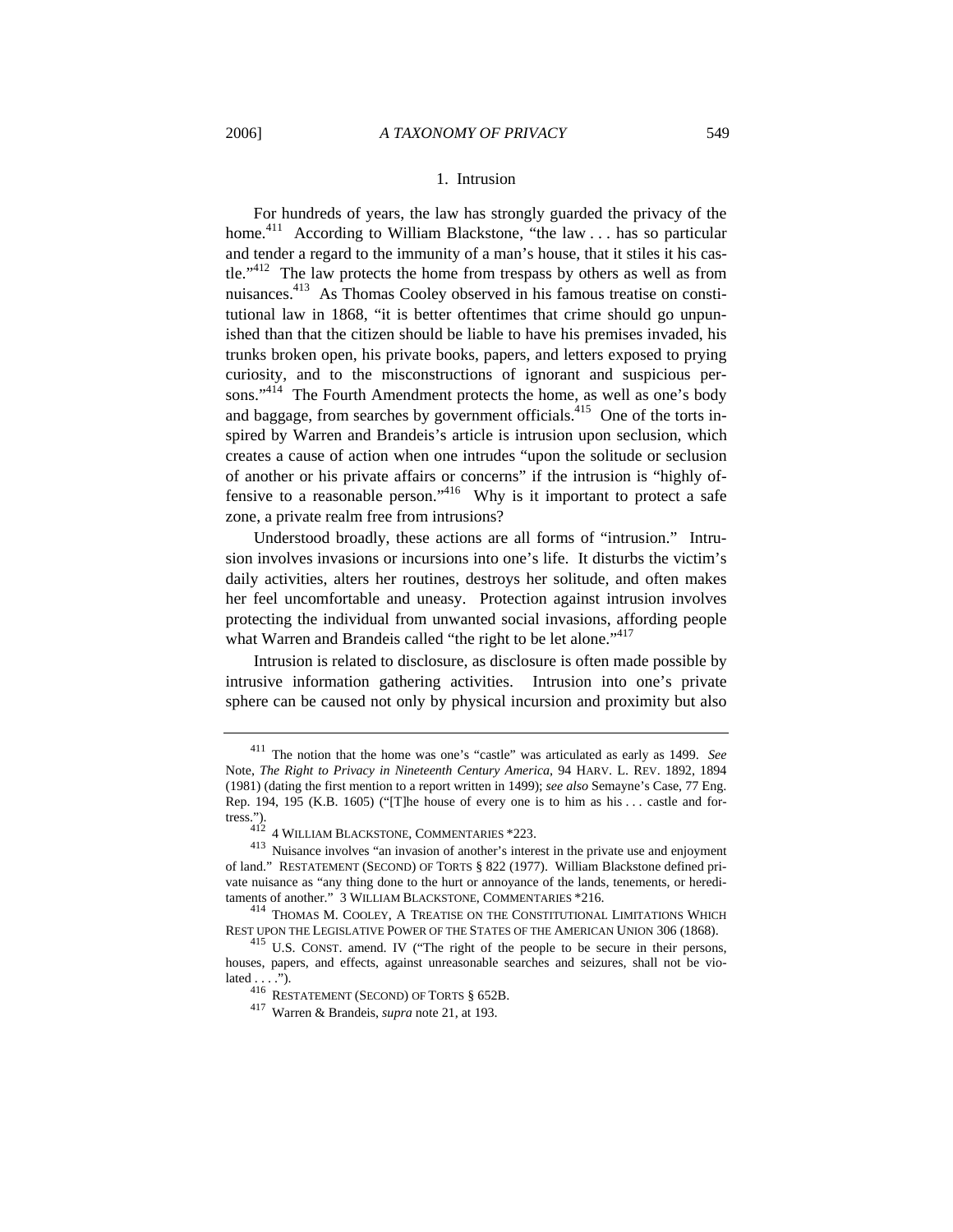by gazes (surveillance) or questioning (interrogation). Intrusion has a certain resemblance to surveillance, in that being stared at for extended periods of time can be quite invasive and penetrating and also disturbing, frightening, and disruptive. Intrusion is also related to interrogation, as people can experience interrogation as a kind of intrusion into their affairs.

The harm caused by intrusion, however, differs from that caused by other types of disruption because intrusion interrupts one's activities through the unwanted presence or activities of another person. The case of *Galella v. Onassis* provides a good illustration of how intrusion is related yet distinct from forms of information gathering.<sup>418</sup> Galella, a paparazzo, routinely harassed Jacqueline Onassis and her children with the late President John F. Kennedy, John and Caroline. To capture pictures, Galella jumped into John's path as he was riding his bike, interrupted Caroline's tennis, and, in the words of the trial judge, "insinuated himself into the very fabric of Mrs. Onassis' life." $419$  Galella's activities involved monitoring, akin to surveillance, yet they were also physically intrusive.

Intrusion need not involve spatial incursions: spam, junk mail, junk faxes, and telemarketing are disruptive in a similar way, as they sap people's time and attention and interrupt their activities. While many forms of intrusion are motivated by a desire to gather information or result in the revelation of information, intrusion can cause harm even if no information is involved. In particular, intrusion often interferes with solitude, the state of being alone or able to retreat from the presence of others. Indeed, Warren and Brandeis wrote from a tradition of solitude inspired by Ralph Waldo Emerson, Henry David Thoreau, and Emily Dickinson.<sup>420</sup>

For centuries, however, solitude has been criticized as self-indulgent.<sup>421</sup> As Aristotle observed: "Surely it is strange, too, to make the supremely happy man a solitary; for no one would choose the whole world on condition of being alone, since man is a political creature and one whose nature is

<span id="page-73-0"></span><sup>&</sup>lt;sup>418</sup> 487 F.2d 986 (2d Cir. 1973).<br><sup>419</sup> *Id.* at 994 (quoting Galella v. Onassis, 353 F. Supp. 196, 228 (S.D.N.Y. 1972)).

<span id="page-73-2"></span><span id="page-73-1"></span><sup>&</sup>lt;sup>420</sup> Dorothy J. Glancy, *The Invention of the Right to Privacy*, 21 ARIZ. L. REV. 1, 25 (1979).

<span id="page-73-3"></span> $^{421}$  *See, e.g.*, JANETTE DILLON, SHAKESPEARE AND THE SOLITARY MAN 3-13 (1981) (discussing approaches to solitude before Shakespeare's time, which viewed a solitary life as running counter to the good of the community). Solitude, which became a coveted aspect of existence by the end of the seventeenth century, was viewed by many as dangerous and undesireable during the Middle Ages. *See* Michel Rouche, *Private Life Conquers State and Society*, *in* 1 A HISTORY OF PRIVATE LIFE, *supra* note 408, at 419, 434-35 (describing the concern a ninth-century abbot had for the hermit's solitary life).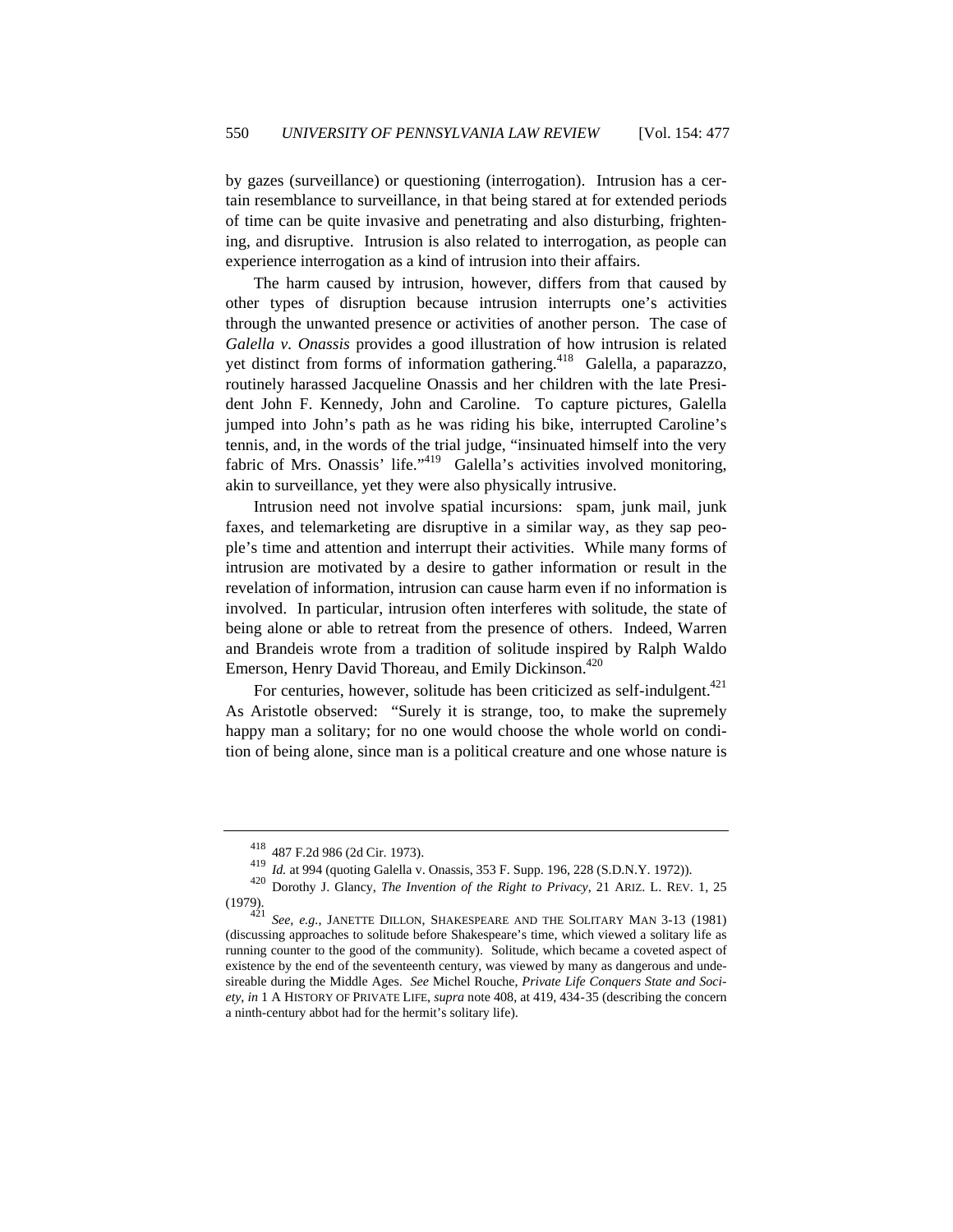<span id="page-74-6"></span>to live with others." $422$  Under this view, solitude is a form of retreat from solidarity, a condition of being isolated and self-interested in which a person can escape her social responsibilities.<sup>423</sup> Too much of such freedom from intrusion can lead to a scattered community, where people distance themselves into isolated enclaves.<sup>424</sup> Why do we want to allow people to have a realm in which they can avoid the presence of others in society?

The protection of a realm of solitude does not merely benefit the individual; it is built into society's structure for a social purpose. Hannah Arendt notes that while the Greeks viewed the public sphere as having paramount importance, the private sphere was essential to shaping the dimensions and quality of life in the public sphere:

A life spent entirely in public, in the presence of others, becomes, as we would say, shallow. While it retains its visibility, it loses the quality of rising into sight from some darker ground which must remain hidden if it is not to lose its depth in a very real, non-subjective sense.<sup>4</sup>

In other words, solitude does not detract from a rich public life, but in fact enhances it. Solitude enables people to rest from the pressures of living in public and performing public roles.<sup>426</sup> Too much envelopment in society can be destructive to social relationships. For Thoreau, solitude fosters better social relationships because "we live thick and are in each other's way, and stumble over one another, and I think that we thus lose some respect for one another."<sup>427</sup> Without refuge from others, relationships can become more bitter and tense. Moreover, a space apart from others has enabled people to develop artistic, political, and religious ideas that have had lasting influence and value when later introduced into the public sphere.<sup> $428$ </sup>

<span id="page-74-0"></span><sup>422</sup> ARISTOTLE, ETHICA NICOMACHEA § 1169b, ll. 18-19 (W.D. Ross trans., Clarendon

<span id="page-74-1"></span>Press 1925) (n.d.). 423 *See* Michael A. Weinstein, *The Uses of Privacy in the Good Life*, *in* NOMOS, *supra*

<span id="page-74-2"></span>note 71, at 88, 91-93 (discussing critiques of solitude). 424 *See* LEWIS MUMFORD, THE CITY IN HISTORY 512-13 (1961) (demonstrating how

<span id="page-74-4"></span>

<span id="page-74-3"></span>technological improvements have led to increased isolation).<br>
<sup>425</sup> HANNAH ARENDT, THE HUMAN CONDITION 71 (1958).<br>
<sup>426</sup> According to philosopher Philip Koch, solitude "gives respite and restoration, a time and a place to lick the wounds of social strife." PHILIP KOCH, SOLITUDE 5 (1994); *see also* WESTIN, *supra* note 19, at 35 ("[N]o individual can play indefinitely, without relief, the variety of roles that life demands. . . . Privacy in this aspect gives individuals, from factory workers to Presidents, a chance to lay their masks aside for rest. To be always 'on' would destroy the human organism."). <sup>427</sup> HENRY DAVID THOREAU, *Walden*, *in* WALDEN AND OTHER WRITINGS 113 (Barnes

<span id="page-74-5"></span>

 $\&$  Noble Books 1993) (1854).<br><sup>428</sup> Many social, political, and religious leaders began their influential public work with preparations performed in private. *See, e.g.*, JOSEPH BENSMAN & ROBERT LILIENFELD, BE-TWEEN PUBLIC AND PRIVATE: THE LOST BOUNDARIES OF THE SELF 37 (1979) (describing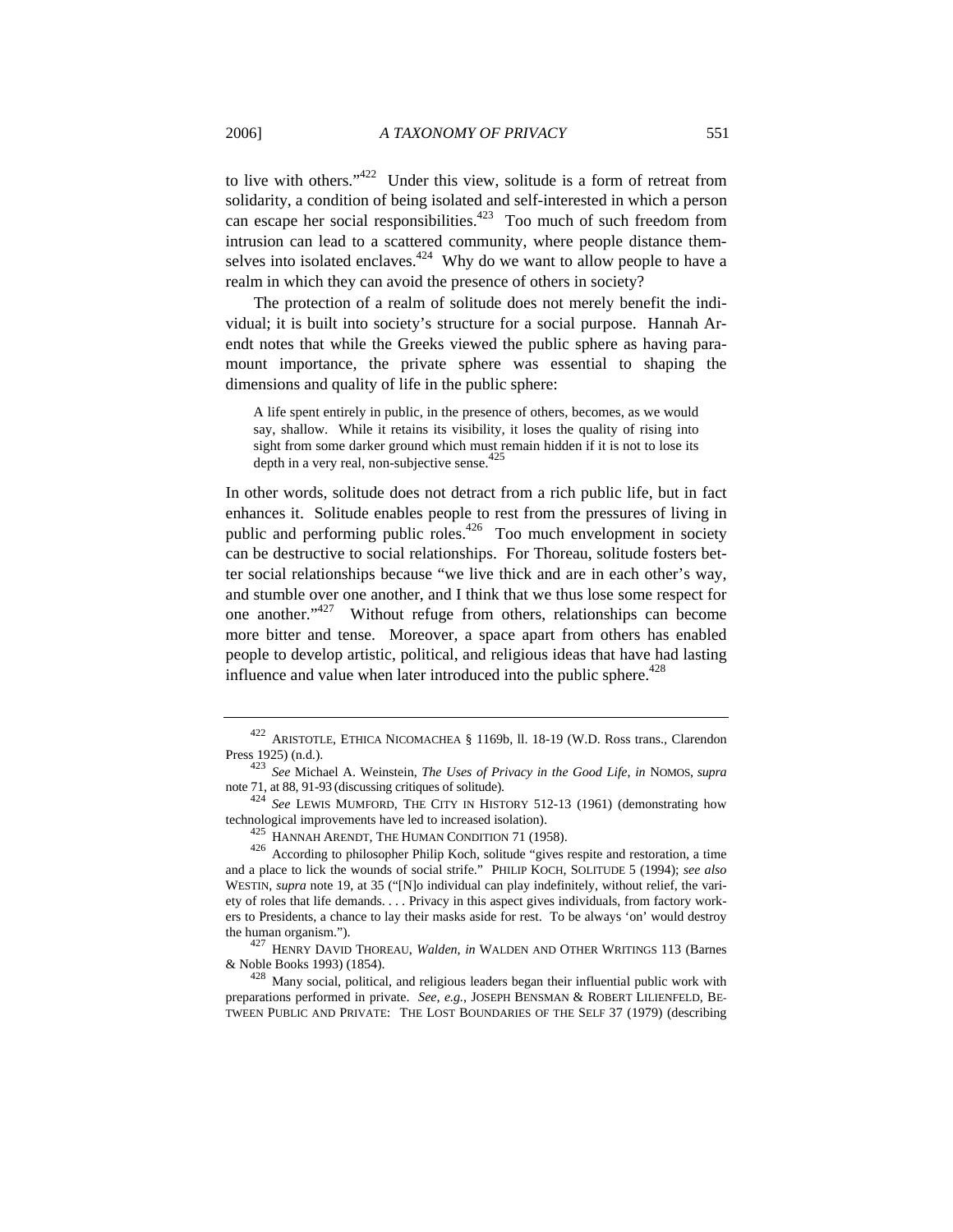<span id="page-75-9"></span>Generally, courts recognize intrusion upon seclusion tort actions only when a person is at home or in a secluded place.<sup>429</sup> This approach is akin to courts recognizing a harm in surveillance only when conducted in private, not in public.<sup>430</sup> However, beyond solitude, people often expect space from others—even when they are with other people. According to sociologist Irwin Altman, we need "personal space," a kind of zone or aura around us to separate ourselves from others. $431$  Spatial distance provides for "comfort, ease, and relaxation.["432](#page-75-3) Animals maintain "remarkably constant" distances from other animals of the same species. $433$  In one series of studies, people placed themselves very close to others, sparking strong reactions of hostility and unease; the intruded-upon subjects quickly reestablished appropriate spatial boundaries. $434$  As Robert Post observes, the tort of intrusion upon seclusion upholds rules of civility and social respect.<sup>435</sup> We each have certain "territories of the self," and norms of civility require that we respect others' territories.<sup>436</sup> We can, however, "invite intimacy by waiving our claims to a territory and allowing others to draw close."<sup>437</sup>

Some courts are beginning to recognize realms of exclusion where people can shut others out, even in public[.438](#page-75-9) Realms of *exclusion* are not

<span id="page-75-2"></span>

<span id="page-75-1"></span>vaded a private seclusion that the plaintiff has thrown about his person or affairs.").<br>
<sup>430</sup> *See supra* notes 81-104 and accompanying text.<br>
<sup>431</sup> IRWIN ALTMAN, THE ENVIRONMENT AND SOCIAL BEHAVIOR: PRIVACY, PERSONAL<br>
SP

how a "religious hero<sup>['s]</sup>" retreat to privacy would inspire followers on his return to the public life); Richard H. Weisberg, *It's a Positivist, It's a Pragmatist, It's a* Codifier*! Reflections on Nietzsche and Stendhal*, 18 CARDOZO L. REV. 85, 92 (1996) (noting that, for Nietzsche, "[t]he great legislator is himself (or herself) conceived of as one whose act of social codification begins with a private program of creative self-fulfillment"). As sixteenth-century French essayist Michel de Montaigne contended, solitude—even for public figures—is not self-indulgent, for "[t]hey have only stepped back to make a better jump, to get a stronger impetus wherewith to plunge deeper into the crowd." MICHEL DE MONTAIGNE, *Of Solitude*, *in* THE COMPLETE ESSAYS OF MONTAIGNE 174, 182 (Donald M. Frame trans., 1958).

<span id="page-75-0"></span>See, e.g., RESTATEMENT (SECOND) OF TORTS § 652B cmt. c (1977) ("The defendant is subject to liability . . . only when he has intruded into a private place, or has otherwise in-

<span id="page-75-5"></span>

<span id="page-75-7"></span><span id="page-75-6"></span>

<span id="page-75-4"></span><span id="page-75-3"></span><sup>&</sup>lt;sup>432</sup> *Id.* at 96.<br>
<sup>433</sup> *Id.* at 52.<br>
<sup>434</sup> *Id.* at 87-89.<br>
<sup>435</sup> Post, *supra* note 44, at 966-68.<br>
<sup>436</sup> *Id.* at 971-73 (citing Erving Goffman, *The Territories of the Self, in* RELATIONS IN<br>
PUBLIC 28 (1971)).

<span id="page-75-8"></span>PUBLIC 28 (1971)). 437 *Id.* at 973. 438 *See, e.g.*, Shulman v. Group W Prods., Inc., 955 P.2d 469, 491 (Cal. 1998) (holding that a car accident victim had a privacy interest in her conversation with medical rescuers at the accident scene); Stressman v. Am. Black Hawk Broad. Co., 416 N.W.2d 685, 687-88 (Iowa 1987) (holding that broadcasting video of the plaintiff eating at a restaurant might have violated her privacy interest and noting that "the mere fact a person can be seen by others does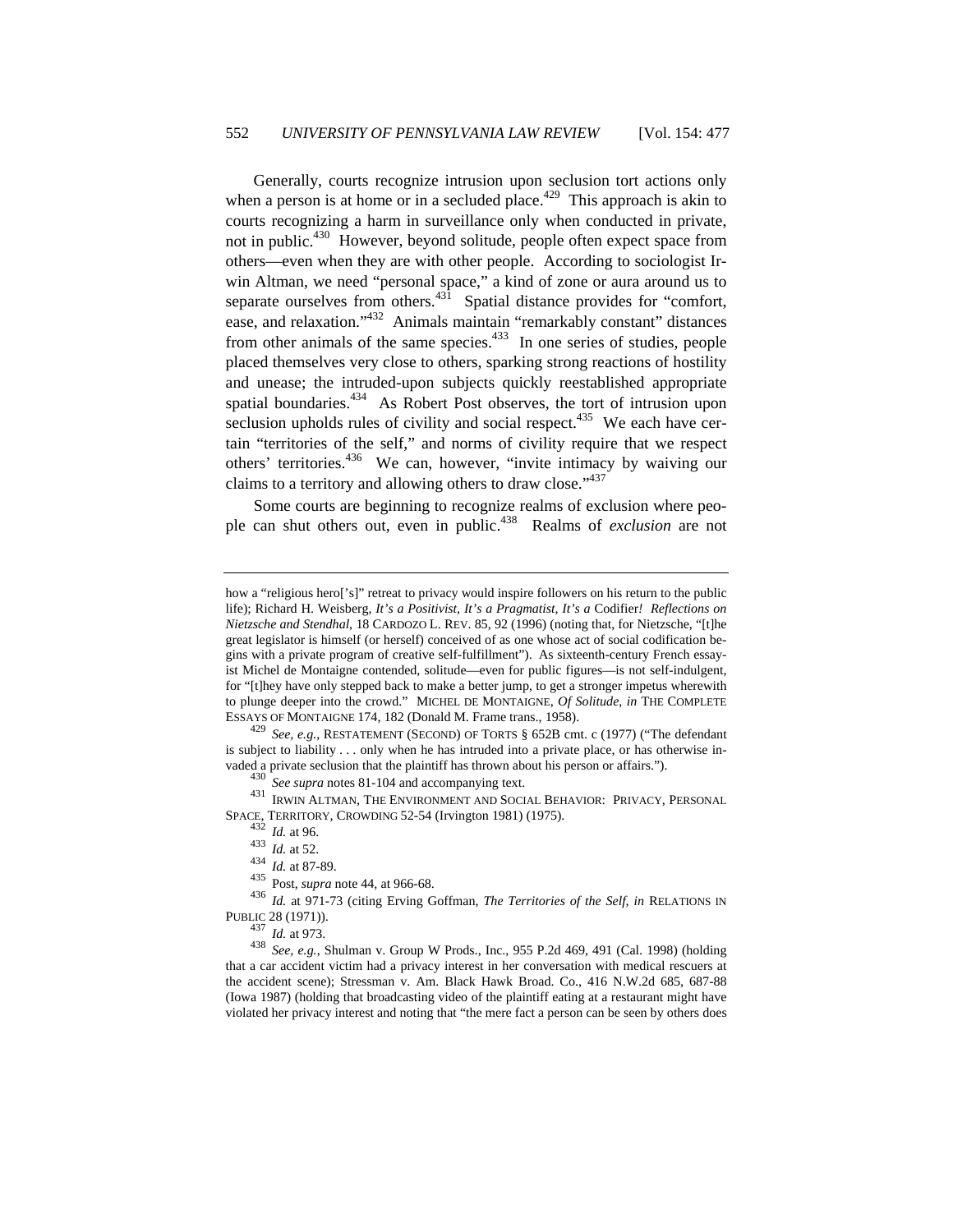realms of *seclusion*; they are structures for personal space that allow us to interact with others without the interference of the rest of society. Communication and association with others often require freedom from intrusion. For example, when we talk to a friend in a restaurant or another public place, we still need space from other people in order to converse freely. In *Sanders v. American Broadcasting Companies*, an undercover reporter accepted work as a "telepsychic" and surreptitiously videotaped conversations she had at work with her coworkers, including Sanders.<sup> $439$ </sup> Even though Sanders worked in a cubicle where he could readily be seen and overheard by other employees, the court concluded that he had a viable privacy interest: "[T]he concept of 'seclusion' is relative. The mere fact that a person can be seen by someone does not automatically mean that he or she can legally be forced to be subject to being seen by everyone."<sup>440</sup>

## 2. Decisional Interference

In 1965, in *Griswold v. Connecticut*, the Supreme Court held that the Constitution prohibited the government from banning the use of contraceptives by married couples. $441$  Although the word "privacy" is not explicitly mentioned anywhere in the Constitution, the Court reasoned that the Constitution provides for a "right to privacy" in the "penumbras" of many of the amendments in the Bill of Rights. $442$  The Court noted that "[v]arious guarantees [by the Bill of Rights] create zones of privacy."[443](#page-76-4)

In *Eisenstadt v. Baird*, the Court extended the reasoning in *Griswold* to the use of contraceptives by unmarried persons as well.<sup>444</sup> The Court explained that privacy "is the right of the individual, married or single, to be free from unwarranted governmental intrusion into matters so fundamentally affecting a person as the decision whether to bear or beget a child."<sup>445</sup> Subsequently, the Court held in *Roe v. Wade* that the right to privacy "encompass[es] a woman's decision whether or not to terminate her pregnancy." 446

not mean that person cannot legally be 'secluded'"(quoting Huskey v. Nat'l Broad. Co., 632 F. Supp. 1282, 1287-88 (N.D. Ill. 1986))).

<span id="page-76-1"></span><span id="page-76-0"></span><sup>&</sup>lt;sup>439</sup> 978 P.2d 67, 69-70 (Cal. 1999).<br>
<sup>440</sup> *Id.* at 72 (quoting 1 MCCARTHY, *supra* note 3, § 5.10[A][2]).<br>
<sup>441</sup> 381 U.S. 479, 485-86 (1965).<br>
<sup>442</sup> *Id.* at 484.<br>
<sup>442</sup> *Id.* at 484.<br>
<sup>444</sup> 405 U.S. 438 (1972).<br>
<sup>445</sup>

<span id="page-76-2"></span>

<span id="page-76-3"></span>

<span id="page-76-5"></span><span id="page-76-4"></span>

<span id="page-76-6"></span>

<span id="page-76-7"></span>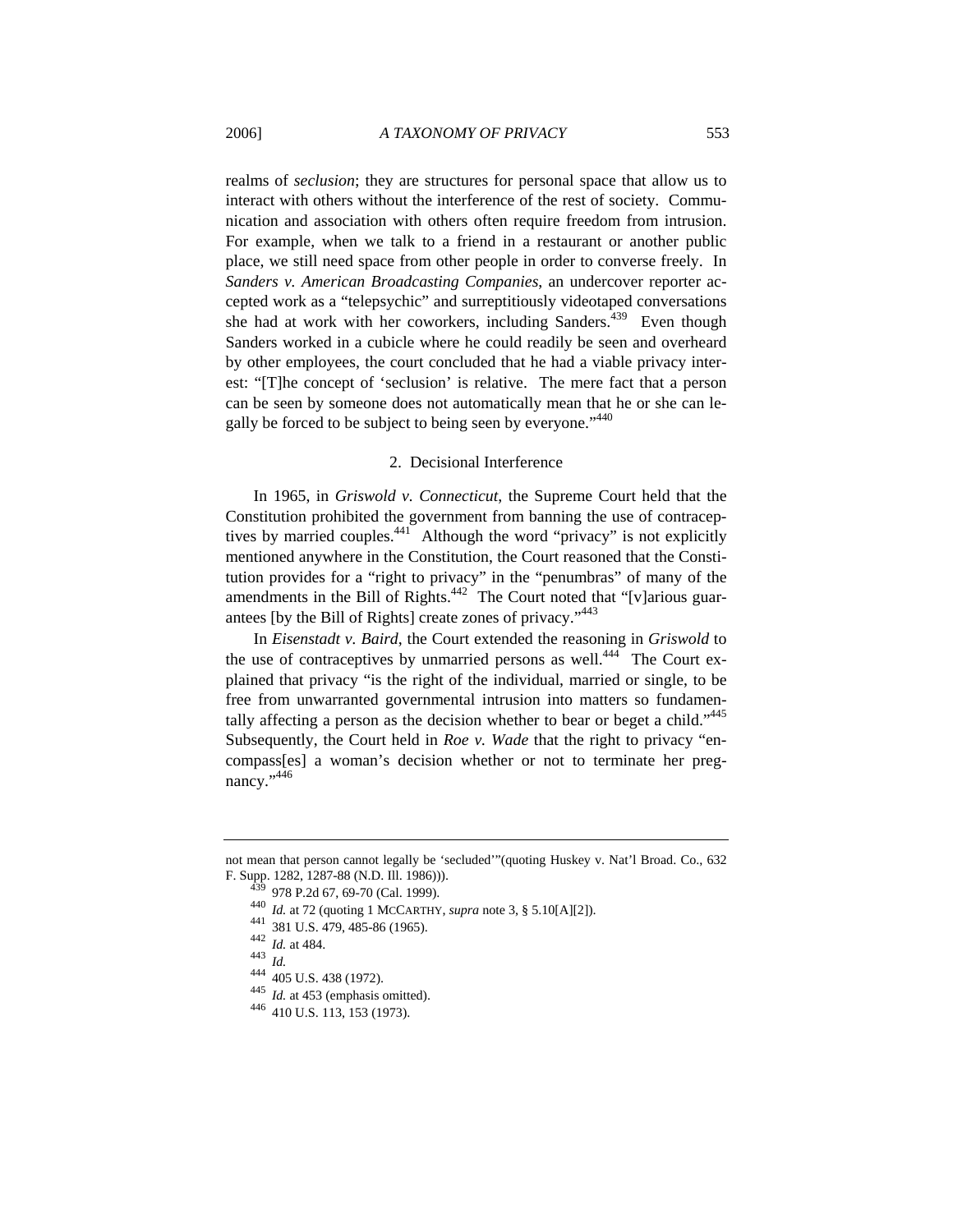*Griswold*, *Eisenstadt*, and *Baird* all protect against what I call "decisional interference"—that is, governmental interference with people's decisions regarding certain matters of their lives. These cases extend to decisions relating to sex and sexuality, while others extend to decisions concerning the upbringing of one's children.<sup>447</sup> Many commentators have argued that the language of privacy is inappropriate for decisional interference cases, since they primarily concern a harm to autonomy and liberty, not to privacy. Thus, Laurence Tribe argues that the central issue in *Roe v. Wade* is "not privacy, but autonomy."<sup>448</sup> Similarly, Louis Henkin contends that the Supreme Court's substantive due process right-to-privacy cases are about protecting a "zone of autonomy, of presumptive immunity to governmental regulation," not about protecting privacy.<sup>449</sup> What relationship does decisional interference have with the other forms of privacy in the taxonomy?

The decisional interference cases are deeply connected to information privacy[.450](#page-77-3) In particular, just a few years after *Roe v. Wade*, the Court explained in *Whalen v. Roe* that the constitutionally protected "zone of privacy" extends not only to the "interest in independence in making certain kinds of important decisions" but also to the "individual interest in avoiding disclosure of personal matters."<sup>451</sup> This gave rise to the constitutional right to information privacy, which, although not developed further by the Supreme Court, has been recognized by most federal circuit courts[.452](#page-77-5) *Whalen*

<span id="page-77-0"></span><sup>447</sup> *See, e.g.*, Pierce v. Soc'y of Sisters, 268 U.S. 510, 534-35 (1925) (invalidating an Oregon law requiring parents to send their children to public school, because it "unreasonably interfere[d] with the liberty of parents . . . to direct the upbringing and education of children under their control").<br><sup>448</sup> LAURENCE H. TRIBE, AMERICAN CONSTITUTIONAL LAW 1352 (2d ed. 1988).

<span id="page-77-5"></span><span id="page-77-4"></span>

<span id="page-77-3"></span><span id="page-77-2"></span><span id="page-77-1"></span><sup>&</sup>lt;sup>449</sup> Louis Henkin, *Privacy and Autonomy*, 74 COLUM. L. REV. 1410, 1410-11 (1974).<br><sup>450</sup> Thanks to Neil Richards for pointing this out.<br><sup>451</sup> 429 U.S. 589, 599-600 (1977).<br><sup>452</sup> *See, e.g., In re* Crawford, 194 F.3d 954, indiscriminate public disclosure of [certain personal information] may implicate the constitutional right to informational privacy."); Walls v. City of Petersburg, 895 F.2d 188, 192 (4th Cir. 1990) ("Personal, private information in which an individual has a reasonable expectation of confidentiality is protected by one's constitutional right to privacy."); Kimberlin v. U.S. Dep't of Justice, 788 F.2d 434, 438 (7th Cir. 1986) ("Whether or not Kimberlin has a privacy interest in the information . . . depends upon whether he has a reasonable expectation of privacy in the information."); Barry v. City of New York, 712 F.2d 1554, 1559 (2d Cir. 1983) ("Most courts considering the question . . .appear to agree that privacy of personal matters is a [constitutionally] protected interest . . . ."); J.P. v. DeSanti, 653 F.2d 1080, 1090 (6th Cir. 1981) ("Our opinion does not mean . . . there is *no* constitutional right to non-disclosure of private information."); United States v. Westinghouse Elec. Corp., 638 F.2d 570, 577 (3d Cir. 1980) (recognizing that *Whalen* protects "the right not to have an individual's private affairs made public by the government"); Plante v. Gonzalez, 575 F.2d 1119, 1132 (5th Cir. 1978) ("There is another strand to the right to privacy properly called the right to confidentiality.").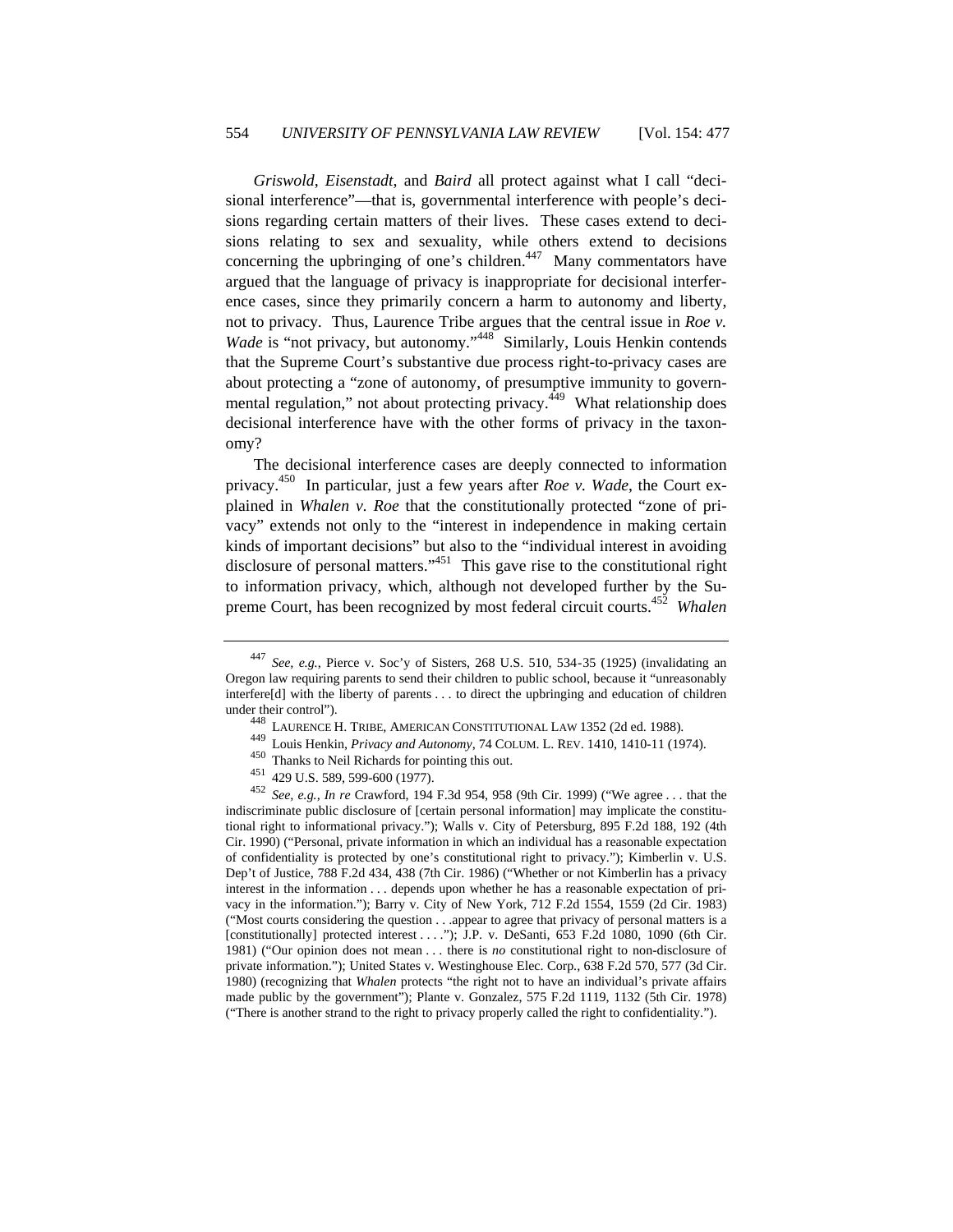involved a challenge to a requirement that physicians report to the state the names and addresses of patients who received prescriptions for certain classes of drugs. The *Whalen* Court linked decisional interference with disclosure by suggesting that "[t]he mere existence in readily available form of the information about patients' use of [the] drugs creates a genuine concern that the information will become publicly known and that it will adversely affect their reputations. This concern makes some patients reluctant to use [the drugs]  $\dots$  . . .<sup>453</sup> By creating a risk of disclosure, the statute inhibited patients' decisions regarding their healthcare.<sup>454</sup> The Court ultimately rejected the plaintiff's challenge because the state provided adequate protection against the "unwarranted disclosure" of the patient information.<sup>455</sup> Thus, *Whalen* illustrates how decisional interference relates to disclosure. *Whalen* also shows how decisional interference bears similarities to increased accessibility, since the existence of information in a government database can increase the potential accessibility of that information.

Decisional interference also resembles insecurity, secondary use, and exclusion, in that all three of these information-processing harms can have a chilling effect on a person's decisions regarding her health and body.

Decisional interference and exposure have been judicially recognized to affect the same aspects of the self—health, the body, sex, and so on. The decisional interference cases track traditional areas that are widely considered to be private, such as the home, family, and body. Decisional interference, therefore, does not apply to all decisions, but only to a subset of decisions; this aspect of decisional interference resembles exposure in its focus on those aspects of life which are socially considered to be the most private.

Decisional interference bears a similarity to the harm of intrusion as both involve invasions into realms where we believe people should be free from the incursions of others. Whereas intrusion involves the unwanted general incursion of another's presence or activities, decisional interference involves unwanted incursion *by the government* into an individual's *decisions* about her personal life. The resemblance is demonstrated by examining the first in the Court's line of right-to-privacy cases, its 1891 decision in Union Pacific Railway Co. v. Botsford.<sup>456</sup> There, the Court held that a female plaintiff in a civil action could not be forced to submit to a surgical examination: "To compel any one, and especially a woman, to lay bare the body, or to submit it to the touch of a stranger, without lawful authority, is

<span id="page-78-0"></span><sup>453</sup> *Whalen*, 429 U.S. at 600. 454 *Id.* <sup>455</sup> *Id.* at 600-02. 456 141 U.S. 250 (1891).

<span id="page-78-1"></span>

<span id="page-78-2"></span>

<span id="page-78-3"></span>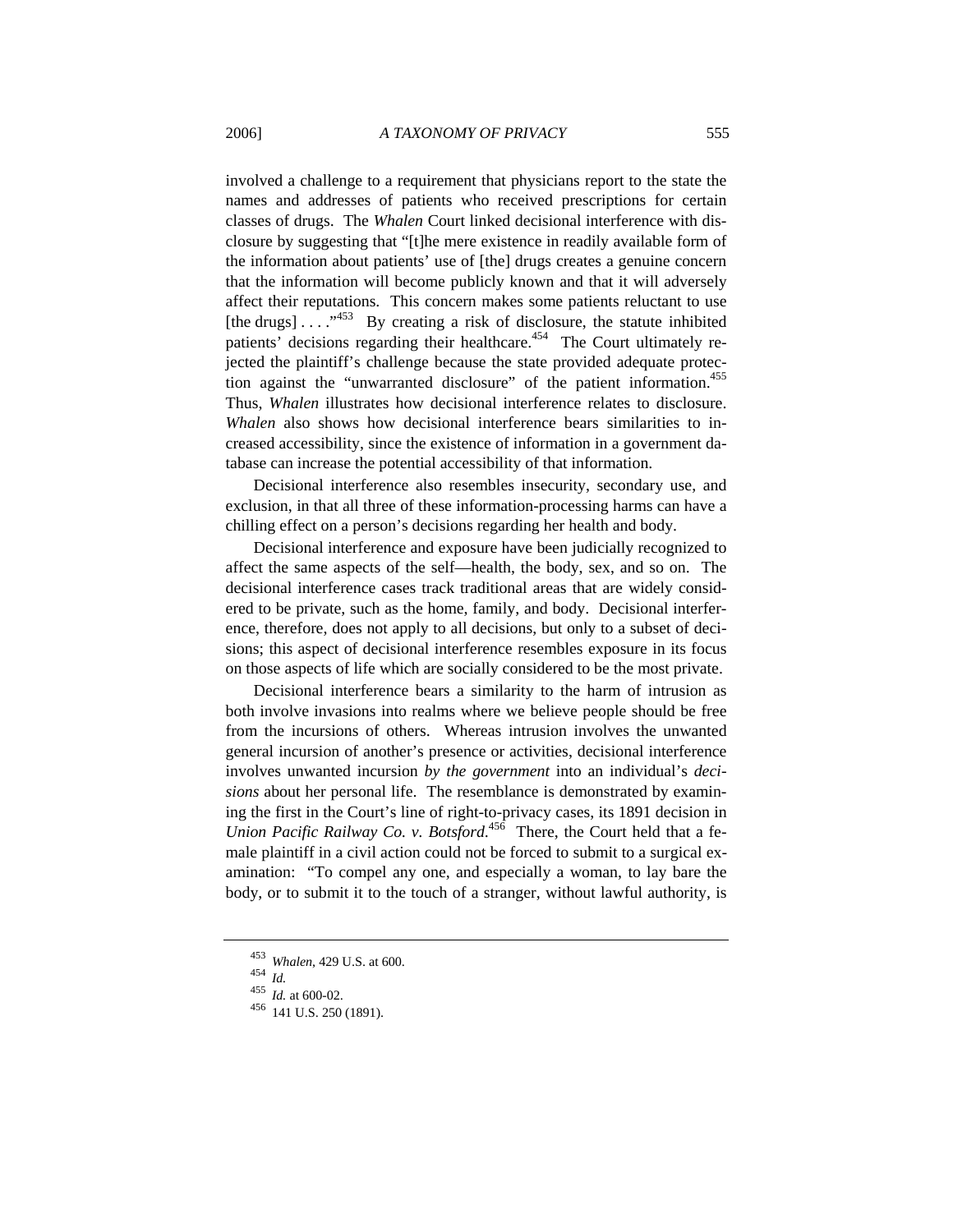an indignity, an assault, and a trespass.  $\ldots$ <sup>457</sup> The Court emphasized the importance of what Judge Cooley had termed the right "to be let alone" which Warren and Brandeis used in their article one year earlier.<sup>458</sup> While the intrusion at issue in *Botsford* clearly implicated the harms of intrusion and exposure, it also resembled decisional interference. The Court captured this parallel in stating that the right "to be let alone" was "carefully guarded by the common law" and consisted of "the right of every individual to the possession and control of his own person, free from all restraint or interference of others, unless by clear and unquestionable authority of law."<sup>459</sup>

Another case illustrating the connection between decisional interference and intrusion is *Stanley v. Georgia*, which involved a challenge to an obscenity statute that punished the private possession of obscene material.<sup>460</sup> *Stanley* was cited as support for the constitutional right to privacy in *Roe v.*  Wade<sup>461</sup> and *Eisenstadt v. Baird*.<sup>462</sup> Although the material in *Stanley* was obscene and could properly be banned under the First Amendment, the Court concluded that "the Constitution protects the right to receive information and ideas  $\dots$  regardless of their social worth."<sup>463</sup> The Court noted that this "right takes on an added dimension" in a "prosecution for mere possession of printed or filmed matter in the privacy of a person's own home."<sup>464</sup> It is a fundamental right "to be free, except in very limited circumstances, from unwanted governmental intrusions into one's privacy.["465](#page-79-8) The Court quoted Justice Brandeis's dissent in *Olmstead v. United States*, [466](#page-79-9) a Fourth Amendment wiretapping case, in which Brandeis argued that the "makers of our Constitution . . . conferred, as against the Government, the right to be let alone—the most comprehensive of rights and the right most valued by civi-lized man."<sup>[467](#page-79-10)</sup>

It is particularly interesting that the Court invoked "the right to be let alone," which was Warren and Brandeis's principle justifying the privacy torts.<sup>468</sup> The criminalization of the private possession of obscene material,

<span id="page-79-4"></span><span id="page-79-3"></span><span id="page-79-2"></span>460 394 U.S. 557 (1969).<br>
461 410 U.S. 113, 152 (1973).<br>
462 405 U.S. 438, 453 (1972).<br>
463 *Stanley*, 394 U.S. at 564.<br>
464 *Id.*<br>
466 *Id.*<br>
466 277 U.S. 438 (1928).<br>
467 *Stanley*, 395 U.S. at 564 (quoting *Olmstead*,

<span id="page-79-1"></span>

<span id="page-79-0"></span><sup>457</sup> *Id.* at 252. 458 *Id.* at 251; Warren & Brandeis, *supra* note 21, at 195.

<span id="page-79-5"></span>

<span id="page-79-6"></span>

<span id="page-79-7"></span>

<span id="page-79-8"></span>

<span id="page-79-10"></span><span id="page-79-9"></span>

<span id="page-79-11"></span><sup>&</sup>lt;sup>468</sup> *See* Warren & Brandeis, *supra* note 21, at 195.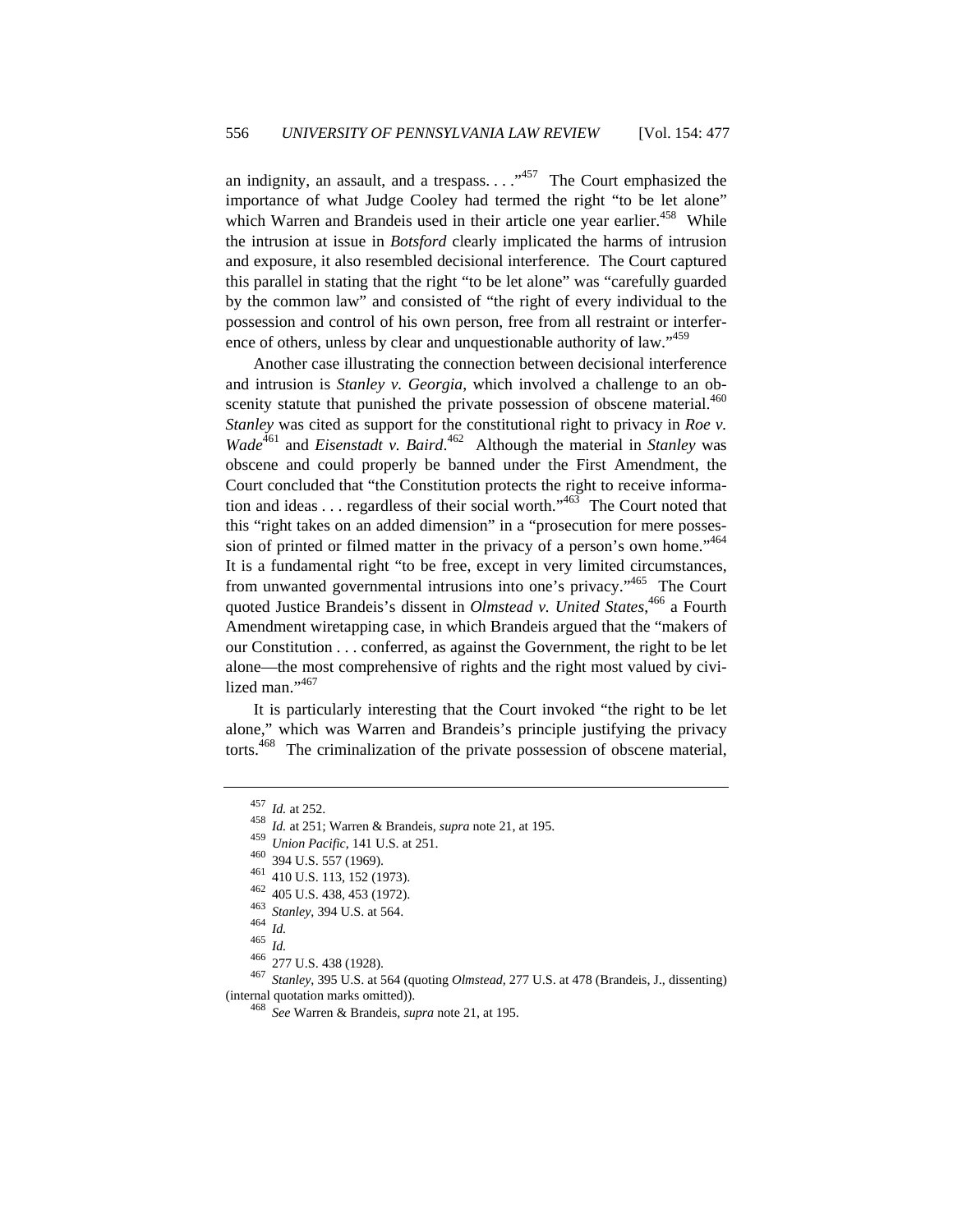<span id="page-80-8"></span>the Court's reasoning suggests, necessitates governmental intrusion into one's home. The Court noted that people have "the right to be free from state inquiry into the contents of [their] library."<sup>469</sup> Linking decisional interference with intrusion, it stressed that "a State has no business telling a man, sitting alone in his own house, what books he may read or what films he may watch."<sup>470</sup> Further capturing the relationship between the two categories, Robert Post contends that the intrusion tort protects "territories of the self," which are critical to remaining "an independent and autonomous person."<sup>471</sup>

In *Lawrence v. Texas*, the Court further demonstrated the frequent overlap between decisional interference and intrusion in striking down a law that prohibited consensual homosexual sodomy.<sup>472</sup> The Court reasoned that "adults may choose to enter upon this relationship in the confines of their homes and their own private lives and still retain their dignity as free persons."<sup>473</sup> The statute was unconstitutional because of "its [unjustified] intrusion into the personal and private life of the individual."<sup>474</sup> Moreover, the Court stated:

Liberty protects the person from unwarranted government intrusions into a dwelling or other private places. In our tradition the State is not omnipresent in the home. And there are other spheres of our lives and existence, outside the home, where the State should not be a dominant presence. Freedom ex-tends beyond spatial bounds[.](#page-80-6)<sup>4</sup>

The Court thus linked decisional interference to intrusion.

Decisional interference also bears an indirect resemblance to blackmail, in that laws restricting consensual private sexual behavior often give rise to blackmail. The *Lawrence* Court noted that in 1955, when crafting the Model Penal Code, the American Law Institute recommended against criminalizing "consensual sexual relations conducted in private"<sup>476</sup> in part because "the statutes regulated private conduct not harmful to others," and because "the laws were arbitrarily enforced and thus invited the danger of blackmail."<sup>477</sup> Indeed, as Angus McLaren recounts, blackmail historically

<span id="page-80-2"></span>

<span id="page-80-3"></span>

<span id="page-80-4"></span>

<span id="page-80-5"></span>

<span id="page-80-6"></span>

<span id="page-80-7"></span>

<span id="page-80-1"></span><span id="page-80-0"></span><sup>&</sup>lt;sup>469</sup> Stanley, 395 U.S. at 565.<br>
<sup>470</sup> Id.<br>
<sup>471</sup> Post, *supra* note 44, at 973.<br>
<sup>472</sup> 539 U.S. 558, 578 (2003).<br>
<sup>473</sup> Id. at 567.<br>
<sup>474</sup> Id. at 578.<br>
<sup>475</sup> Id. at 578.<br>
<sup>475</sup> Id. at 572 (quoting MODEL PENAL CODE § 213. 1955)). For an interesting discussion of *Lawrence* and public versus private places, see Lior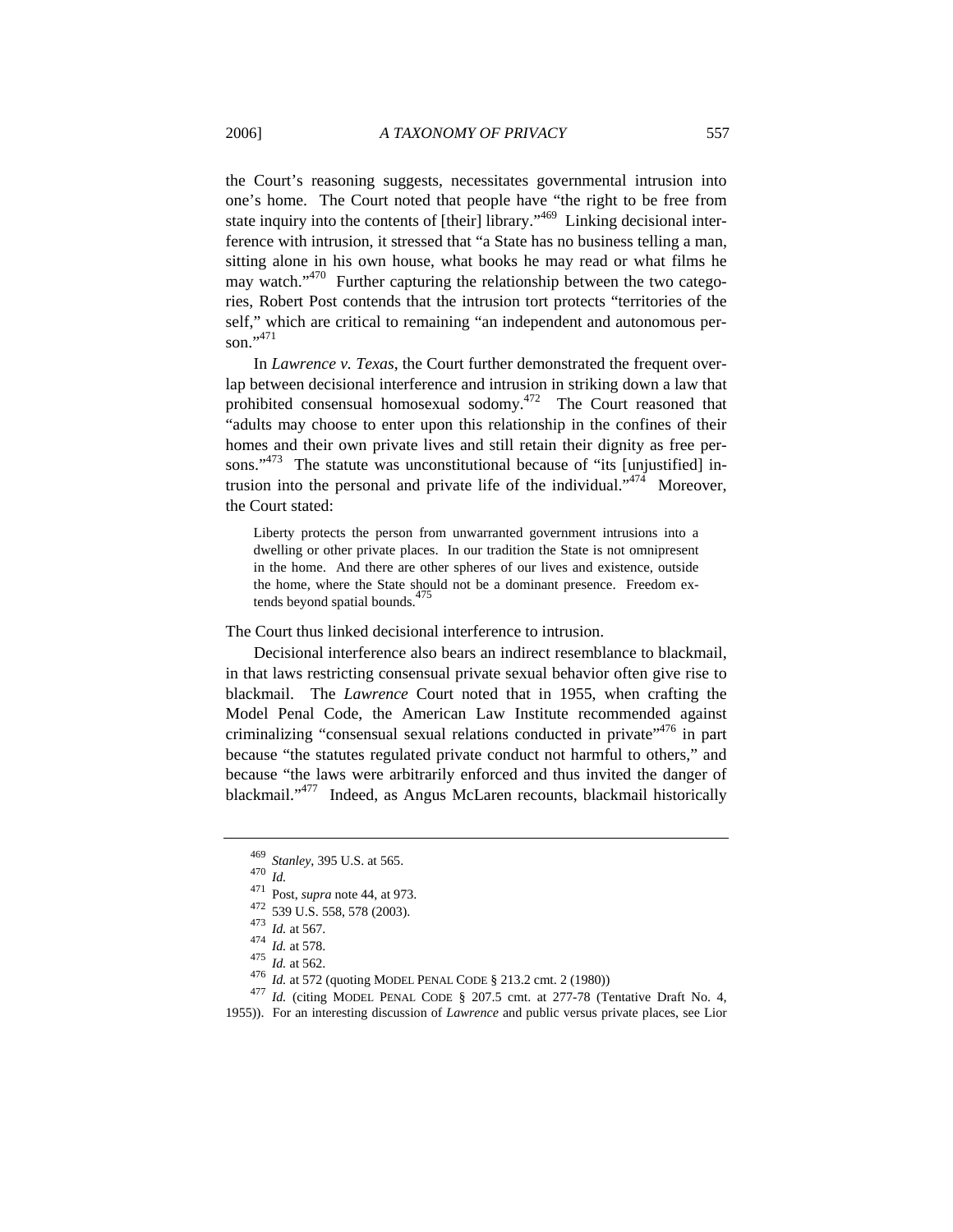occurred in the shadow of laws that punished consensual sexual activities in private.<sup>478</sup> McLaren writes: "Society preferred to blame the eruption of blackmail on certain 'dangerous' women and men rather than come to terms with the tension between the laws and the sexual practices that often pro-vided temptation to unscrupulous individuals."<sup>[479](#page-81-1)</sup>

## **CONCLUSION**

In 1960, William Prosser identified just four interests under the rubric of privacy, and focused exclusively on tort law. His effort is far too narrow and far too out-of-date to serve as an effective guide to the privacy problems we face today. In this Article, I have attempted to provide a clearer and more robust account of privacy—one that provides us with a framework for understanding privacy problems. The taxonomy demonstrates that privacy disruptions are different from one another and yet share important similarities. The taxonomy enables us to see privacy in a more multidimensional way. [480](#page-81-2)

Although all of the privacy harms I identify in the taxonomy are related in some way, they are not all related in the same way—there is no common denominator that links them all. Privacy violations are a group of related harms, each of which has received at least some recognition in the law. But our understanding of privacy remains in a fog, and the law remains fragmented and inconsistent.

Too many courts and policymakers struggle with even identifying the presence of a privacy problem. Protecting privacy requires careful balancing, as neither privacy nor its countervailing interests are absolute values. Unfortunately, due to conceptual confusion, courts and legislatures often fail to recognize privacy problems, and thus no balancing ever takes place. This does not mean that privacy should always win in the balance, but it should not be dismissed just because it is ignored or misconstrued.

Jacob Strahilevitz, Consent, Aesthetics, and the Boundaries of Sexual Privacy After Lawrence v. Texas, 54 DEPAUL L. REV. 671 (2005). 478 MCLAREN, *supra* note 353, at 6.

<span id="page-81-0"></span>

<span id="page-81-2"></span><span id="page-81-1"></span><sup>&</sup>lt;sup>480</sup> One might ask why we should even retain the term "privacy" if it is simply a broader way to describe a group of different types of harms. Why not simply refer to the particular harms themselves and jettison the term "privacy" altogether? But this view overlooks a key aspect of the way we refer to things and think about them. Although the various harms I identify in the taxonomy are different from one another, and although they do not have a core characteristic in common, they do, as I have shown in this Article, share many important similarities.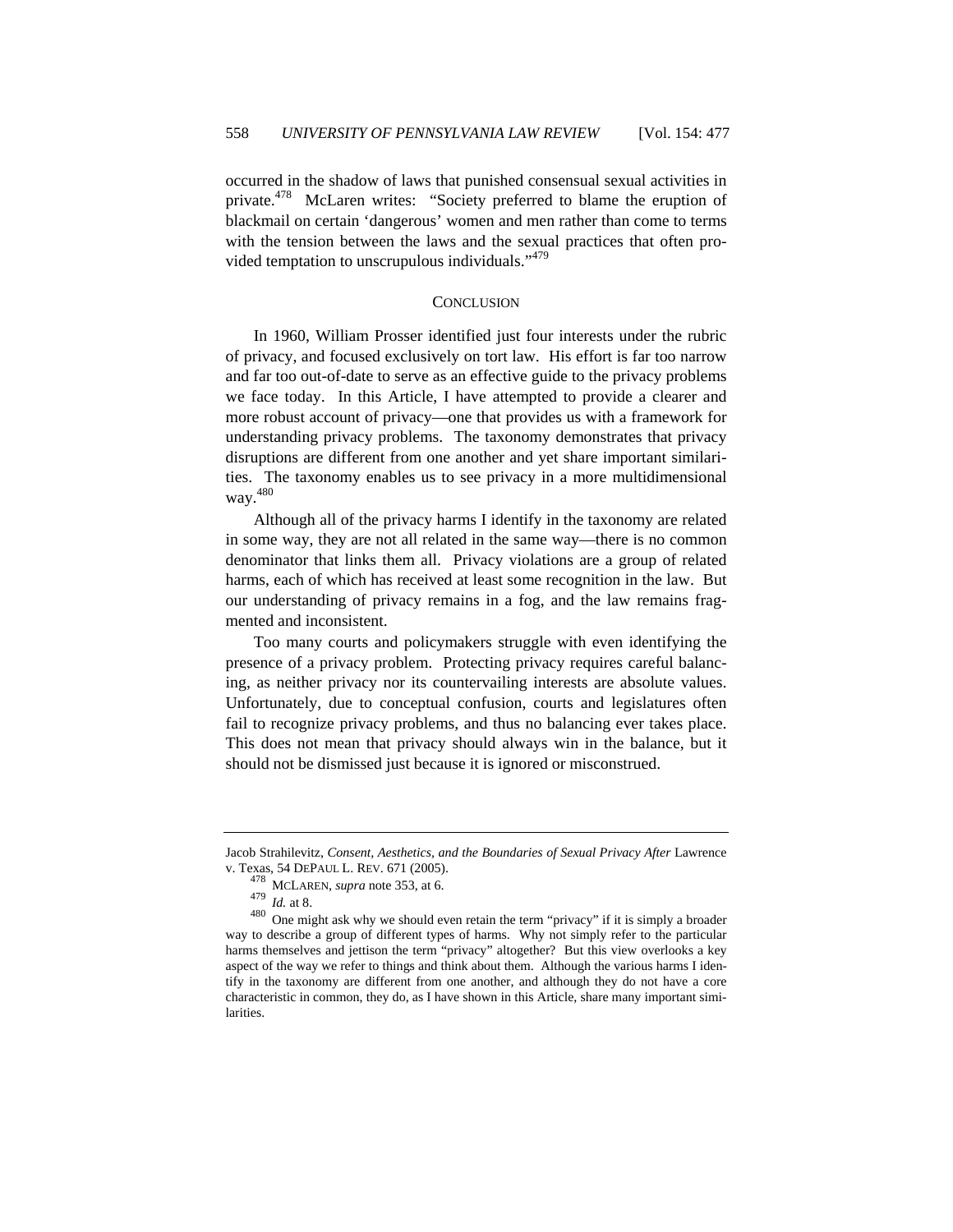When translated into the legal system, privacy is a form of protection against certain harmful or problematic activities. The activities that affect privacy are not necessarily socially undesirable or worthy of sanction or prohibition. This fact is what makes addressing privacy issues so complex. In many instances, there is no clear-cut wrongdoer, no indisputable villain whose activities lack social value. Instead, many privacy problems emerge as a result of efficacious activities, much like pollution is an outgrowth of industrial production. With the taxonomy, I have attempted to demonstrate that these activities are not without cost, that they have certain nontrivial effects on people's lives and well-being.

Courts and policymakers often have great difficulty in arriving at a coherent assessment of the various privacy problems and harms that they must address. One common pitfall is viewing "privacy" as a particular kind of harm to the exclusion of all others. As illustrated throughout this Article, courts generally find no privacy interest if information is in the public domain, if people are monitored in public, if information is gathered in a public place, if no intimate or embarrassing details are revealed, or if no new data is collected about a person. If courts and legislatures focused instead on the privacy *problems*, many of these distinctions and determinative factors would matter much less in the analysis. Thus, when analyzing surveillance issues, courts focus on whether the surveillance occurs in public or in private, even though problems and harms can emerge in all settings. Aggregation creates problems even when all of the data is already available in the public domain. The same is true of increased accessibility. For disclosure, the secrecy of the information becomes a central dispositive factor; this approach often misses the crux of the disclosure harm, which is not the revelation of total secrets, but the spreading of information beyond expected boundaries. In intrusion analyses, courts often fail to recognize harm when people are intruded upon in public places, yet the nature of the harm is not limited solely to private places.

At other times, the privacy problem at issue is misconstrued. For example, identification is often understood as a harm created by revealing one's name, but the essence of the problem is being linked to a stream of data, not only a name. Insecurity is often not adequately addressed by the law because a materialized harm has not yet occurred. But insecurity remains a problem, even where there has been no actual disclosure or leakage of embarrassing details. Appropriation is understood primarily as a harm to property interests, and its dignitary dimensions are thus frequently ignored by courts. Further complicating matters is the fact that privacy problems are inconsistently recognized across different areas of the law. For example,